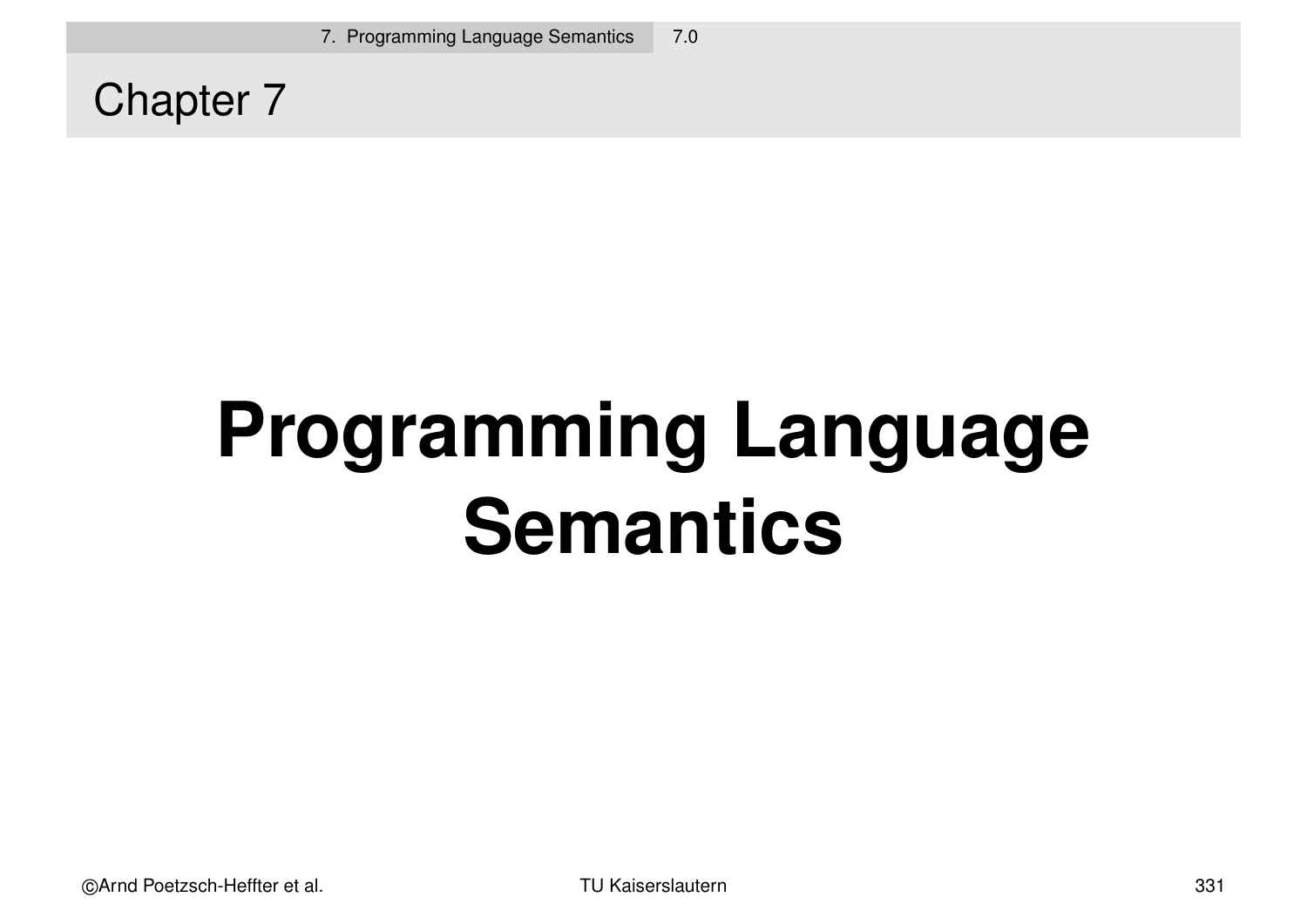#### Overview of Chapter

#### 7. Programming Language Semantics

- 7.1 Introduction
- 7.2 Big-step semantics Basic concepts of big-step semantics Formalization of big-step semantics
- 7.3 Small-step semantics Small-step semantics of IMP Proving properties of the semantics Extensions of IMP
- 7.4 Denotational semantics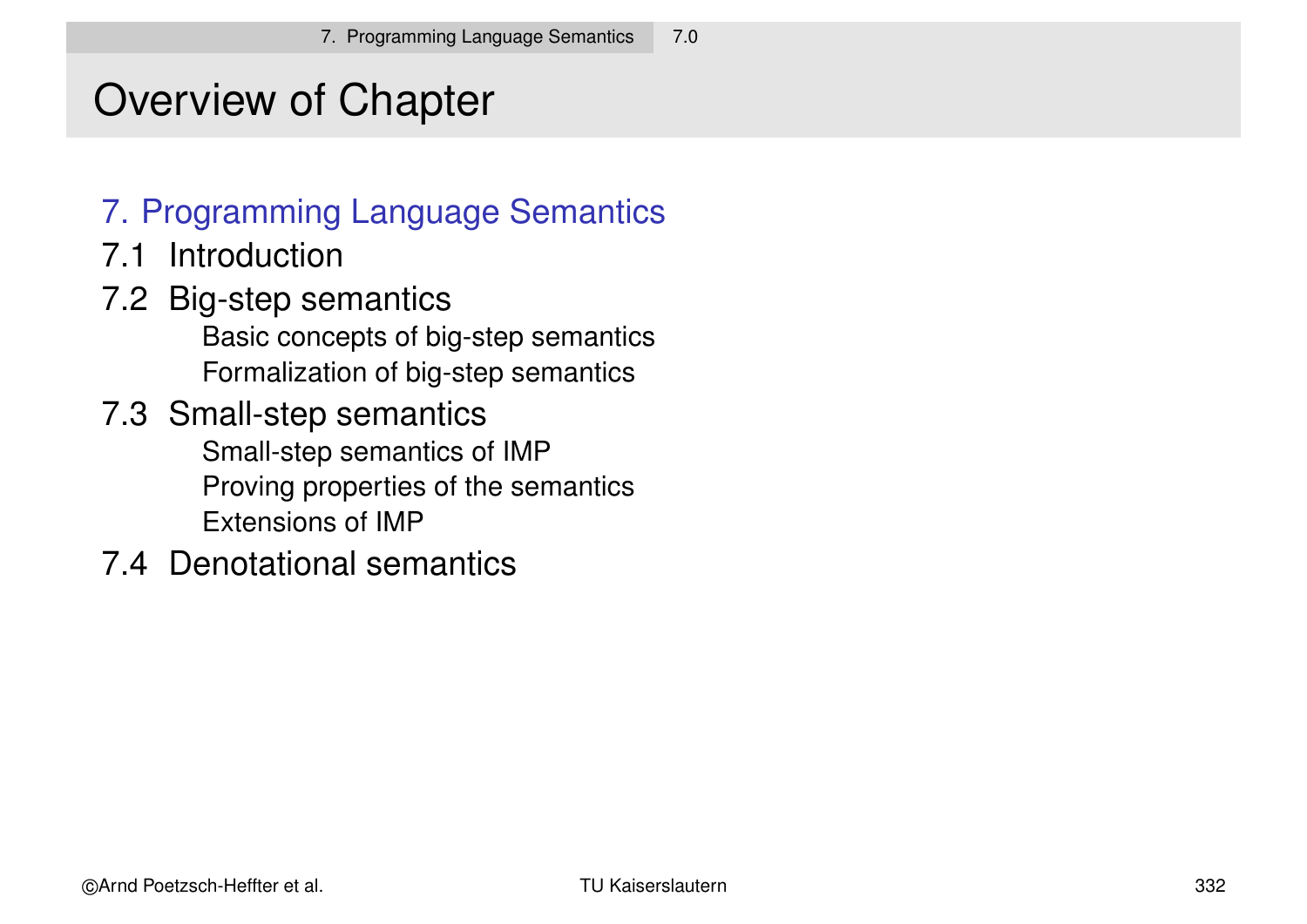7. Programming Language Semantics 7.1 Introduction

#### Section 7.1

#### **Introduction**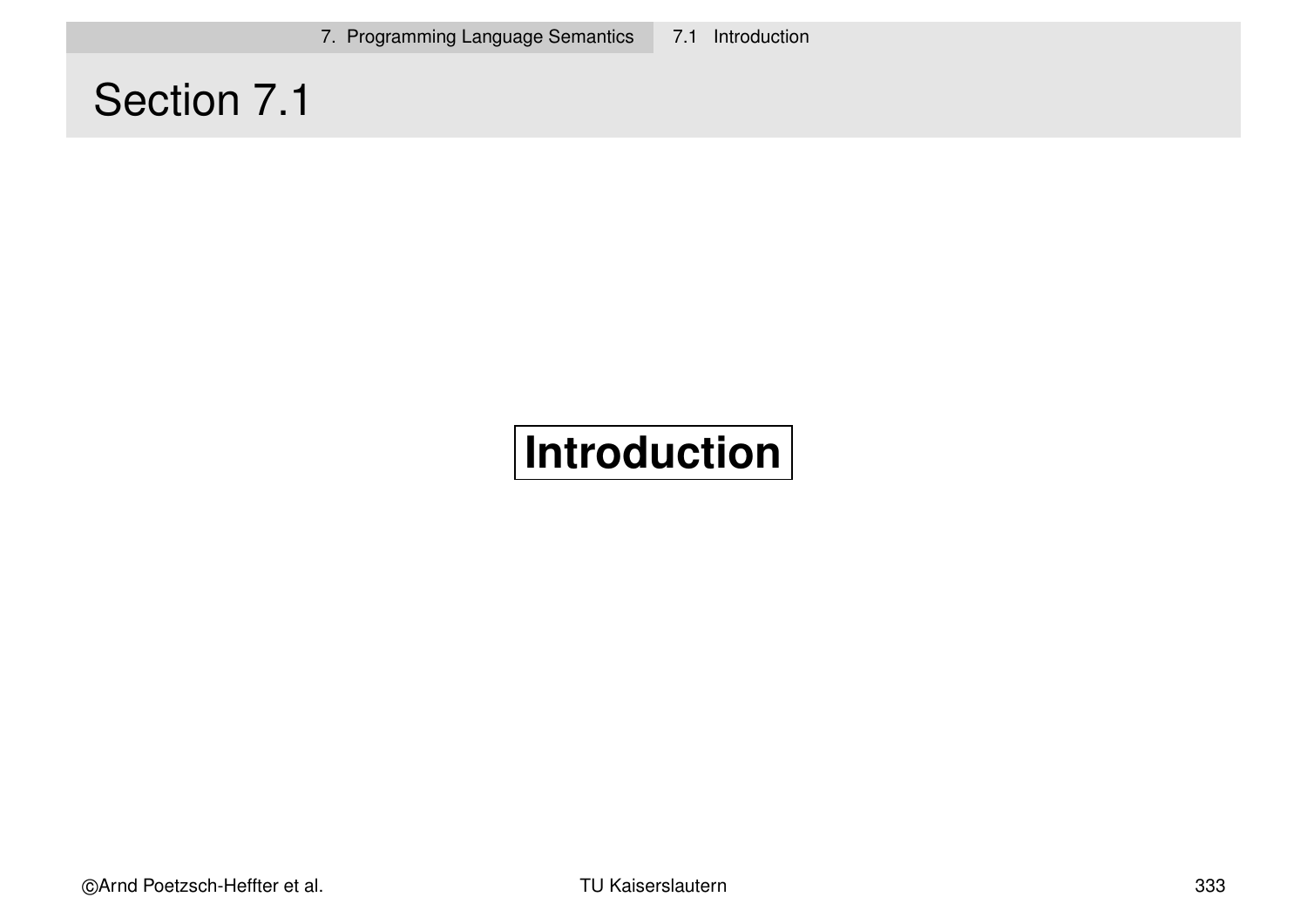#### **Motivation**

#### Why studying language semantics?

- Understanding the details and construction of programming and modeling languages
- Foundation for language processing tools (compilers, optimizers, interpreters,...)
- Verifying type systems
- Development of new language abstractions and software concepts
- Reasoning about software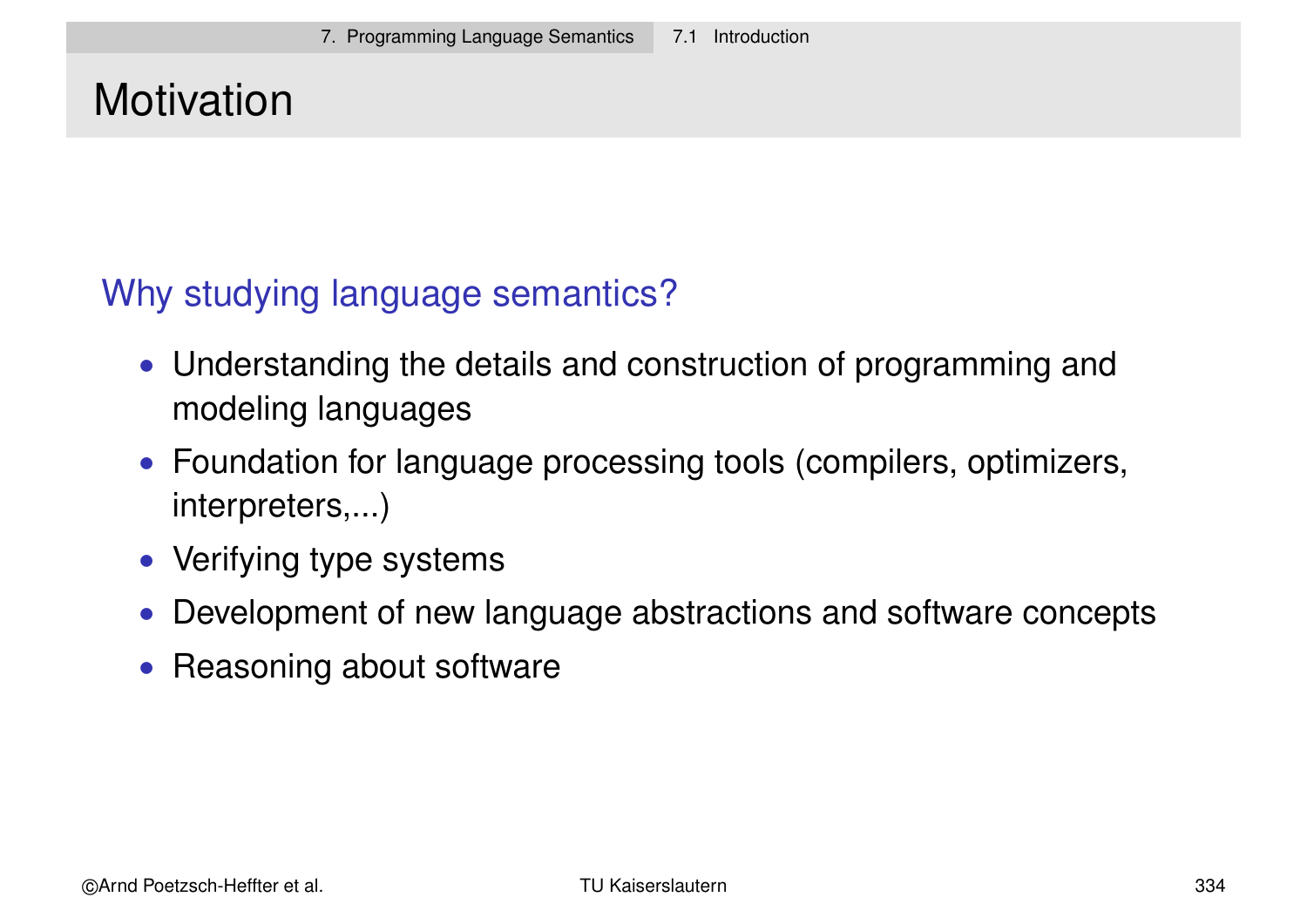#### **Material**

#### **Literature**

- Glynn Winskel: The Formal Semantics of Programming Languages: An Introduction
- Benjamin C. Pierce et al.: Software Foundations (www.cis.upenn.edu/~bcpierce/sf/)

#### Acknowledgement

Thanks to Prof. Peter Müller for the slides.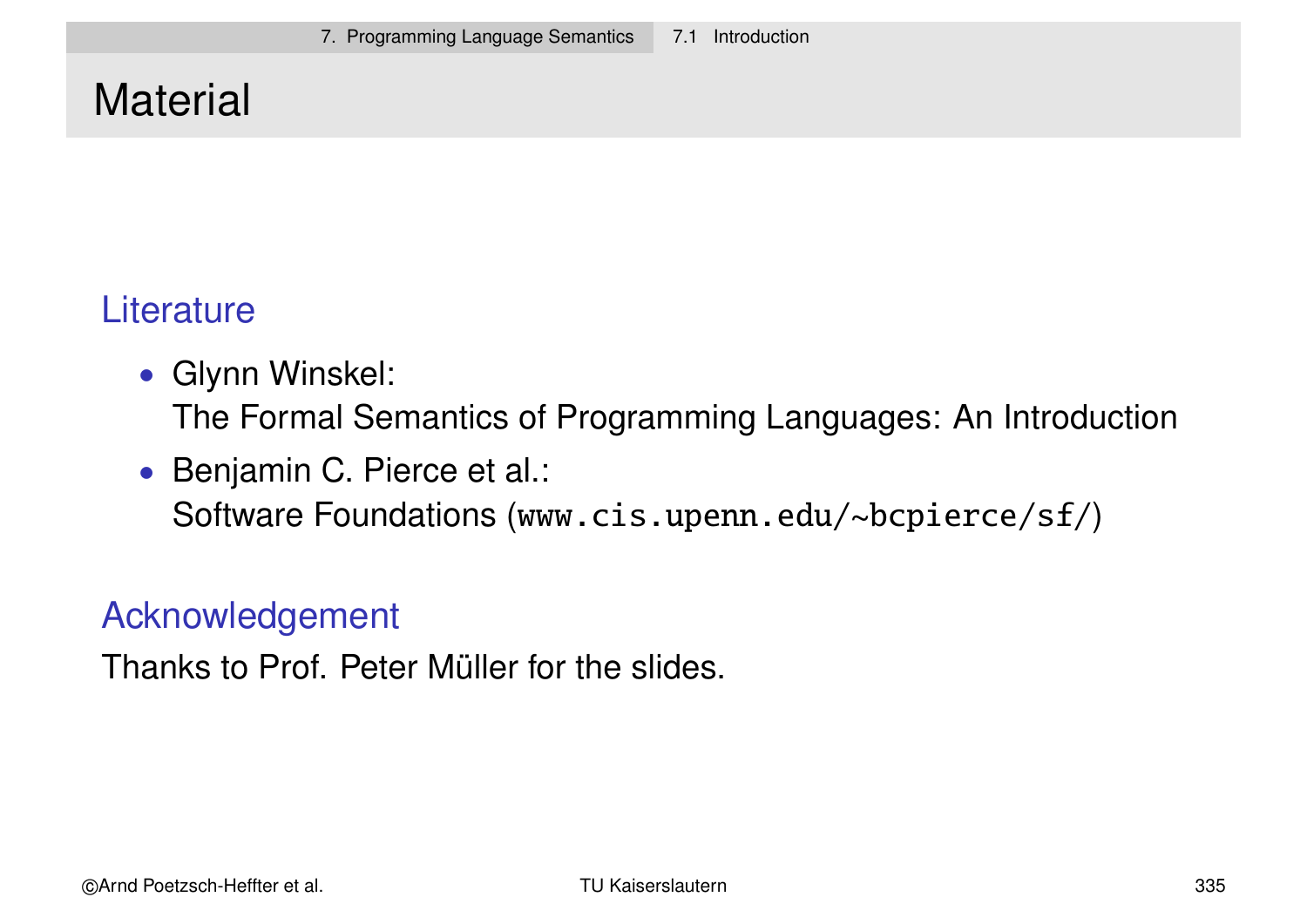#### General aspects

#### Degree of formalization:

- Informal semantics in language reports
- Formalization to support proof tools and as quality control

#### Goals here:

- Learn distinction between operational and denotational semantics
- Learn about the formalization of operational semantics
- Understand the relationship between programming language semantics and transition systems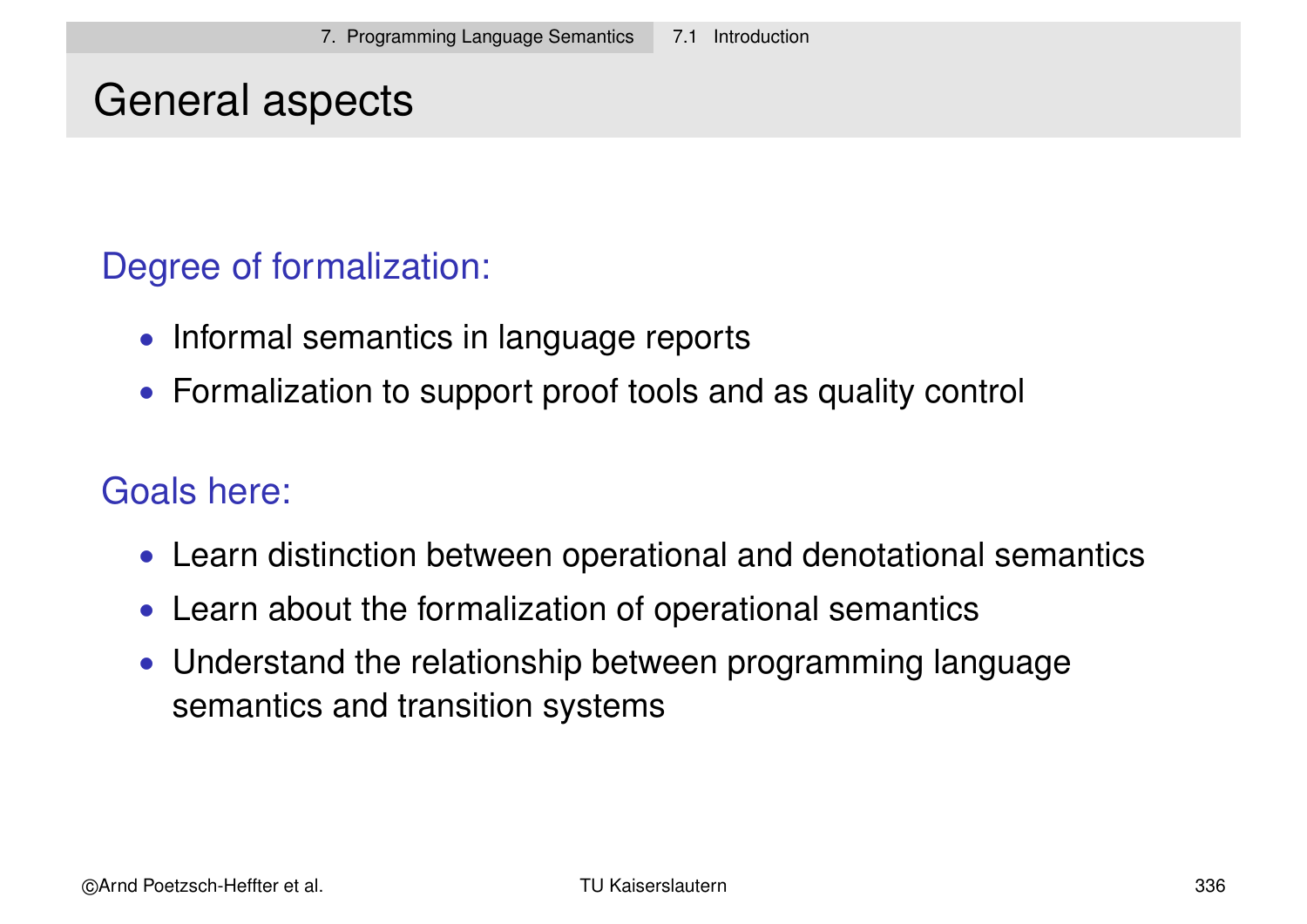## **Why Formal Semantics?**

- Programming language design
	- Formal verification of language properties
	- Reveal ambiguities
	- Support for standardization
- **Implementation of programming languages** 
	- Compilers
	- Interpreters
	- Portability
- **Reasoning about programs** 
	- Formal verification of program properties
	- Extended static checking

Eidgenössische Technische Hochschule Zürich Swiss Federal Institute of Technology Zurich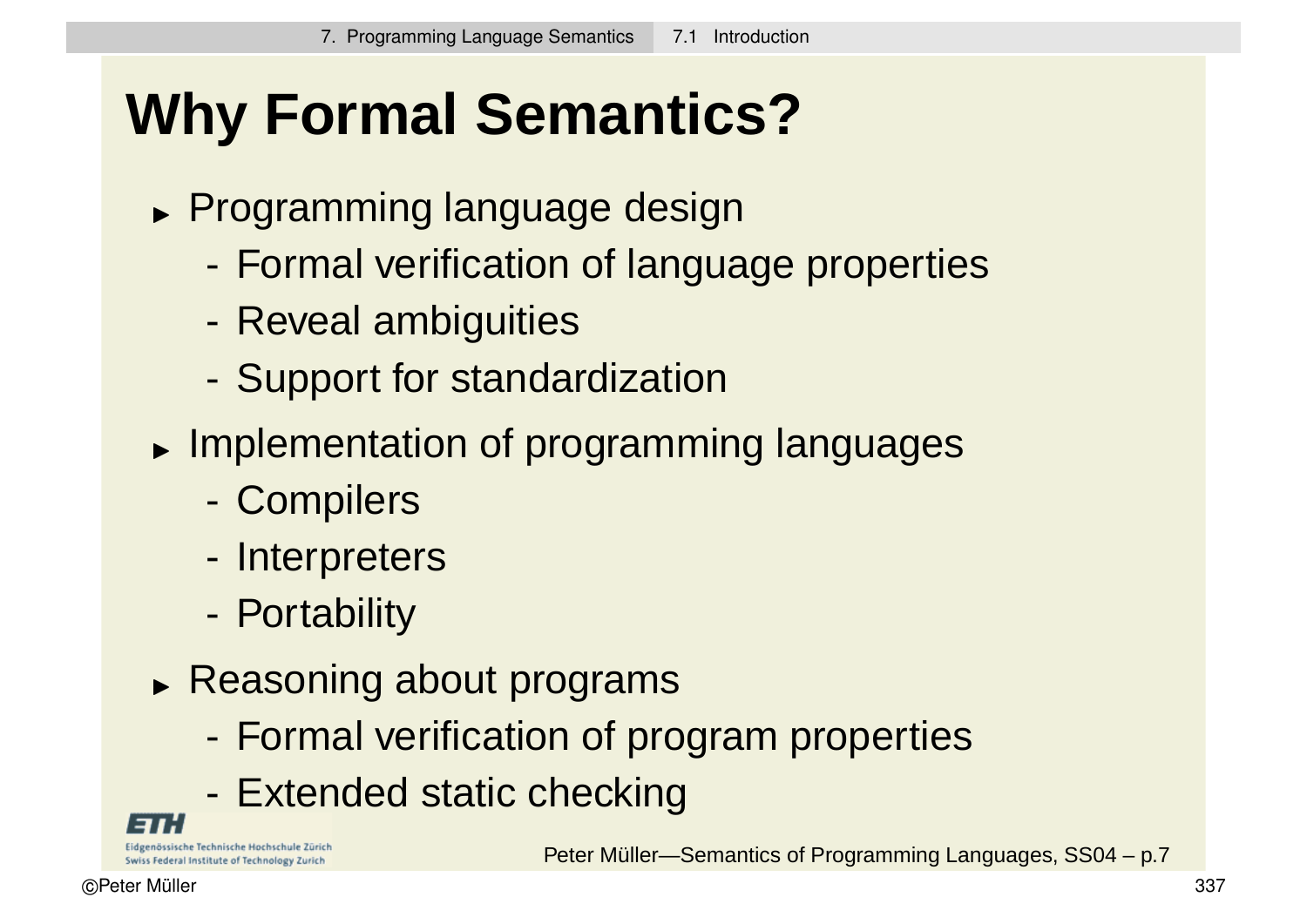## **Language Properties**

Type safety:

In each execution state, a variable of type T holds a value of T or a subtype of T

- Very important question for language designers
- Example:

If String is a subtype of Object, should String [] be a subtype of Object []?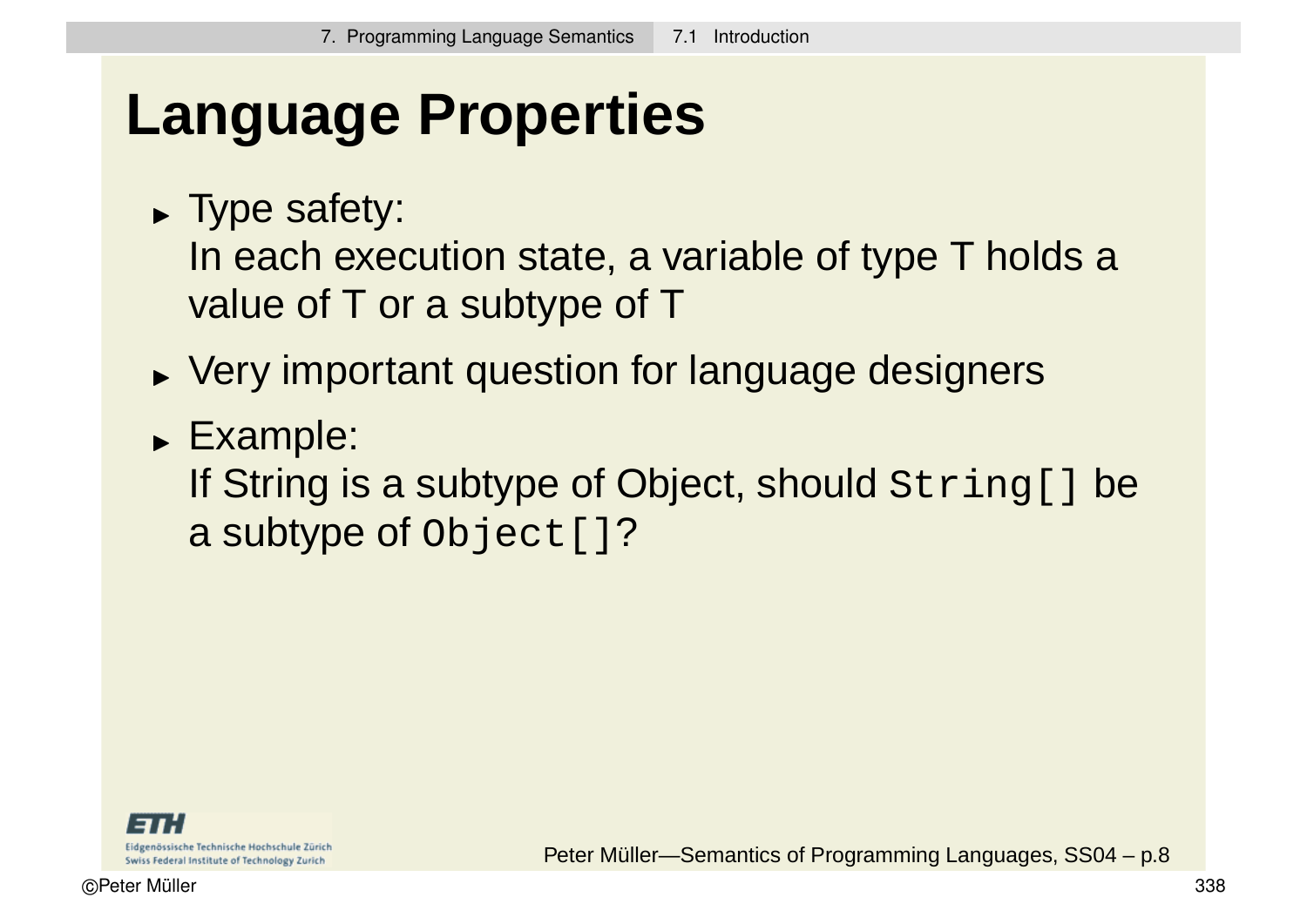### **Language Properties**

Type safety:

In each execution state, a variable of type T holds a value of T or a subtype of T

- Very important question for language designers
- Example:

If String is a subtype of Object, should String [] be a subtype of Object []?

void m(Object[] oa) {  $oa[0]$ =new Integer(5); } String[] sa=new String[10]; m(sa); String  $s = sa[0]$ ;

Eidgenössische Technische Hochschule Zürich Swiss Federal Institute of Technology Zurich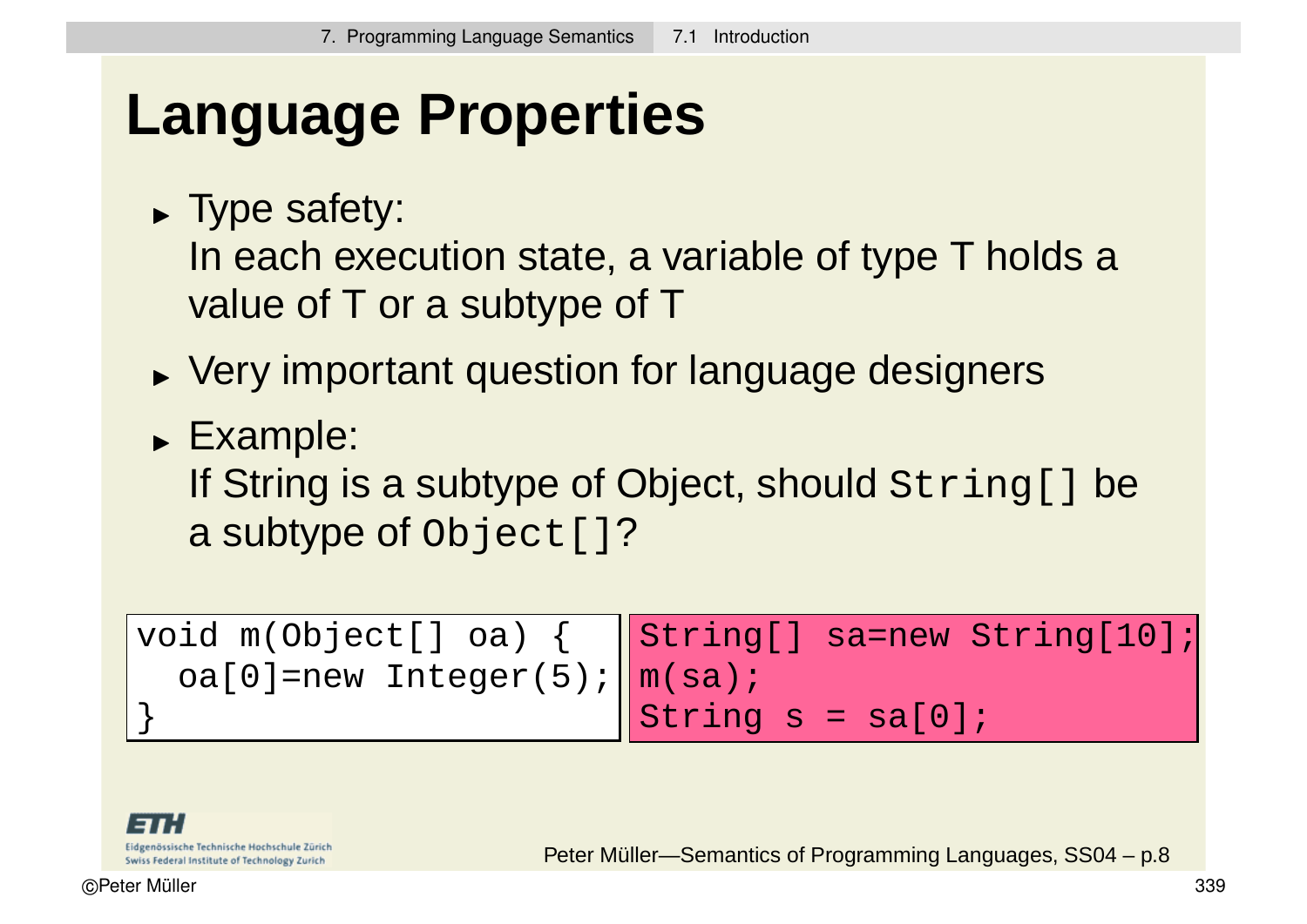## **Language Definition**

Dynamic Semantics

- State of a program execution
- **Transformation of states**

Static Semantics

- **Type rules**
- **Name resolution**

**Syntax** 

Syntax rules, defined by grammar

Eidgenössische Technische Hochschule Zürich Swiss Federal Institute of Technology Zurich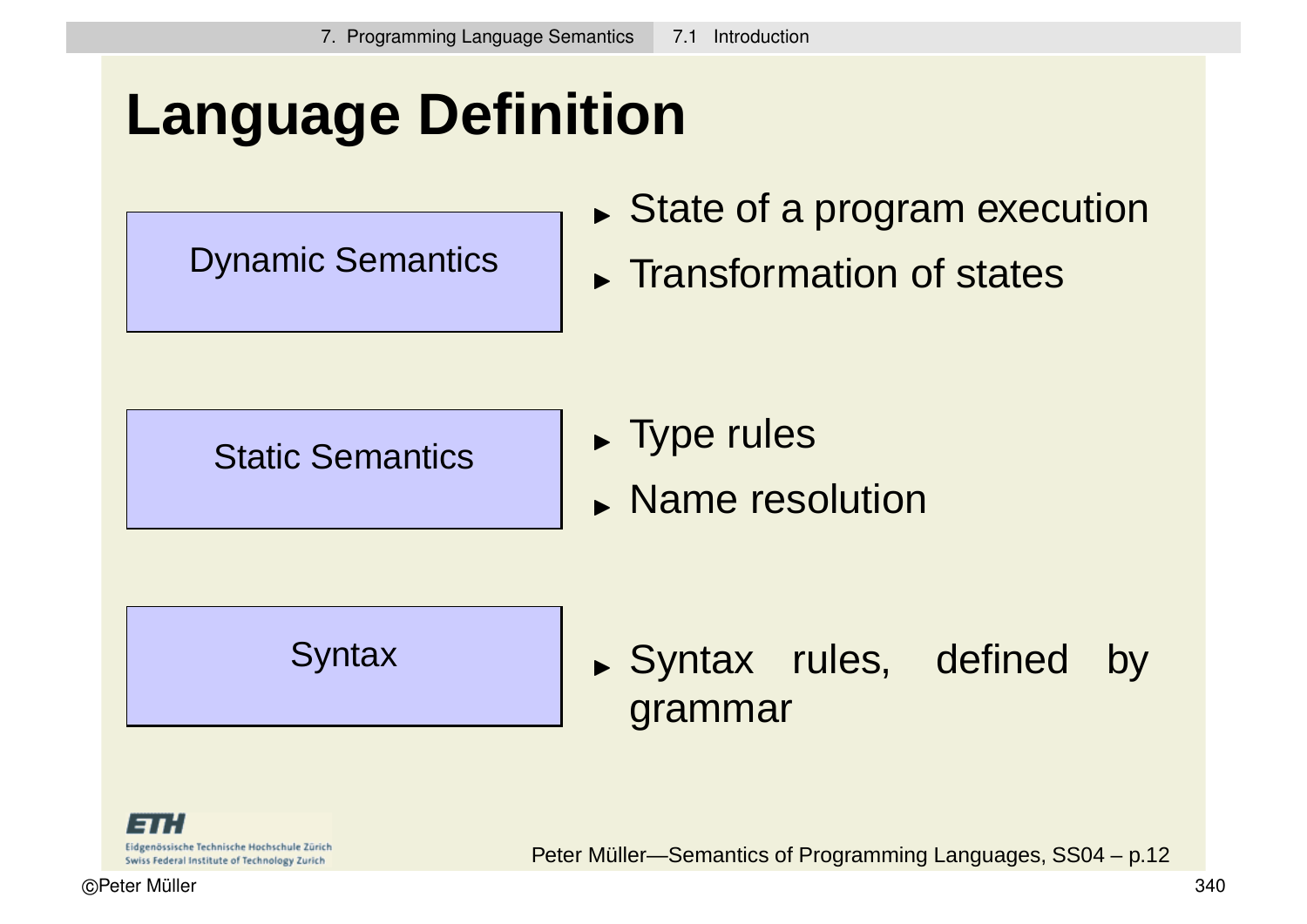### **Compilation and Execution**



Eidgenössische Technische Hochschule Zürich Swiss Federal Institute of Technology Zurich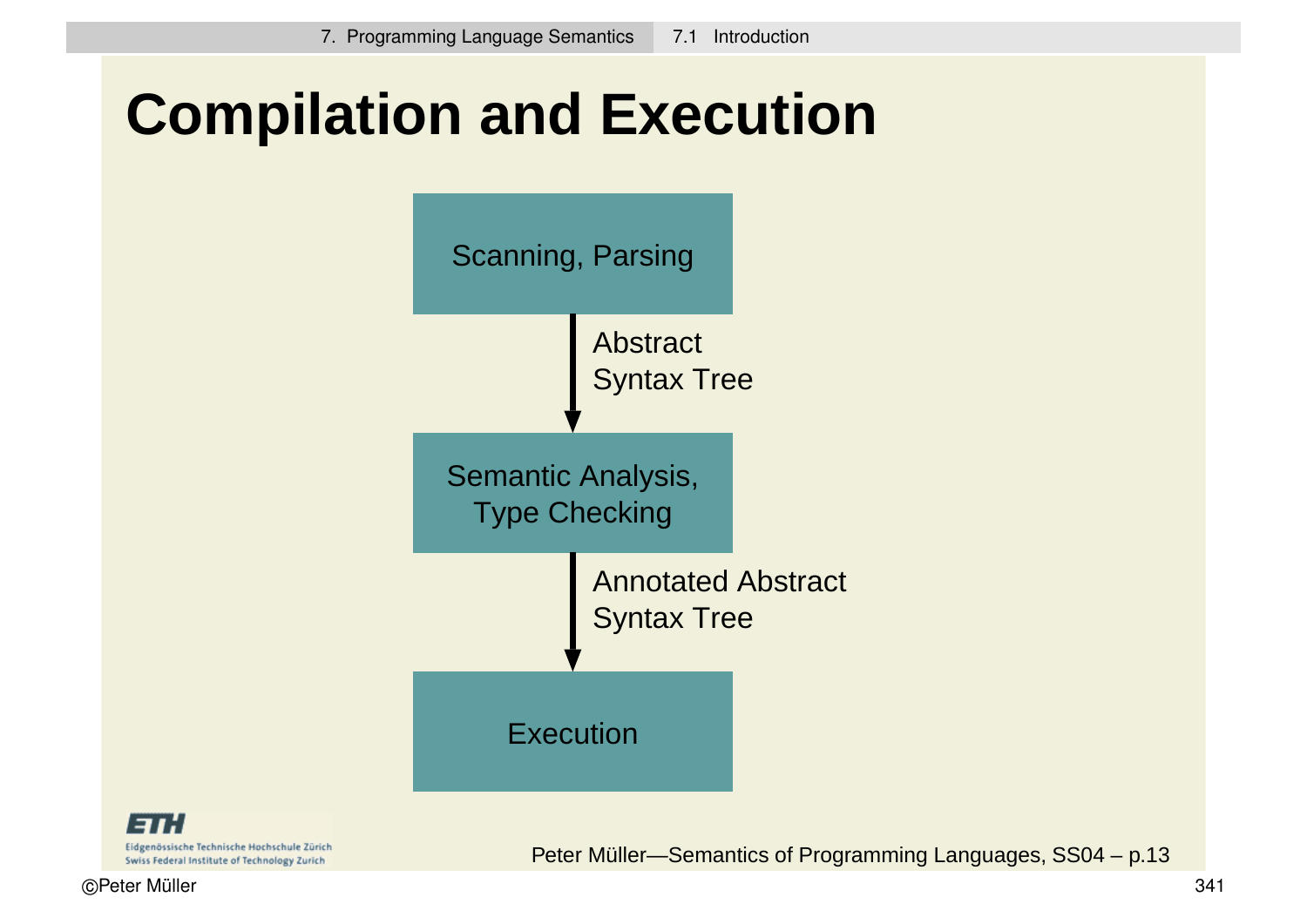## **Three Kinds of Semantics**

- Operational semantics
	- Describes execution on an **abstract machine**
	- Describes **how** the effect is achieved
- Denotational semantics
	- Programs are regarded as **functions** in a mathematical domain
	- Describes **only the effect**, not how it is obtained
- Axiomatic semantics
	- **Specifies properties** of the effect of executing a program are expressed
	- Some aspects of the computation may be **ignored**

nössische Technische Hochschule Zürich Swiss Federal Institute of Technology Zurich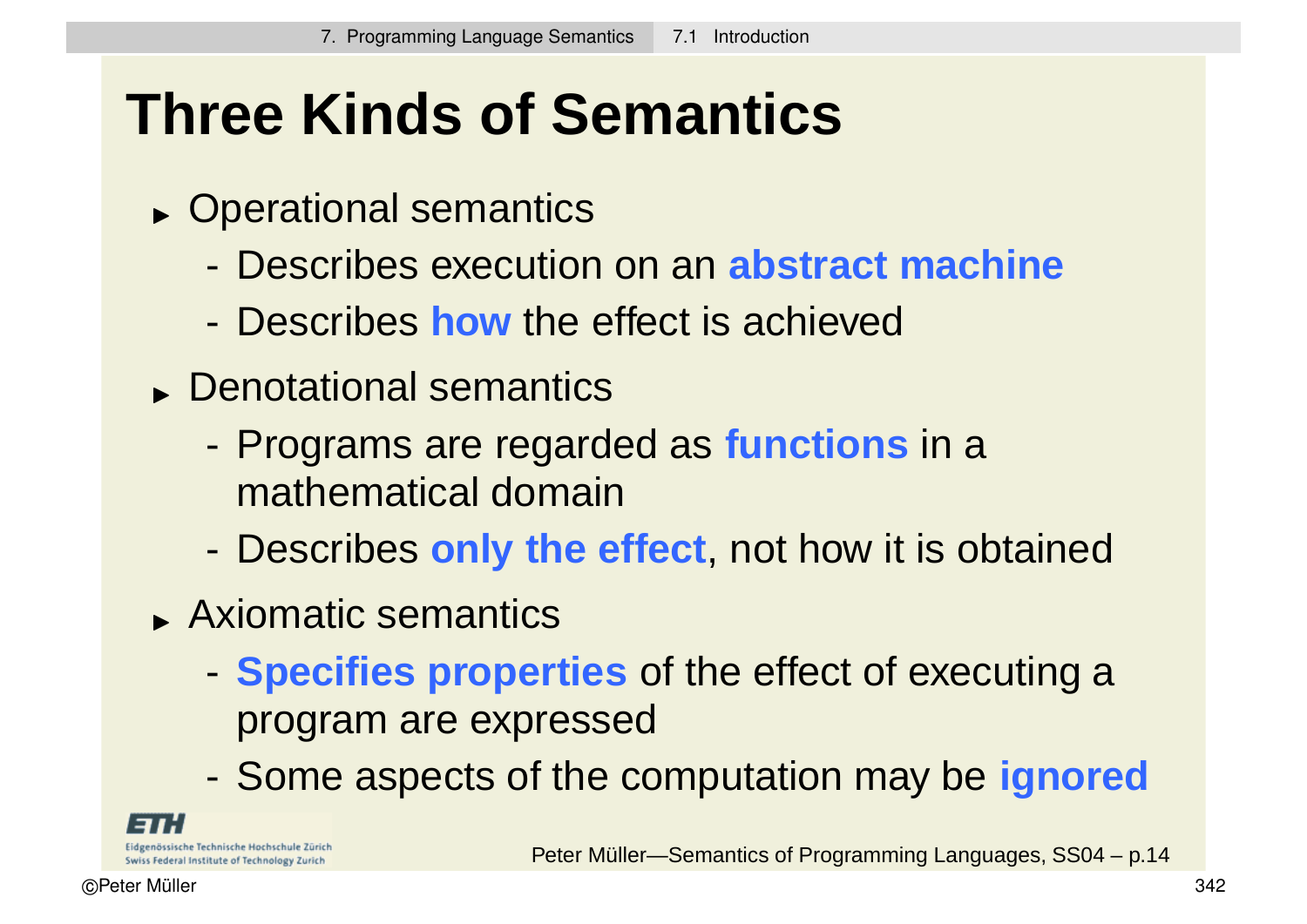### **Operational Semantics**

```
y := 1;while not(x=1) do ( y := x*y; x := x-1 )
```
- $\blacktriangleright$  "First we assign 1 to  $_\text{Y}$ , then we test whether  $\mathrm{\mathbf{x}}$  is 1 or not. If it is then we stop and otherwise we update  $y$ to be the product of  $x$  and the previous value of  $y$ and then we decrement  $x$  by 1. Now we test whether the new value of  $x$  is 1 or not..."
- Two kinds of operational semantics
	- Natural Semantics
	- Structural Operational Semantics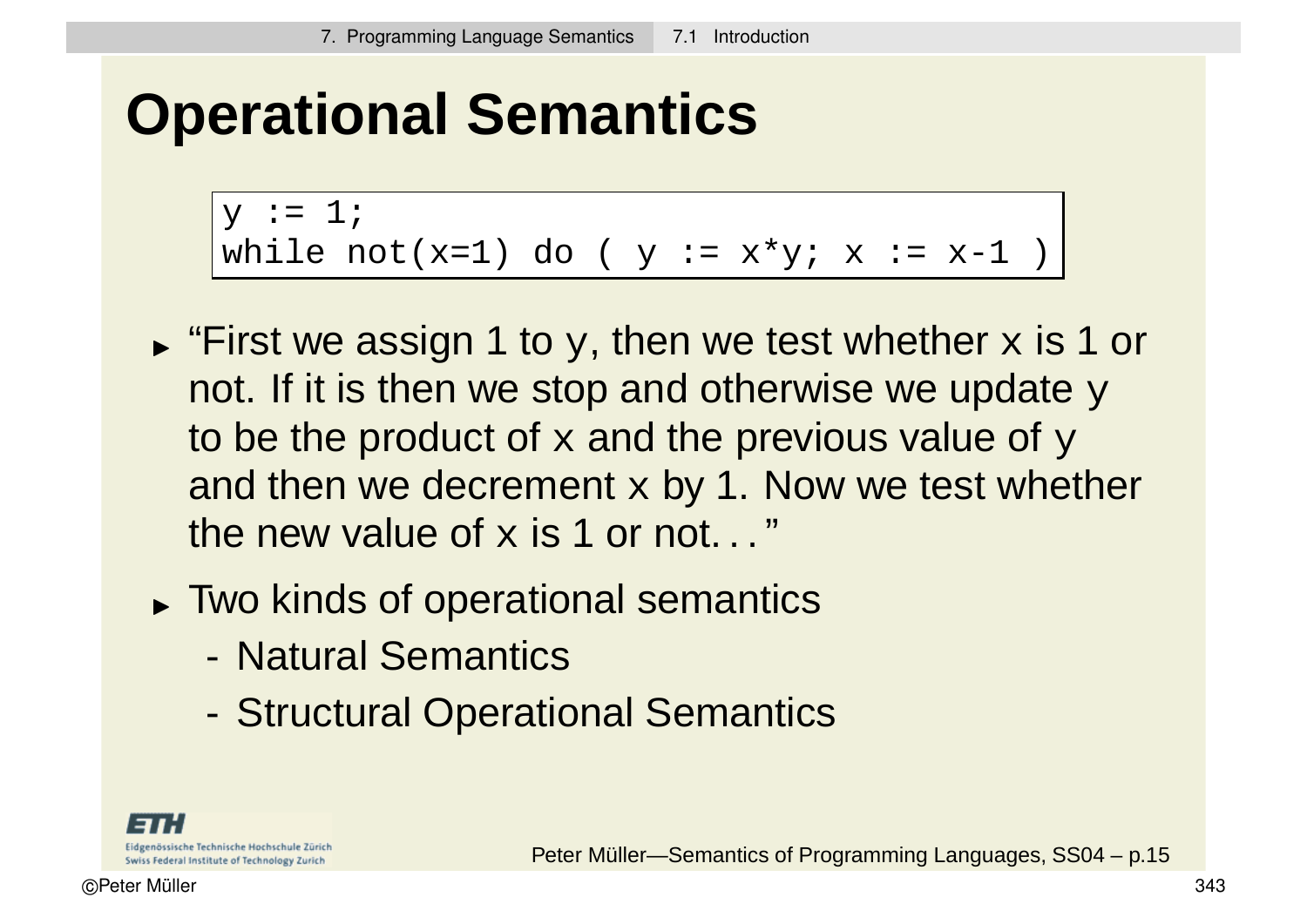#### **Denotational Semantics**

```
y := 1;while not(x=1) do ( y := x*y; x := x-1 )
```
- **The program computes a partial function from states** to states: the final state will be equal to the initial state except that the value of  $x$  will be 1 and the value of y will be equal to the factorial of the value of  $x$  in the initial state"
- Two kinds of denotational semantics
	- Direct Style Semantics
	- Continuation Style Semantics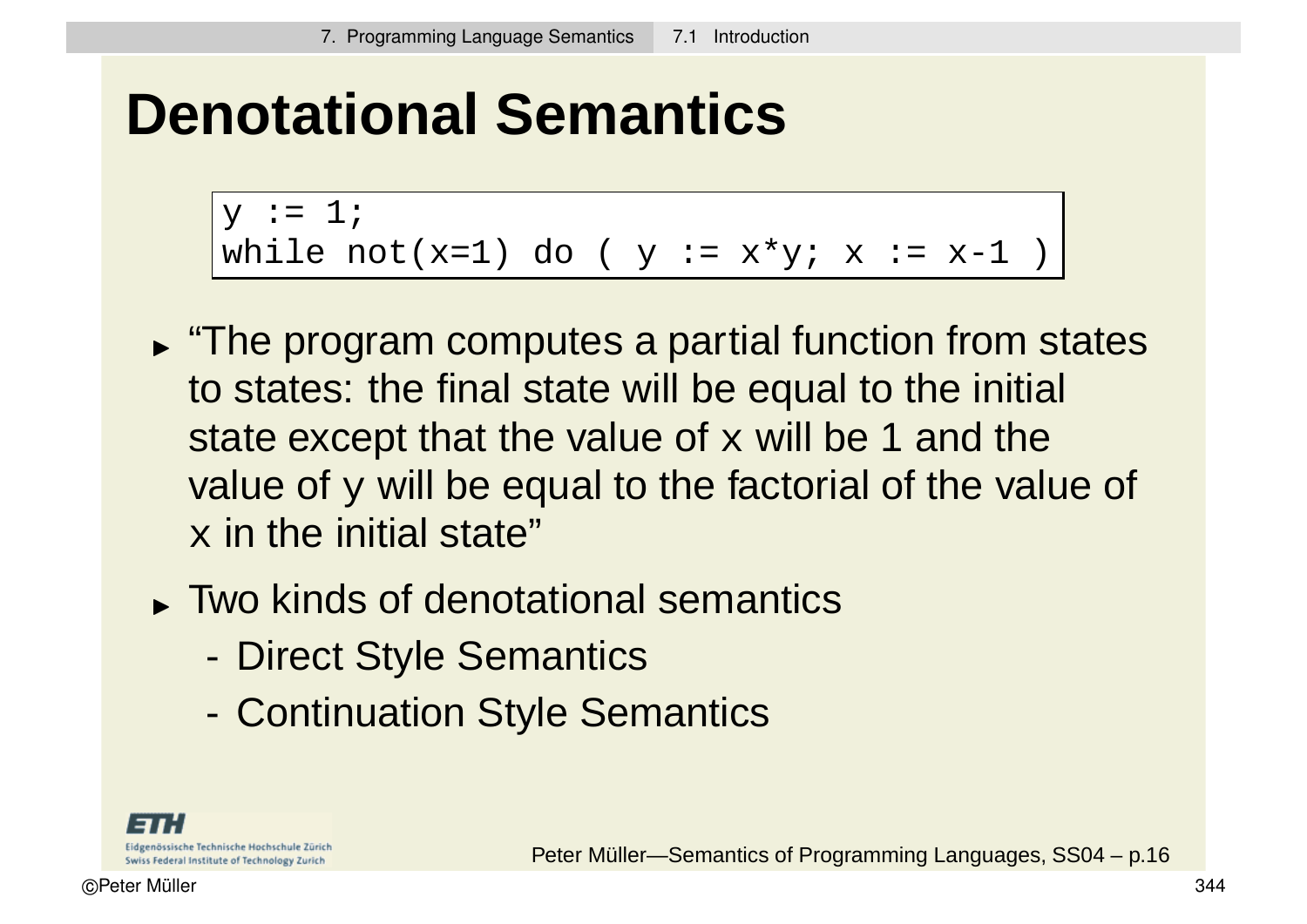### **Axiomatic Semantics**

```
y := 1;while not(x=1) do ( y := x*y; x := x-1 )
```
- $\blacktriangleright$  "If  $x=n$  holds before the program is executed then  $y=n!$  will hold when the execution terminates (if it terminates)"
- Two kinds of axiomatic semantics
	- Partial correctness
	- Total correctness

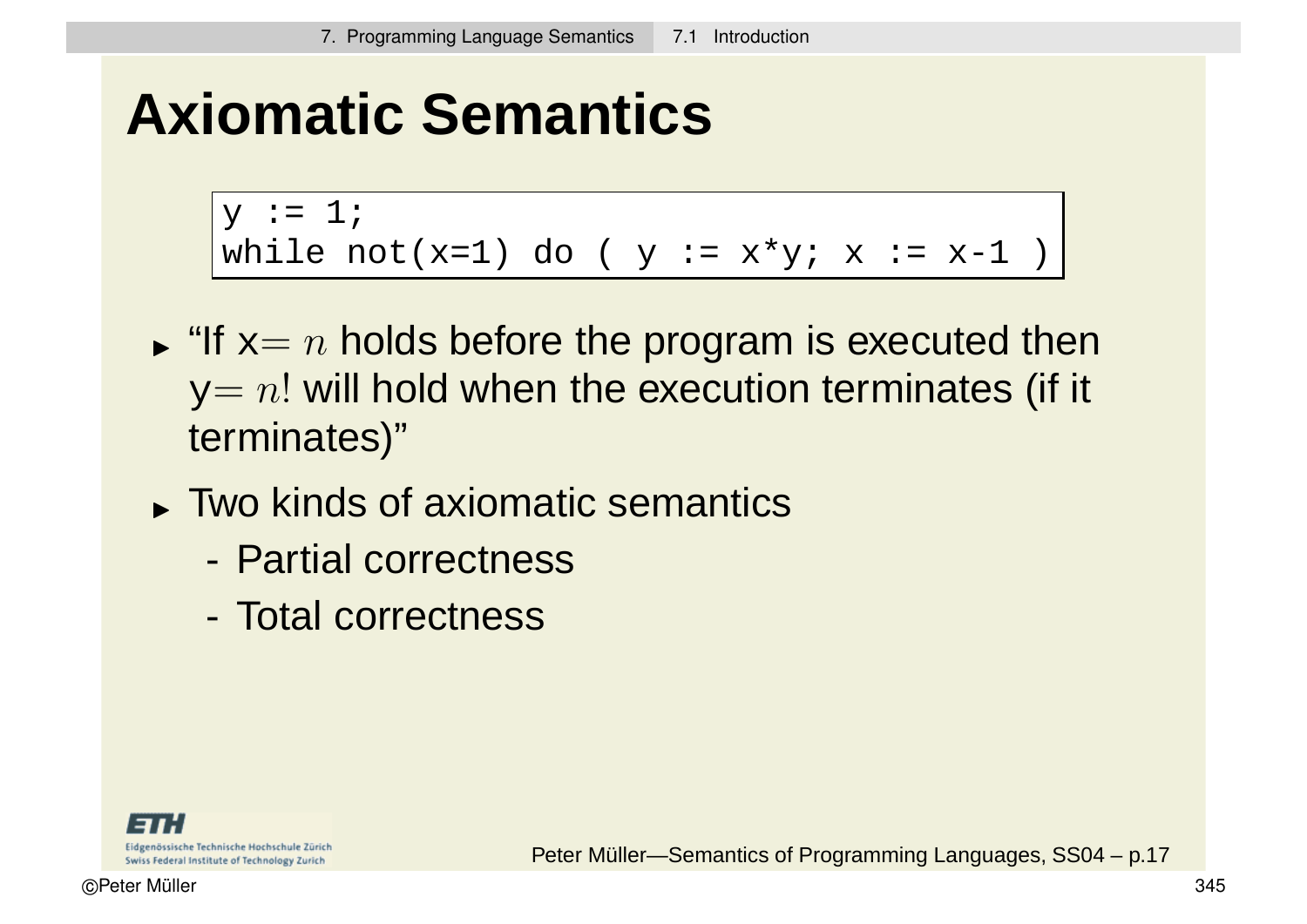#### **Abstraction**

Concrete language implementation

Operational semantics

Denotational semantics

Axiomatic semantics

Abstract descrption

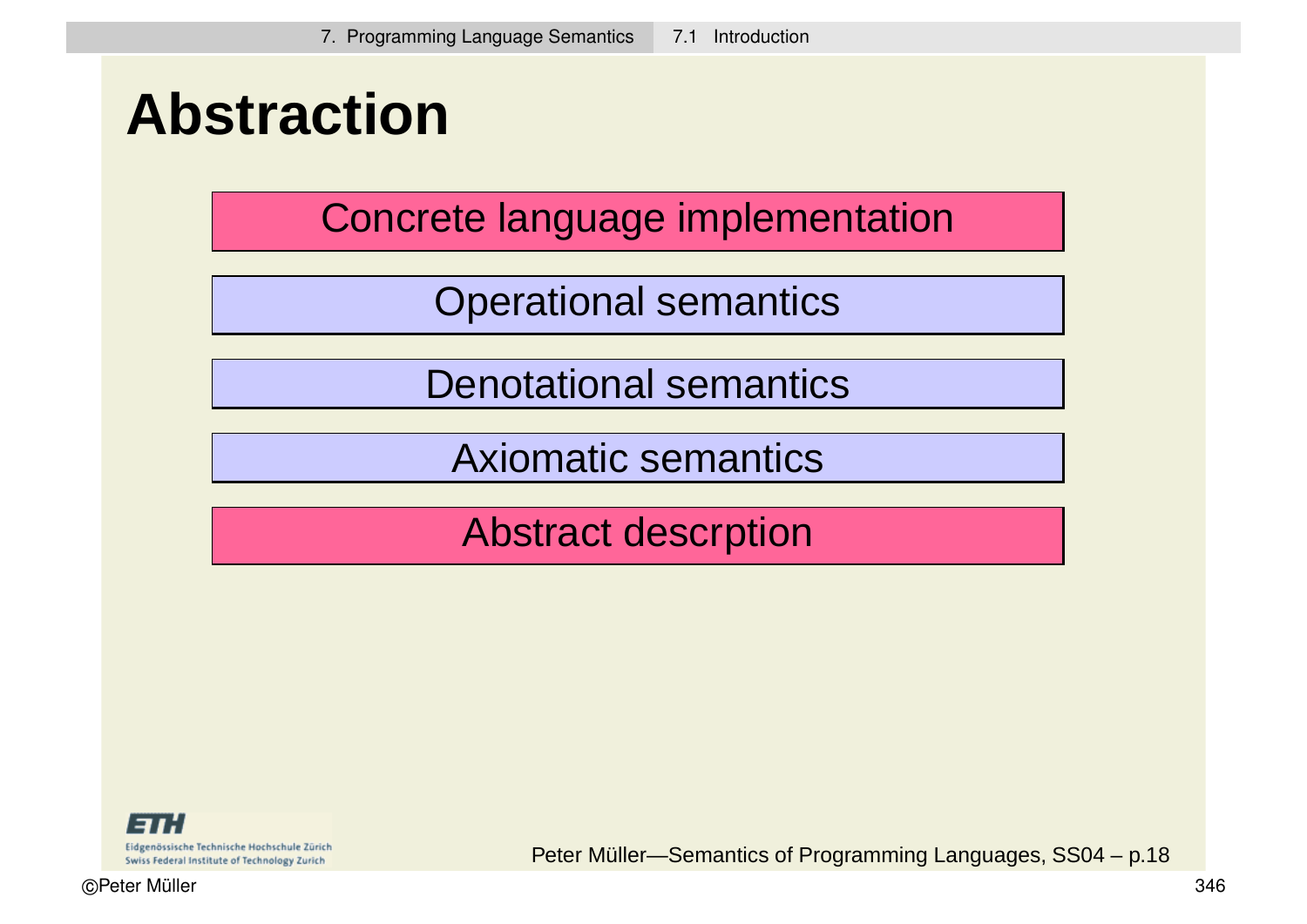## **Selection Criteria**

- Constructs of the programming language
	- Imperative
	- Functional
	- Concurrent
	- Object-oriented
	- Non-deterministic
	- Etc.
- **Application of the** semantics
	- Understanding the language
	- Program verification
	- Prototyping
	- Compiler construction
	- Program analysis
	- Etc.

Eidgenössische Technische Hochschule Zürich Swiss Federal Institute of Technology Zurich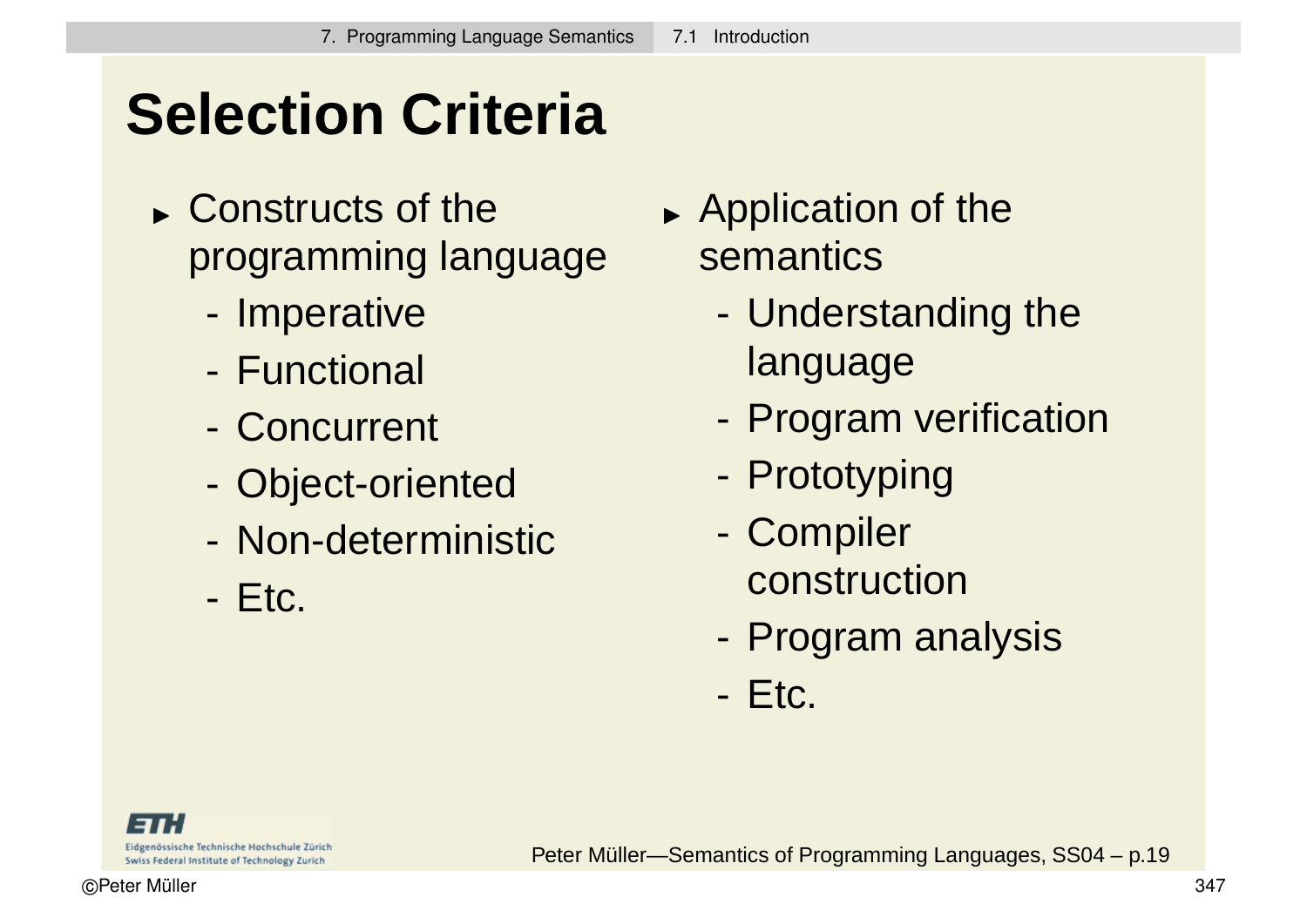## **The Language IMP**

- Expressions
	- Boolean and arithmetic expressions
	- No side-effects in expressions
- Variables
	- All variables range over integers
	- All variables are initialized
	- No global variables
- IMP does not include
	- Heap allocation and pointers
	- Variable declarations
	- Procedures
	- Concurrency

Eidgenössische Technische Hochschule Zürich Swiss Federal Institute of Technology Zurich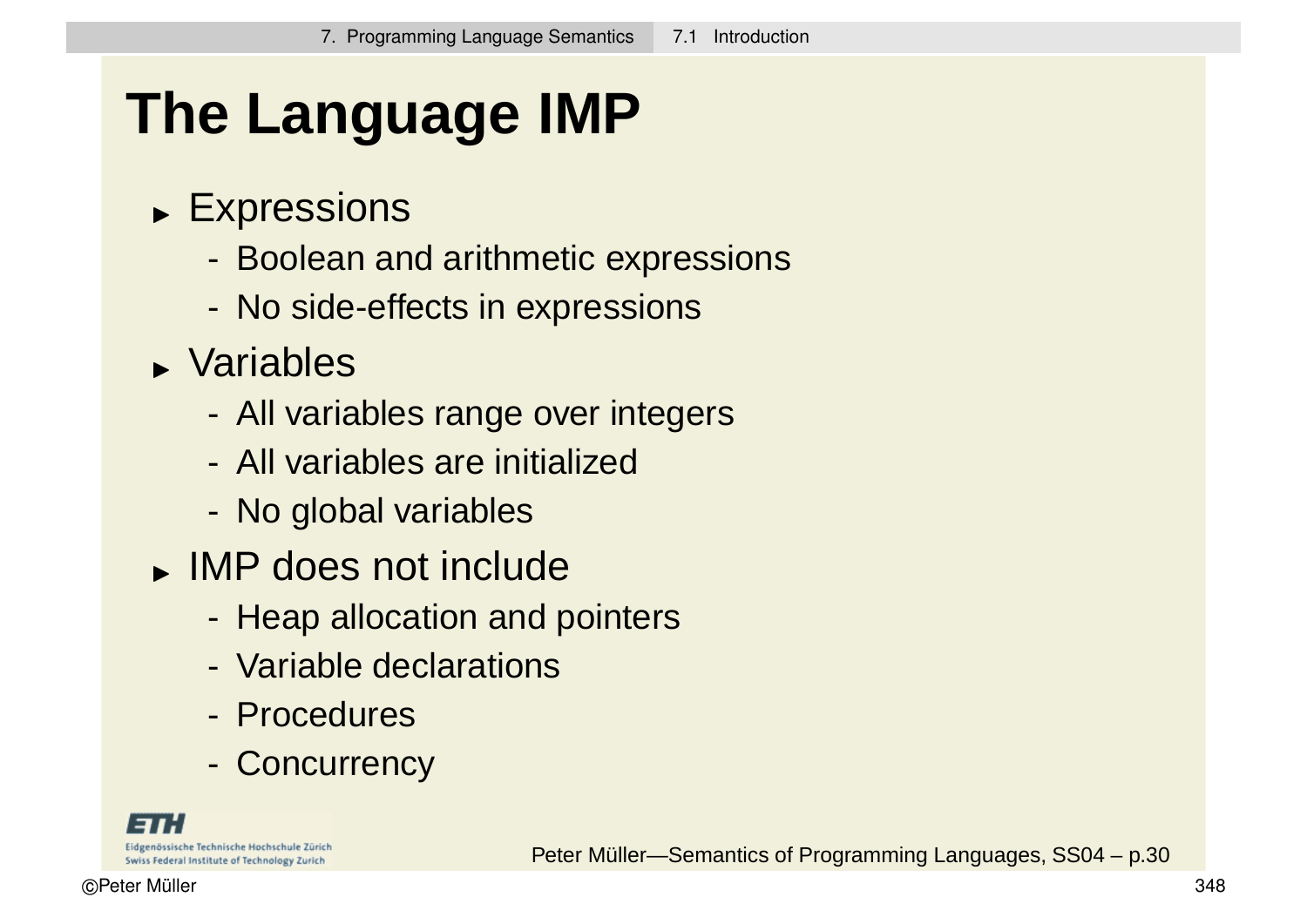## **Syntax of IMP: Characters and Tokens**

**Characters** 

$$
Letter = 'A' ... 'Z' | 'a' ... 'z'
$$
\n
$$
D: a
$$
\n
$$
b
$$
\n
$$
b
$$
\n
$$
b
$$
\n
$$
c
$$
\n
$$
b
$$
\n
$$
d
$$
\n
$$
e
$$
\n
$$
d
$$
\n
$$
e
$$
\n
$$
e
$$
\n
$$
e
$$
\n
$$
e
$$
\n
$$
e
$$
\n
$$
f
$$
\n
$$
e
$$
\n
$$
f
$$
\n
$$
f
$$
\n
$$
f
$$
\n
$$
f
$$
\n
$$
f
$$
\n
$$
f
$$
\n
$$
f
$$
\n
$$
f
$$
\n
$$
f
$$
\n
$$
f
$$
\n
$$
f
$$
\n
$$
f
$$
\n
$$
f
$$
\n
$$
f
$$
\n
$$
f
$$
\n
$$
f
$$
\n
$$
f
$$
\n
$$
f
$$
\n
$$
f
$$
\n
$$
f
$$
\n
$$
f
$$
\n
$$
f
$$
\n
$$
f
$$
\n
$$
f
$$
\n
$$
f
$$
\n
$$
f
$$
\n
$$
f
$$
\n
$$
f
$$
\n
$$
f
$$
\n
$$
f
$$
\n
$$
f
$$
\n
$$
f
$$
\n
$$
f
$$
\n
$$
f
$$
\n
$$
f
$$
\n
$$
f
$$
\n
$$
f
$$
\n
$$
f
$$
\n
$$
f
$$
\n
$$
f
$$
\n
$$
f
$$
\n
$$
f
$$
\n
$$
f
$$
\n
$$
f
$$
\n
$$
f
$$
\n
$$
f
$$
\n
$$
f
$$
\n
$$
f
$$
\n
$$
f
$$
\n
$$
f
$$
\n
$$
f
$$
\n

Digit = '0' | '1' | '2' | '3' | '4' | '5' | '6' | '7' | '8' | '9'

**Tokens** 

| <b>Ident</b> | $=$ Letter { Letter   Digit } |
|--------------|-------------------------------|
|              | Integer = $Digit { Digit }$   |
| Varl         | $=$ Ident                     |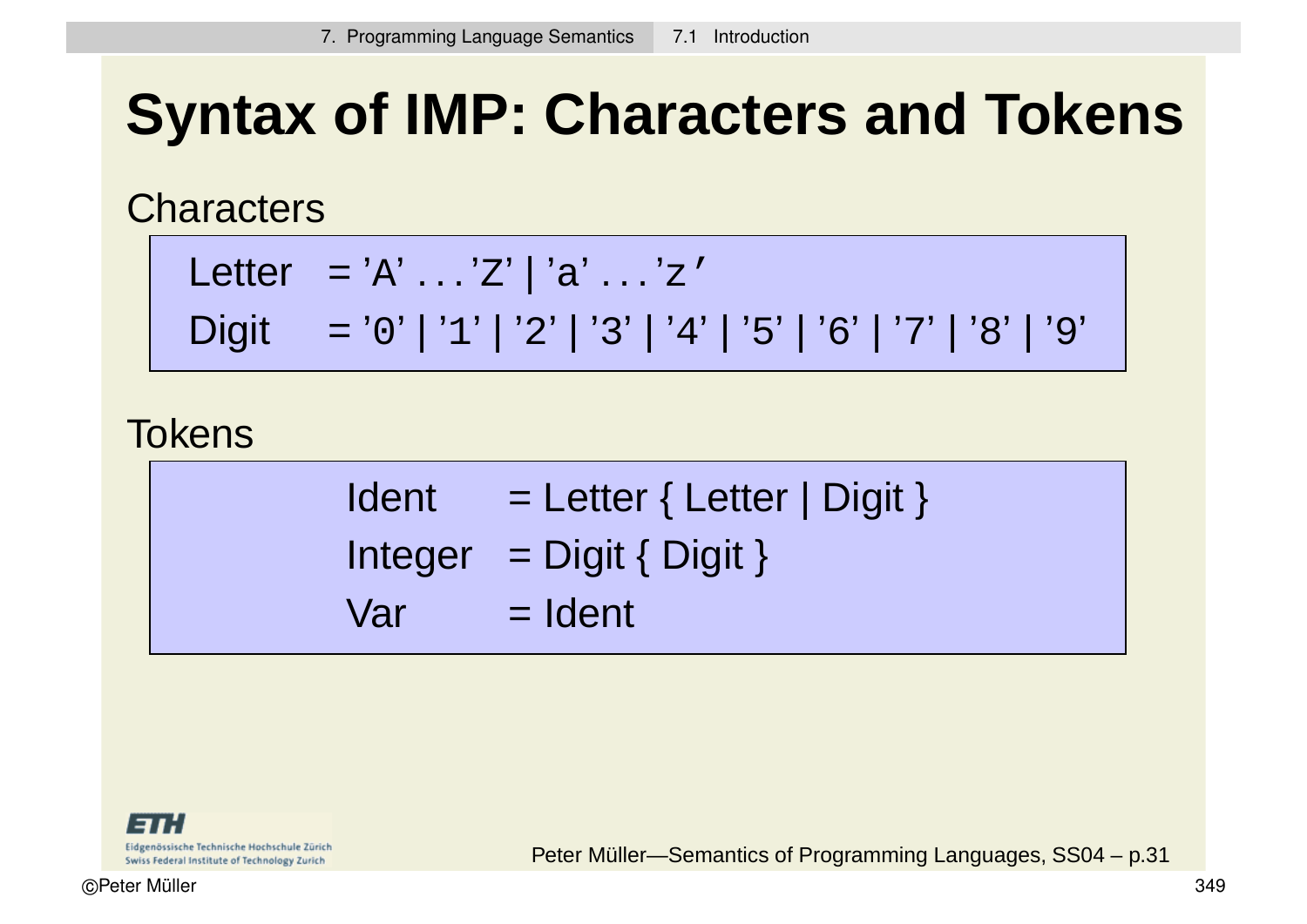## **Syntax of IMP: Expressions**

Arithmetic expressions

$$
Aexp = Aexp Op Aexp | Var | Integer
$$
  
Op = '+' | '-' | '\*' | '/' | 'mod'

#### Boolean expressions

Bexp = Bexp ' or ' Bexp | Bexp 'and' Bexp | 'not' Bexp | Aexp RelOp Aexp RelOp = ' = ' | '#' | '<' | '<=' | '>' | '>='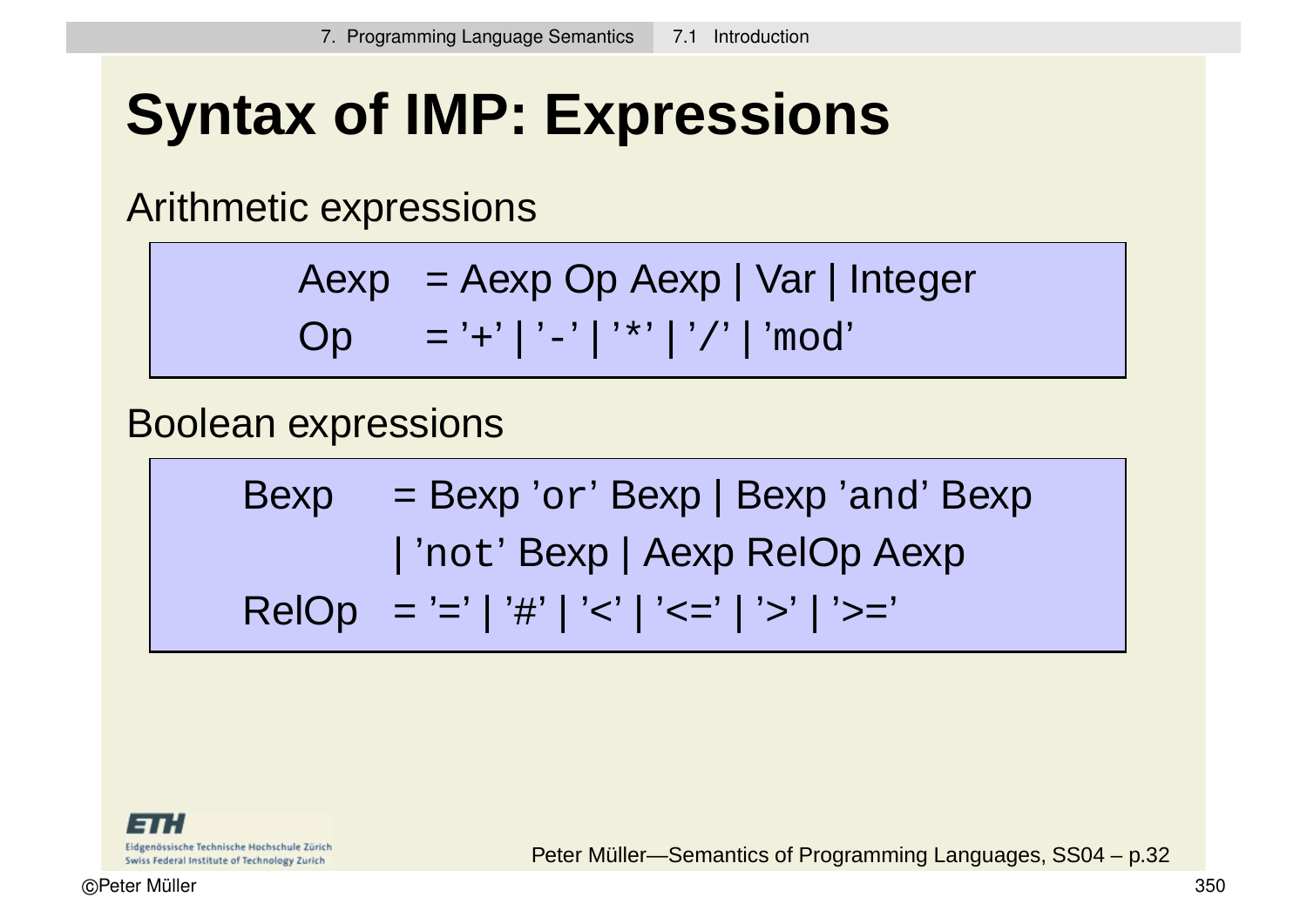### **Syntax of IMP: Statemens**

Stm = 'skip' | Var ':=' Aexp | Stm ';' Stm | 'if' Bexp 'then' Stm 'else' Stm 'end' | 'while' Bexp 'do' Stm 'end'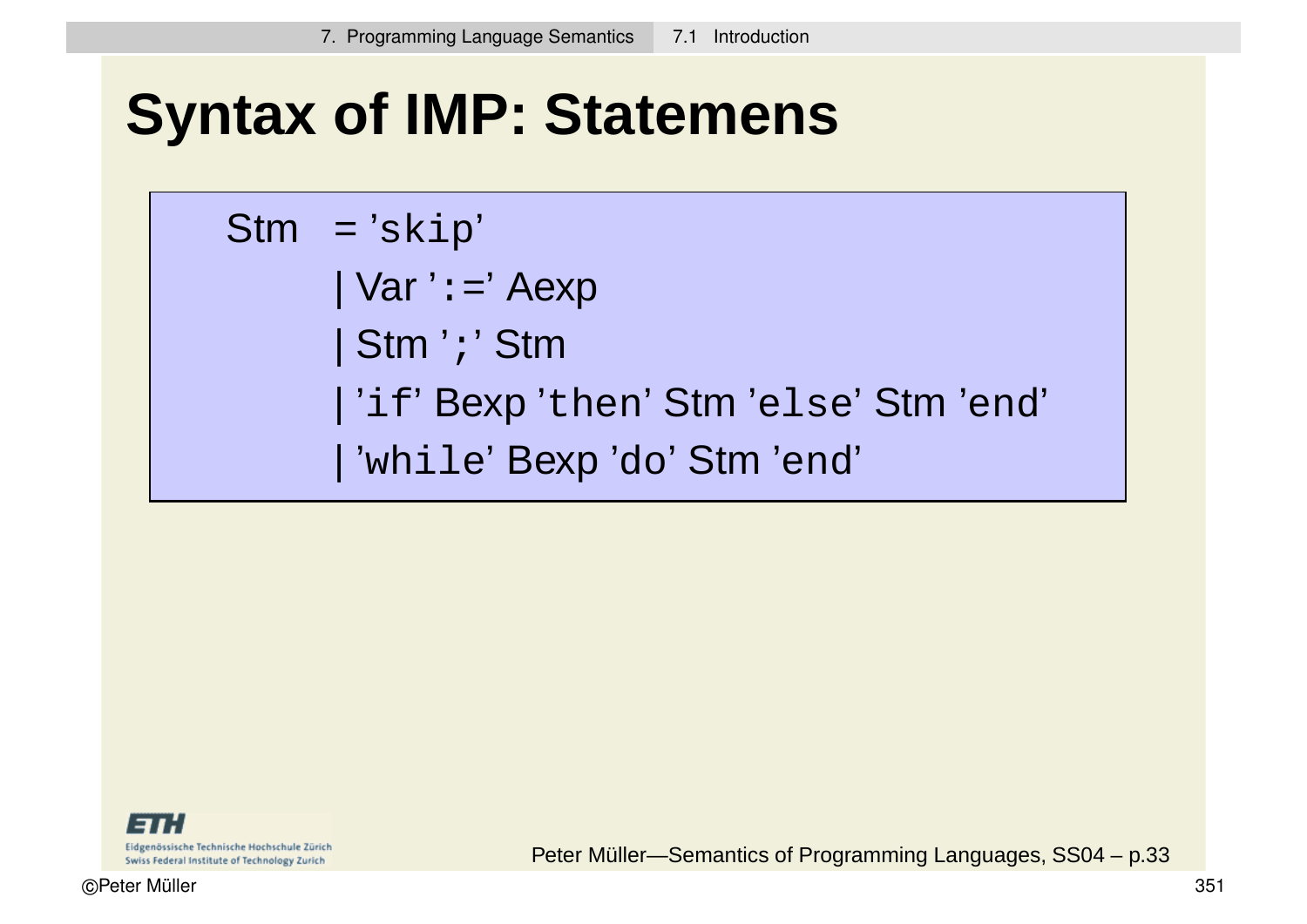## **Notation**

#### Meta-variables (written in *italic* font)

| x, y, z | for variables (Var)                                 |
|---------|-----------------------------------------------------|
|         | $e, e', e_1, e_2$ for arithmetic expressions (Aexp) |
|         | $b, b_1, b_2$ for boolean expressions (Bexp)        |
|         | $s, s', s_1, s_2$ for statements (Stm)              |

#### Keywords are written in typewriter font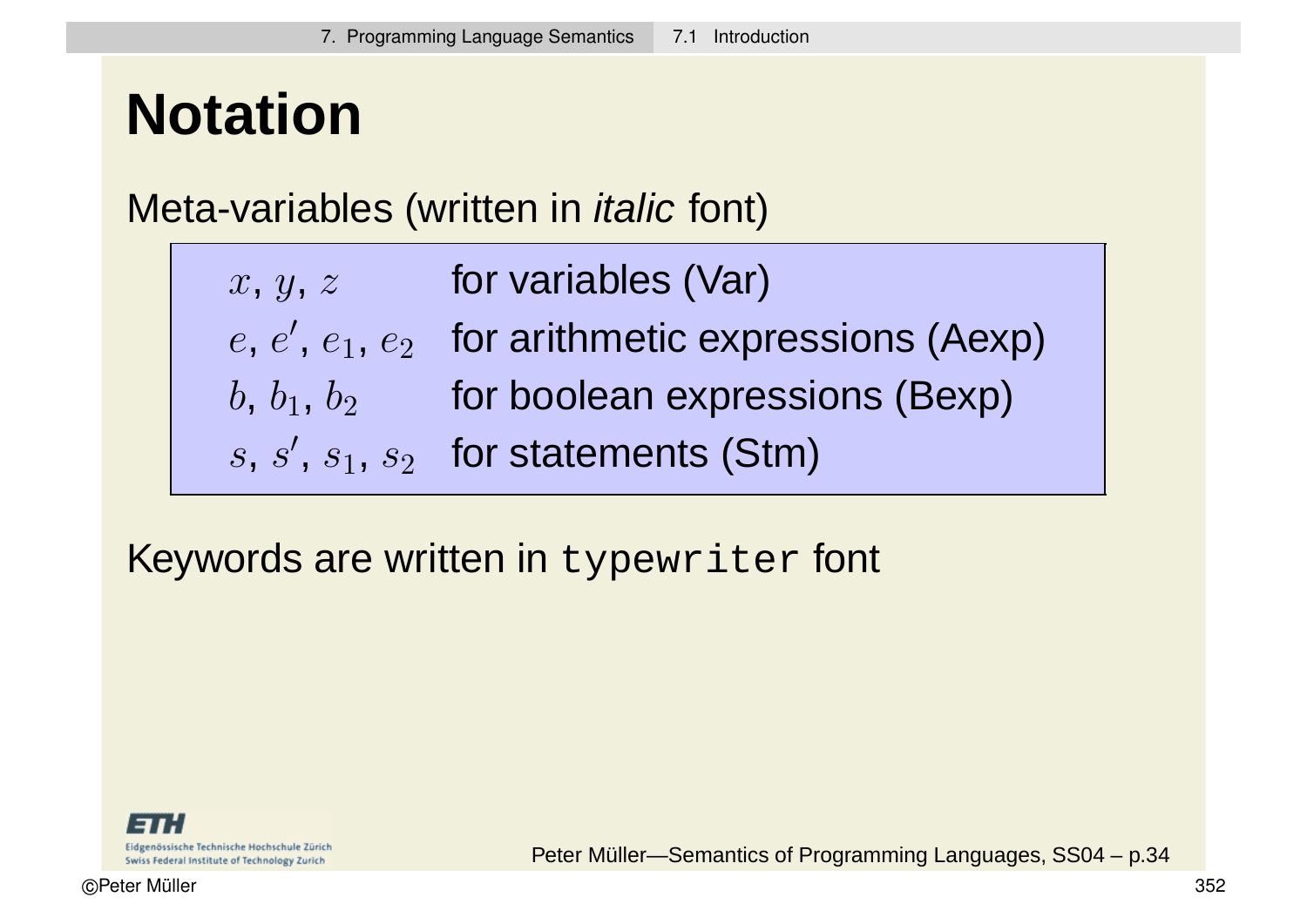### **Syntax of IMP: Example**

$$
\begin{cases}\n\text{res} := 1; \\
\text{while } n > 1 \text{ do} \\
\text{res} := \text{res} * n; \\
n := n - 1 \\
\text{end}\n\end{cases}
$$

Eidgenössische Technische Hochschule Zürich Swiss Federal Institute of Technology Zurich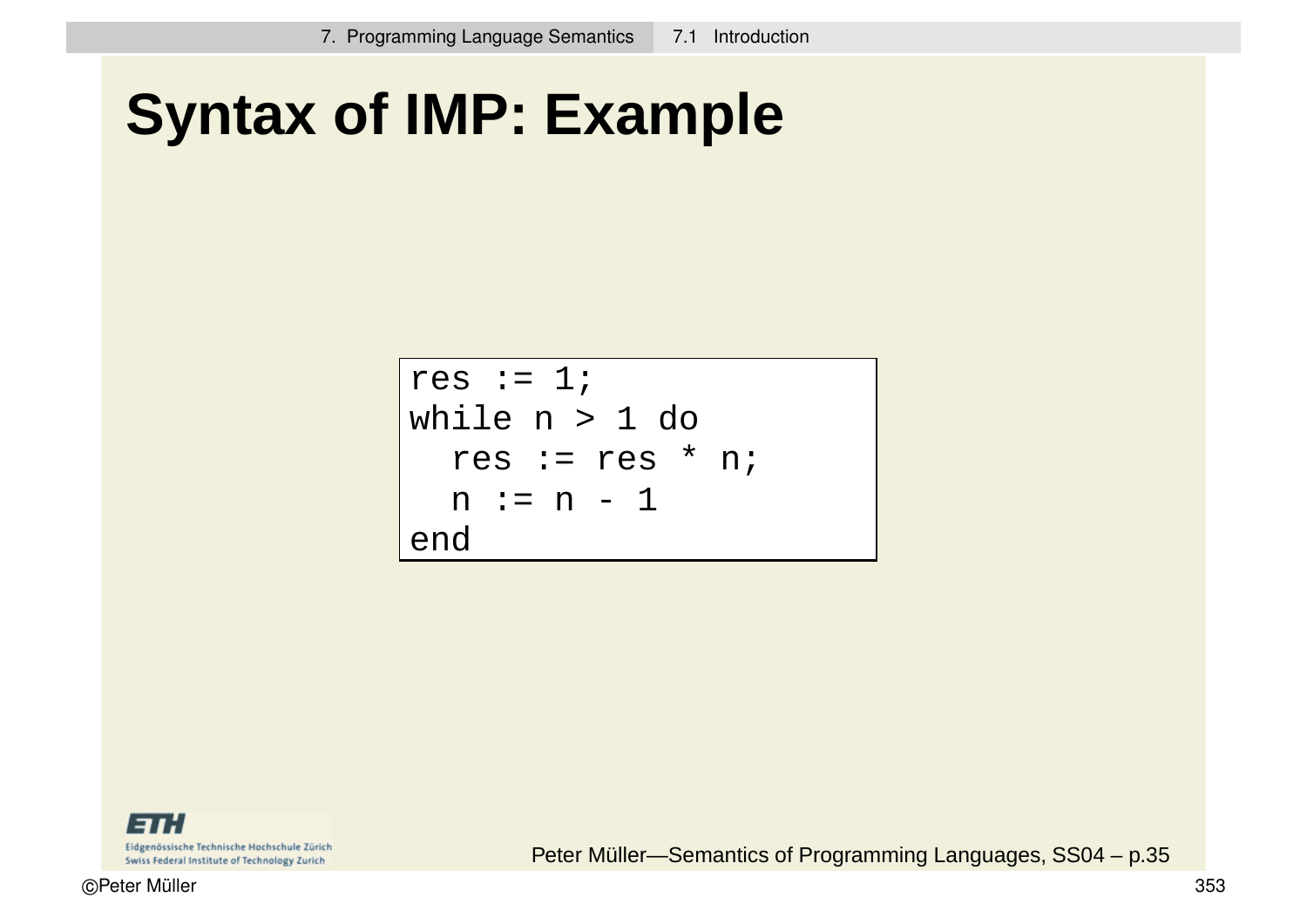## **Semantic Categories**

Syntactic category: Integer Semantic category:  $Val = \mathbb{Z}$ 



- Semantic functions map elements of syntactic categories to elements of semantic categories
- To define the semantics of IMP, we need semantic functions for
	- Arithmetic expressions (syntactic category Aexp)
	- Boolean expressions (syntactic category Bexp)
	- Statements (syntactic category Stm)

Eidgenössische Technische Hochschule Zürich Swiss Federal Institute of Technology Zurich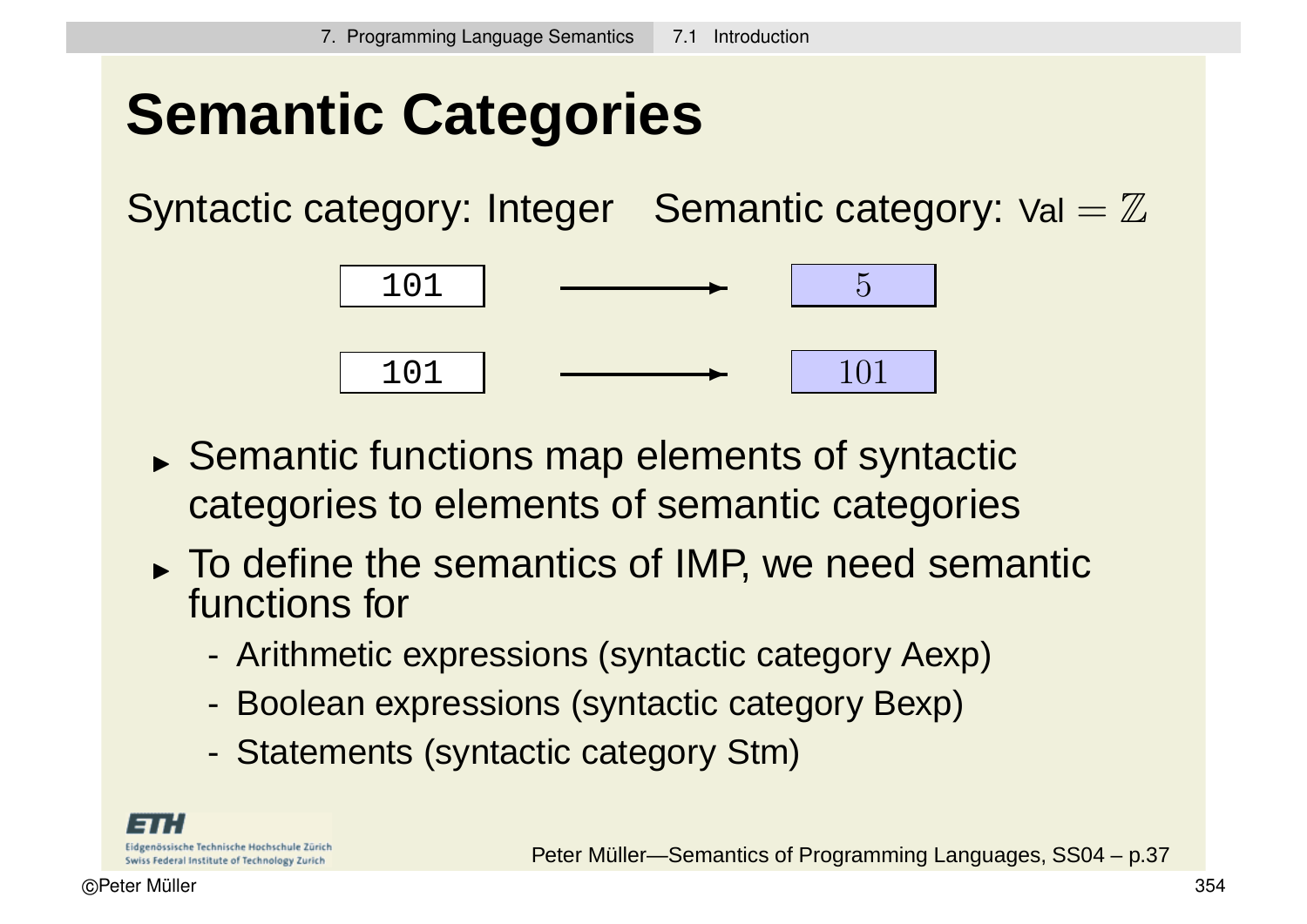

- The meaning of an expression depends on the values bound to the variables that occur in it
- A state associates a value to each variable

State :  $Var \rightarrow Val$ 

 $\blacktriangleright$  We represent a state  $\sigma$  as a finite function

$$
\sigma = \{x_1 \mapsto v_1, x_2 \mapsto v_2, \dots, x_n \mapsto v_n\}
$$

where  $x_1, x_2, \ldots, x_n$  are different elements of Var and  $v_1, v_2, \ldots, v_n$  are elements of Val.

Eidgenössische Technische Hochschule Zürich Swiss Federal Institute of Technology Zurich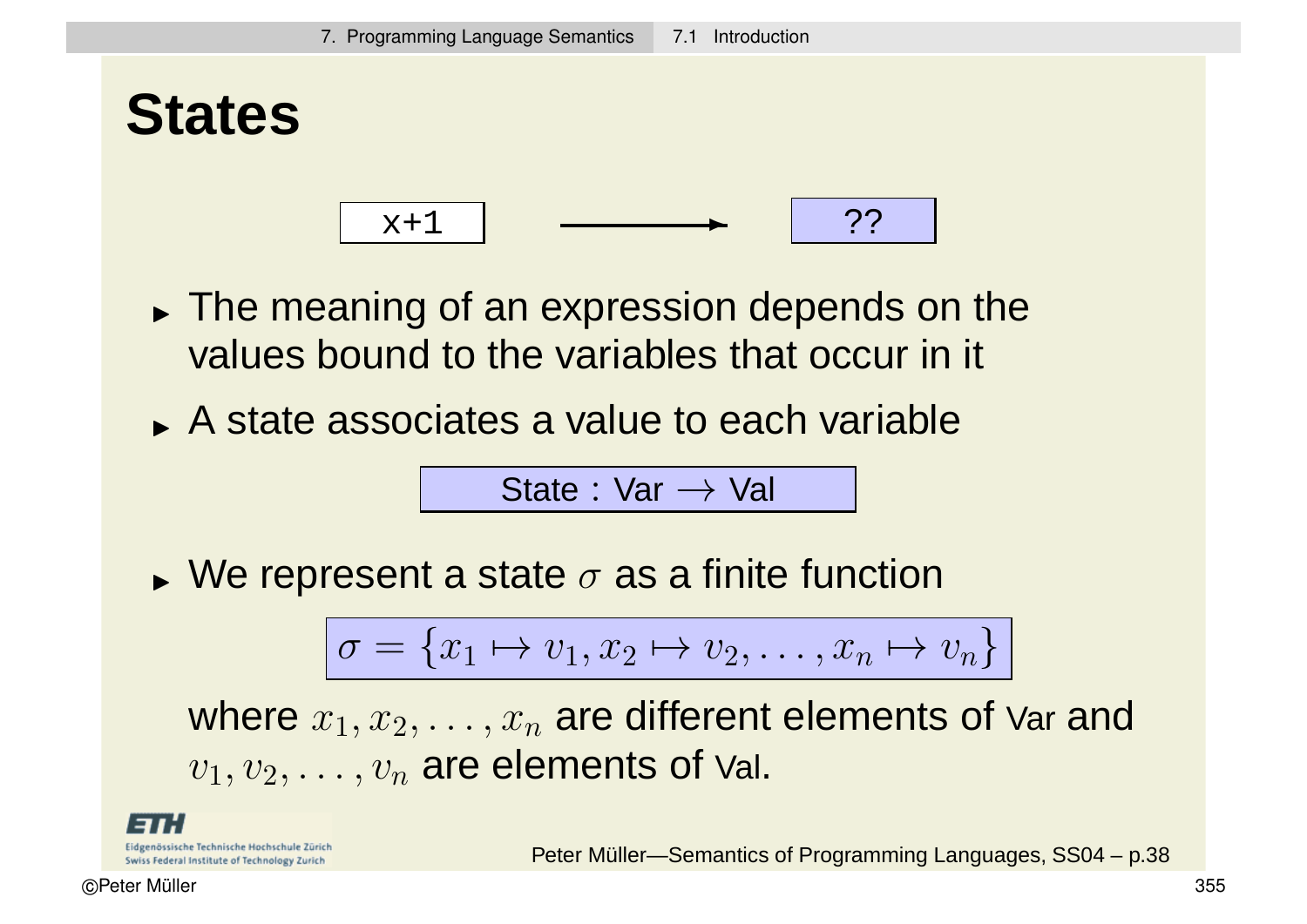## **Semantics of Arithmetic Expressions**

The semantic function

$$
\mathcal{A} : \mathsf{Aexp} \to \mathsf{State} \to \mathsf{Val}
$$

maps an arithmetic expression  $e$  and a state  $\sigma$  to a value  $\mathcal{A}[\![e]\!] \sigma$ 

$$
\begin{array}{ll}\n\mathcal{A}[\![x]\!] \sigma & = \sigma(x) \\
\mathcal{A}[\![i]\!] \sigma & = i & \text{for } i \in \mathbb{Z} \\
\mathcal{A}[\![e_1 \text{ op } e_2]\!] \sigma & = \mathcal{A}[\![e_1]\!] \sigma \overline{\text{ op }} \mathcal{A}[\![e_2]\!] \sigma \text{ for } \text{op } \in \text{Op}\n\end{array}
$$

 $\overline{op}$  is the operation Val  $\times$  Val  $\rightarrow$  Val corresponding to  $op$ 

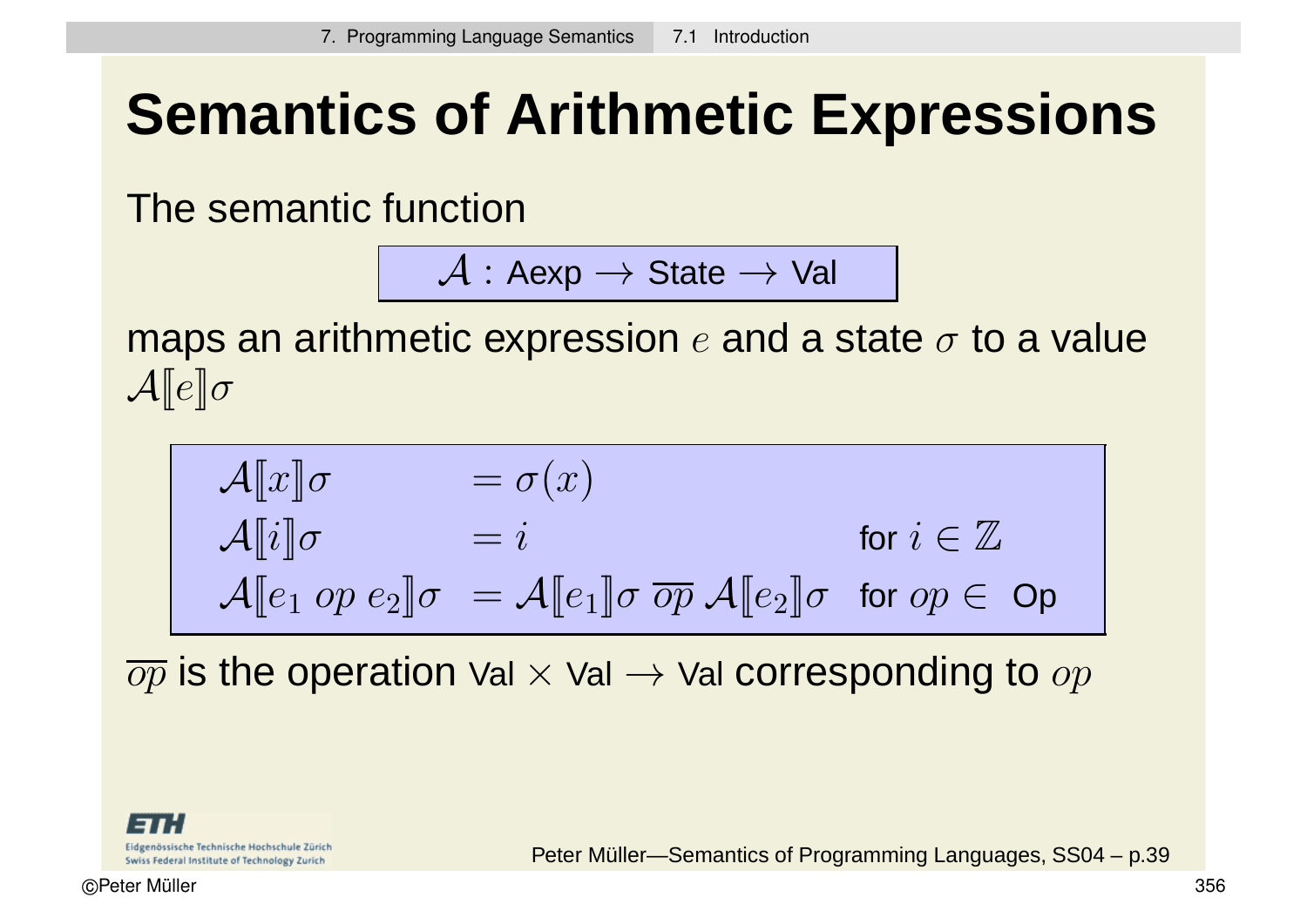## **Semantics of Boolean Expressions**

The semantic function

 $\mathcal{B}:$  Bexp  $\rightarrow$  State  $\rightarrow$  Bool

maps a boolean expression b and a state  $\sigma$  to a truth value  $\mathcal{B}[[b]]\sigma$ 

$$
\mathcal{B}[\![e_1 \text{ op } e_2]\!] \sigma \ = \left\{ \begin{array}{ll} \text{tt} & \text{if } \mathcal{A}[\![e_1]\!] \sigma \ \overline{\text{op}} \ \mathcal{A}[\![e_2]\!] \sigma \\ \text{ft} & \text{otherwise} \end{array} \right.
$$

 $op \in$  RelOp and  $\overline{op}$  is the relation Val  $\times$  Val corresponding to op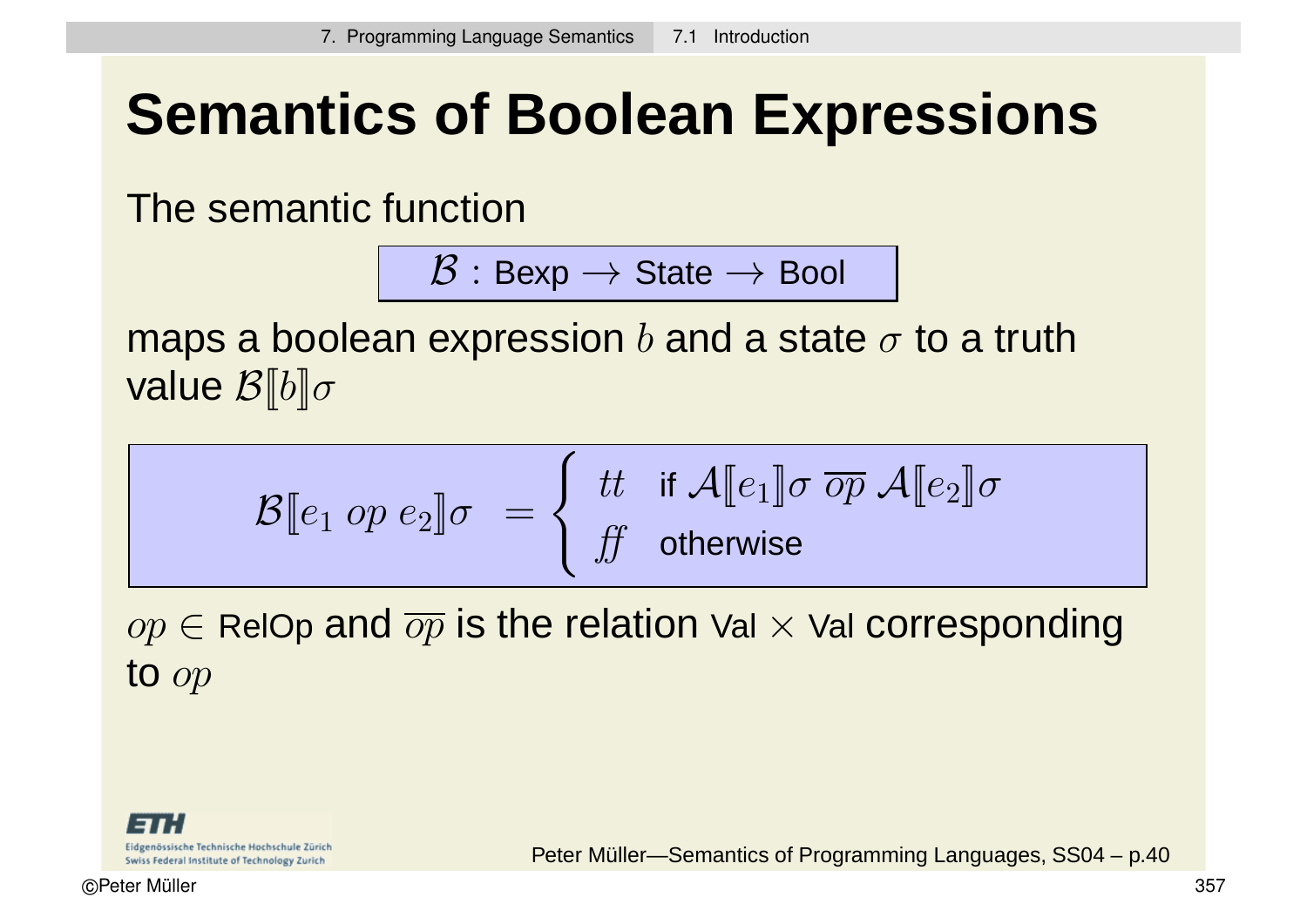### **Boolean Expressions (cont'd)**

$$
\mathcal{B}\llbracket b_1 \text{ or } b_2 \rrbracket \sigma = \begin{cases} \n\text{ } & \text{if } \mathcal{B}\llbracket b_1 \rrbracket \sigma = \text{ } \text{ } & \text{if } \mathcal{B}\llbracket b_2 \rrbracket \sigma = \text{ } \text{ } & \text{if } \mathcal{B}\llbracket b_1 \rrbracket \sigma = \text{ } & \text{if } \mathcal{B}\llbracket b_2 \rrbracket \sigma = \text{ } & \text{if } \mathcal{B}\llbracket b_2 \rrbracket \sigma = \text{ } & \text{if } \mathcal{B}\llbracket b_2 \rrbracket \sigma = \text{ } & \text{if } \mathcal{B}\llbracket b_2 \rrbracket \sigma = \text{ } & \text{if } \mathcal{B}\llbracket b_2 \rrbracket \sigma = \text{ } & \text{if } \mathcal{B}\llbracket b \rrbracket \sigma = \text{ } & \text{if } \mathcal{B}\llbracket b \rrbracket \sigma = \text{ } & \text{if } \mathcal{B}\llbracket b \rrbracket \sigma = \text{ } & \text{if } \mathcal{B}\llbracket b \rrbracket \sigma = \text{ } & \text{if } \mathcal{B}\llbracket b \rrbracket \sigma = \text{ } & \text{if } \mathcal{B}\llbracket b \rrbracket \sigma = \text{ } & \text{if } \mathcal{B}\llbracket b \rrbracket \sigma = \text{ } & \text{if } \mathcal{B}\llbracket b \rrbracket \sigma = \text{ } & \text{if } \mathcal{B}\llbracket b \rrbracket \sigma = \text{ } & \text{if } \mathcal{B}\llbracket b \rrbracket \sigma = \text{ } & \text{if } \mathcal{B}\llbracket b \rrbracket \sigma = \text{ } & \text{if } \mathcal{B}\llbracket b \rrbracket \sigma = \text{ } & \text{if } \mathcal{B}\llbracket b \rrbracket \sigma = \text{ } & \text{if } \mathcal{B}\llbracket b \rrbracket \sigma = \text{ } & \text{if } \mathcal{B}\llbracket b \rrbracket \sigma = \text{ } & \text{if } \mathcal{B}\llbracket b \rrbracket \sigma = \text{ } &
$$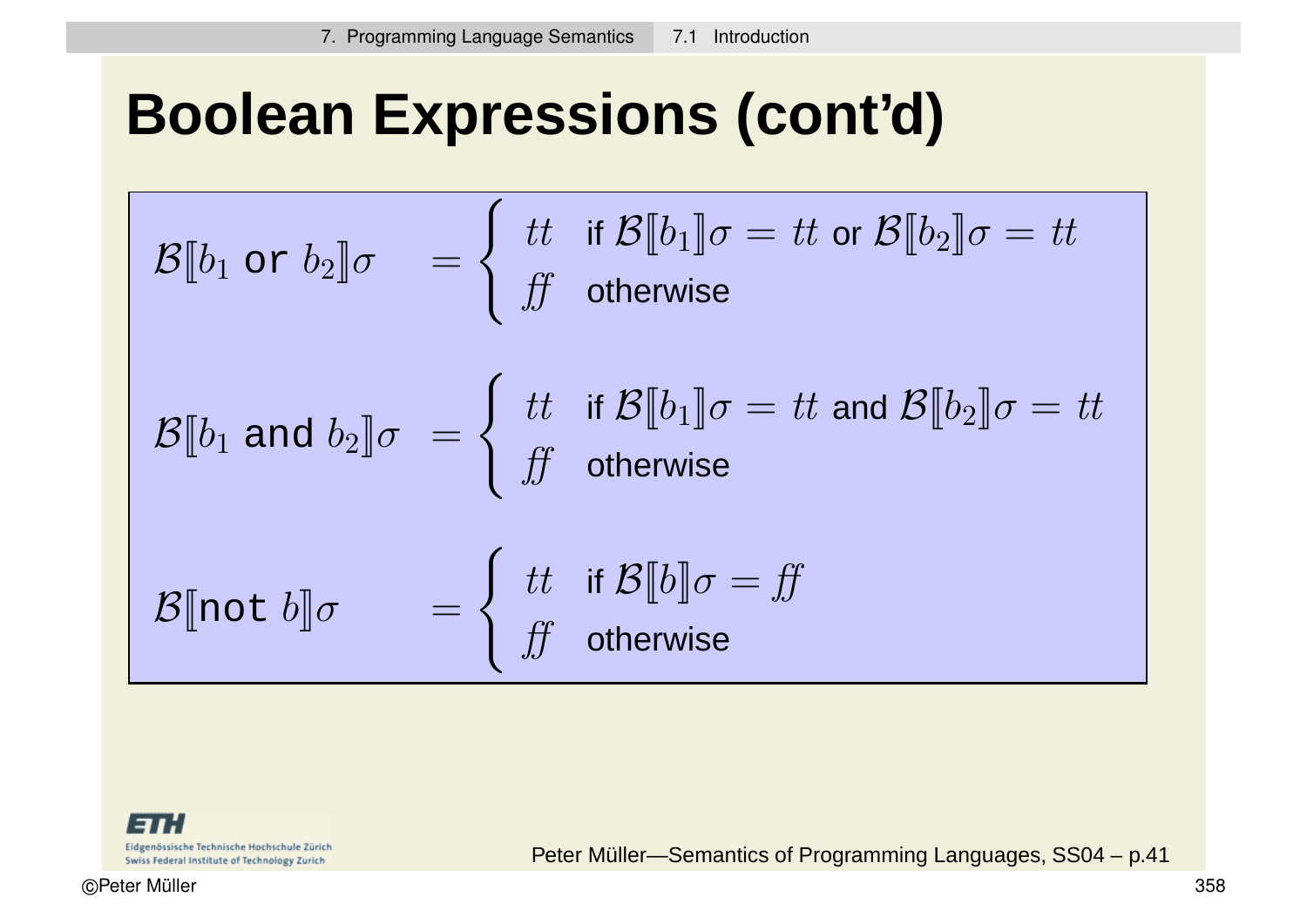### **Operational Semantics of Statements**

Evaluation of an expression in a state yields a value

$$
\begin{array}{c|c}\n & x + 2 * y \\
\hline\n\mathcal{A}: \mathsf{Aexp} \rightarrow \mathsf{State} \rightarrow \mathsf{Val}\n\end{array}
$$

**Execution of a statement modifies the state** 

$$
x := 2 * y
$$

 Operational semantics describe **how** the state is modified during the execution of a statement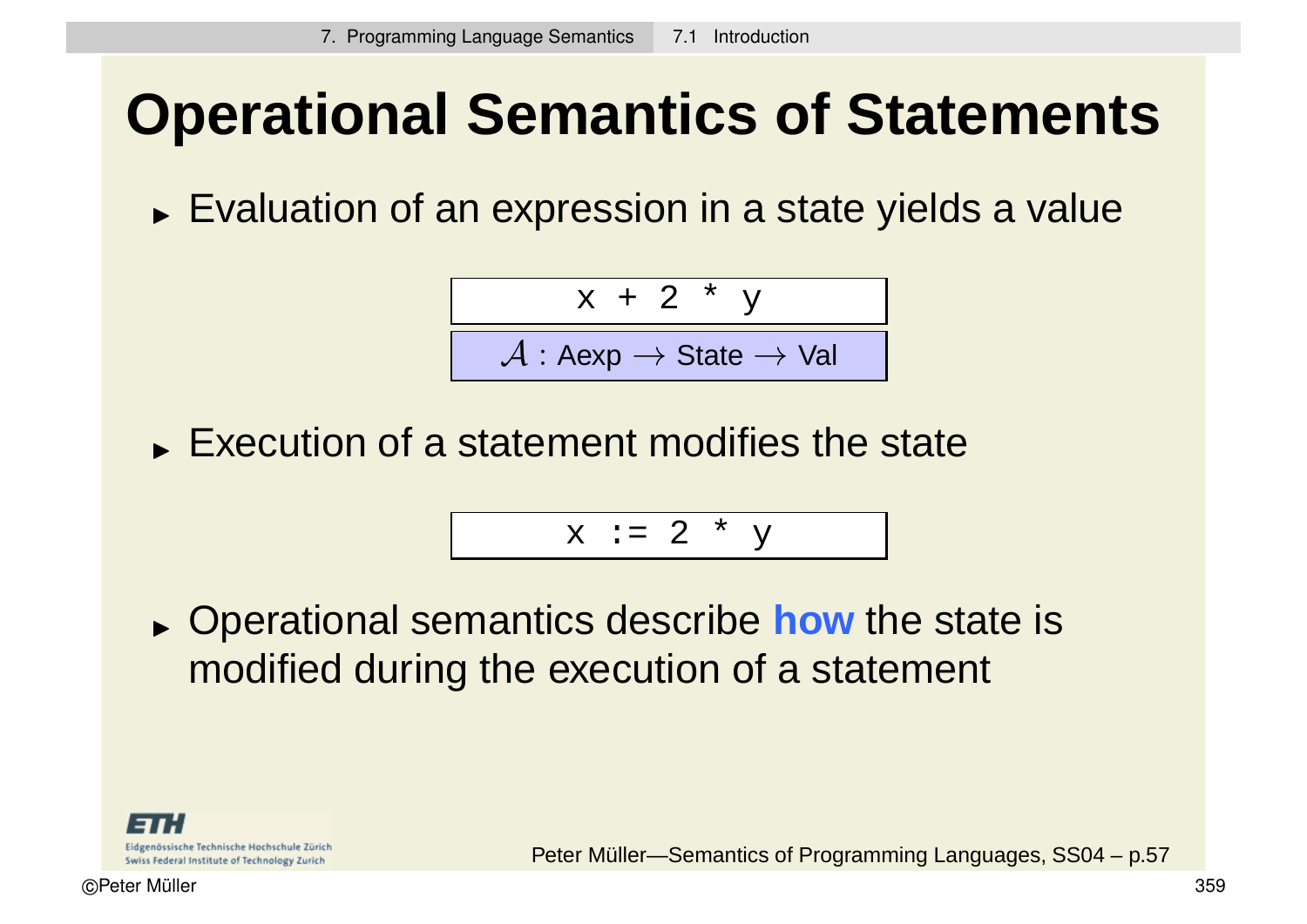## **Big-Step and Small-Step Semantics**

- Big-step semantics describe how the **overall** results of the executions are obtained
	- Natural semantics
- Small-step semantics describe how the **individual steps** of the computations take place
	- Structural operational semantics
	- Abstract state machines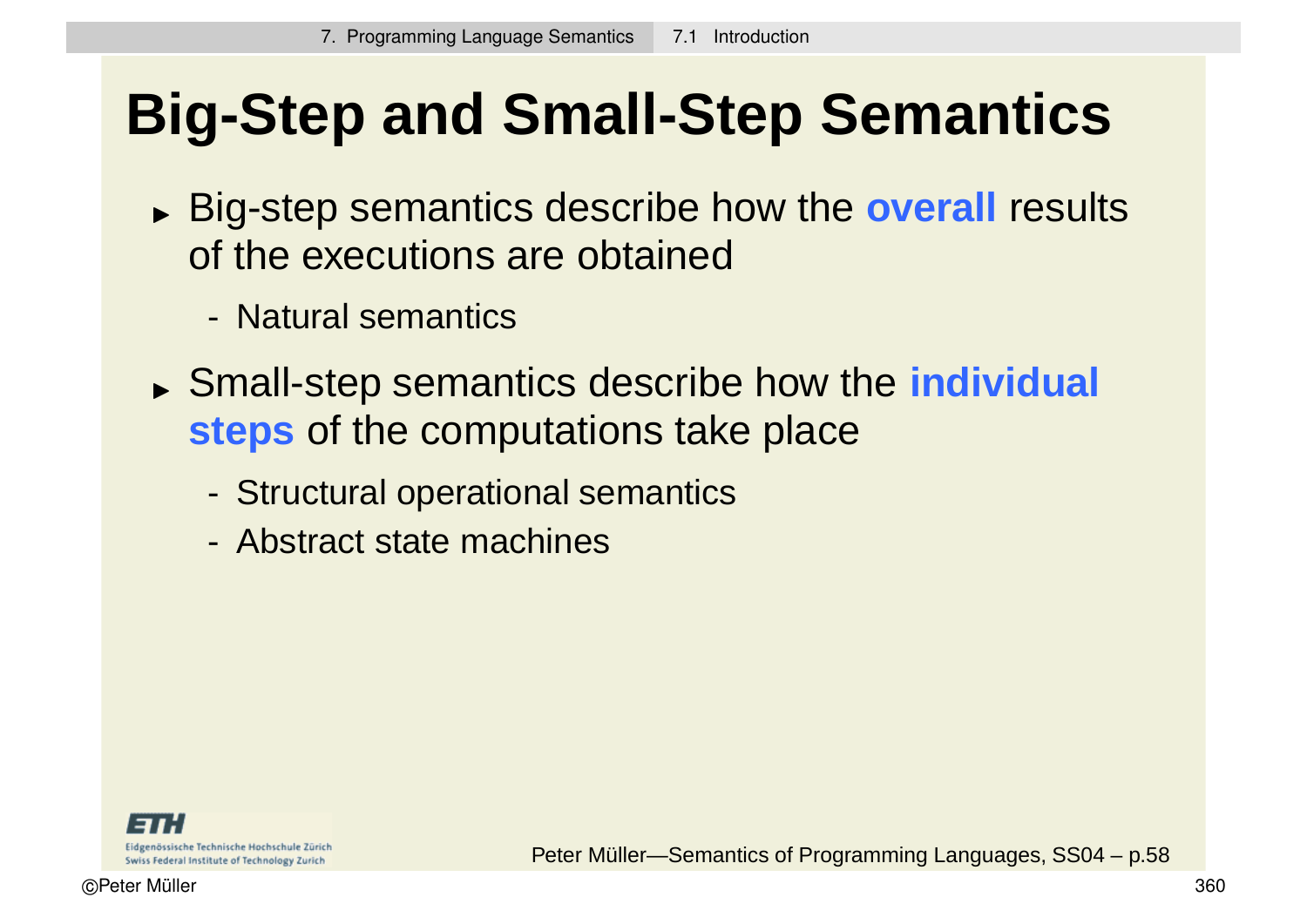## **Transition Systems**

- $\blacktriangleright$  A transition system is a tuple  $(\Gamma, T, \rhd)$ 
	- Γ: a set of **configurations**
	- T: a set of **terminal configurations**, T ⊆ Γ
	- **⊳: a transition relation**,  $\triangleright$ ⊂ Γ  $\times$  Γ
- Example: Finite automaton

$$
\Gamma = \{ \langle w, S \rangle \mid w \in \{a, b, c\}^*, S \in \{1, 2, 3, 4\} \}
$$

- $T = {\langle \langle \epsilon, S \rangle | S \in \{1, 2, 3, 4\} \}$
- $\triangleright = \{(\langle aw, 1 \rangle \to \langle w, 2 \rangle), (\langle aw, 1 \rangle \to \langle w, 3 \rangle)\}$  $(\langle bw, 2 \rangle \rightarrow \langle w, 4 \rangle), (\langle cw, 3 \rangle \rightarrow \langle w, 4 \rangle)\}$



Eidgenössische Technische Hochschule Zürich Swiss Federal Institute of Technology Zurich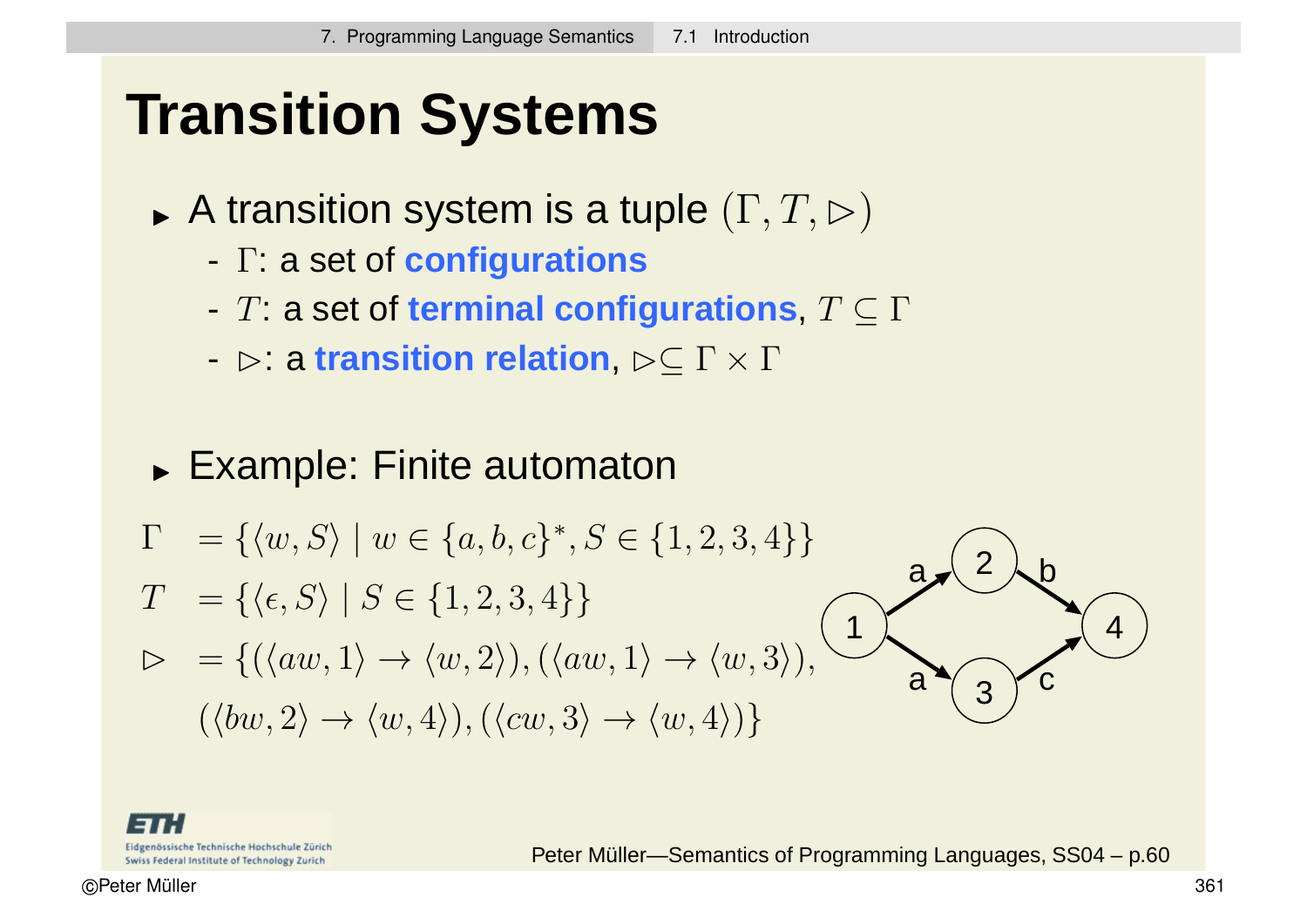7. Programming Language Semantics 7.2 Big-step semantics

#### Section 7.2

#### **Big-step semantics**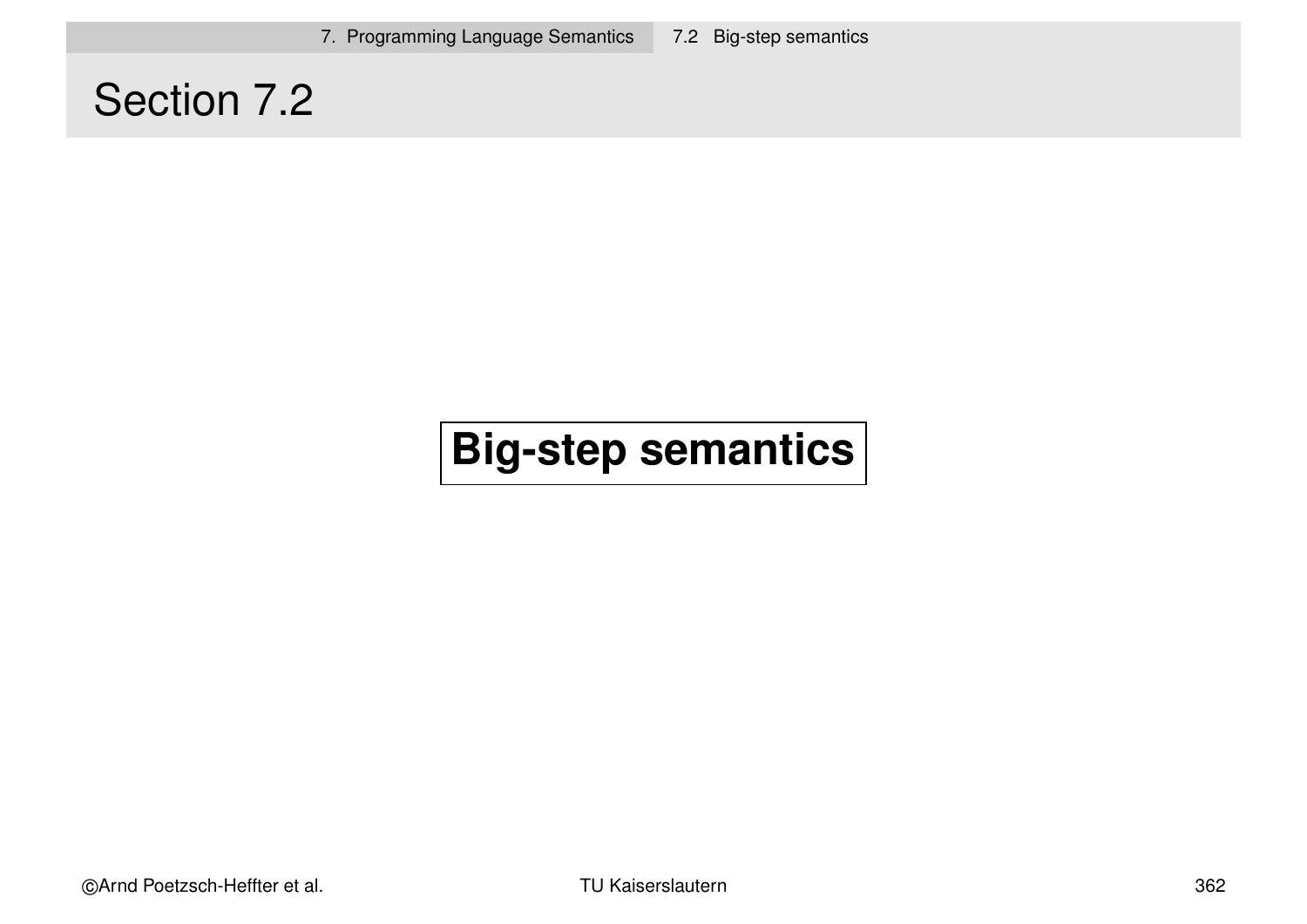#### Big-step semantics

#### Introductory remarks:

- Big-step semantics relates *prestates* of statement executions to poststates
- Often called *natural semantics*, because it abstracts from intermediate states

#### Overview:

- Basic concepts of big-step semantics
- Formalization of big-step semantics in Isabelle/HOL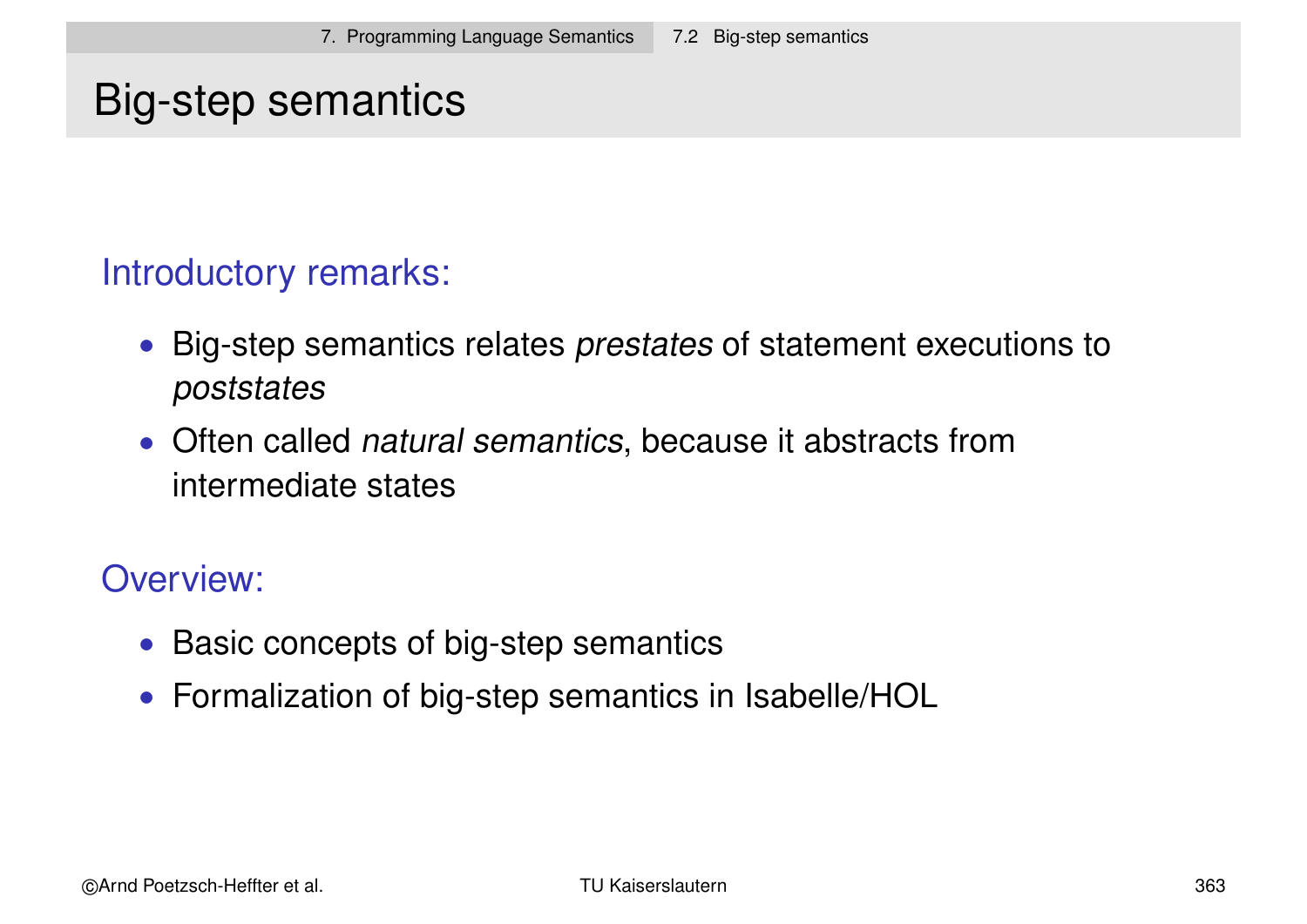#### Subsection 7.2.1

#### **Basic concepts of big-step semantics**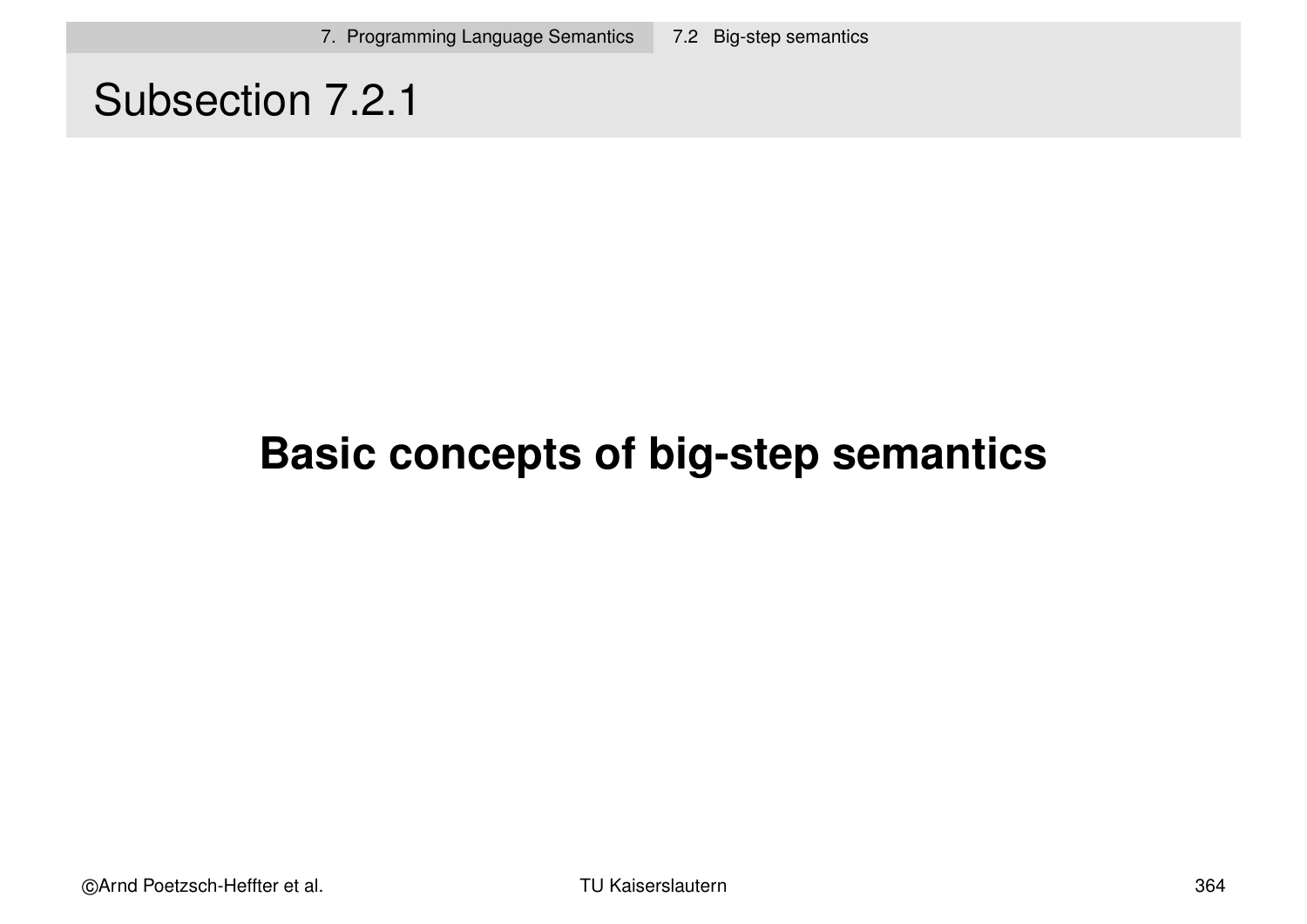## **Transitions in Natural Semantics**

- Two types of configurations for operational semantics
	- 1.  $\langle s, \sigma \rangle$ , which represents that the statement s is to be executed in state  $\sigma$
	- 2.  $\sigma$ , which represents a terminal state
- $\blacktriangleright$  The transition relation  $\rightarrow$  describes how executions take place
	- Typical transition:  $\langle s, \sigma \rangle \rightarrow \sigma'$
	- Example:  $\langle$ skip,  $\sigma \rangle \rightarrow \sigma$

$$
\Gamma = \{ \langle s, \sigma \rangle \mid s \in \text{Stm}, \sigma \in \text{State} \} \cup \text{State}
$$
\n
$$
T = \text{State}
$$
\n
$$
\rightarrow \subseteq \{ \langle s, \sigma \rangle \mid s \in \text{Stm}, \sigma \in \text{State} \} \times \text{State}
$$

Eidgenössische Technische Hochschule Zürich Swiss Federal Institute of Technology Zurich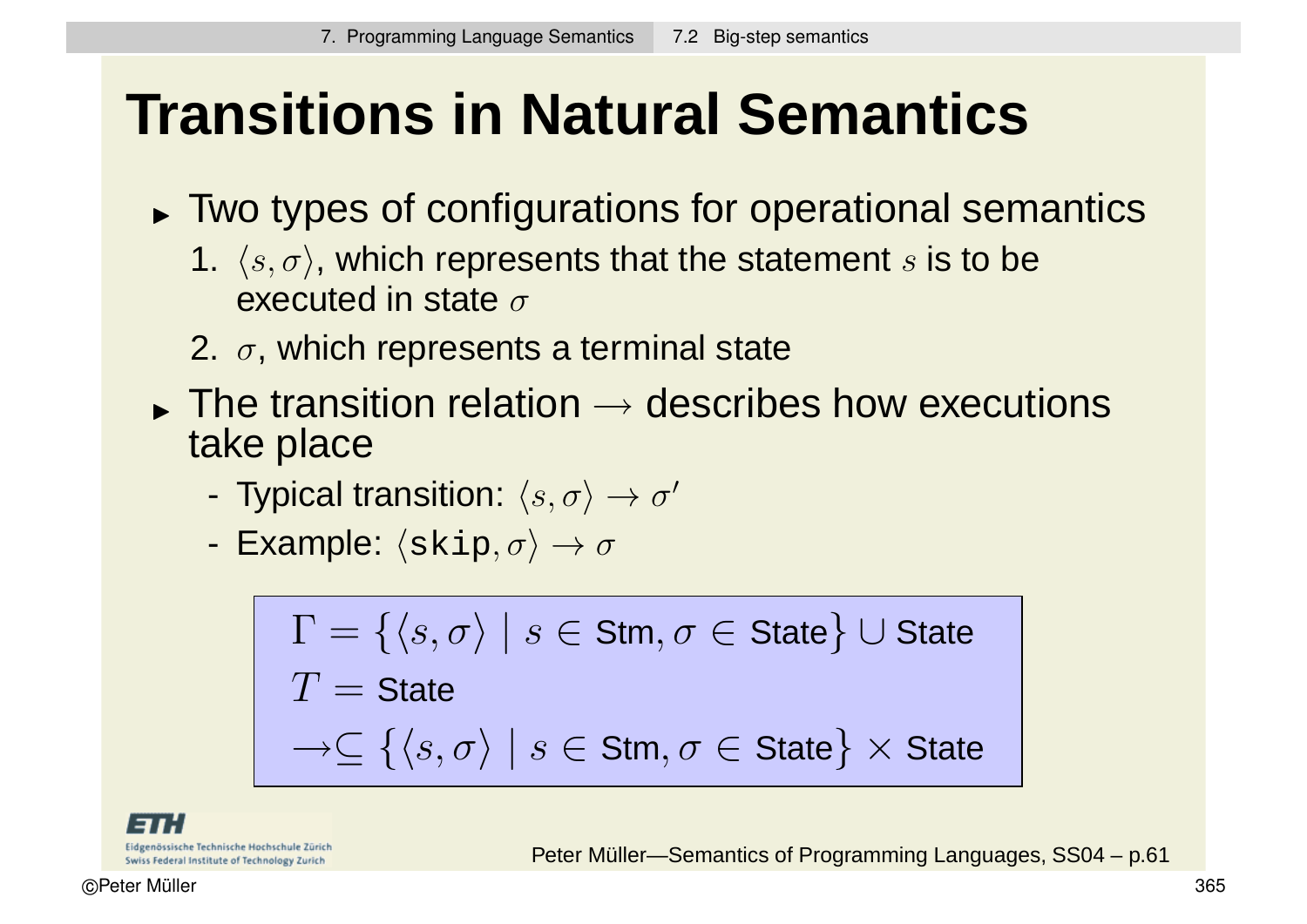### **Rules**

**Transition relation is specified by rules** 

$$
\boxed{\frac{\varphi_1,\ldots,\varphi_n}{\psi}\quad\text{if Condition}}
$$

where  $\varphi_1, \ldots, \varphi_n$  and  $\psi$  are transitions

**Meaning of the rule** 

If Condition and  $\varphi_1, \ldots, \varphi_n$  then  $\psi$ 

- Terminology
	- $-\varphi_1,\ldots,\varphi_n$  are called **premises**
	- ψ is called **conclusion**
	- A rule without premises is called **axiom**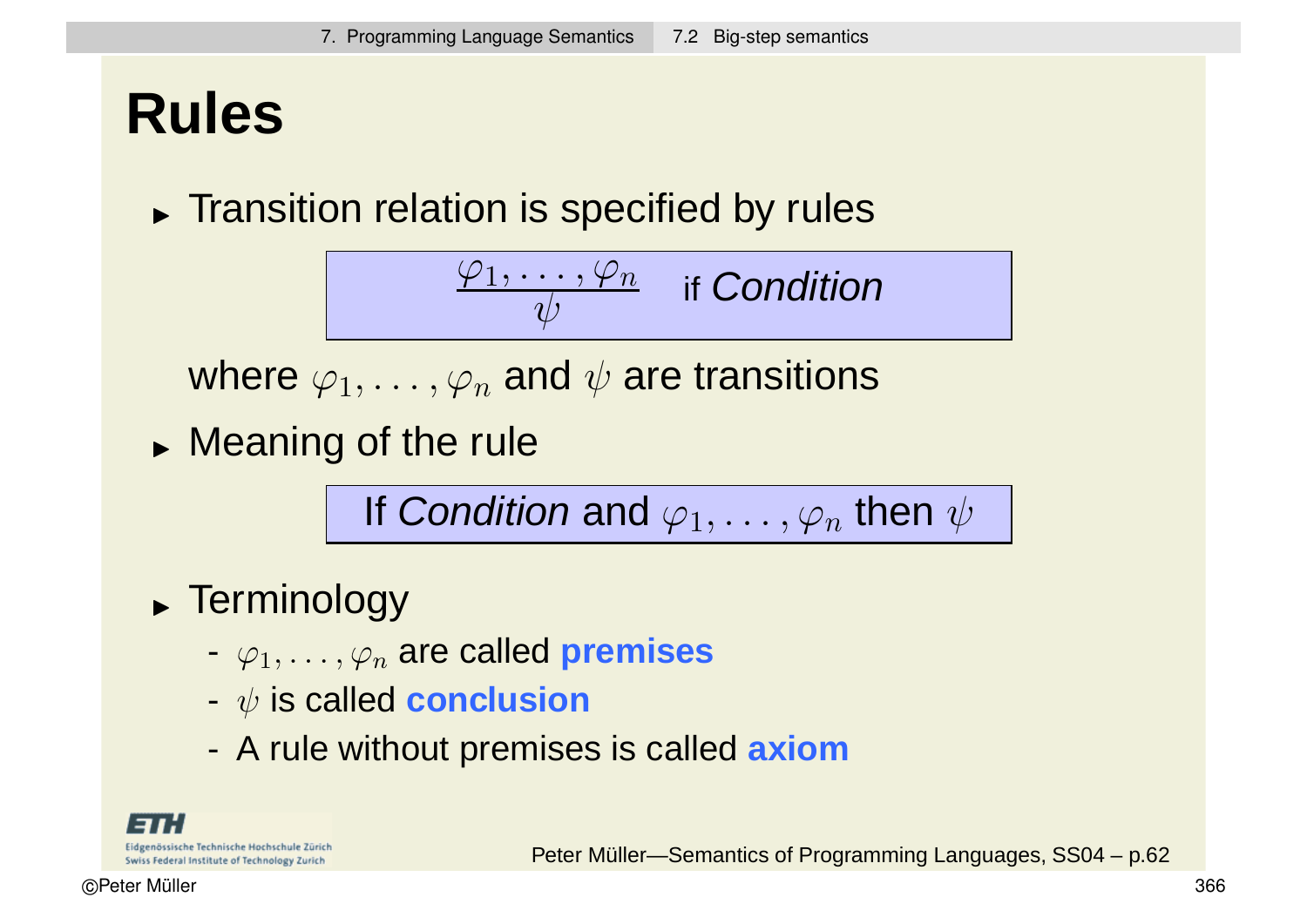## **Notation**

- $\blacktriangleright$  Updating States:  $\sigma[y \mapsto v]$  is the function that
	- overrides the association of y in  $\sigma$  by  $y \mapsto v$  or
	- adds the new association  $y \mapsto v$  to  $\sigma$

$$
(\sigma[y \mapsto v])(x) = \begin{cases} v & \text{if } x = y \\ \sigma(x) & \text{if } x \neq y \end{cases}
$$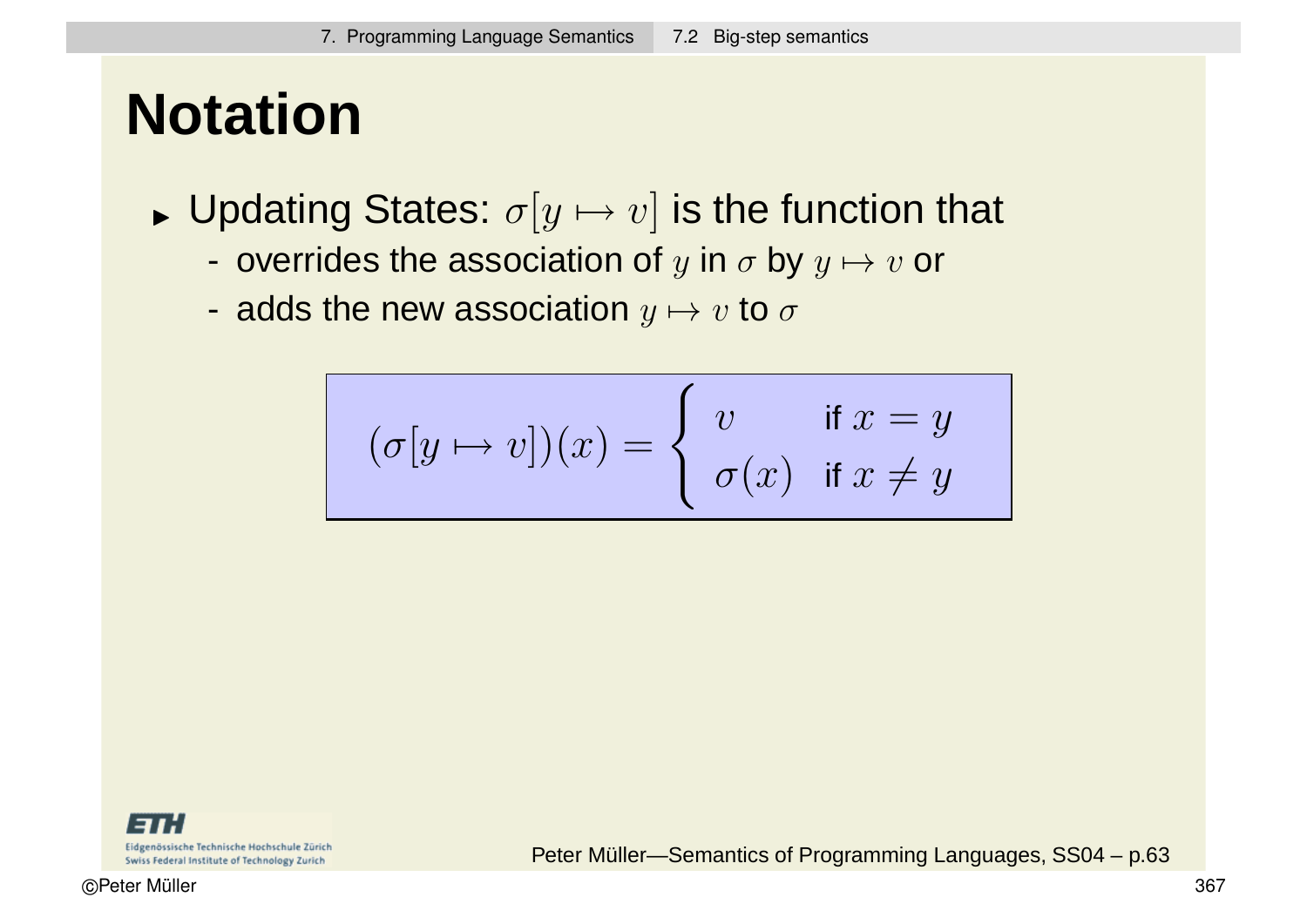### **Natural Semantics of IMP**

 $\blacktriangleright$  skip does not modify the state

$$
\langle \text{skip}, \sigma \rangle \rightarrow \sigma
$$

 $\blacktriangleright$   $x$ :=e assigns the value of  $e$  to variable  $e$ 

$$
\overline{\langle x \mathbin{:} = e, \sigma \rangle \to \sigma[x \mapsto \mathcal{A}[[e]] \sigma]}
$$

- $\blacktriangleright$  Sequential composition  $s_1$  ;  $s_2$ 
	- First,  $s_1$  is executed in state  $\sigma$ , leading to  $\sigma'$
	- Then  $s_2$  is executed in state  $\sigma'$

$$
\frac{\langle s_1,\sigma\rangle\to\sigma',\langle s_2,\sigma'\rangle\to\sigma''}{\langle s_1\mathbin{\raisebox{1pt}{$\scriptstyle\circ$}}\mathbin{\raisebox{1pt}{$\scriptstyle\circ$}}\mathbin{\raisebox{1pt}{$\scriptstyle\circ$}}\mathbin{\raisebox{1pt}{$\scriptstyle\circ$}}\mathbin{\raisebox{1pt}{$\scriptstyle\circ$}}\mathbin{\raisebox{1pt}{$\scriptstyle\circ$}}\mathbin{\raisebox{1pt}{$\scriptstyle\circ$}}\mathbin{\raisebox{1pt}{$\scriptstyle\circ$}}\mathbin{\raisebox{1pt}{$\scriptstyle\circ$}}\mathbin{\raisebox{1pt}{$\scriptstyle\circ$}}\mathbin{\raisebox{1pt}{$\scriptstyle\circ$}}\mathbin{\raisebox{1pt}{$\scriptstyle\circ$}}\mathbin{\raisebox{1pt}{$\scriptstyle\circ$}}}
$$

Eidgenössische Technische Hochschule Zürich Swiss Federal Institute of Technology Zurich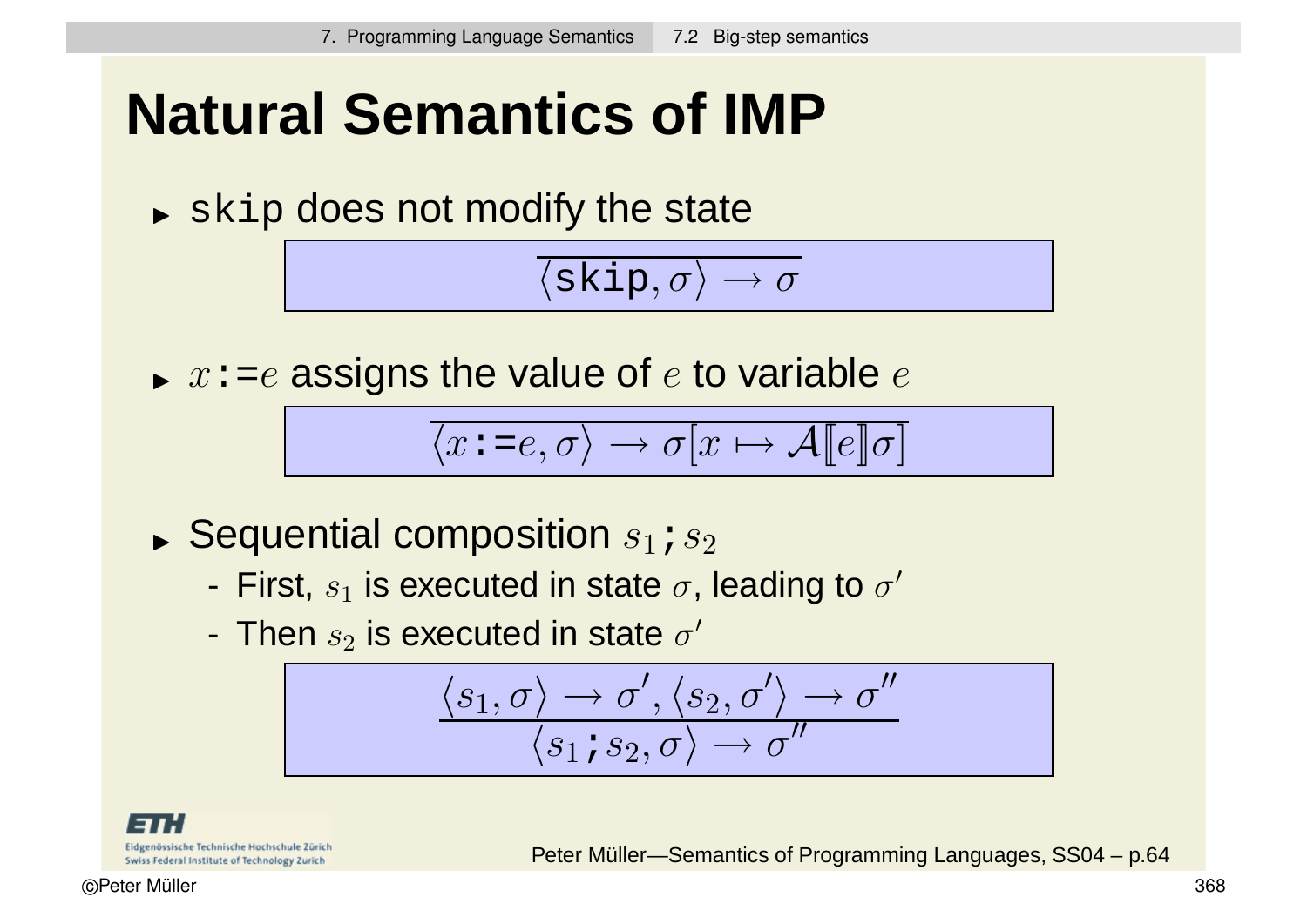# **Natural Semantics of IMP (cont'd)**

- $\blacktriangleright$  Conditional statement <code>if</code>  $b$  then  $s_1$  <code>else</code>  $s_2$  <code>end</code>
	- If  $b$  holds,  $s_1$  is executed
	- If  $b$  does not hold,  $s_2$  is executed

$$
\frac{\langle s_1, \sigma \rangle \to \sigma'}{\langle \text{if } b \text{ then } s_1 \text{ else } s_2 \text{ end}, \sigma \rangle \to \sigma'} \quad \text{if } \mathcal{B}[\![b]\!]\sigma = tt
$$

$$
\frac{\langle s_2, \sigma \rangle \to \sigma'}{\langle \text{if } b \text{ then } s_1 \text{ else } s_2 \text{ end}, \sigma \rangle \to \sigma'} \quad \text{if } \mathcal{B}[\![b]\!]\sigma = \text{ff}
$$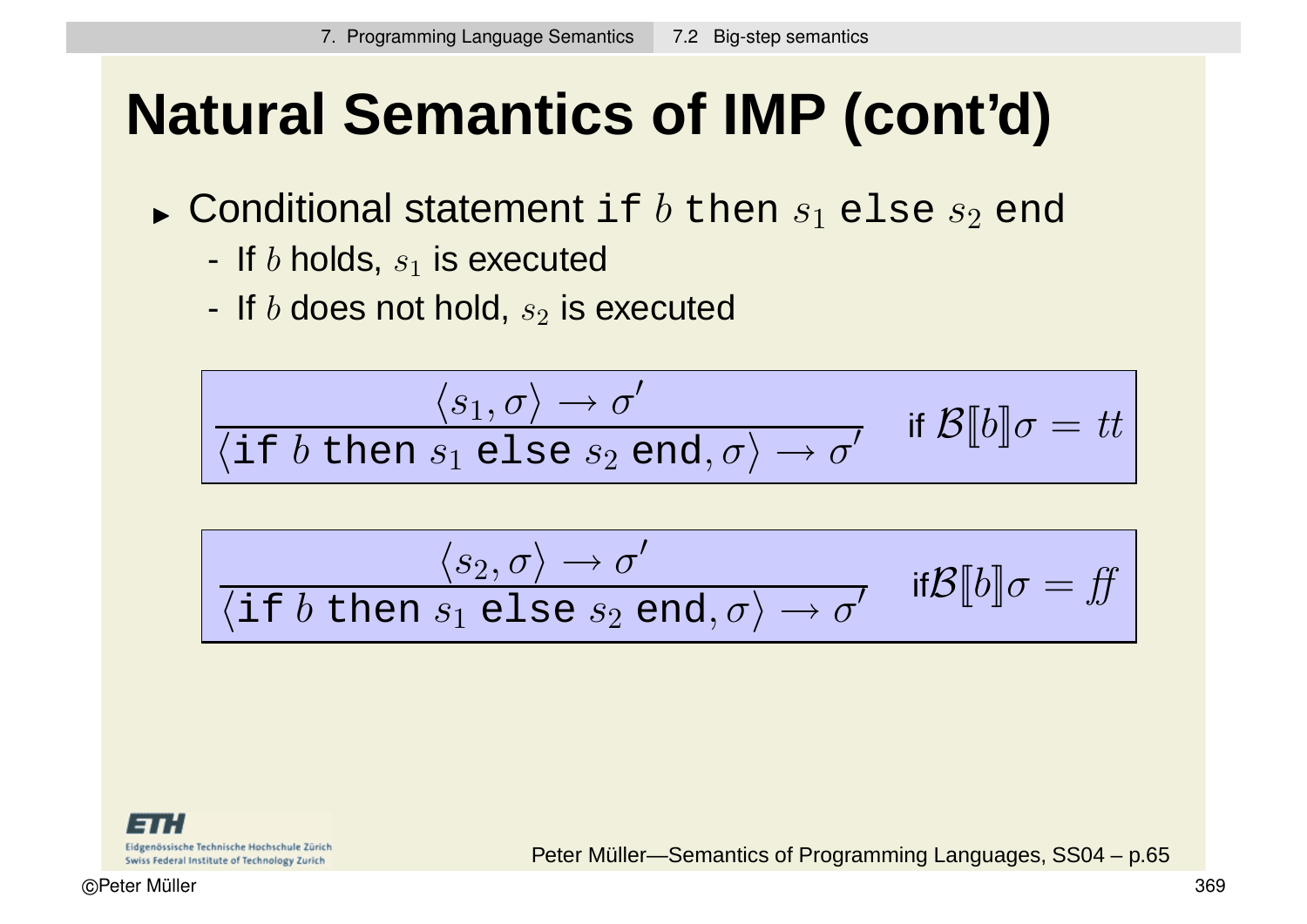# **Natural Semantics of IMP (cont'd)**

- $\blacktriangleright$  Loop statement while  $b$  do  $s$  end
	- If b holds, s is executed once, leading to state  $\sigma'$
	- Then the whole while-statement is executed again  $\sigma'$

$$
\boxed{\langle s, \sigma\rangle \to \sigma', \langle \text{while } b \text{ do } s \text{ end}, \sigma'\rangle \to \sigma'' \quad \text{if } \mathcal{B} \llbracket b \rrbracket \sigma = tt }
$$

- If  $b$  does not hold, the while-statement does not modify the state

$$
\boxed{\boxed{\quad \text{while } b \text{ do } s \text{ end}, \sigma \rangle \to \sigma \quad \text{if } \mathcal{B}[b] \sigma = ff}
$$

Eidgenössische Technische Hochschule Zürich Swiss Federal Institute of Technology Zurich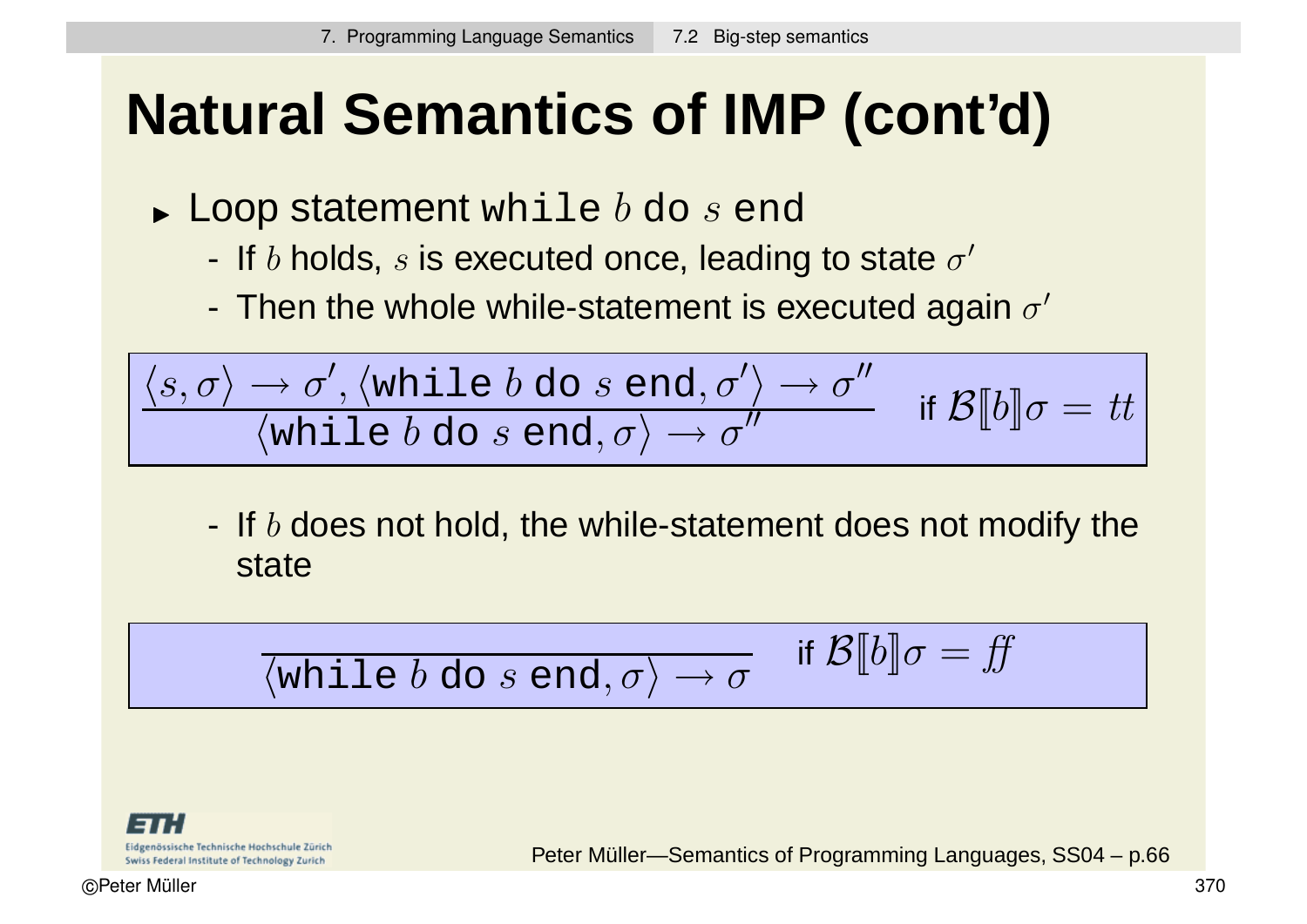### **Rule Instantiations**

- Rules are actually **rule schemes**
	- Meta-variables stand for arbitrary variables, expressions, statements, states, etc.
	- To apply rules, they have to be **instantiated** by selecting particular variables, expressions, statements, states, etc.
- Assignment rule **scheme**

$$
\langle x \mathbin{\raisebox{0.3ex}{:}\!=} e, \sigma \rangle \to \sigma[x \mapsto \mathcal{A}[\![e]\!] \sigma]
$$

Assignment rule **instance**

$$
\langle v\!:=\!v\!+\!1,\{v\mapsto 3\}\rangle\rightarrow \{v\mapsto 4\}
$$

Eidgenössische Technische Hochschule Zürich Swiss Federal Institute of Technology Zurich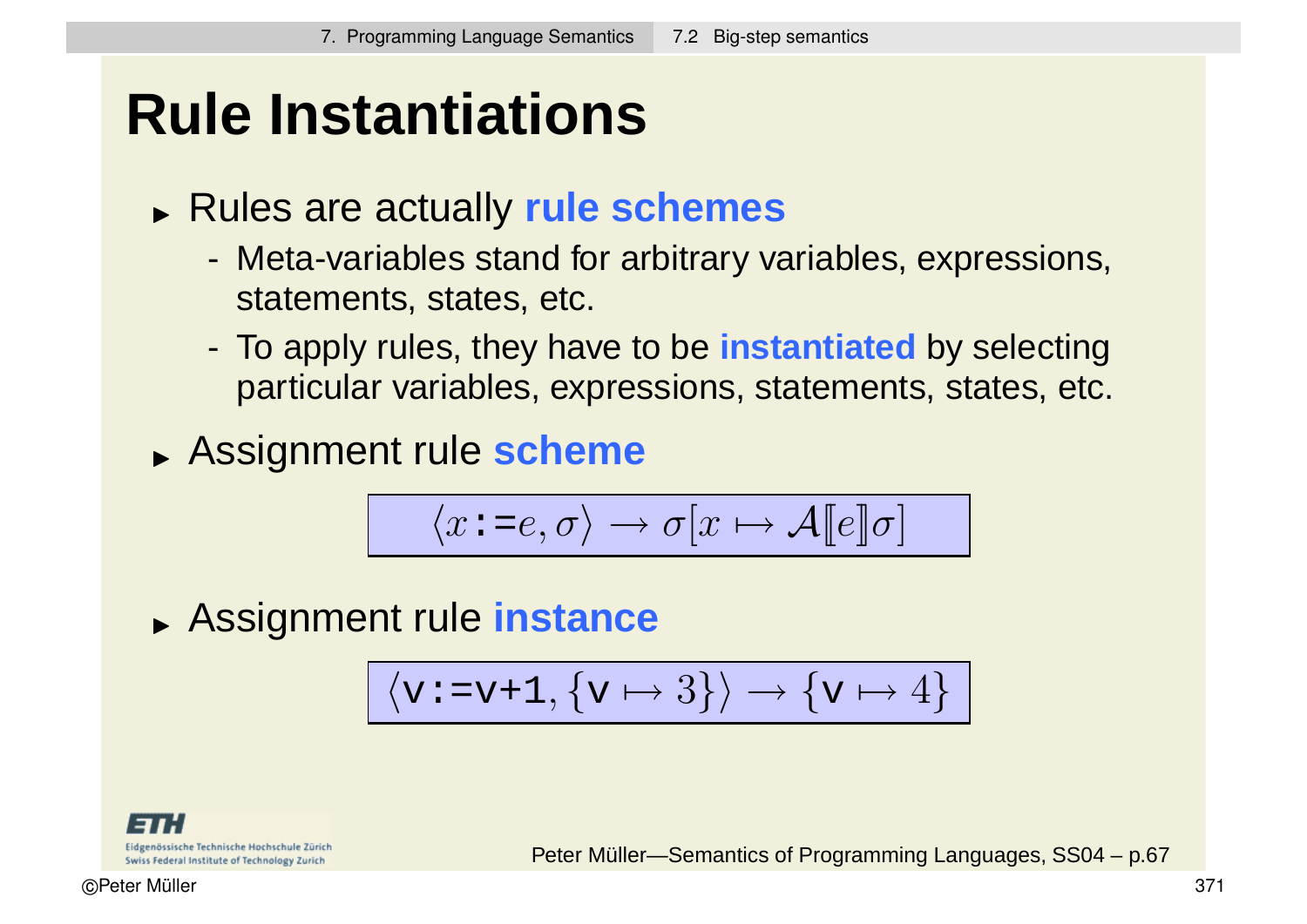### **Derivations: Example**

What is the final state if statement

z:=x;  $x:=y$ ;  $y:=z$ 

is executed in state  $\{x \mapsto 5, y \mapsto 7, z \mapsto 0\}$ (abbreviated by [5, 7, 0])?

$$
\frac{\langle \mathbf{z} \mathbf{:}= \mathbf{x}, [5,7,0] \rangle \rightarrow [5,7,5], \langle \mathbf{x} \mathbf{:}= \mathbf{y}, [5,7,5] \rangle \rightarrow [7,7,5]}{\langle \mathbf{z} \mathbf{:}= \mathbf{x} \mathbf{:} \mathbf{x} \mathbf{:}= \mathbf{y}, [5,7,0] \rangle \rightarrow [7,7,5]} \cdot \frac{\langle \mathbf{y} \mathbf{:}= \mathbf{z}, [7,7,5] \rangle \rightarrow [7,5,5]}{\langle \mathbf{z} \mathbf{:}= \mathbf{x} \mathbf{:} \mathbf{x} \mathbf{:}= \mathbf{y} \mathbf{:} \mathbf{y} \mathbf{:}= \mathbf{z}, [5,7,0] \rangle \rightarrow [7,5,5]}
$$

Eidgenössische Technische Hochschule Zürich Swiss Federal Institute of Technology Zurich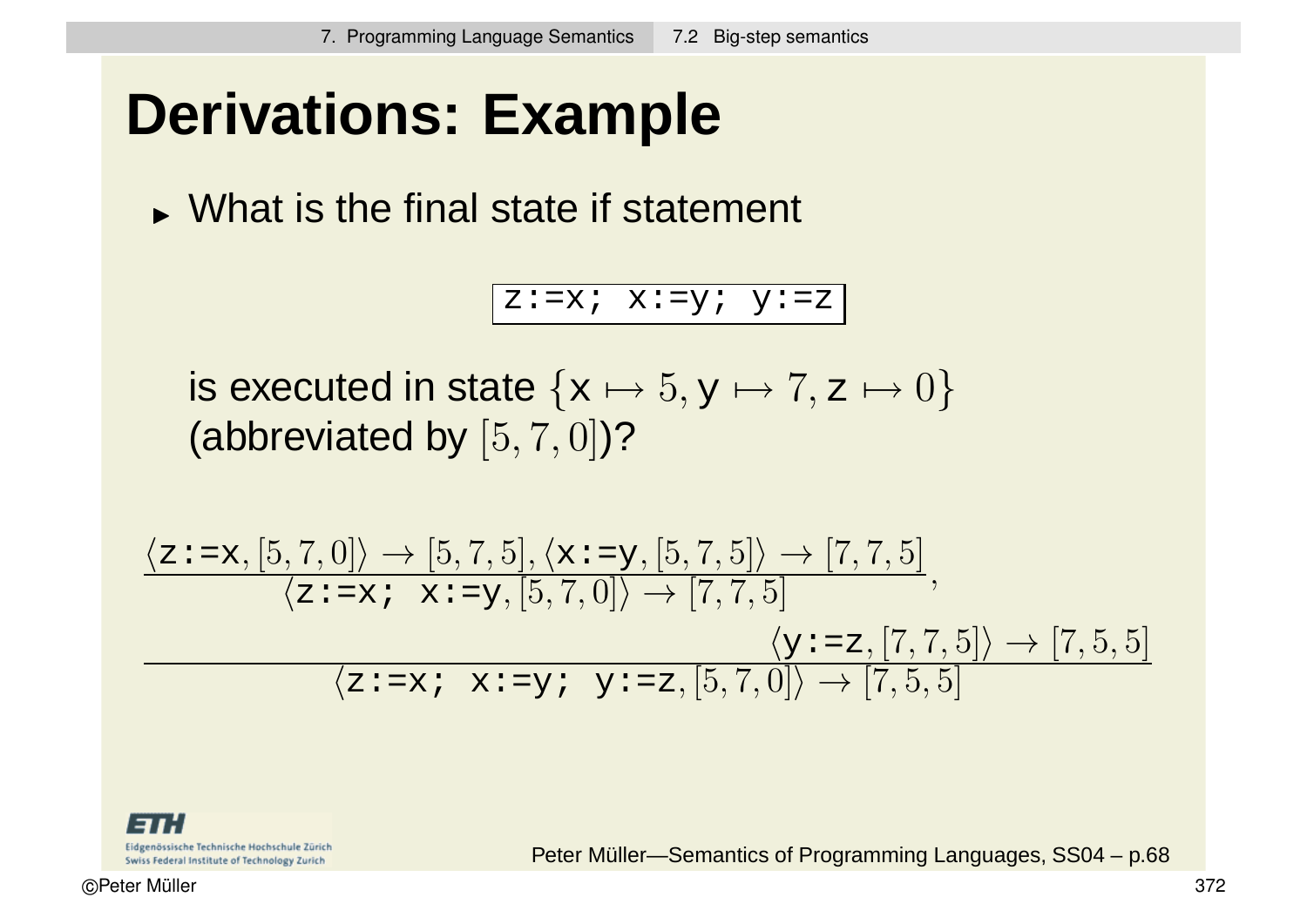### **Derivation Trees**

- Rule instances can be combined to derive a transition  $\langle s, \sigma \rangle \rightarrow \sigma'$
- The result is a **derivation tree**
	- The root is the transition  $\langle s, \sigma \rangle \rightarrow \sigma'$
	- The leaves are axiom instances
	- The internal nodes are conclusions of rule instances and have the corresponding premises as immediate children
- The conditions of all instantiated rules must be satisfied
- There can be several derivations for one transition (non-deterministic semantics)

Eidgenössische Technische Hochschule Zürich Swiss Federal Institute of Technology Zurich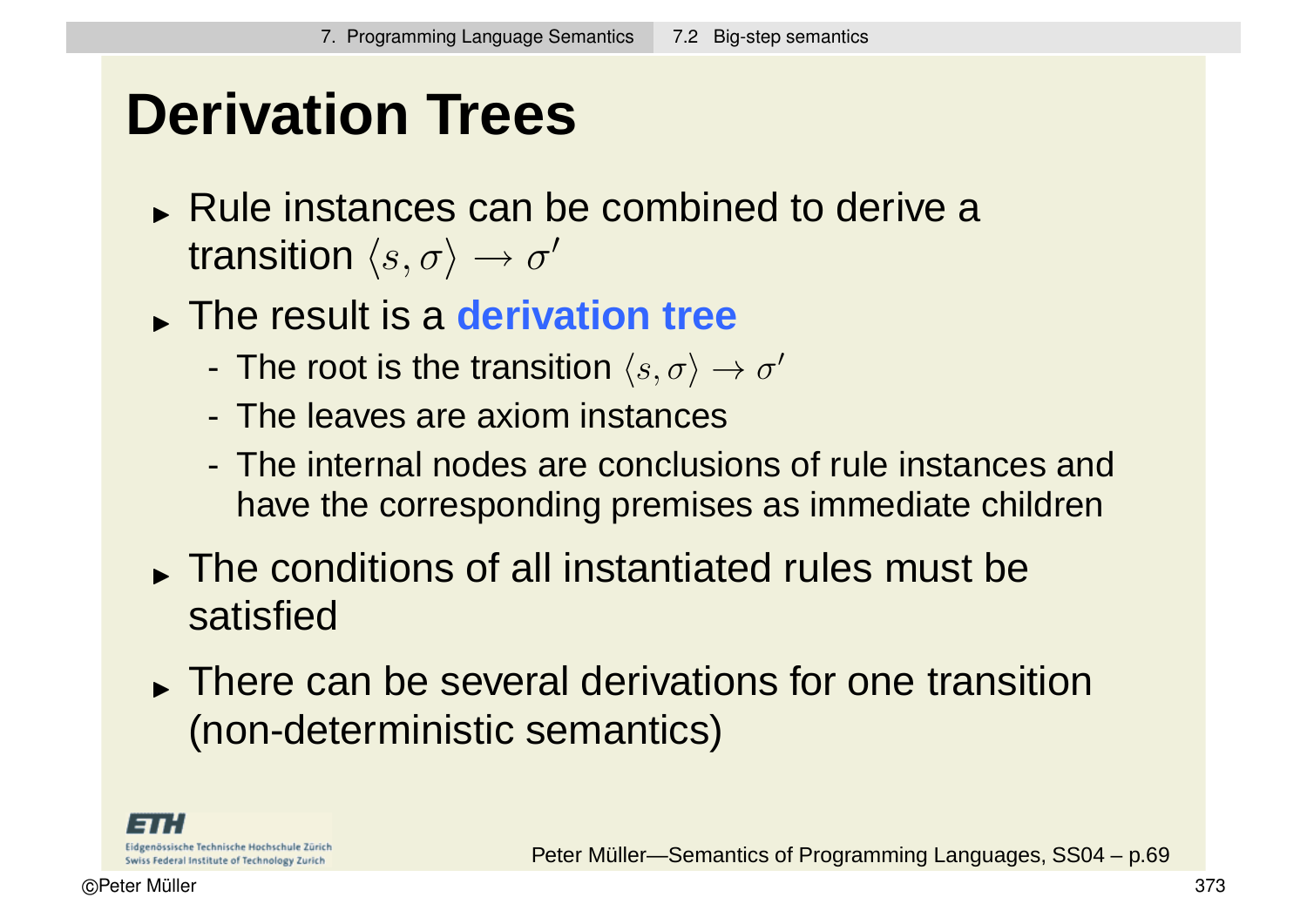### **Termination**

- $\blacktriangleright$  The execution of a statement  $s$  in state  $\sigma$ 
	- **terminates** iff there is a state  $\sigma'$  such that  $\langle s, \sigma \rangle \rightarrow \sigma'$
	- **loops** iff there is no state  $\sigma'$  such that  $\langle s, \sigma \rangle \rightarrow \sigma'$
- $\blacktriangleright$  A statement  $s$ 
	- $\blacksquare$  **always terminates** if the execution in a state  $\sigma$  terminates for all choices of  $\sigma$
	- **always loops** if the execution in a state σ loops for all choices of  $\sigma$

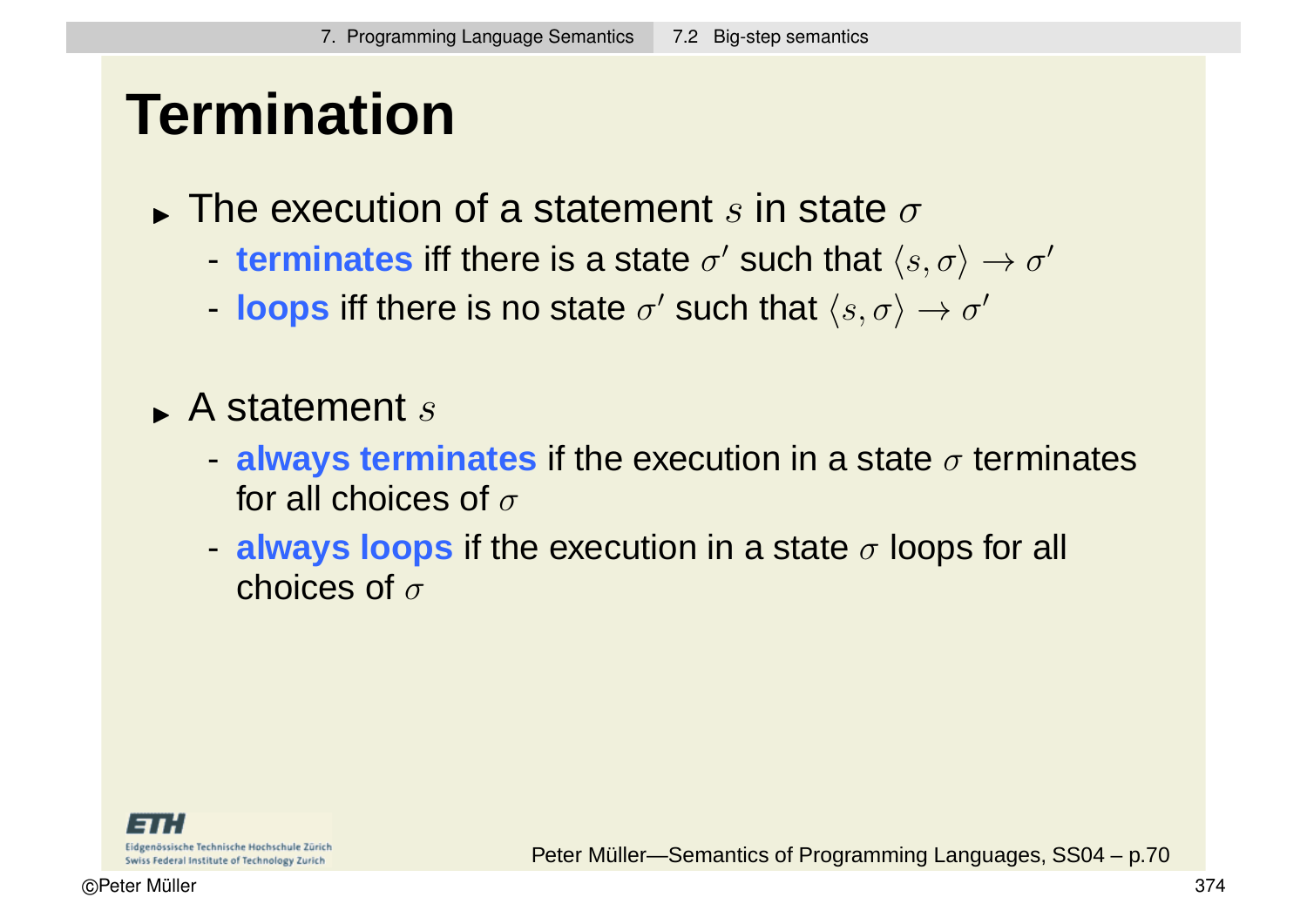# **Semantic Equivalence**

#### **Definition**

Two statements  $s_1$  and  $s_2$  are **semantically equivalent** (denoted by  $s_1 \equiv s_2$ ) if the following property holds for all states  $\sigma, \sigma'$ :  $\langle s_1,\sigma\rangle\to\sigma'\Leftrightarrow\langle s_2,\sigma\rangle\to\sigma'$ 

Example

while  $b$  do  $s$  end  $\equiv$ if *b* then *s*; while *b* do *s* end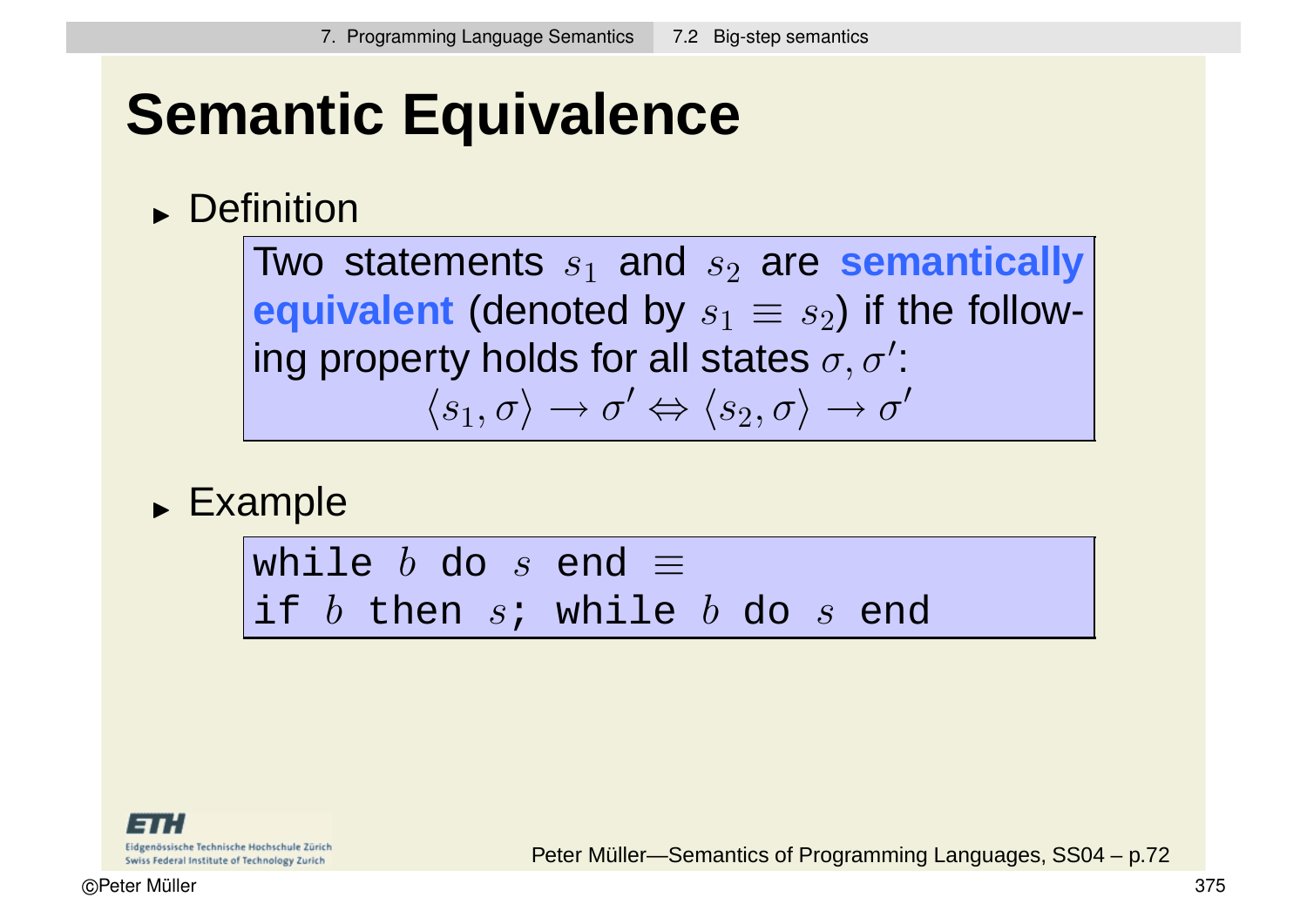### Subsection 7.2.2

### **Formalization of big-step semantics**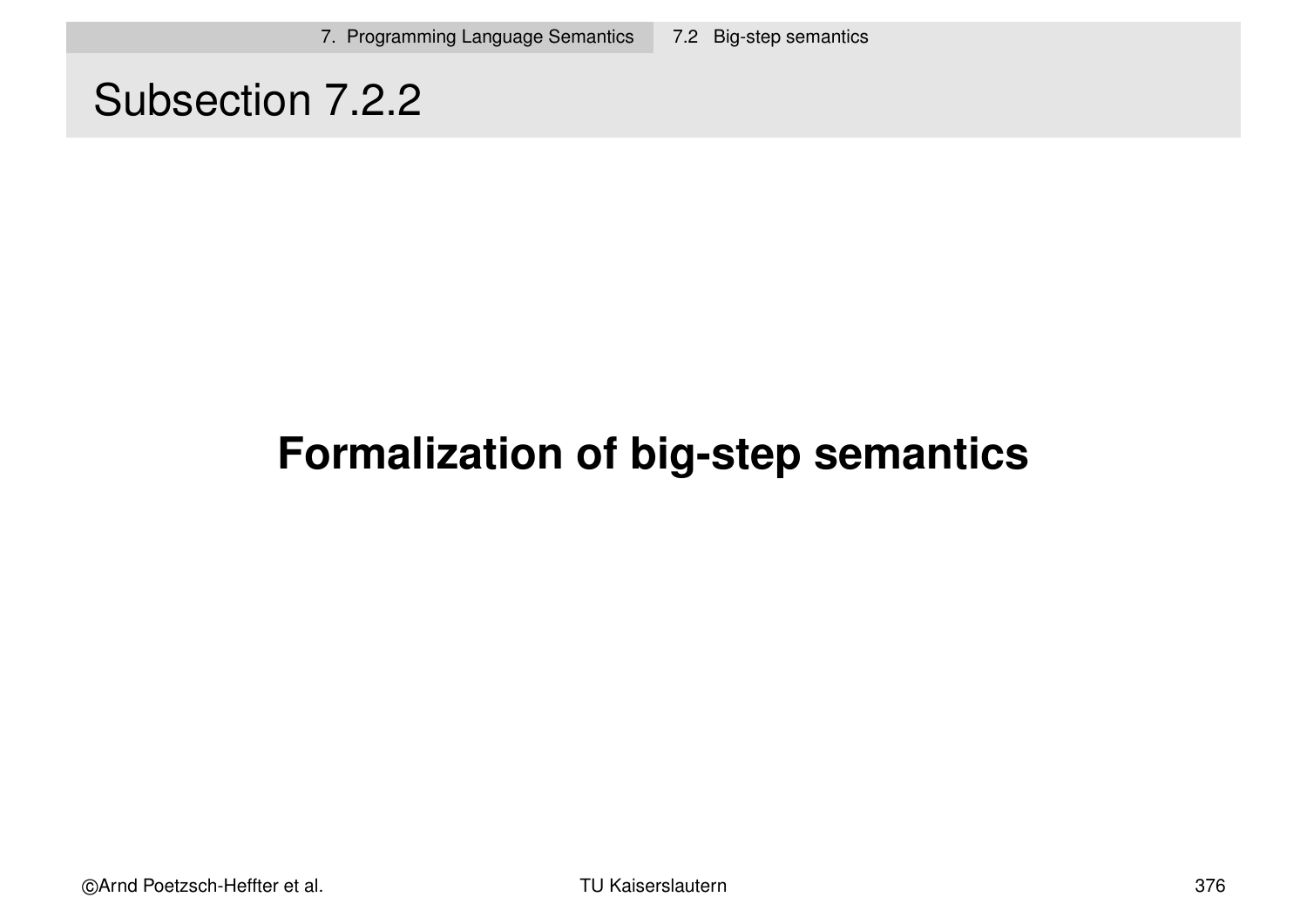### Big-step semantics in Isabelle/HOL

#### Approach

- Formalize the abstract syntax of the language by a recursive datatype
- Formalize the big-step semantics as an inductive predicate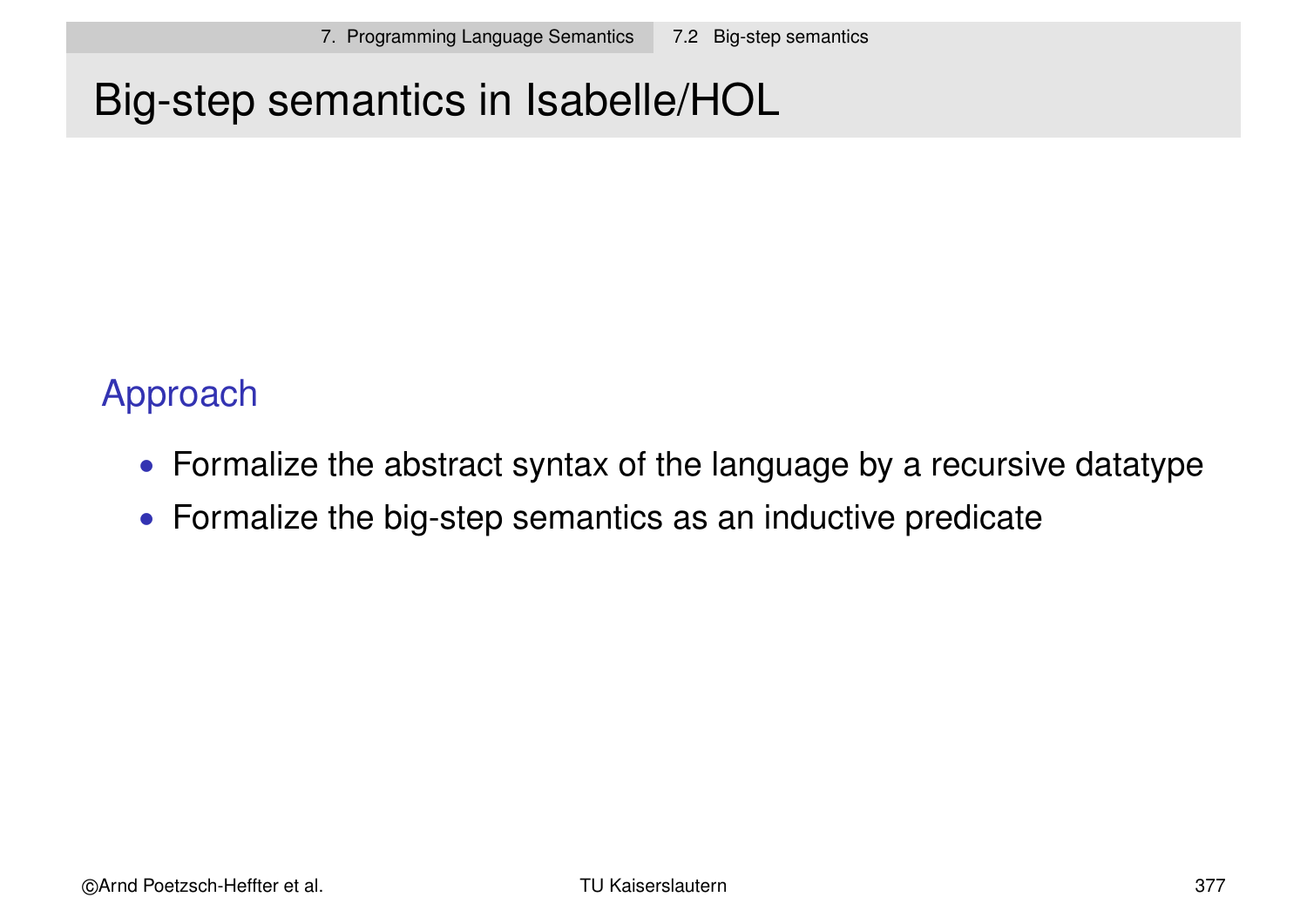#### Arithmetic expressions

```
datatype var = V nat (''.v'_' 90)
datatype aexp = Plus aexp aexp (infixr ".+." 30)
            | Minus aexp aexp
                                        .-.
" 30)
             | Mult aexp aexp (infixr ".*." 50)
            | Div aexp aexp (infixr "./." 50)
            | Mod aexp aexp (infixr ".%." 50)
            | Var var ("
                                  '_" 90)
            | Const int
                                  '_" 90)
```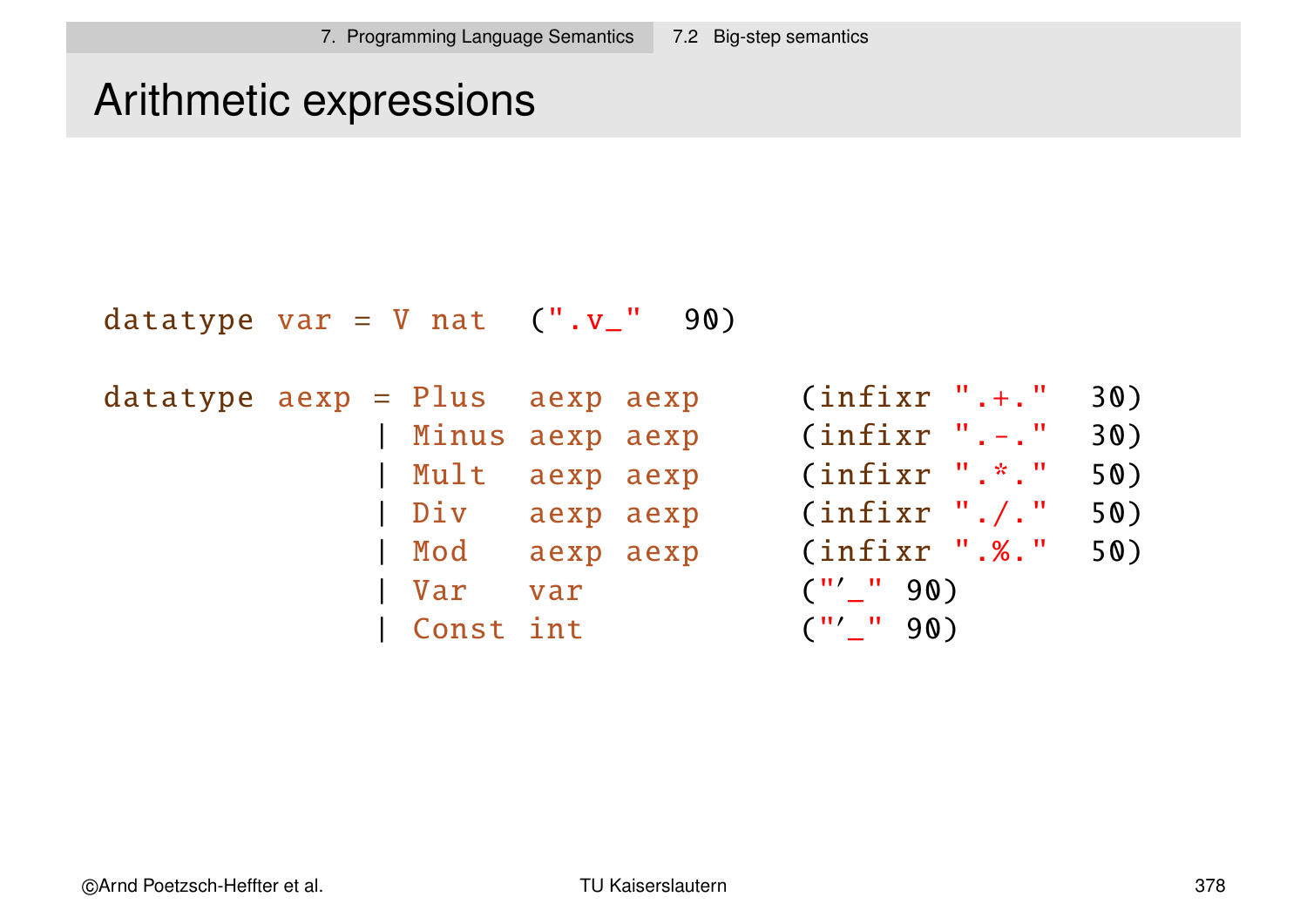### Boolean expressions

| $datatype\ bexp = 0r\ bexp\ bexp$ |  |                | (intfixr ". . " 20)             |
|-----------------------------------|--|----------------|---------------------------------|
|                                   |  | And bexp bexp  | (infixr ". &. " 20)             |
|                                   |  | Not bexp       | $($ " $\ldots$ " $\ldots$ " 80) |
|                                   |  | Eq aexp aexp   | $(infixr ".-." 10)$             |
|                                   |  | Less aexp aexp | <b>10</b><br>$(infixr$ ".<."    |
|                                   |  | Leq aexp aexp  | 10<br>$(infixr$ ". <= . "       |

| $= 0r$         | bexp bexp | $(infixr "$        | 20) |
|----------------|-----------|--------------------|-----|
| And            | bexp bexp | $(infixr$ ".&."    | 20) |
| Not            | bexp      | (''.'.'.'' 80)     |     |
| Eq aexp aexp   |           | $(infixr ".-."$    | 10) |
| Less aexp aexp |           | $(infixr ".-$ ."   | 10) |
| Leq aexp aexp  |           | $(infixr ".-)=$ ." | 10) |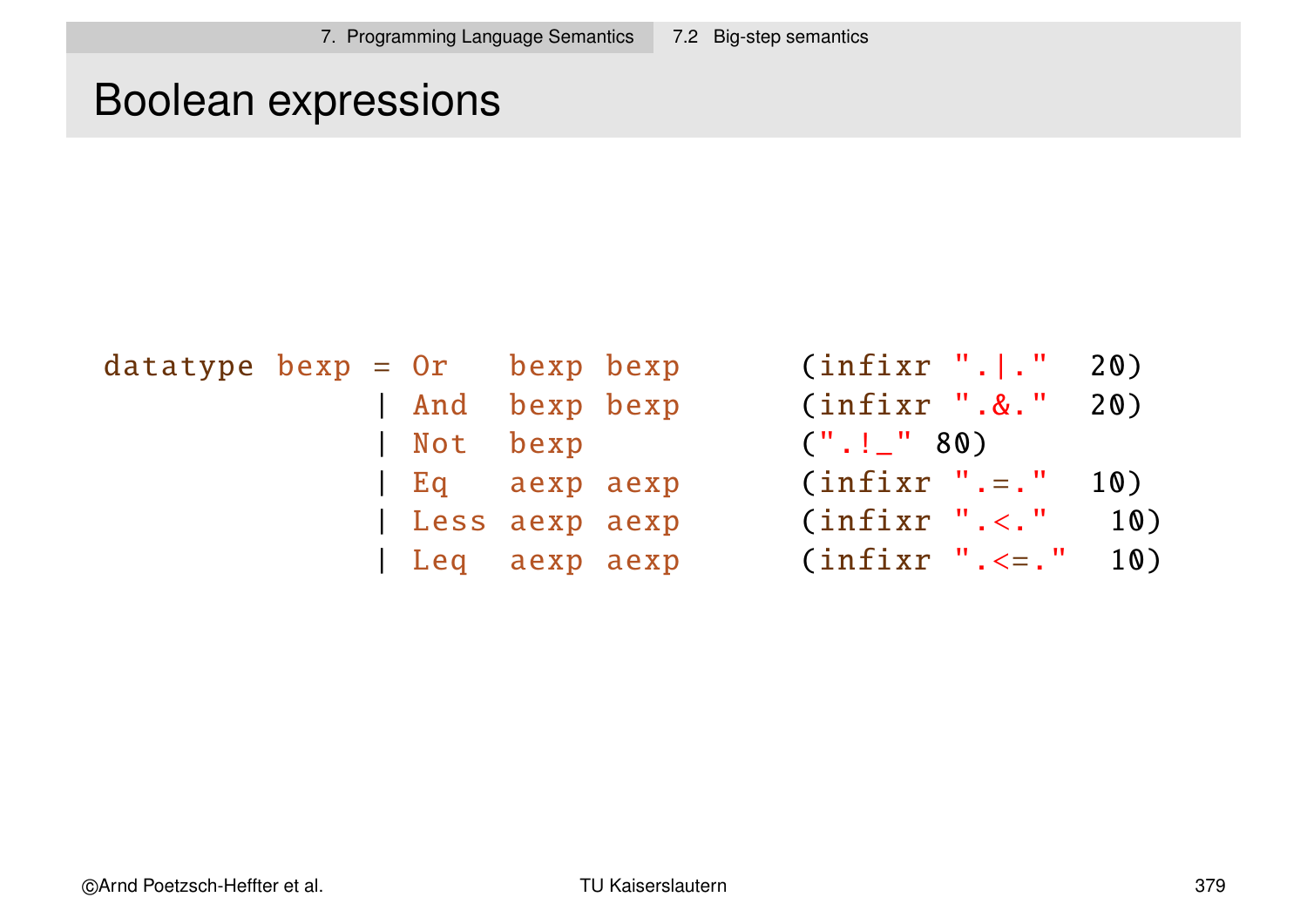#### commands/statements

```
datatypecom =Skip ("SKIP")
  \text{Assign var aexp} ("_:==_" [60, 60] 20)
  Semi com com ("_; _" [60, 60] 10)
  | Cond bexp com com ("IF _ THEN _ ELSE _ END" 60)
  While bexp com ("WHILE _ DO _ END" 60)
```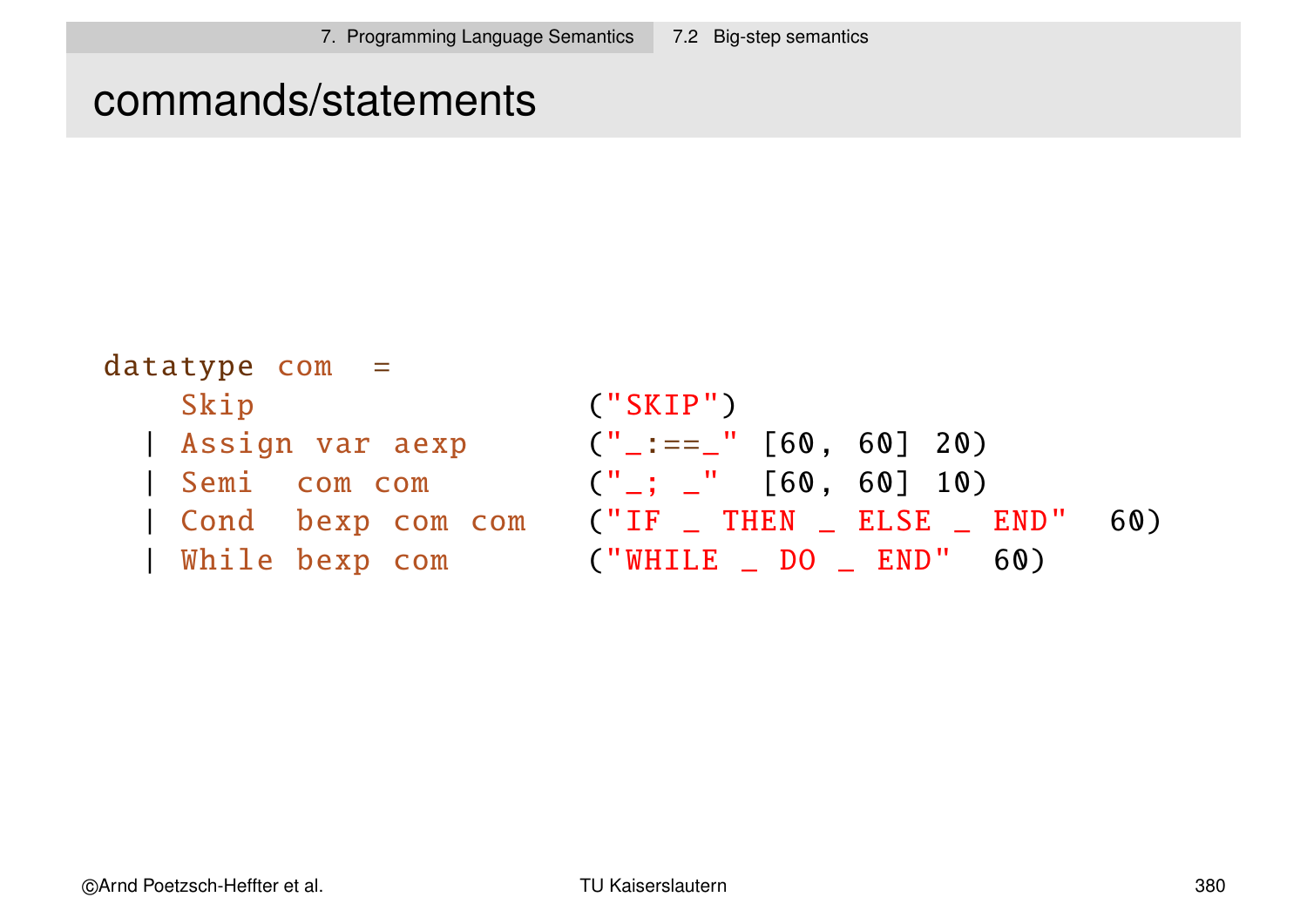### Evaluation of arithmetic expressions

```
type_synonym state =
"var ⇒ int"
```

```
primrec aeval :: "aexp \Rightarrow state \Rightarrow int" where
  "aeval (Plus la ra) s = ((aeval la s) + (aeval ra s))"
| "aeval (Minus la ra) s = ((aeval la s) - (aeval ra s))"
| "aeval (Mult la ra) s = ((aeval la s) * (aeval ra s))"
| "aeval (Div la ra) s = ((aeval la s)div(aeval ra s))"
| "aeval (Mod la ra) s = ((aeval la s)mod(aeval ra s))"
| "aeval (Var v) s = (s v)"
| "aeval (Const i) s = i"
```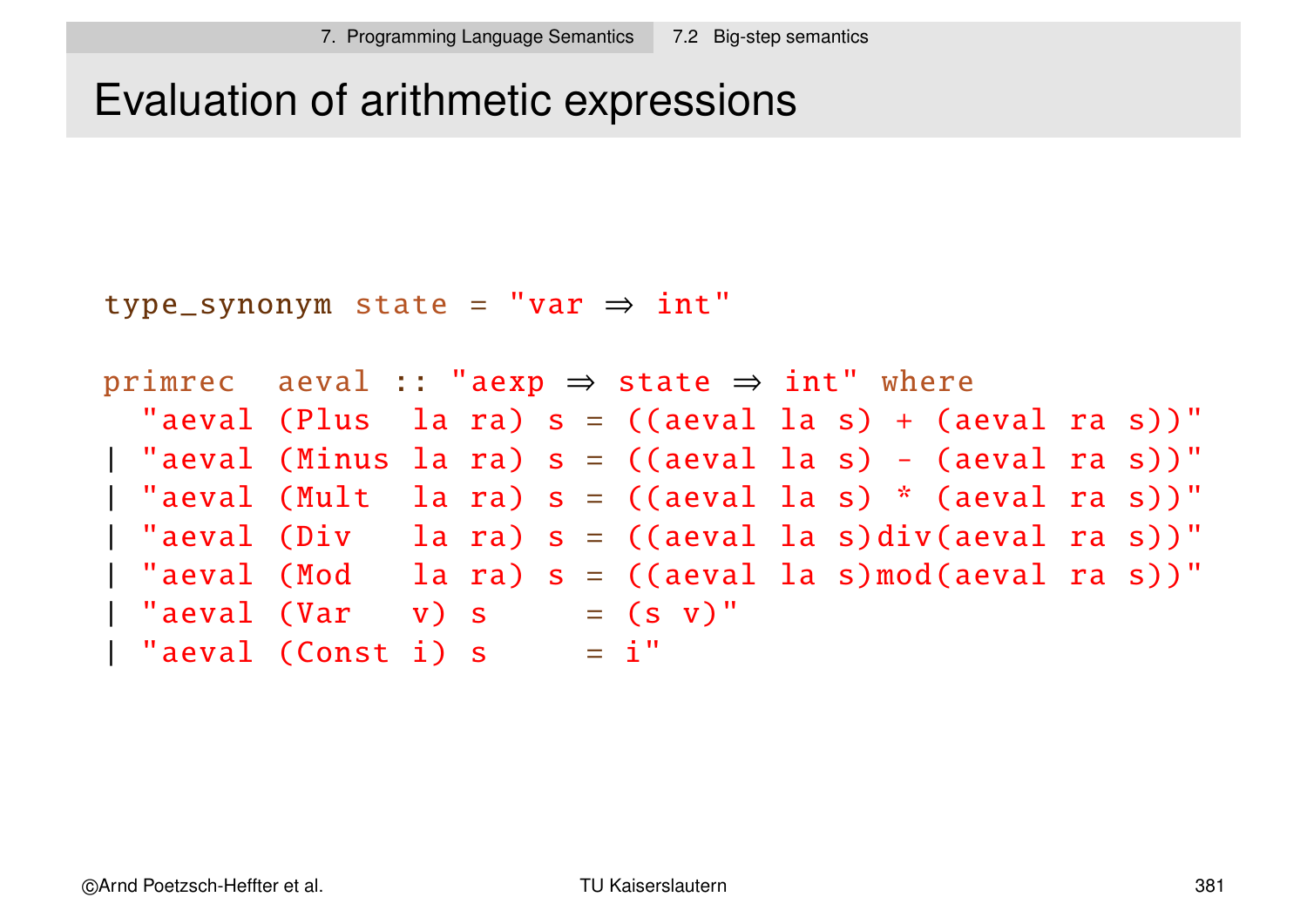### Evaluation of boolean expressions

```
primrec beval :: "bexp \Rightarrow state \Rightarrow bool" where
  "beval (Or lb rb) s = ((beval lb s) \vee (beval rb s))"
 "beval (And lb rb) s = ((beval lb s) \wedge (beval rb s))"
 "beval (Not be) s = (- (beval be s))"
| "beval (Eq la ra) s = ((aeval la s) = (aeval ra s))"
 | "beval (Less la ra) s = ((aeval la s) < (aeval ra s))"
| "beval (Leq la ra) s = ((aeval la s) \le (aeval ra s))"
```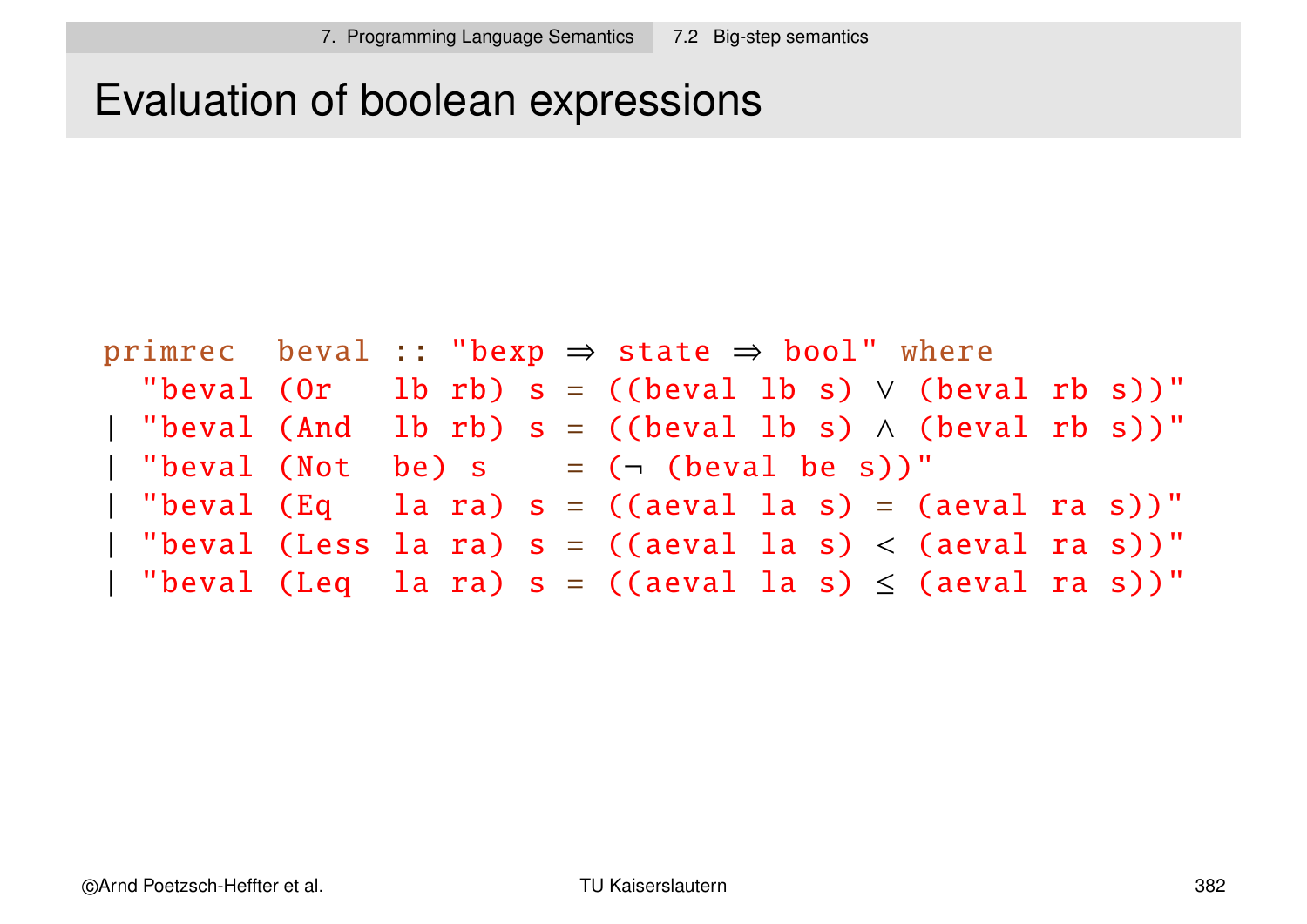### Operational semantics

|              | inductive exec :: "state $\Rightarrow$ com $\Rightarrow$ state $\Rightarrow$ bool"<br>$(\prime\prime$ $\_{/}$ $\rightarrow$ $\_{/}$ $\_{''}$ [50,0,50] 50) where                                                                 |
|--------------|----------------------------------------------------------------------------------------------------------------------------------------------------------------------------------------------------------------------------------|
|              | Skip: $"s - \text{SKIP} \rightarrow s"$<br>  Assign: "s $-(v:== ae) \rightarrow s(v:= ae) a$                                                                                                                                     |
|              | Semi: "[ $s0 - c1 \rightarrow s1$ ; $s1 - c2 \rightarrow s2$ ]]<br>$\implies$ s0 -c1;c2 $\rightarrow$ s2"                                                                                                                        |
| $I$ if $T$ : | "[ beval b s ; s -c1 $\rightarrow$ t ]<br>$\implies$ s -IF b THEN c1 ELSE c2 END $\rightarrow$ t"                                                                                                                                |
|              | IfF: $\blacksquare \blacksquare$ - (beval b s); s - c2 $\rightarrow$ t $\blacksquare$<br>$\implies$ s -IF b THEN c1 ELSE c2 END $\rightarrow$ t"                                                                                 |
|              | WhileF: " $-(\text{beval } b s) \implies s - \text{WHILE } b DO c END \rightarrow s"$<br>  WhileT: "[[ beval b s; s-c $\rightarrow$ t; t -WHILE b DO c END $\rightarrow$ u ]]<br>$\implies$ s -WHILE b DO c END $\rightarrow$ u" |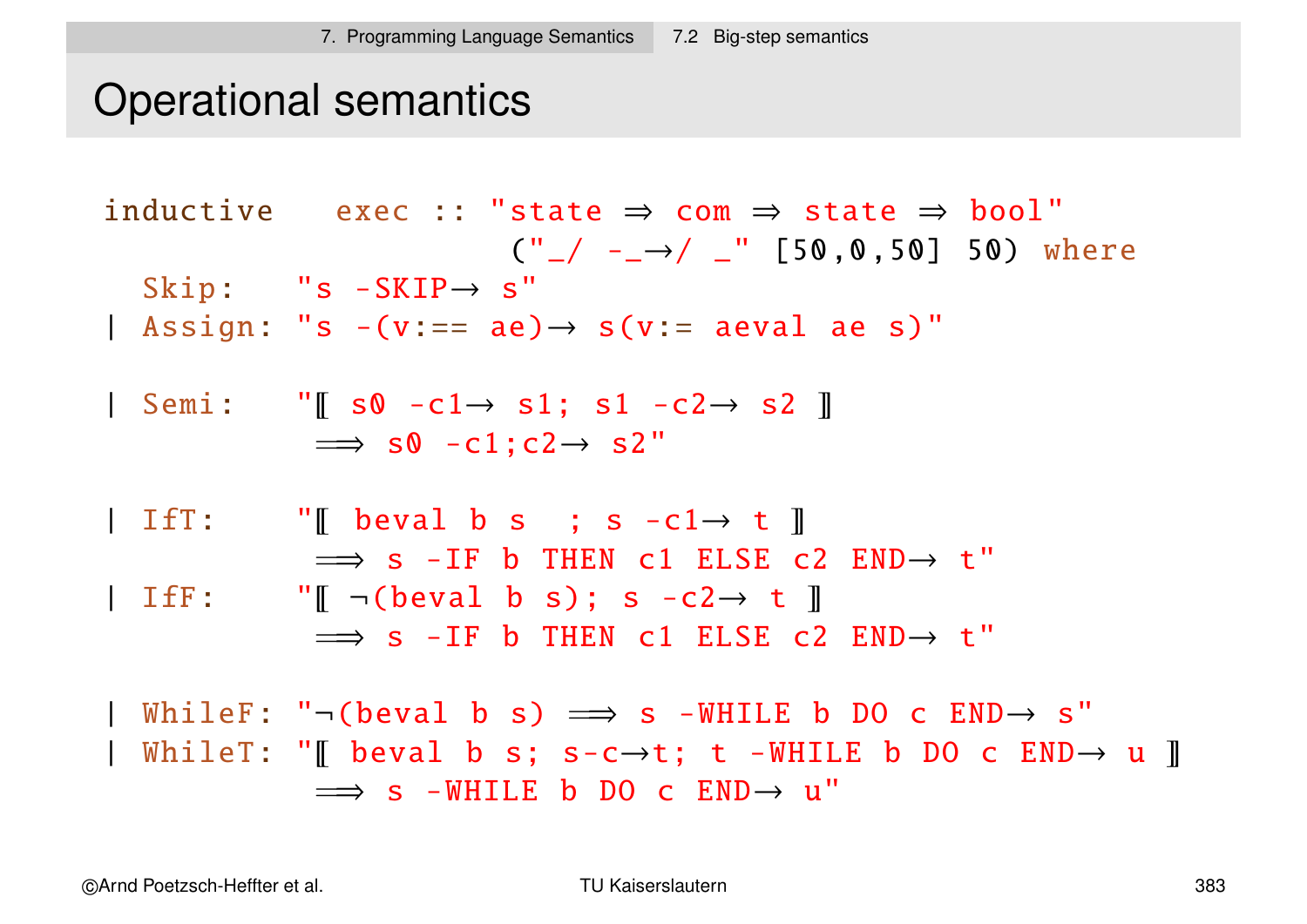```
Some properties
```

```
lemma [iff]: "(s -c;d \rightarrow u) = (\existst. s -c\rightarrow t \land t -d\rightarrow u)"
```

```
lemma [iff]: "(s -IF be THEN c ELSE d END\rightarrow t) =
                 (s -if beval be s then c else d \rightarrow t)"
```

```
lemma unfold_while:
 "(s -WHILE b DO c END \rightarrow u) =
  (s -IF b THEN c; WHILE b DO c END ELSE SKIP END\rightarrow u)"
```

```
lemma while_rule:
 "\parallel s -WHILE b DO c END\rightarrow t; P s;
   \forall s \ s'. \ P \ s \ \wedge \ ( \text{beval} \ b \ s) \ \wedge \ s \ -c \rightarrow \ s' \ \longrightarrow \ P \ s' \ ]\implies P t \land \neg (beval b t)"
```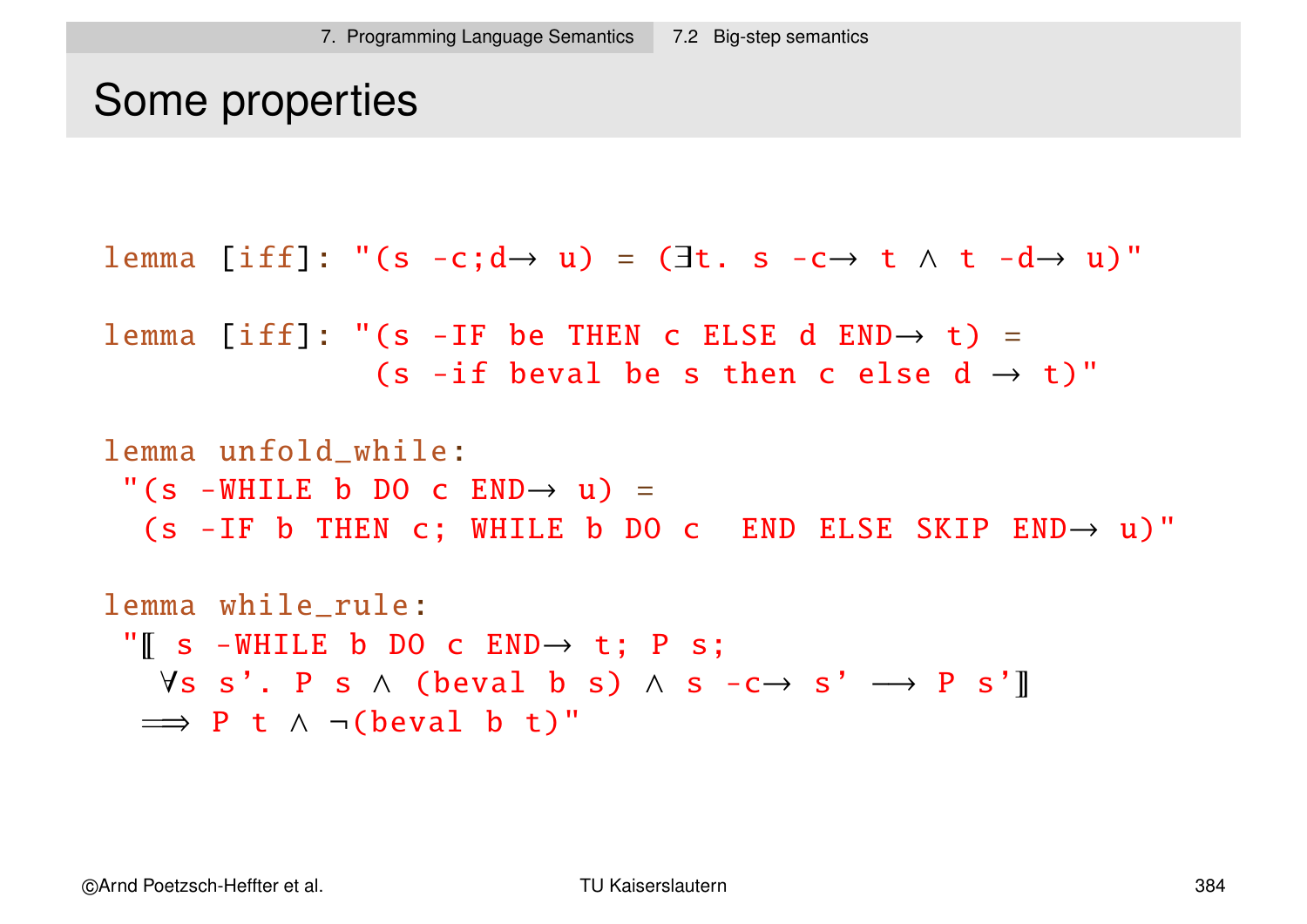### Formalization of semantics and verification

#### **Remarks**

- Inductive definition of the "semantics judgement" leads to a semantic predicate satisfying the least fixpoint of the semantical rules
- The operational semantics can be directly used for program verification (Why do we need a programming logic? (cf. Chapter 8))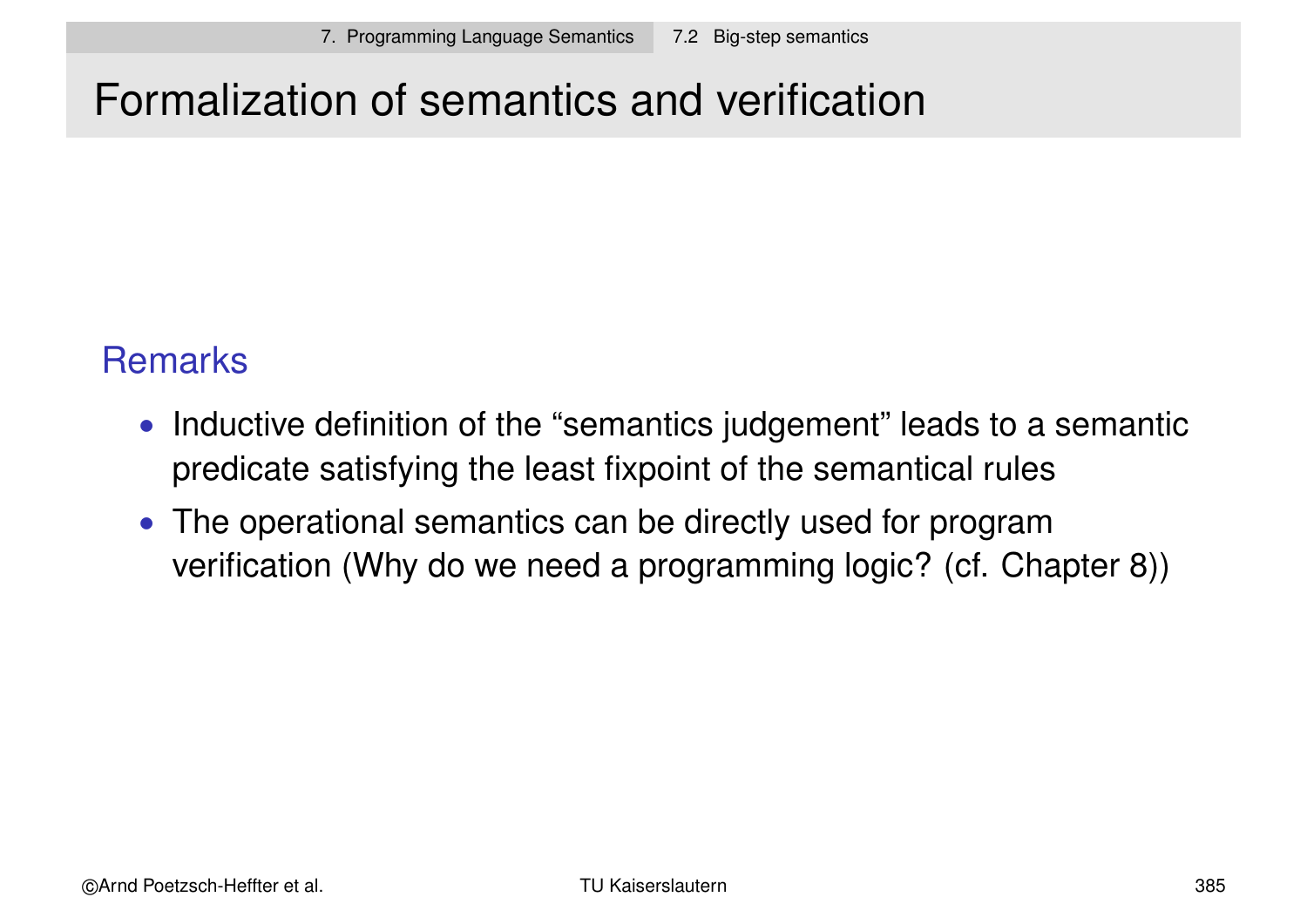7. Programming Language Semantics 7.3 Small-step semantics

### Section 7.3

### **Small-step semantics**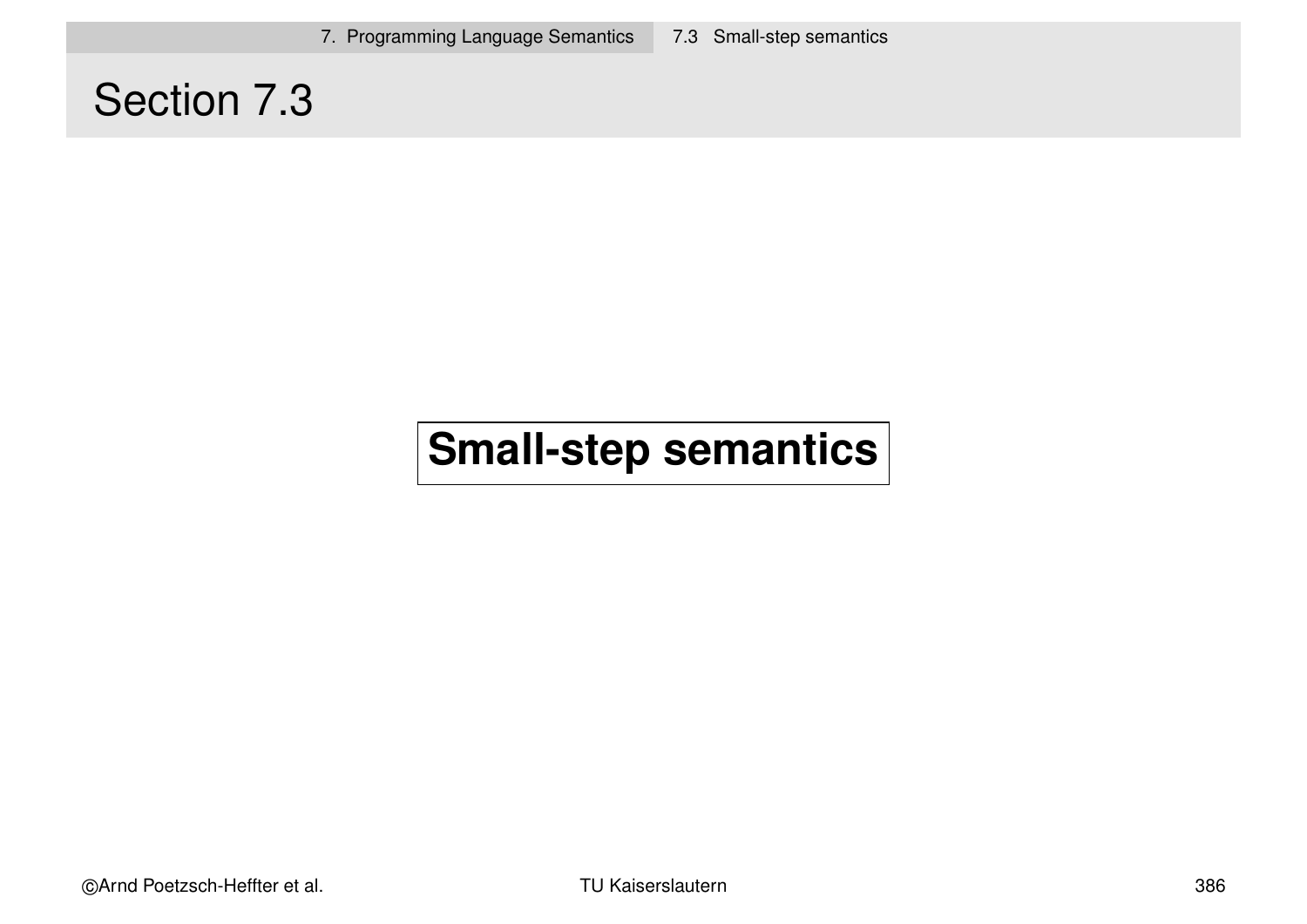#### **Overview**

- 7.3.1 Small-step semantics of IMP
- 7.3.2 Proving properties of the semantics
- 7.3.3 Extensions of IMP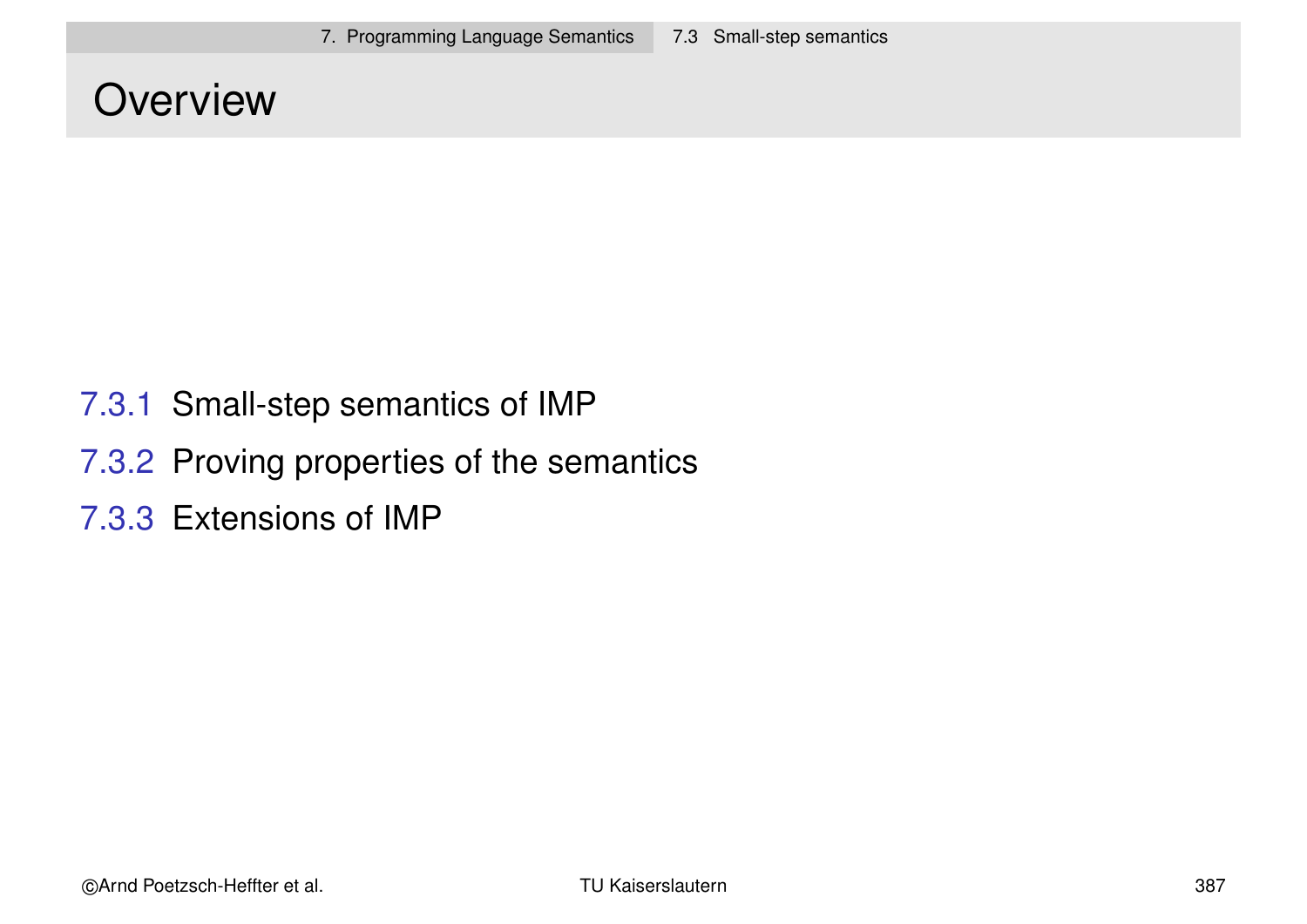### Subsection 7.3.1

### **Small-step semantics of IMP**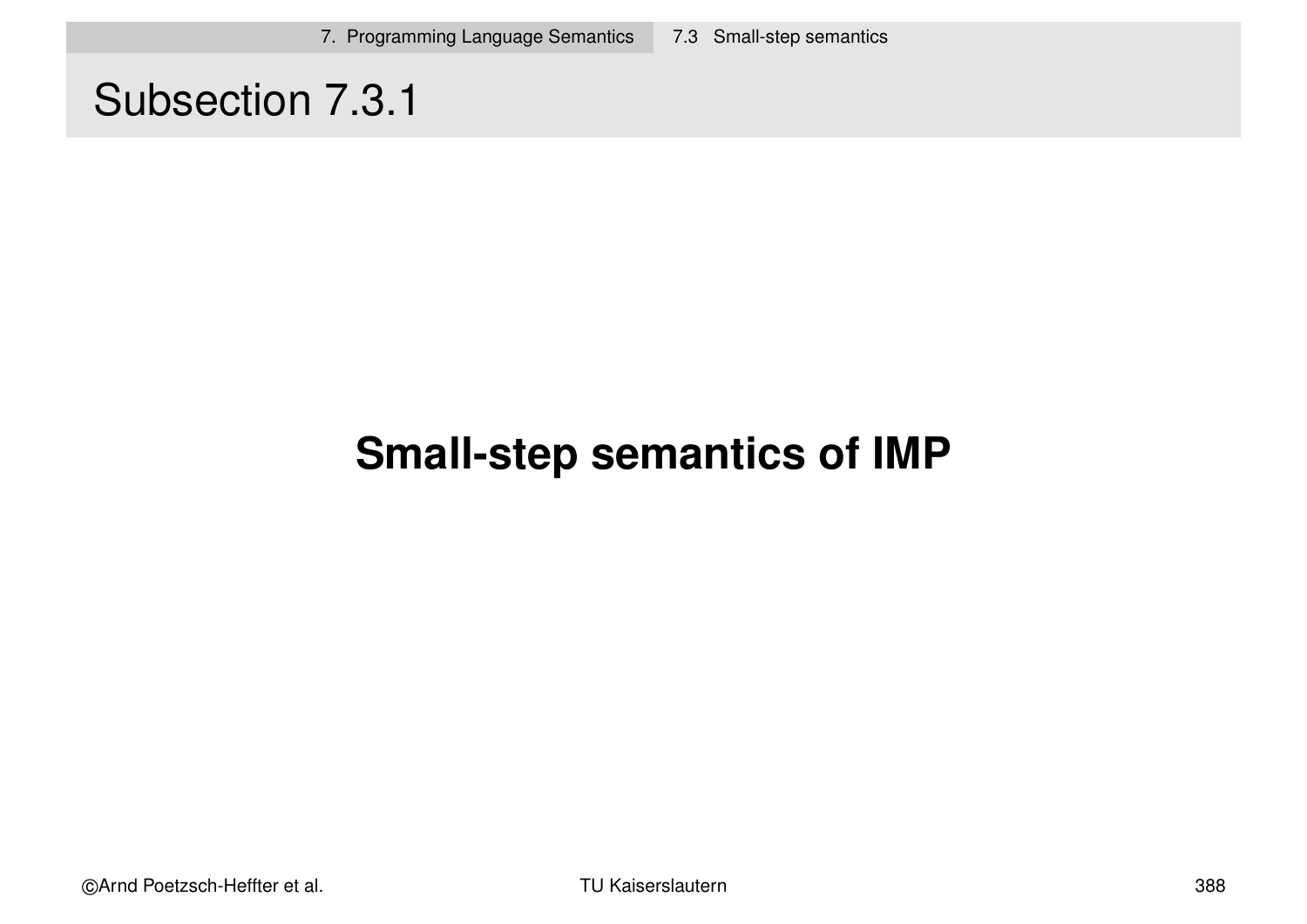# **Structural Operational Semantics**

- The emphasis is on the **individual steps** of the execution
	- Execution of assignments
	- Execution of tests
- **Describing small steps of the execution allows one to** express the **order of execution** of individual steps
	- Interleaving computations
	- Evaluation order for expressions (not shown in the course)
- Describing always the **next small step** allows one to express **properties of looping programs**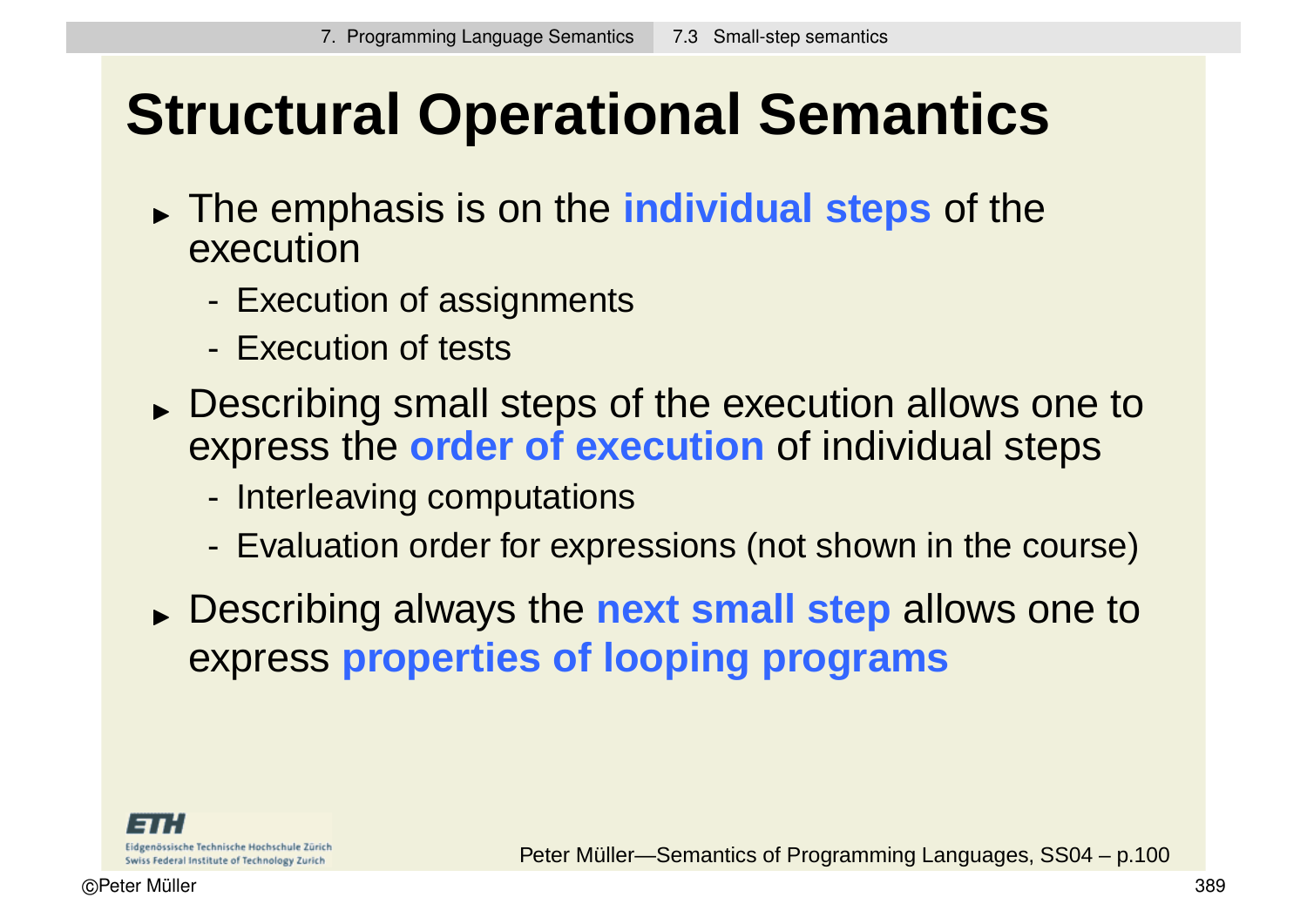# **Transitions in SOS**

- The configurations are the same as for natural semantics
- $\blacktriangleright$  THE HALL The transition relation  $\rightarrow_1$  can have two forms
- $\blacktriangleright$   $\langle S, U \rangle \rightarrow$  $\langle s, \sigma \rangle \rightarrow_1 \langle s', \sigma' \rangle$ : the execution of s from  $\sigma$  is **not completed** and the remaining computation is expressed by the intermediate configuration  $\langle s', \sigma' \rangle$  $\left\langle \right\rangle$
- $\blacktriangleright$   $\langle S, U \rangle \rightarrow$  $\langle s, \sigma \rangle \rightarrow_1 \sigma'$ : the execution of s from  $\sigma$  has **terminated** and the final state is  $\sigma'$
- $\blacktriangleright$  A lialisit A transition  $\langle s, \sigma \rangle \rightarrow_1 \gamma$  describes the first step of the execution of s from  $\sigma$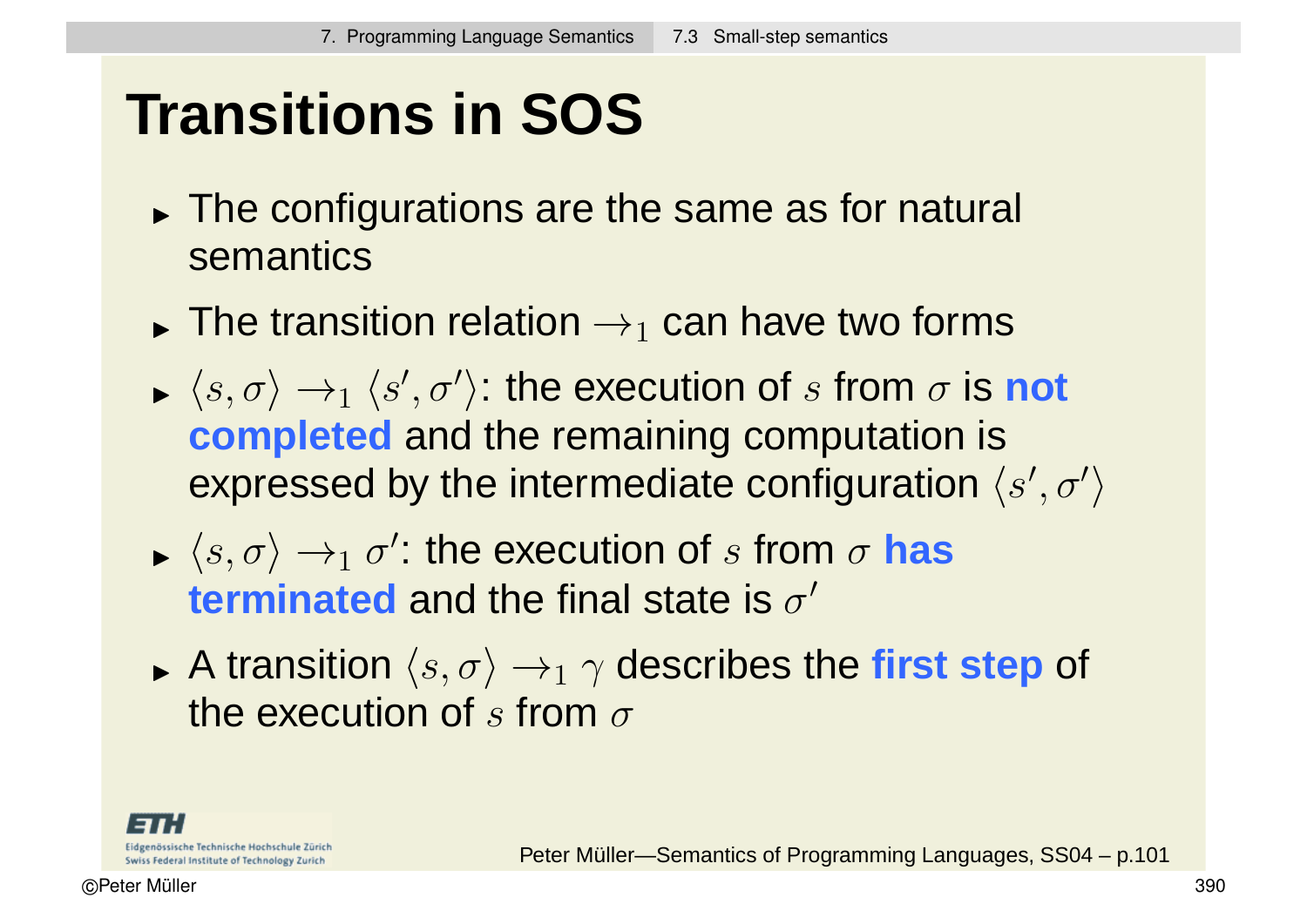### **Transition System**

$$
\Gamma = \{ \langle s, \sigma \rangle \mid s \in \text{Stm}, \sigma \in \text{State} \} \cup \text{State}
$$
\n
$$
T = \text{State}
$$
\n
$$
\rightarrow_1 \subseteq \{ \langle s, \sigma \rangle \mid s \in \text{Stm}, \sigma \in \text{State} \} \times \Gamma
$$

 $\blacktriangleright$   $\vee$   $\vee$   $\vdash$   $\triangleleft$   $\vee$ We say that  $\langle s, \sigma \rangle$  is **stuck** if there is no  $\gamma$  such that  $\langle s, \sigma \rangle \rightarrow_1 \gamma$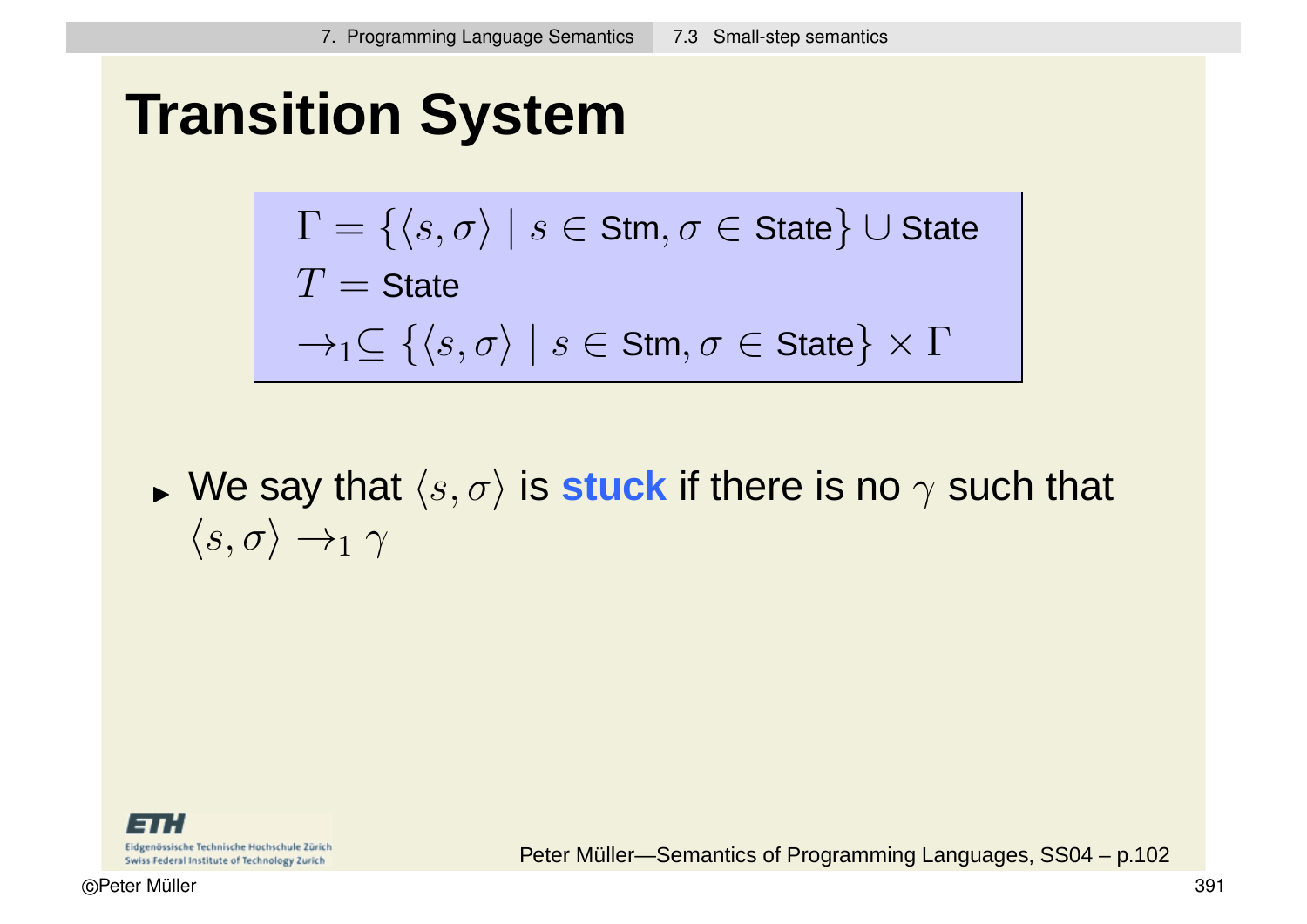### **SOS of IMP**

 $\blacktriangleright$  skip does not modify the state

 $\langle$ skip,  $\sigma \rangle \rightarrow_1 \sigma$ 

 $\blacktriangleright$   $x$ :=e assigns the value of  $e$  to variable  $x$ 

$$
\langle x \mathbin{\colon} = e, \sigma \rangle \to_1 \sigma[x \mapsto \mathcal{A}[[e]]\sigma]
$$

- $\blacktriangleright$   $\operatorname{skip}$  and assignment require only one step
- Rules are analogous to natural semantics

 $\langle$ skip,  $\sigma \rangle \rightarrow \sigma$ 

$$
\langle x \mathbin{\colon} = e, \sigma \rangle \to \sigma[x \mapsto \mathcal{A}[[e]]\sigma]
$$

Eidgenössische Technische Hochschule Zürich Swiss Federal Institute of Technology Zurich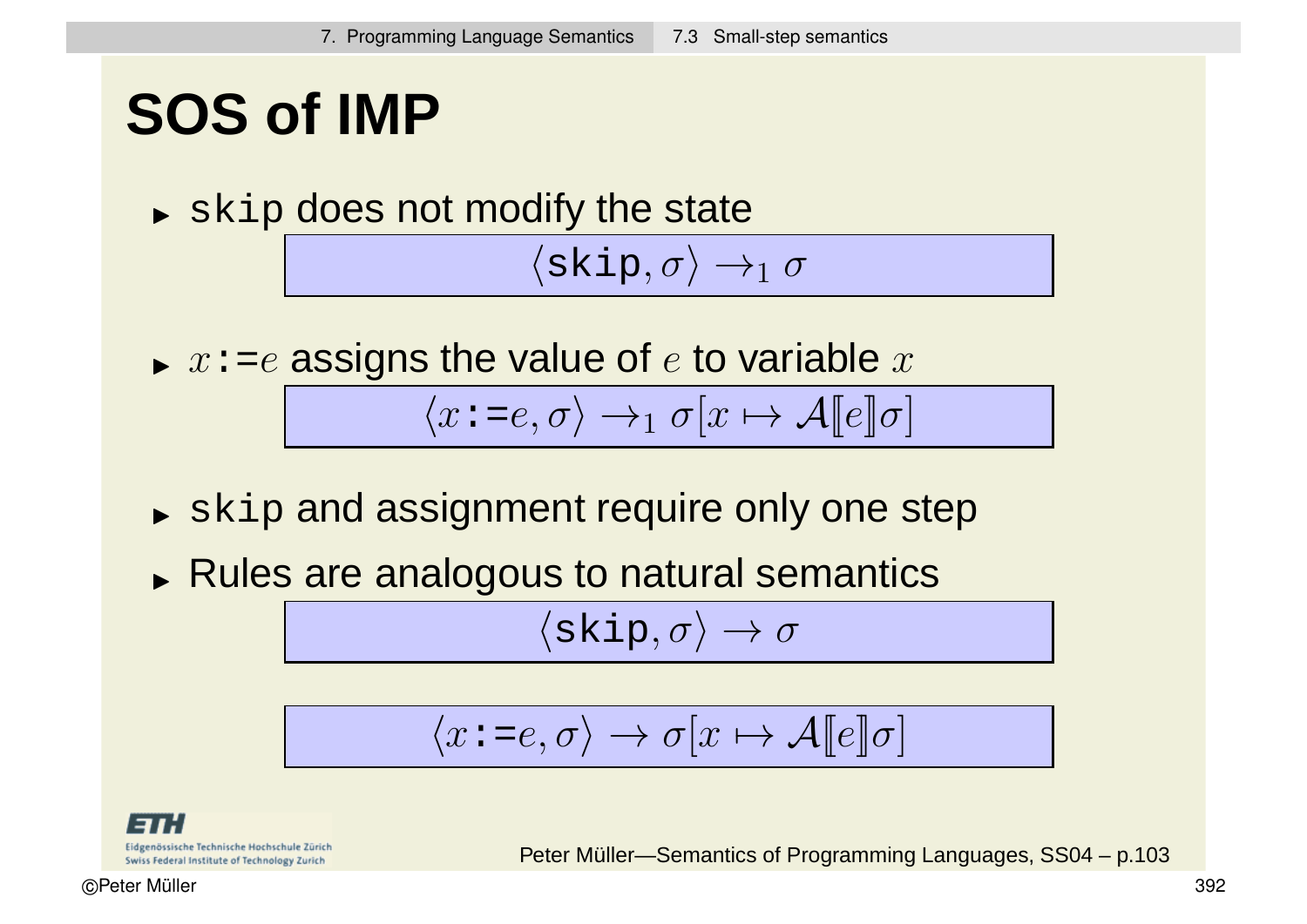# **SOS of IMP: Sequential Composition**

- $\blacktriangleright$  Sequential composition  $s_1$  ;  $s_2$
- $\blacktriangleright$  First step of executing  $s_1$  ;  $s_2$  is the first step of executing  $s_1$
- $\blacktriangleright$   $s_1$  is executed in one step

$$
\frac{\langle s_1, \sigma\rangle\rightarrow_1\sigma'}{\langle s_1\text{; }s_2,\sigma\rangle\rightarrow_1\langle s_2,\sigma'\rangle}
$$

 $s_1$  is executed in several steps

$$
\frac{\langle s_1, \sigma\rangle\rightarrow_1\langle s_1', \sigma'\rangle}{\langle s_1\text{ is }_2,\sigma\rangle\rightarrow_1\langle s_1'\text{ is }_2,\sigma'\rangle}
$$

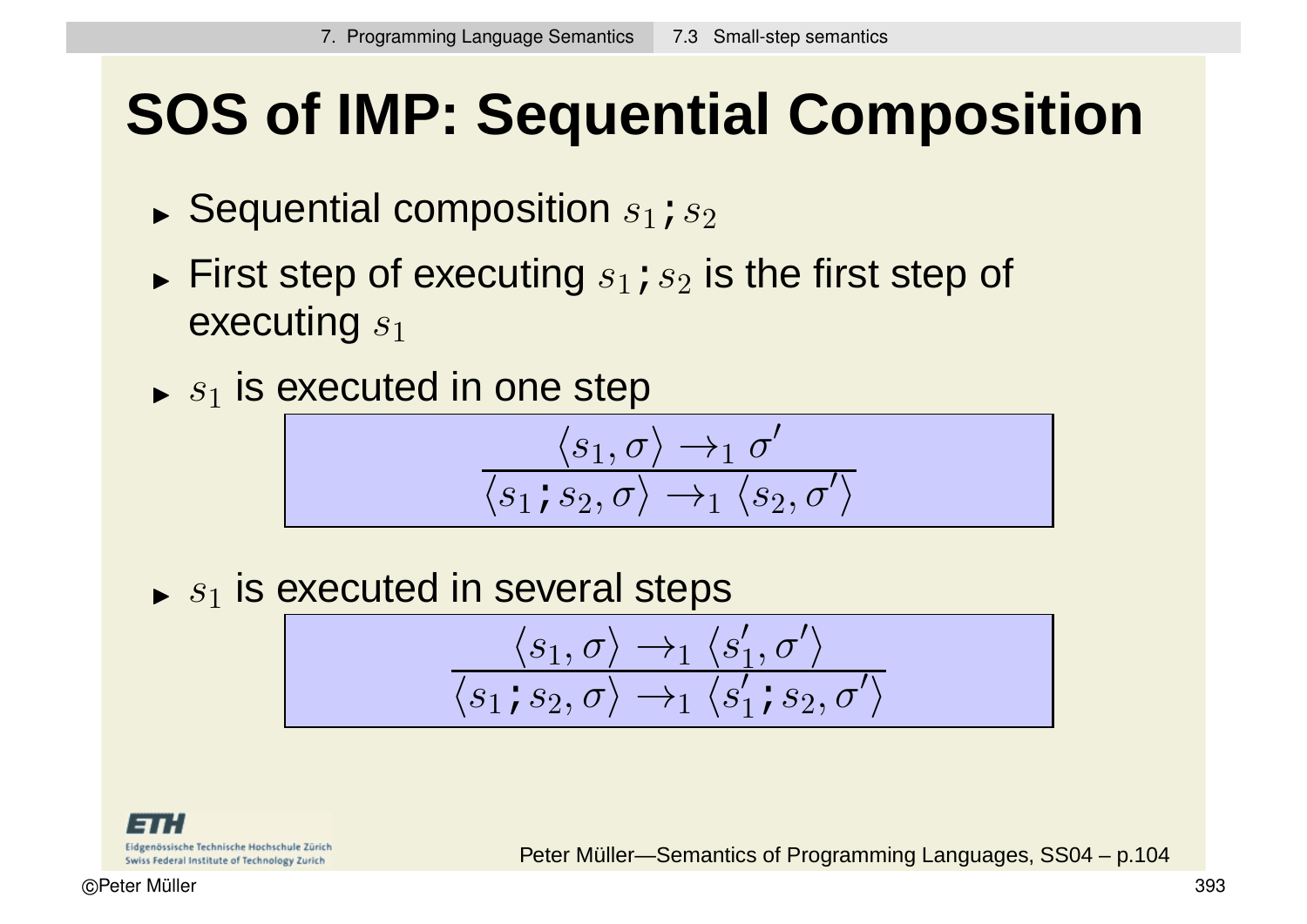### **SOS of IMP: Conditional Statement**

 $\blacktriangleright$  The first step of executing <code>if</code>  $b$  then  $s_1$  <code>else</code>  $s_2$  <code>end</code> is to determine the outcome of the test and thereby which branch to select

$$
\frac{\langle \text{if } b \text{ then } s_1 \text{ else } s_2 \text{ end}, \sigma \rangle \rightarrow_1 \langle s_1, \sigma \rangle \quad \text{if } \mathcal{B}[b] \sigma = tt}{\langle \text{if } b \text{ then } s_1 \text{ else } s_2 \text{ end}, \sigma \rangle \rightarrow_1 \langle s_2, \sigma \rangle \quad \text{if } \mathcal{B}[b] \sigma = ff}
$$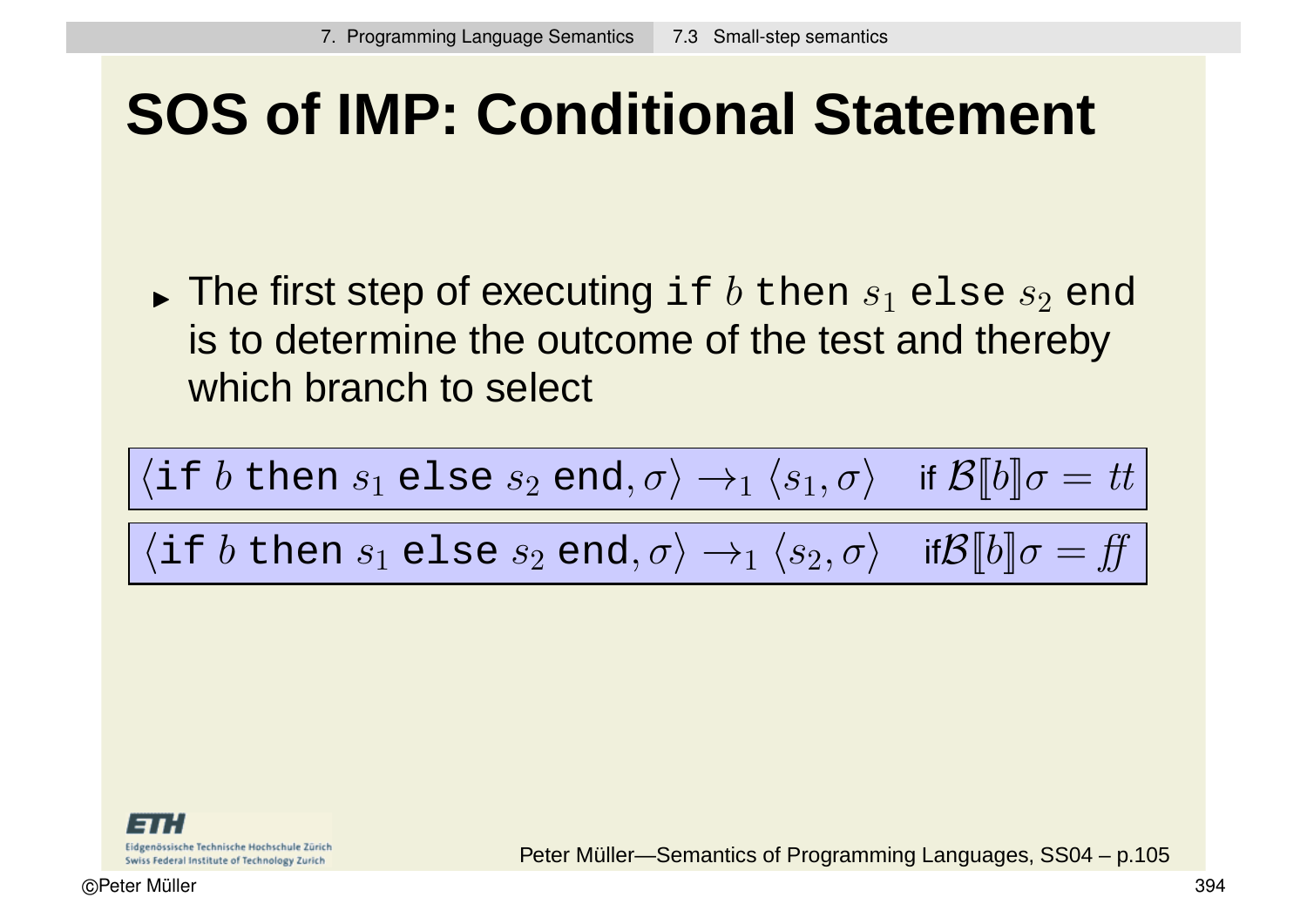# **Alternative for Conditional Statement**

 $\blacktriangleright$  The first step of executing <code>if</code>  $b$  then  $s_1$  <code>else</code>  $s_2$  <code>end</code> is the first step of the branch determined by the outcome of the test

$$
\frac{\langle s_1, \sigma \rangle \to_1 \sigma'}{\langle \text{if } b \text{ then } s_1 \text{ else } s_2 \text{ end}, \sigma \rangle \to_1 \sigma'} \quad \text{if } \mathcal{B}[b] \sigma = tt
$$
\n
$$
\frac{\langle s_1, \sigma \rangle \to_1 \langle s_1', \sigma' \rangle}{\langle \text{if } b \text{ then } s_1 \text{ else } s_2 \text{ end}, \sigma \rangle \to_1 \langle s_1', \sigma' \rangle} \quad \text{if } \mathcal{B}[b] \sigma = tt
$$

and two similar rules for  $\mathcal{B}[[b]]\sigma = ff$ 

- Alternatives are equivalent for IMP
- **Choice is important for languages with parallel** execution

Eidgenössische Technische Hochschule Zürich Swiss Federal Institute of Technology Zurich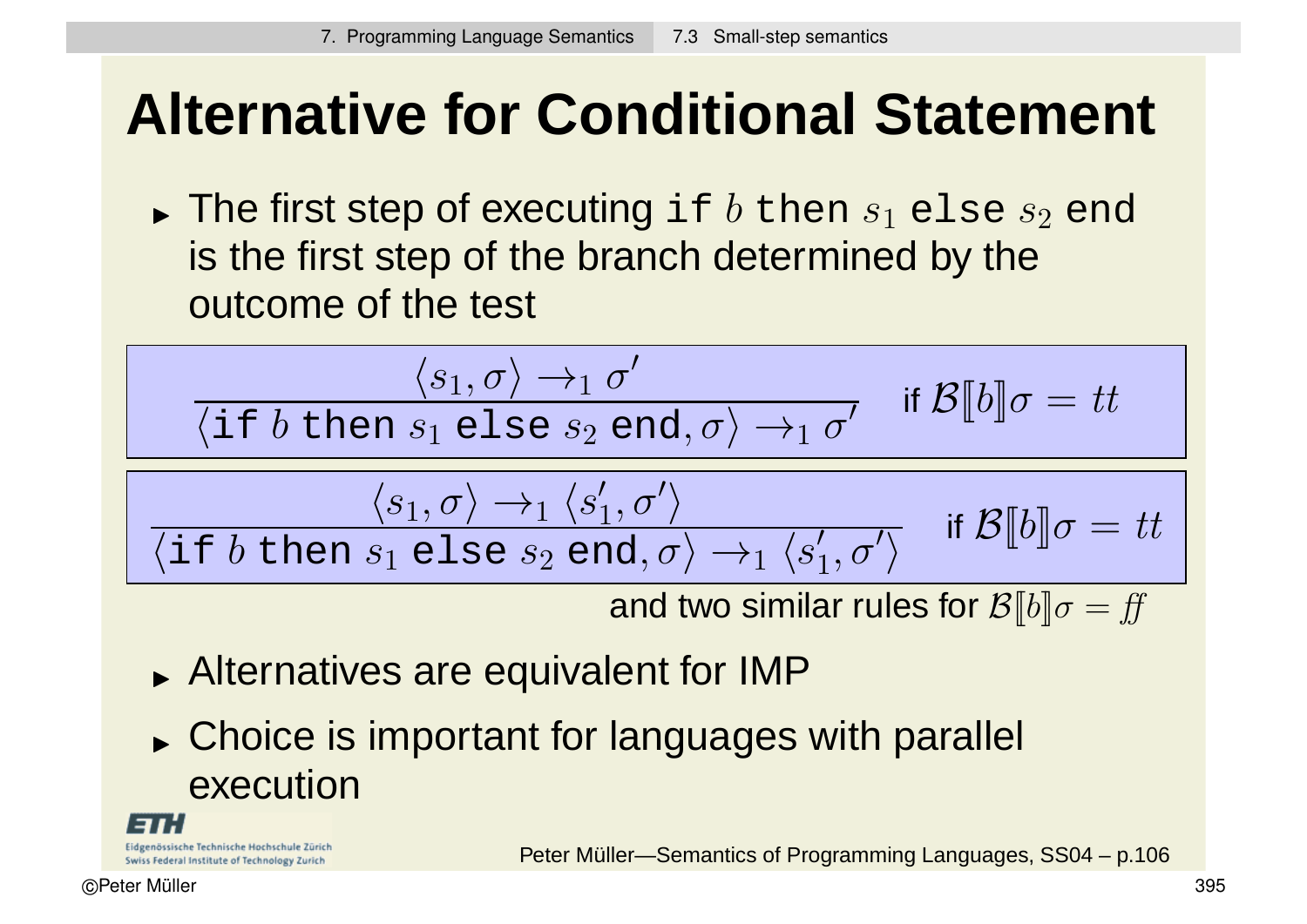### **SOS of IMP: Loop Statement**

The first step is to unrole the loop

 $\langle$ while  $b$  do  $s$  end,  $\sigma$  $\rangle \rightarrow_1$  $\langle$ if  $b$  then s;while  $b$  do s end else skip end,  $\sigma$ )

 $\blacktriangleright$  Recall that while  $b$  do  $s$  end and if  $b$  then  $s$ ; while  $b$  do  $s$  end else skip end are semantically equivalent in the natural semantics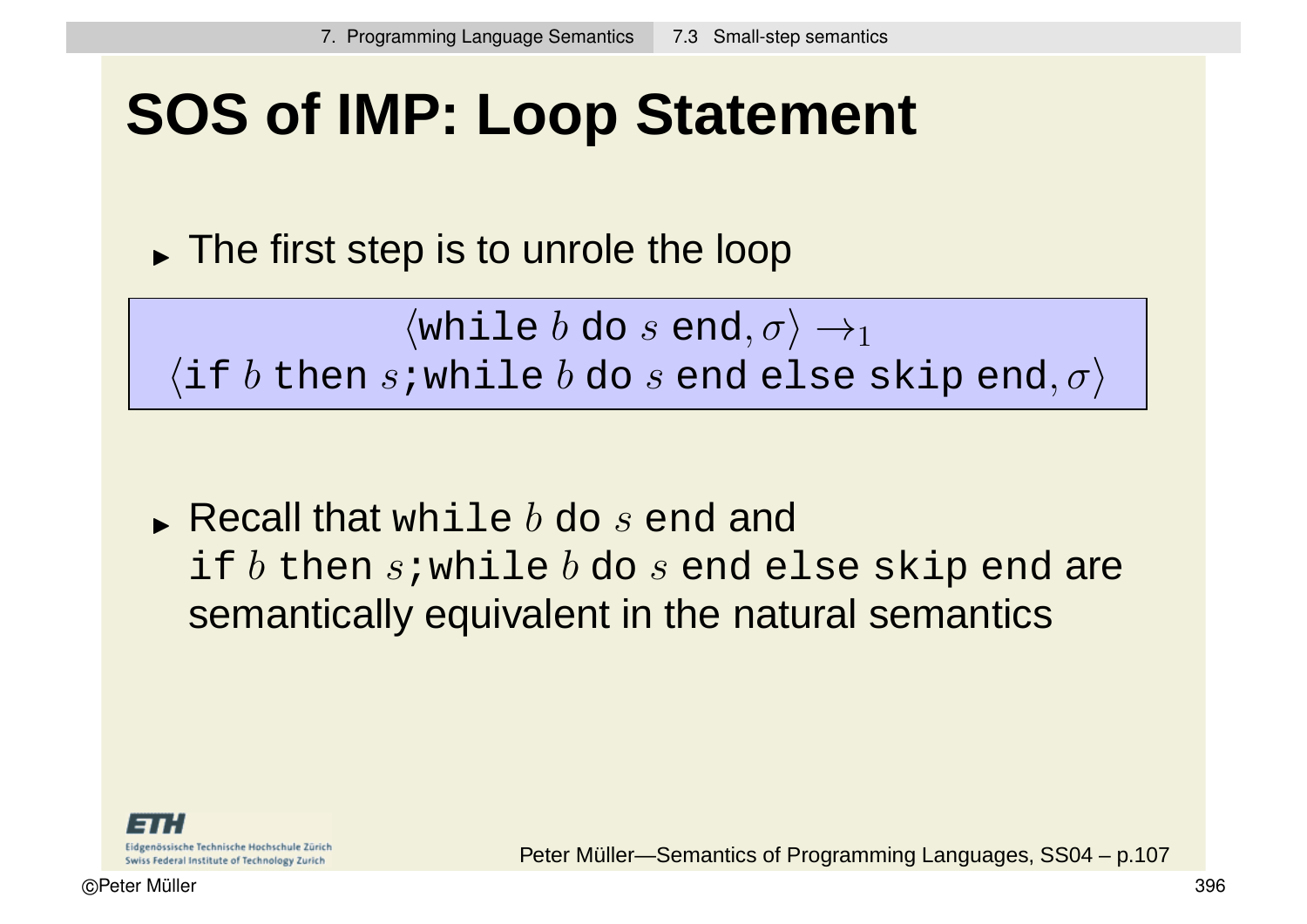# **Alternatives for Loop Statement**

The first step is to decide the outcome of the test and thereby whether to unrole the body of the loop or to terminate

$$
\langle \text{while } b \text{ do } s \text{ end}, \sigma \rangle \rightarrow_1 \langle s \text{ while } b \text{ do } s \text{ end}, \sigma \rangle
$$
  
if  $\mathcal{B}[b] \sigma = tt$ 

 $\langle \text{while } b \text{ do } s \text{ end}, \sigma \rangle \rightarrow_1 \sigma \quad \text{if } \mathcal{B}[[b]]\sigma = ff$ 

- **Or combine with the alternative semantics of the** conditional statement
- Alternatives are equivalent for IMP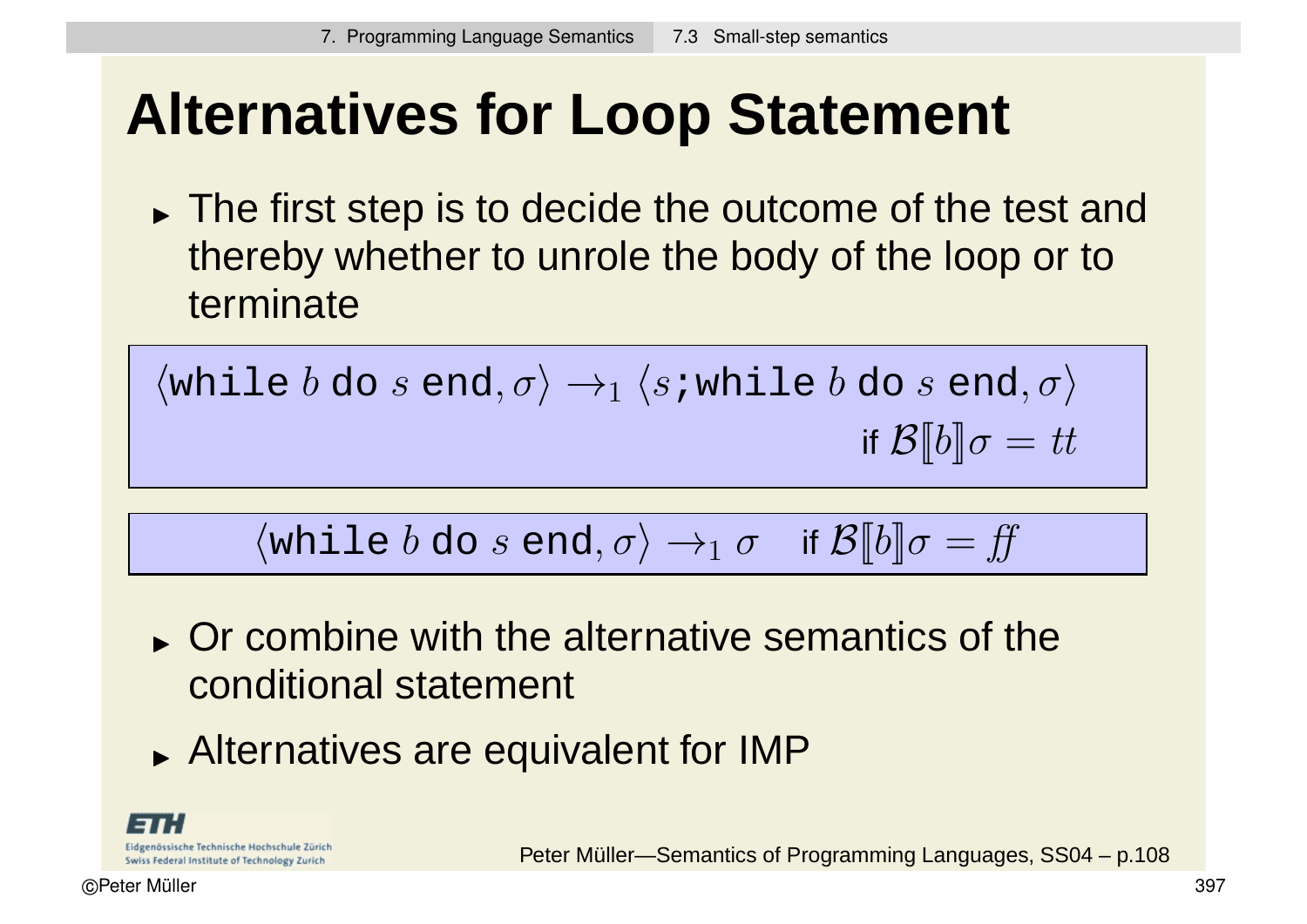# **Derivation Sequences**

- **A derivation sequence** of a statement s starting in state  $\sigma$  is a sequence  $\gamma_0, \gamma_1, \gamma_2, \ldots$ , where
	- $-\gamma_0 = \langle s, \sigma \rangle$
	- $\gamma_i \rightarrow_1 \gamma_{i+1}$  for  $0 \leq i$
- A derivation sequence is either **finite** or **infinite**
	- Finite derivation sequences end with a configuration that is either a terminal configuration or a stuck configuration
- Notation
	- $\gamma_0 \rightarrow^i_1 \gamma_i$  indicates that there are  $i$  steps in the execution from  $\gamma_0$  to  $\gamma_i$
	- $\gamma_0$  → $^*_1$   $\gamma_i$  indicates that there is a **finite number of steps** in the execution from  $\gamma_0$  to  $\gamma_i$
	- $\gamma_0 \rightarrow_1^i \gamma_i$  and  $\gamma_0 \rightarrow_1^* \gamma_i$  need **not** be derivation sequences

össische Technische Hochschule Zürich Swiss Federal Institute of Technology Zurich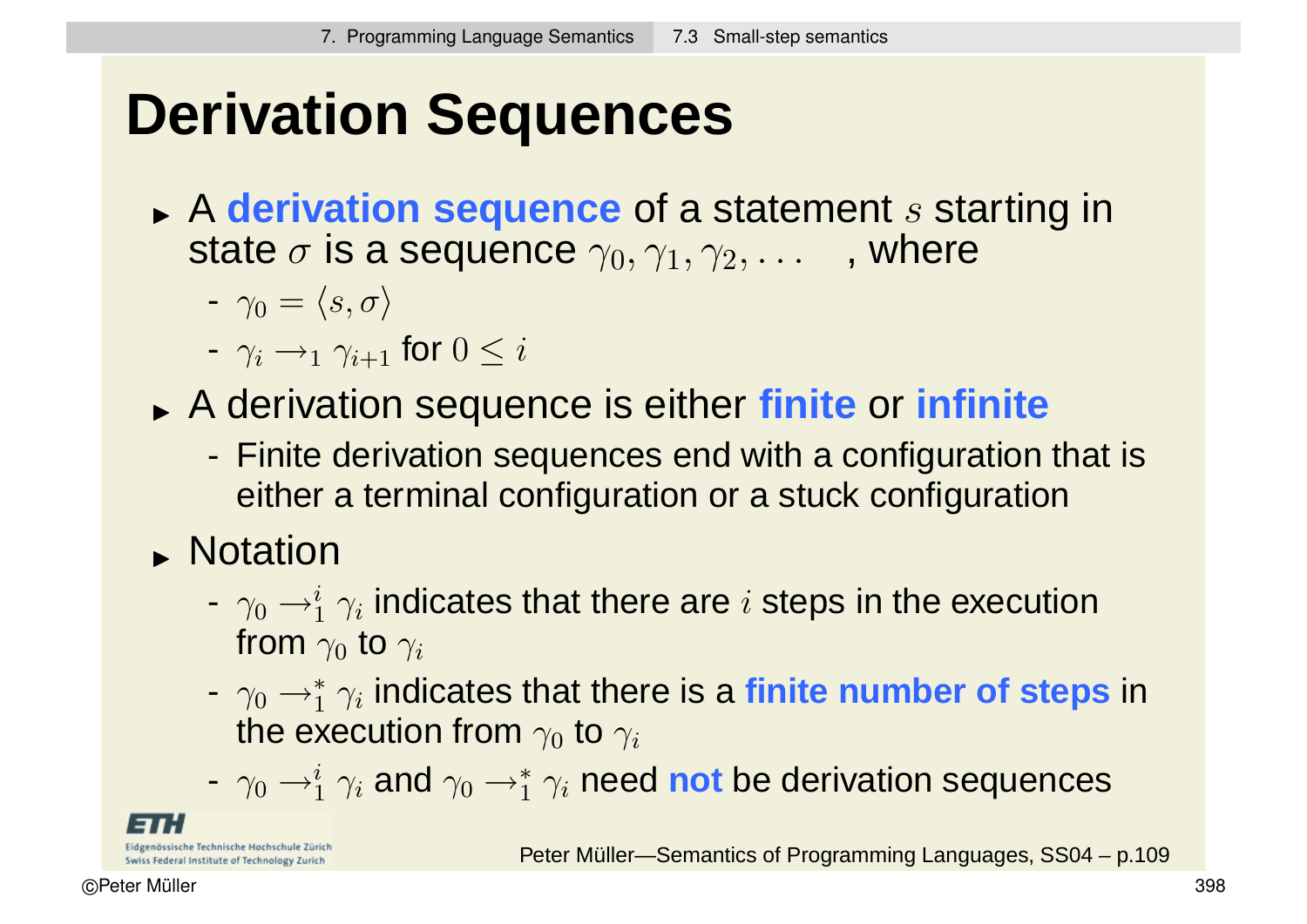### **Derivation Sequences: Example**

What is the final state if statement

z:=x;  $x:=y$ ;  $y:=z$ 

is executed in state  $\{x \mapsto 5, y \mapsto 7, z \mapsto 0\}$ ?

$$
\langle z := x \colon x := y \colon y := z, \{x \mapsto 5, y \mapsto 7, z \mapsto 0\} \rangle
$$
  
\n
$$
\rightarrow_1 \langle x := y \colon y := z, \{x \mapsto 5, y \mapsto 7, z \mapsto 5\} \rangle
$$
  
\n
$$
\rightarrow_1 \langle y := z, \{x \mapsto 7, y \mapsto 7, z \mapsto 5\} \rangle
$$
  
\n
$$
\rightarrow_1 \{x \mapsto 7, y \mapsto 5, z \mapsto 5\}
$$

Eidgenössische Technische Hochschule Zürich Swiss Federal Institute of Technology Zurich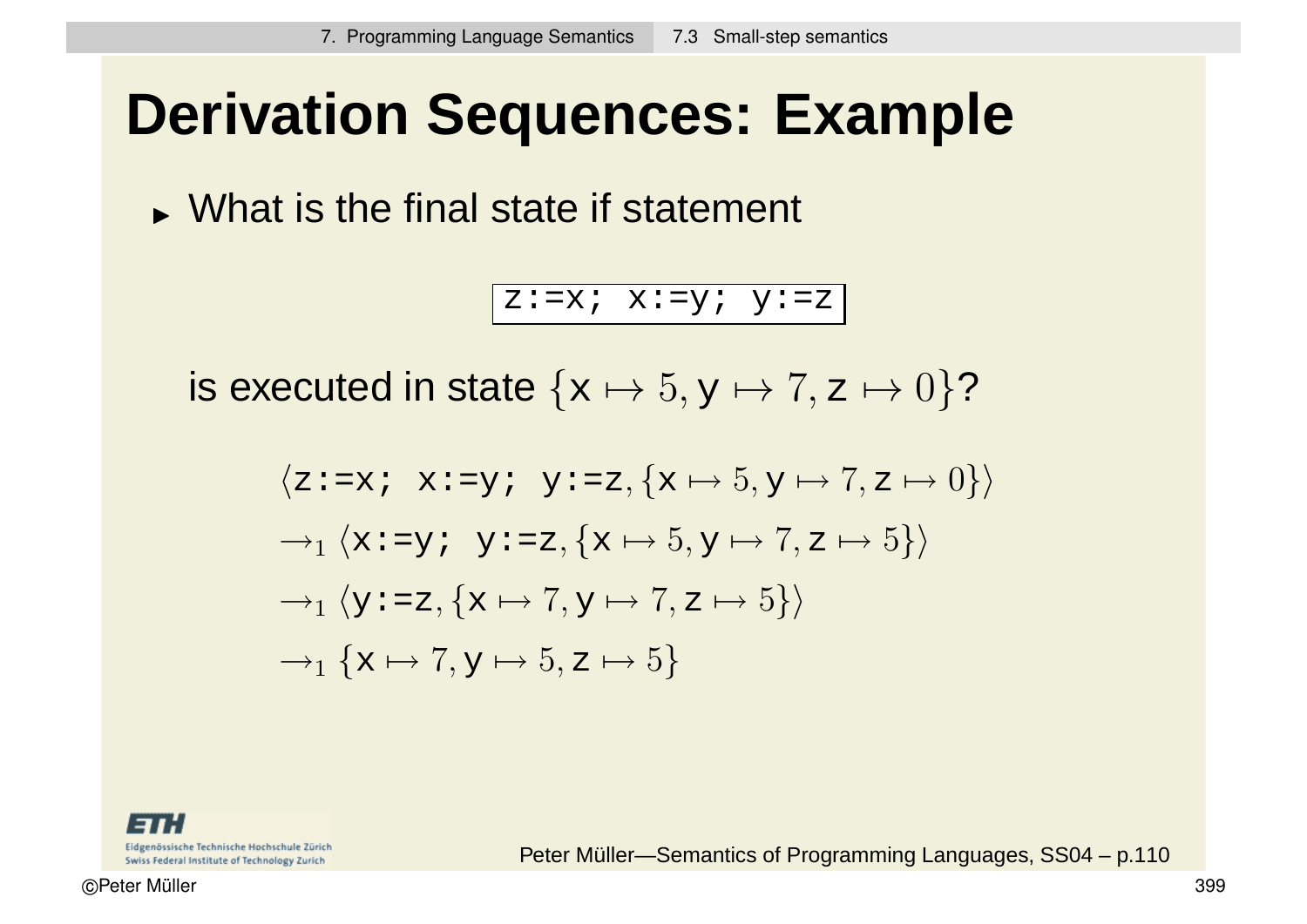# **Derivation Trees**

- **Derivation trees explain why transitions take place**
- For the first step

$$
\langle z\mathbin{\raisebox{.3pt}{:}\!=} x\mathbin{\raisebox{.3pt}{:}\!=} x\mathbin{\raisebox{.3pt}{:}\!=} y\mathbin{\raisebox{.3pt}{:}\!=} z, \sigma \rangle \rightarrow_1 \langle x\mathbin{\raisebox{.3pt}{:}\!=} y\mathbin{\raisebox{.3pt}{:}\!=} z, \sigma[z \mapsto 5] \rangle
$$

the derivation tree is

$$
\frac{\langle z:=x,\sigma\rangle \to_1 \sigma[z \mapsto 5]}{\langle z:=x; x:=y, \sigma\rangle \to_1 \langle x:=y, \sigma[z \mapsto 5]\rangle}
$$

$$
\frac{\langle z:=x; x:=y; y:=z, \sigma\rangle \to_1 \langle x:=y; y:=z, \sigma[z \mapsto 5]\rangle}{\langle z:=x; x:=y; y:=z, \sigma\rangle \to_1 \langle x:=y; y:=z, \sigma[z \mapsto 5]\rangle}
$$

 $\triangleright$  z:=x; (  $x:=y$ ;  $y:=z$  ) would lead to a simpler tree with only one rule application

Eidgenössische Technische Hochschule Zürich Swiss Federal Institute of Technology Zurich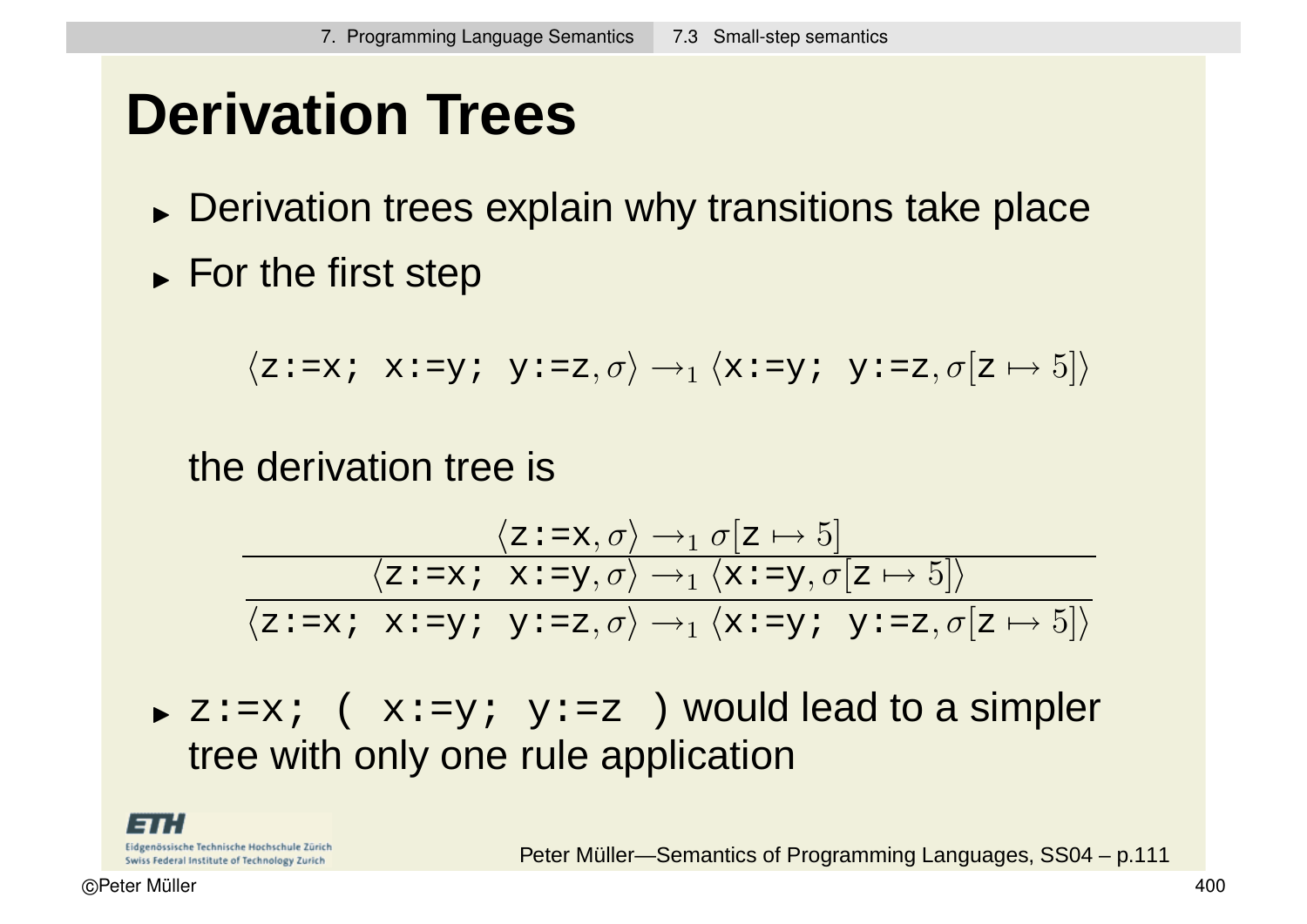# **Derivation Sequences and Trees**

- Natural (big-step) semantics
	- The execution of a statement (sequence) is described by one big transition
	- The big transition can be seen as trivial derivation sequence with exactly one transition
	- The derivation tree explains why this transition takes place
- Structural operational (small-step) semantics
	- The execution of a statement (sequence) is described by one or more transitions
	- Derivation sequences are important
	- Derivation trees justify each individual step in a derivation sequence

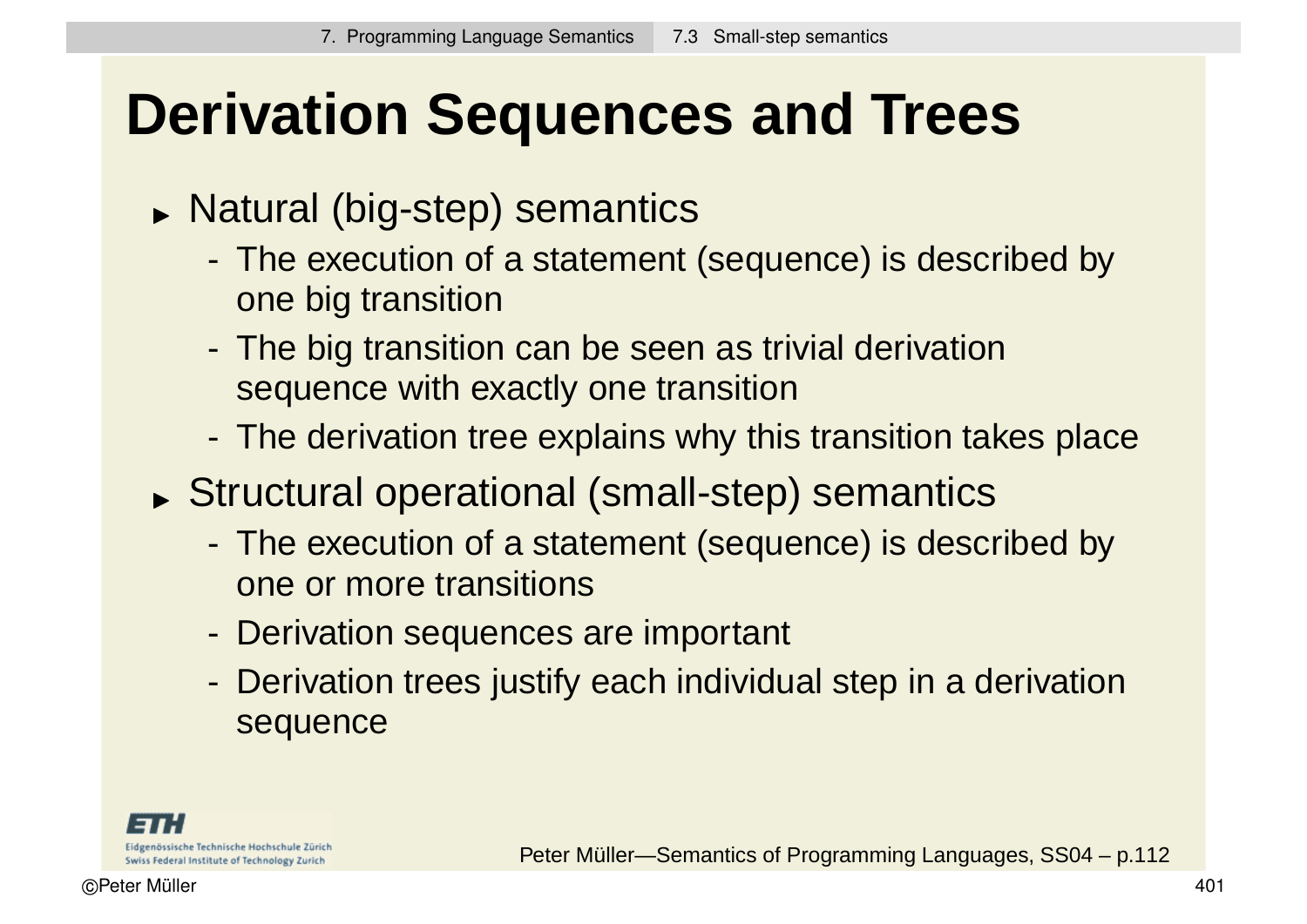### **Termination**

- $\blacktriangleright$  The execution of a statement  $s$  in state  $\sigma$ 
	- **terminates** iff there is a finite derivation sequence starting with  $\langle s, \sigma \rangle$
	- **loops** iff there is an infinite derivation sequence starting with  $\langle s, \sigma \rangle$
- $\blacktriangleright$  The execution of a statement  $s$  in state  $\sigma$ 
	- terminates successfully if  $\langle s, \sigma \rangle \rightarrow_1^* \sigma'$
	- In IMP, an execution terminates successfully iff it terminates (no stuck configurations)

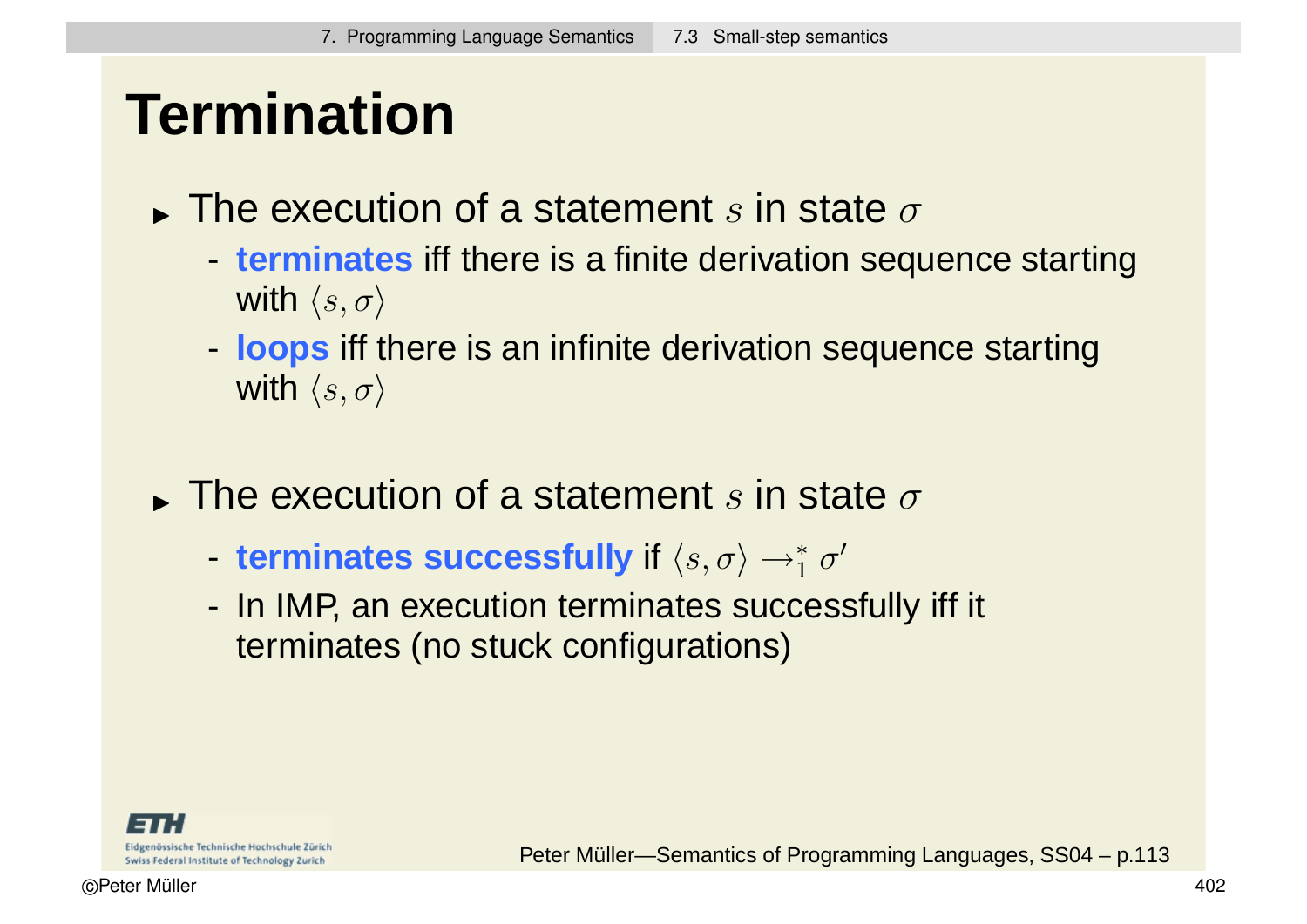#### Subsection 7.3.2

#### **Proving properties of the semantics**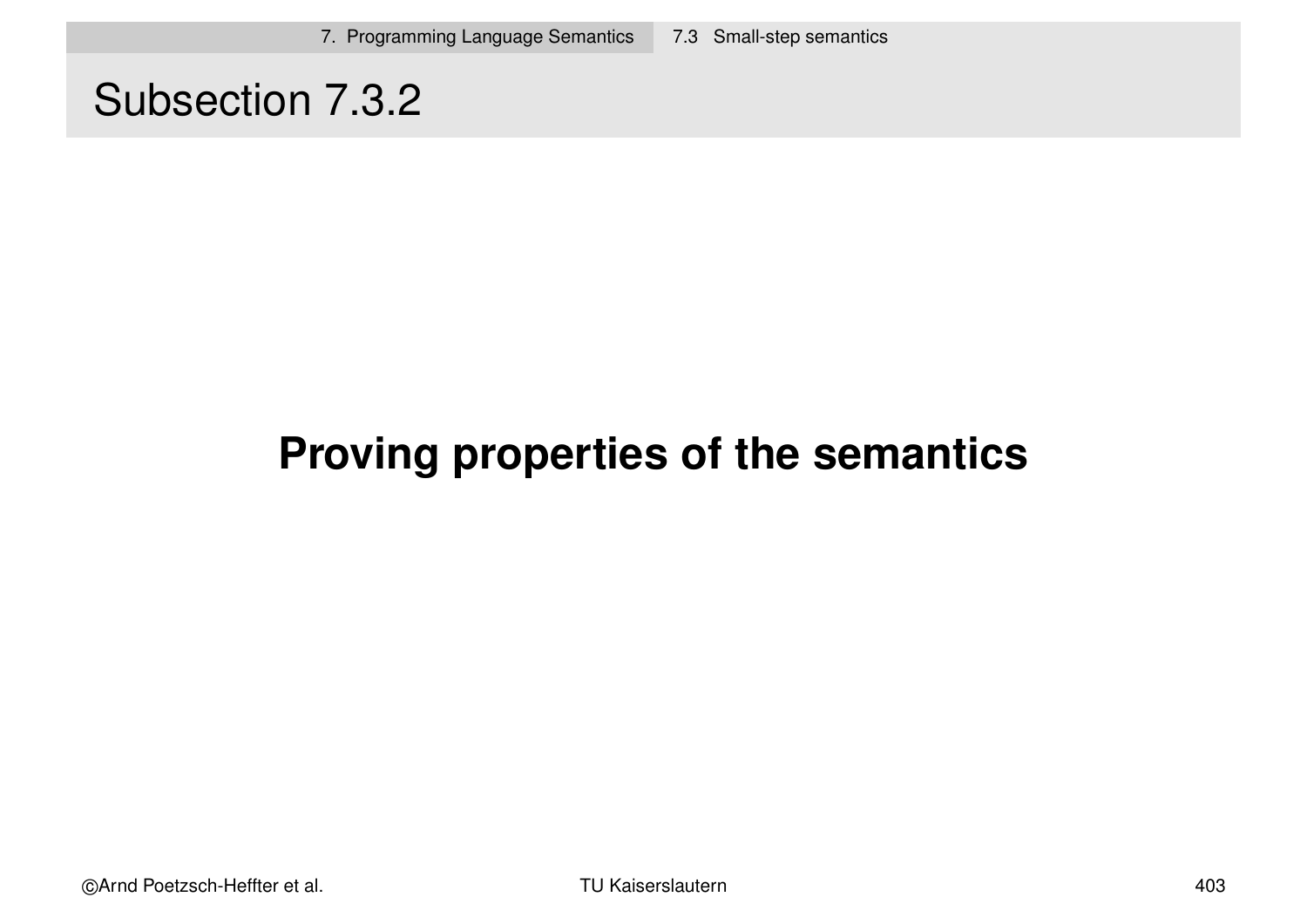# **Induction on Derivations**

Induction on the length of derivation sequences

- 1. **Induction base**: Prove that the property holds for all derivation sequences of length 0
- 2. **Induction step**: Prove that the property holds for all other derivation sequences:
	- **Induction hypothesis**: Assume that the property holds for all derivation sequences of length at most  $k$
	- Prove that it also holds for derivation sequences of length  $k+1$

Induction on the length of derivation sequences is an application of strong mathematical induction.

Eidgenössische Technische Hochschule Zürich Swiss Federal Institute of Technology Zurich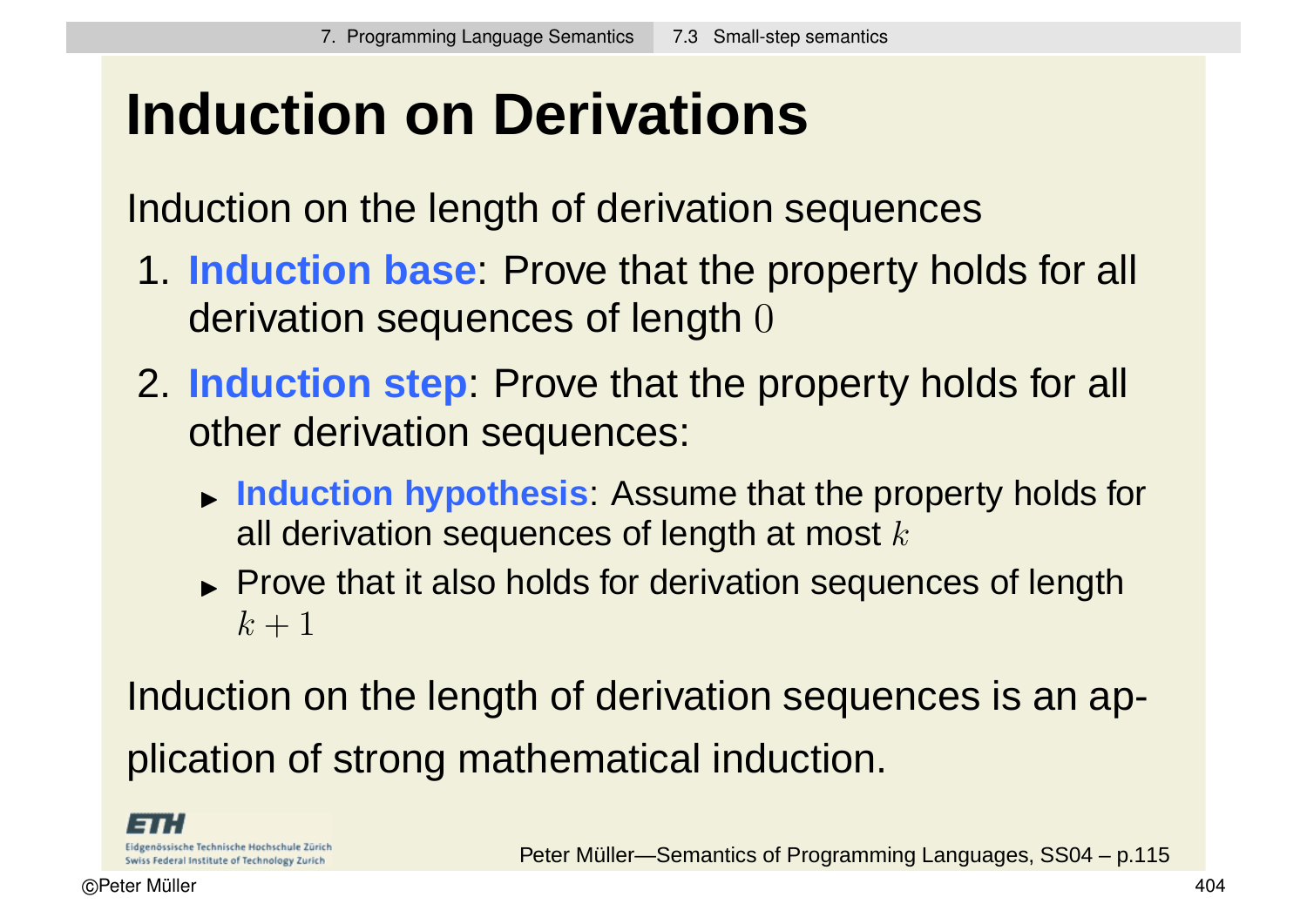# **Using Induction on Derivations**

- The induction step is often done by inspecting either
	- the structure of the syntactic element or
	- the derivation tree validating the first transition of the derivation sequence

#### **Lemma**

$$
\langle s_1 \, \mathbf{i} \, s_2, \sigma \rangle \rightarrow_1^k \sigma'' \Rightarrow
$$
  
\n
$$
\exists \sigma', k_1, k_2 : \langle s_1, \sigma \rangle \rightarrow_1^{k_1} \sigma' \land \langle s_2, \sigma' \rangle \rightarrow_1^{k_2} \sigma'' \land
$$
  
\n
$$
k_1 + k_2 = k
$$

Eidgenössische Technische Hochschule Zürich Swiss Federal Institute of Technology Zurich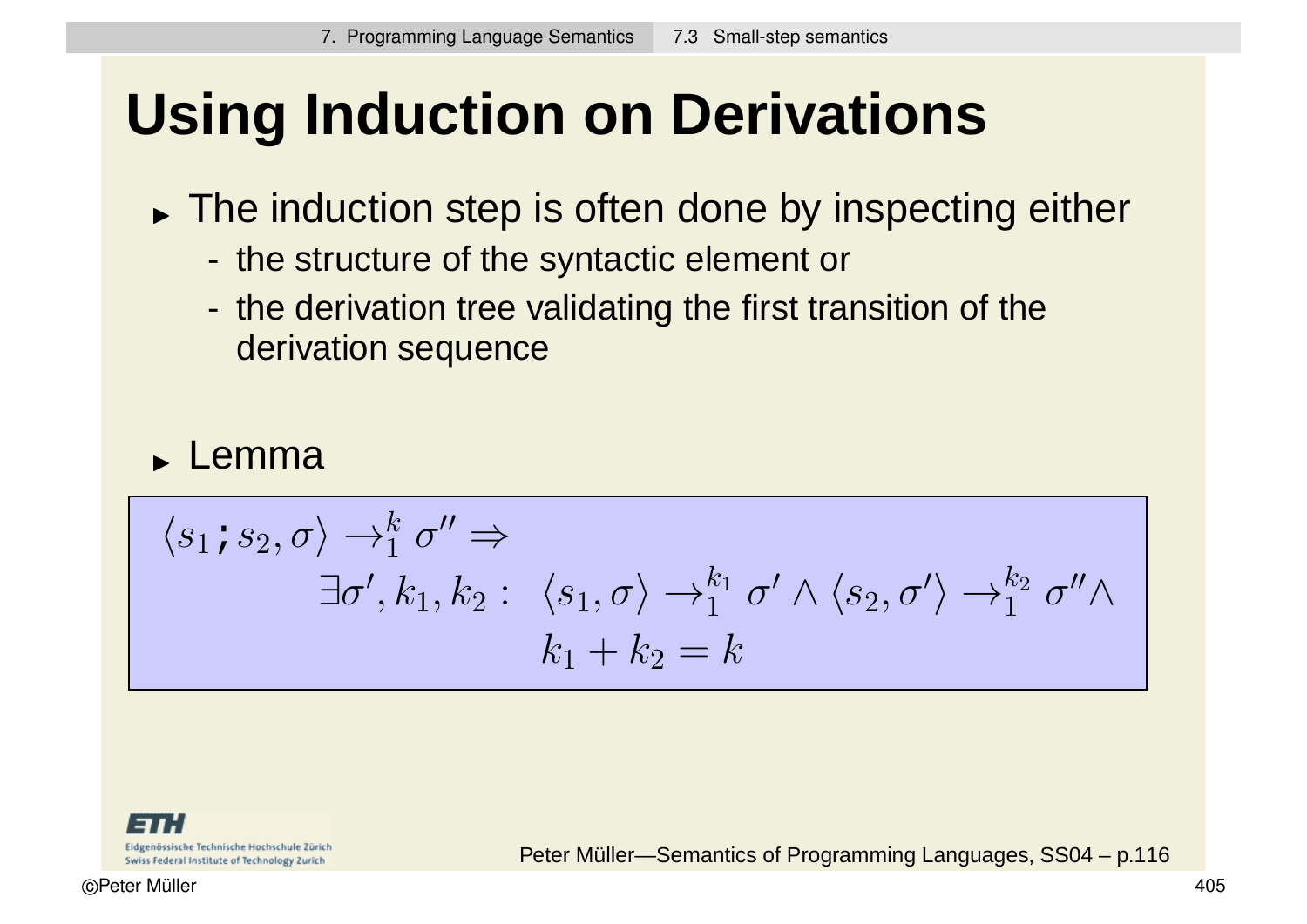# **Proof**

- $\blacktriangleright$  Proof by induction on  $k,$  that is, by induction on the length of the derivation sequence for  $\langle s_1\, s_2, \sigma\rangle \rightarrow_1^k \sigma''$
- Induction base:  $k = 0$ : There is no derivation sequence of length  $0$  for  $\langle s_1\!\!:\,s_2,\sigma\rangle\rightarrow_1^k\sigma''$
- **Induction step** 
	- We assume that the lemma holds for  $k \le m$
	- We prove that the lemma holds for  $m + 1$
	- The derivation sequence  $\langle s_1\!\!:\,s_2,\sigma\rangle\rightarrow_1^{m+1}\sigma''$  can be written as  $\langle s_1\mathop{:} s_2,\sigma\rangle\rightarrow_1 \gamma\rightarrow^m_1\sigma''$  for some configuration  $\gamma$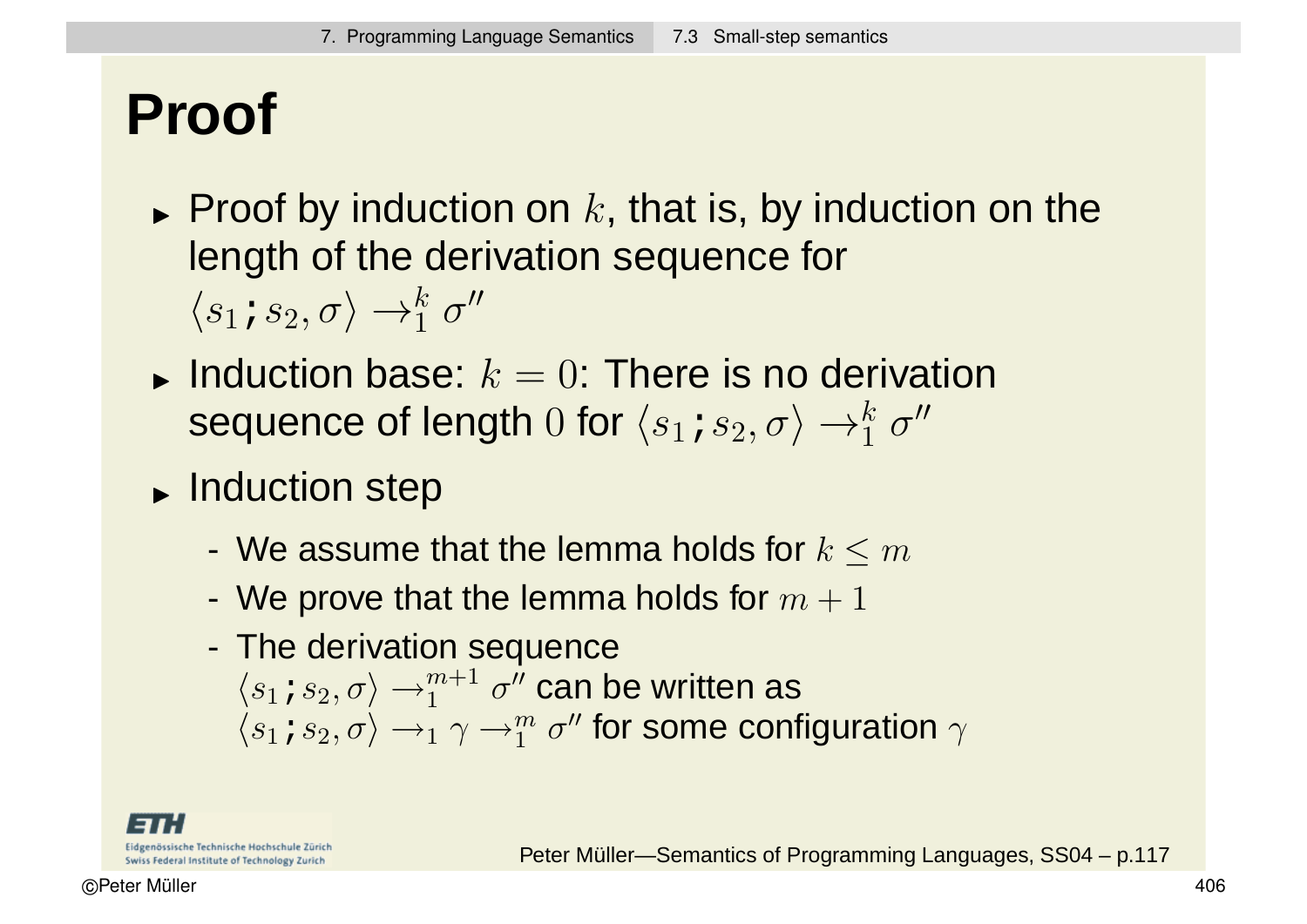# **Induction Step**

$$
\blacktriangleright \langle s_1 \, \mathbf{i} \, s_2, \sigma \rangle \rightarrow_1 \gamma \rightarrow_1^m \sigma''
$$

Consider the two rules that could lead to the transition  $\langle s_1; s_2, \sigma \rangle \rightarrow_1 \gamma$ 

Case 1

$$
\frac{\langle s_1,\sigma\rangle\rightarrow_1\sigma'}{\langle s_1\textit{;} s_2,\sigma\rangle\rightarrow_1\langle s_2,\sigma'\rangle}
$$

Case 2

$$
\dfrac{\langle s_1, \sigma\rangle \rightarrow_1 \langle s_1', \sigma'\rangle}{\langle s_1\text{ is }_2, \sigma\rangle \rightarrow_1 \langle s_1'\text{ is }_2, \sigma'\rangle}
$$

Eidgenössische Technische Hochschule Zürich Swiss Federal Institute of Technology Zurich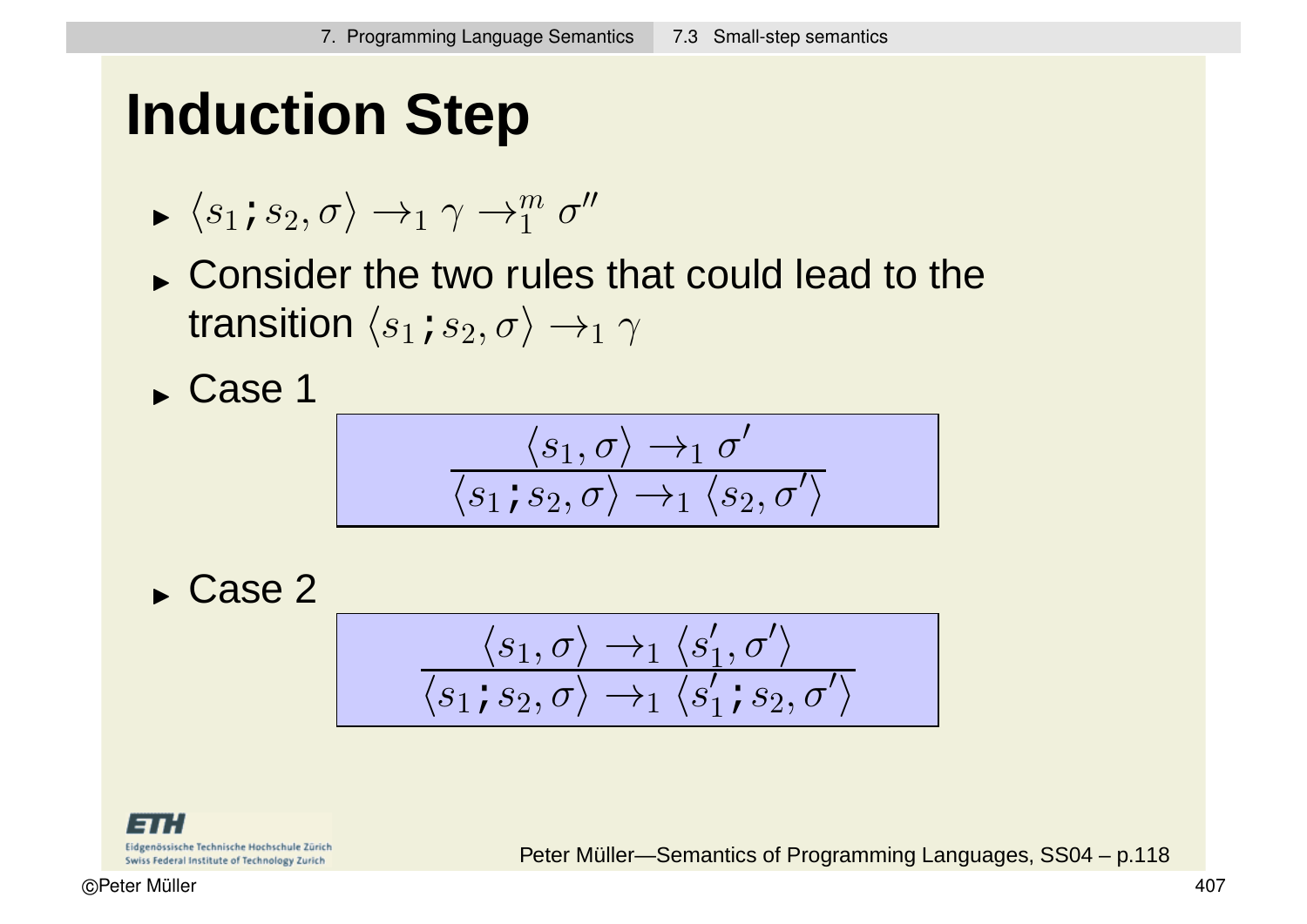# **Induction Step: Case 1**

#### From

 $\langle s_1\, s_2, \sigma\rangle \rightarrow_1 \gamma \rightarrow_1^m \sigma''$  and  $\langle s_1\, s_2, \sigma\rangle \rightarrow_1 \langle s_2, \sigma'\rangle$ we conclude  $\langle s_2, \sigma'\rangle \rightarrow_1^m \sigma''$ 

 $\blacktriangleright$  The required result follows by choosing  $k_1 = 1$  and  $k_2 = m$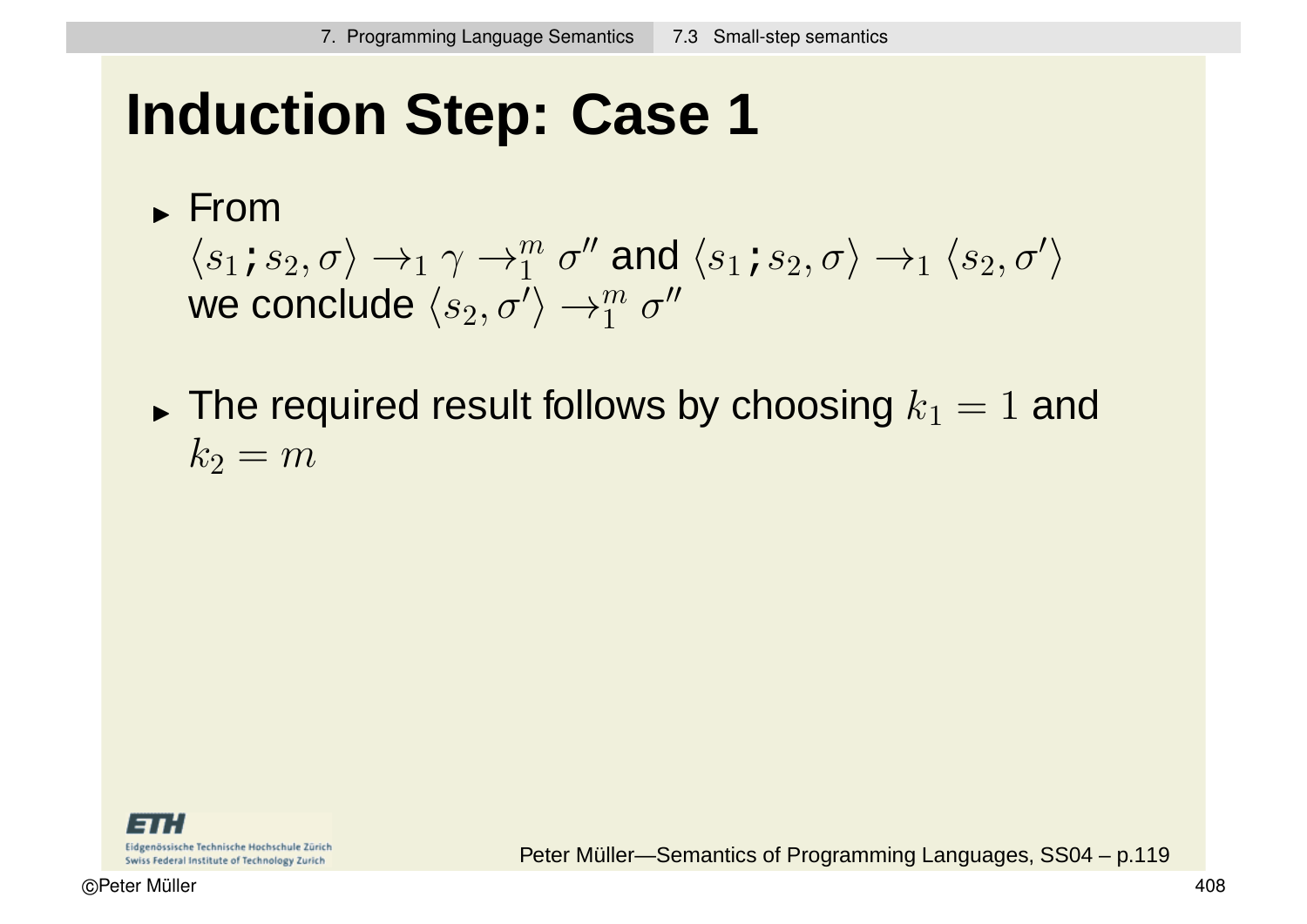# **Induction Step: Case 2**

#### From

 $\langle s_1\, s_2, \sigma\rangle \rightarrow_1 \gamma \rightarrow_1^m \sigma''$  and  $\langle s_1\, s_2, \sigma\rangle \rightarrow_1 \langle s_1'\, s_2, \sigma'\rangle$ we conclude  $\langle s_1^\prime\! s_2, \sigma^\prime \rangle \rightarrow_1^m \sigma^{\prime\prime}$ 

By applying the induction hypothesis, we get  $\exists \sigma_0, l_1, l_2:\langle s_1', \sigma'\rangle \rightarrow_1^{l_1} \sigma_0 \wedge \langle s_2, \sigma_0\rangle \rightarrow_1^{l_2} \sigma'' \wedge l_1 + l_2 = m$ 

#### **From**

$$
\langle s_1, \sigma \rangle \to_1 \langle s_1', \sigma' \rangle \text{ and } \langle s_1', \sigma' \rangle \to_1^{l_1} \sigma_0
$$
  
we get 
$$
\langle s_1, \sigma \rangle \to_1^{l_1+1} \sigma_0
$$

► By  
\n
$$
\langle s_2, \sigma_0 \rangle \rightarrow_1^{l_2} \sigma''
$$
 and  $(l_1 + 1) + l_2 = m + 1$   
\nwe have proved the required result

Eidgenössische Technische Hochschule Zürich Swiss Federal Institute of Technology Zurich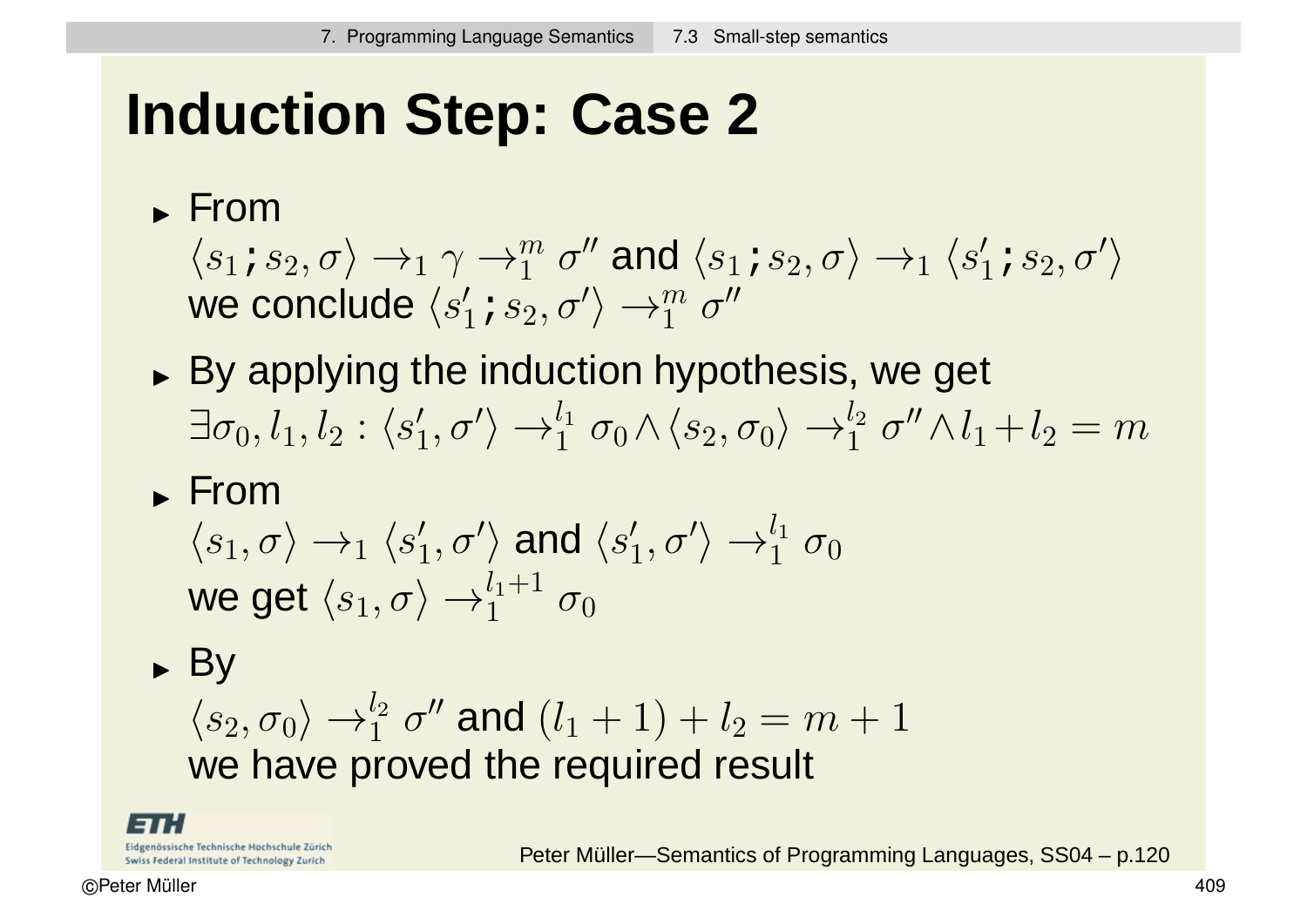# **Semantic Equivalence**

Two statements  $s_1$  and  $s_2$  are **semantically equivalent** if for all states  $\sigma$ :

- $\blacktriangleright$  (51,  $U$ )  $\equiv$  $\langle s_1, \sigma \rangle \rightarrow_1^* \gamma$  iff  $\langle s_2, \sigma \rangle \rightarrow_1^* \gamma$ , whenever  $\gamma$  is a configuration that is either stuck or terminal, and
- **there is an infinite derivation sequence starting in**  $\langle s_1, \sigma \rangle$  iff there is one starting in  $\langle s_2, \sigma \rangle$

Note: In the first case, the length of the two derivation sequences may be different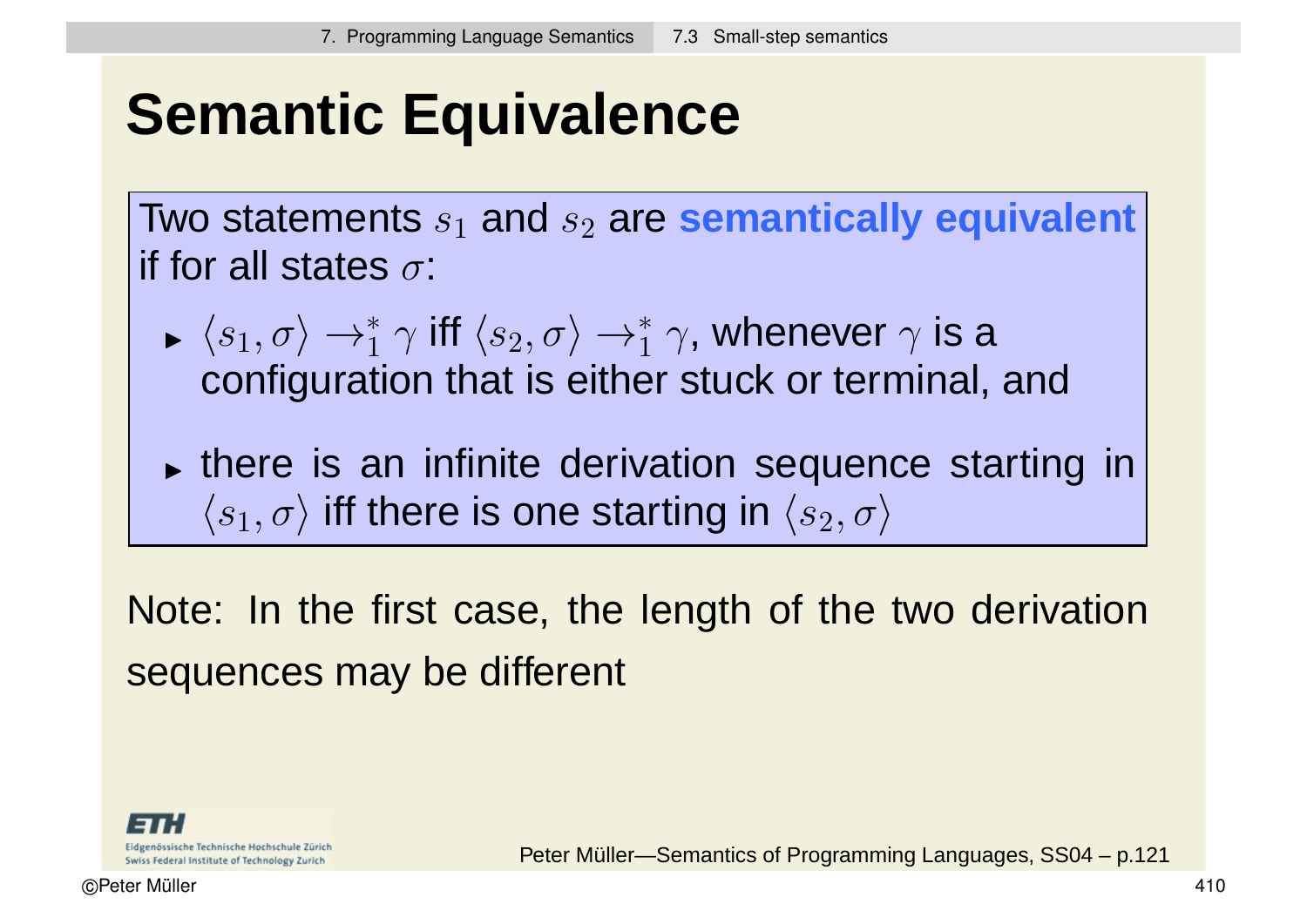### **Determinism**

Lemma: The structural operational semantics of IMP is deterministic. That is, for all  $s, \sigma, \gamma$ , and  $\gamma'$  we have that  $\langle s, \sigma \rangle \rightarrow_1 \gamma \wedge \langle s, \sigma \rangle \rightarrow_1 \gamma' \Rightarrow \gamma = \gamma'$ 

The proof runs by induction on the shape of the derivation tree for the transition  $\langle s, \sigma \rangle \rightarrow_1 \gamma$ 

Corollary: There is exactly one derivation sequence starting in configuration  $\langle s, \sigma \rangle$ 

The proof runs by induction on the length of the derivation sequence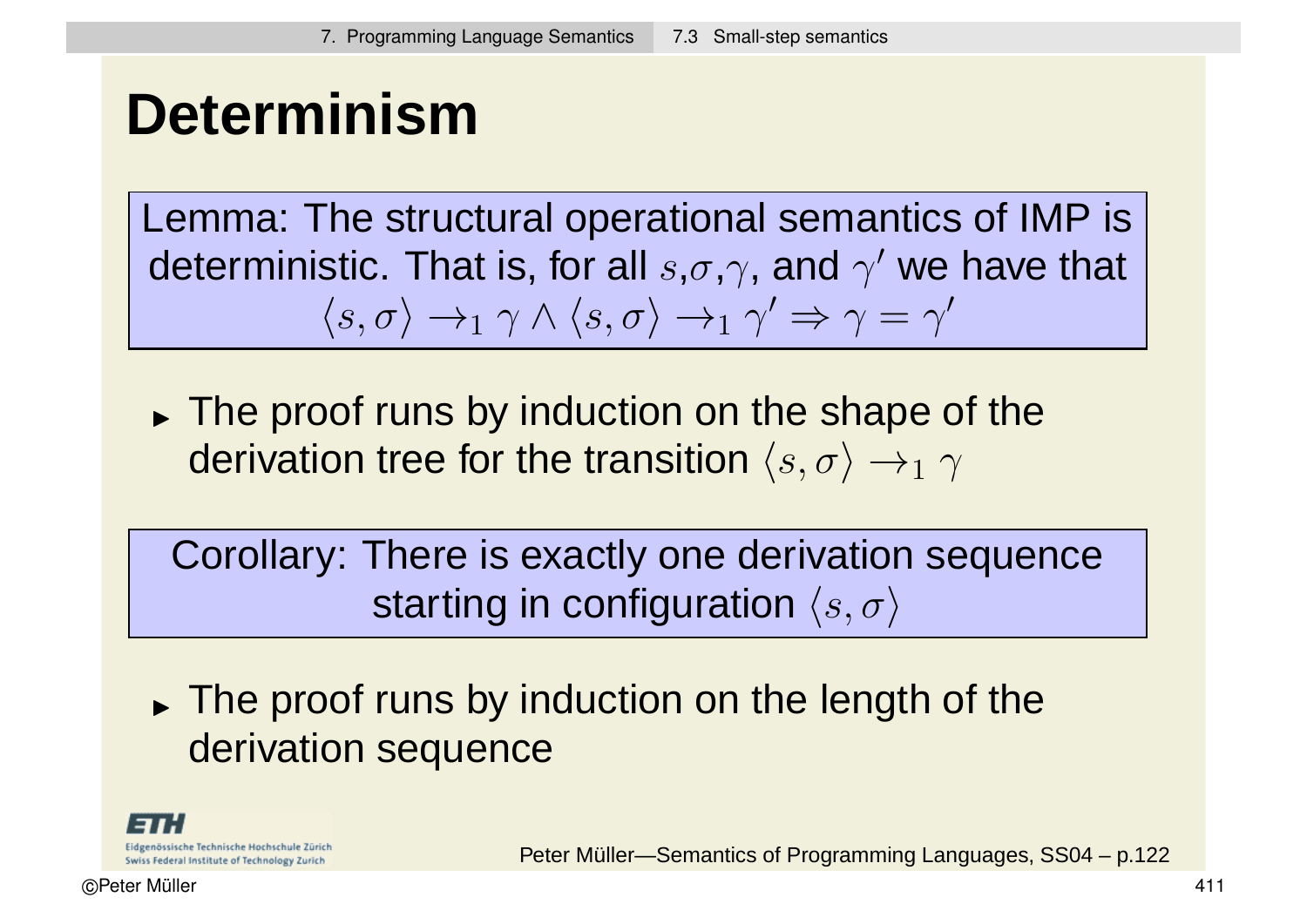#### Subsection 7.3.3

#### **Extensions of IMP**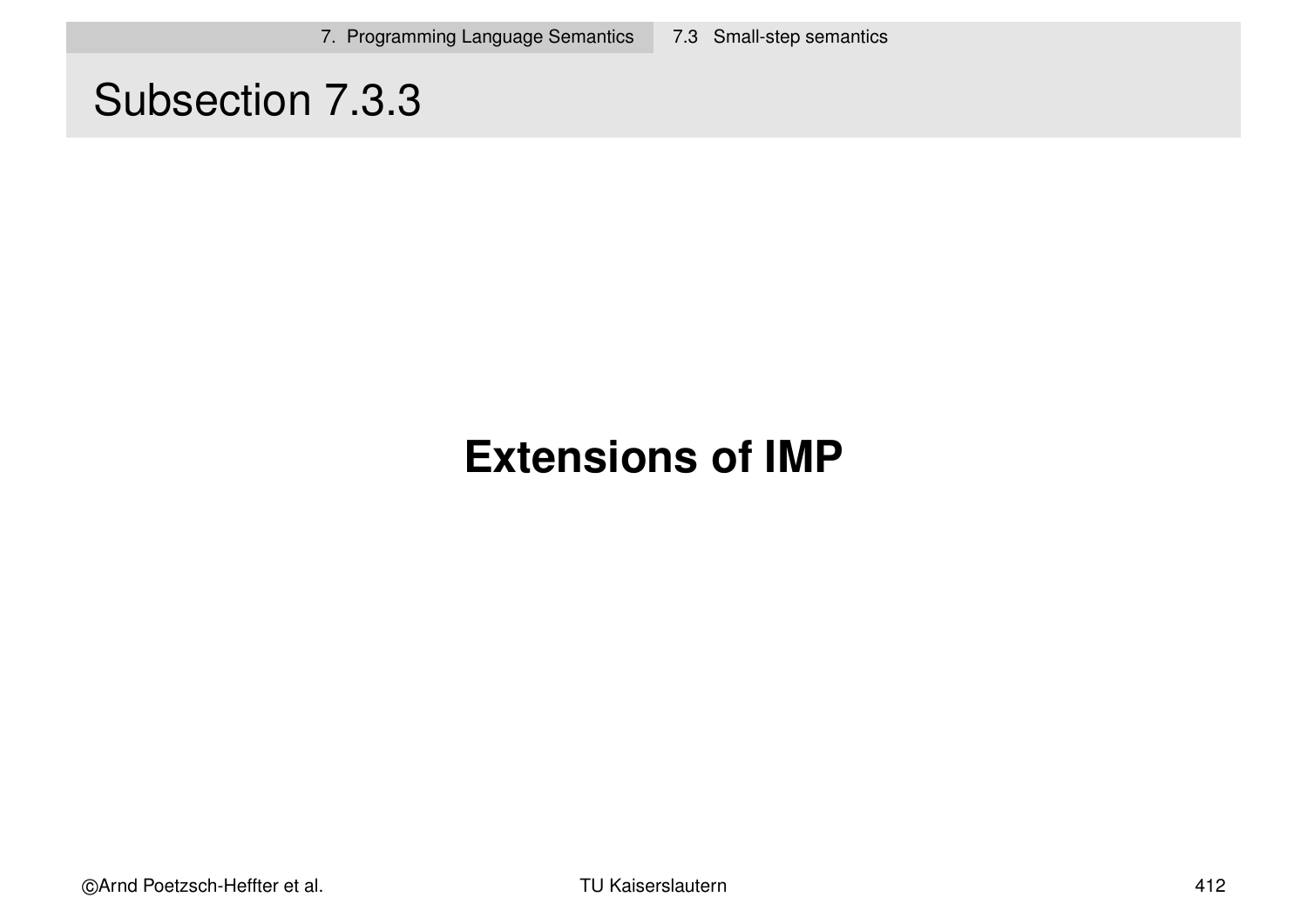#### Extensions of IMP

- Local variable declarations
- Statement "abort"
- Non-determinism
- Parallelism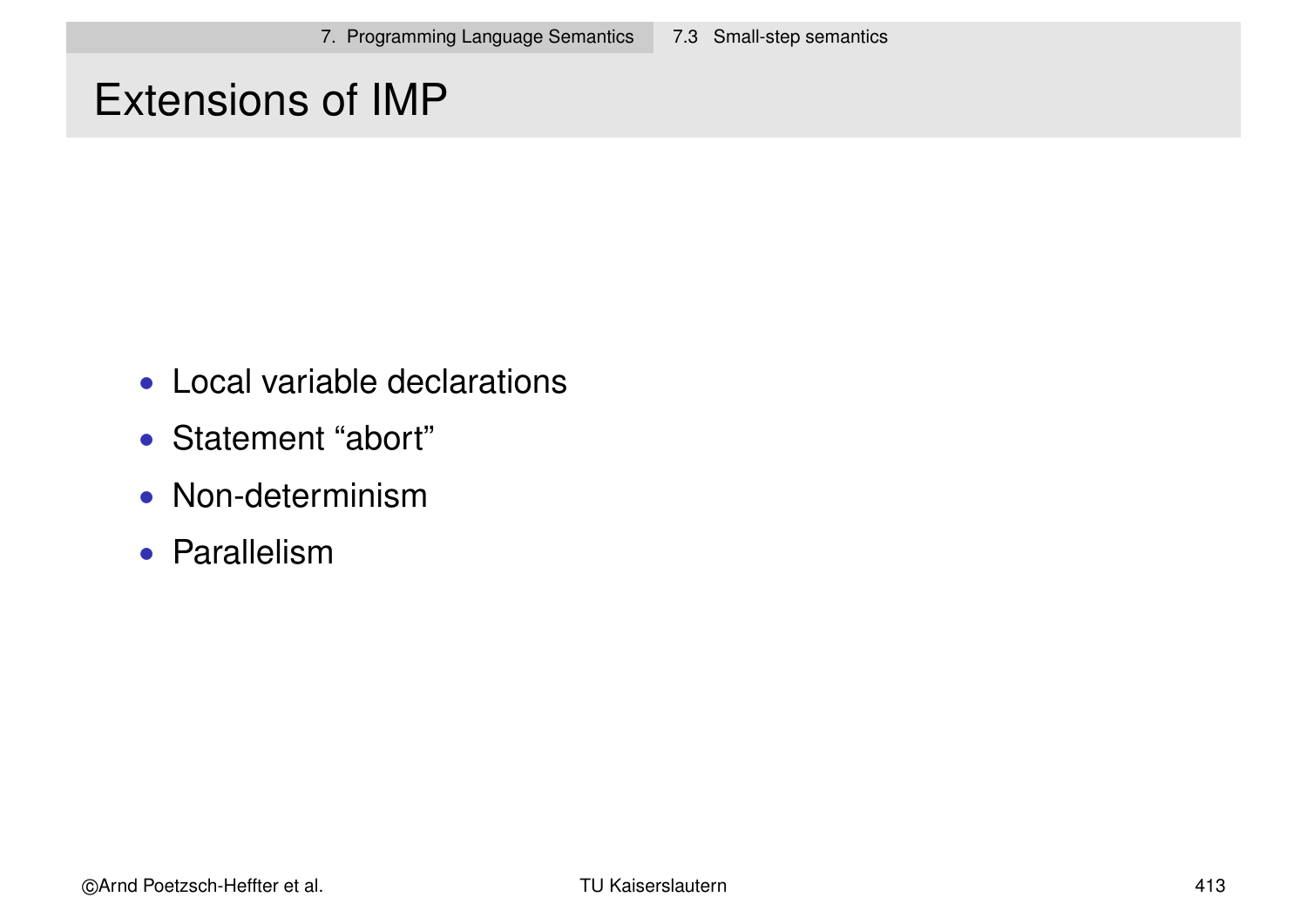## **Local Variable Declarations**

- $\blacktriangleright$  Local variable declaration  $\texttt{var}~x\texttt{:=}e~\texttt{in}~s~\texttt{end}$
- The small steps are
	- 1. Assign  $e$  to  $x$
	- 2. Execute s
	- 3. Restore the initial value of  $r$ (necessary if  $x$  exists in the enclosing scope)
- Problem: There is no history of states that could be used to restore the value of  $x$
- Idea: Represent states as execution stacks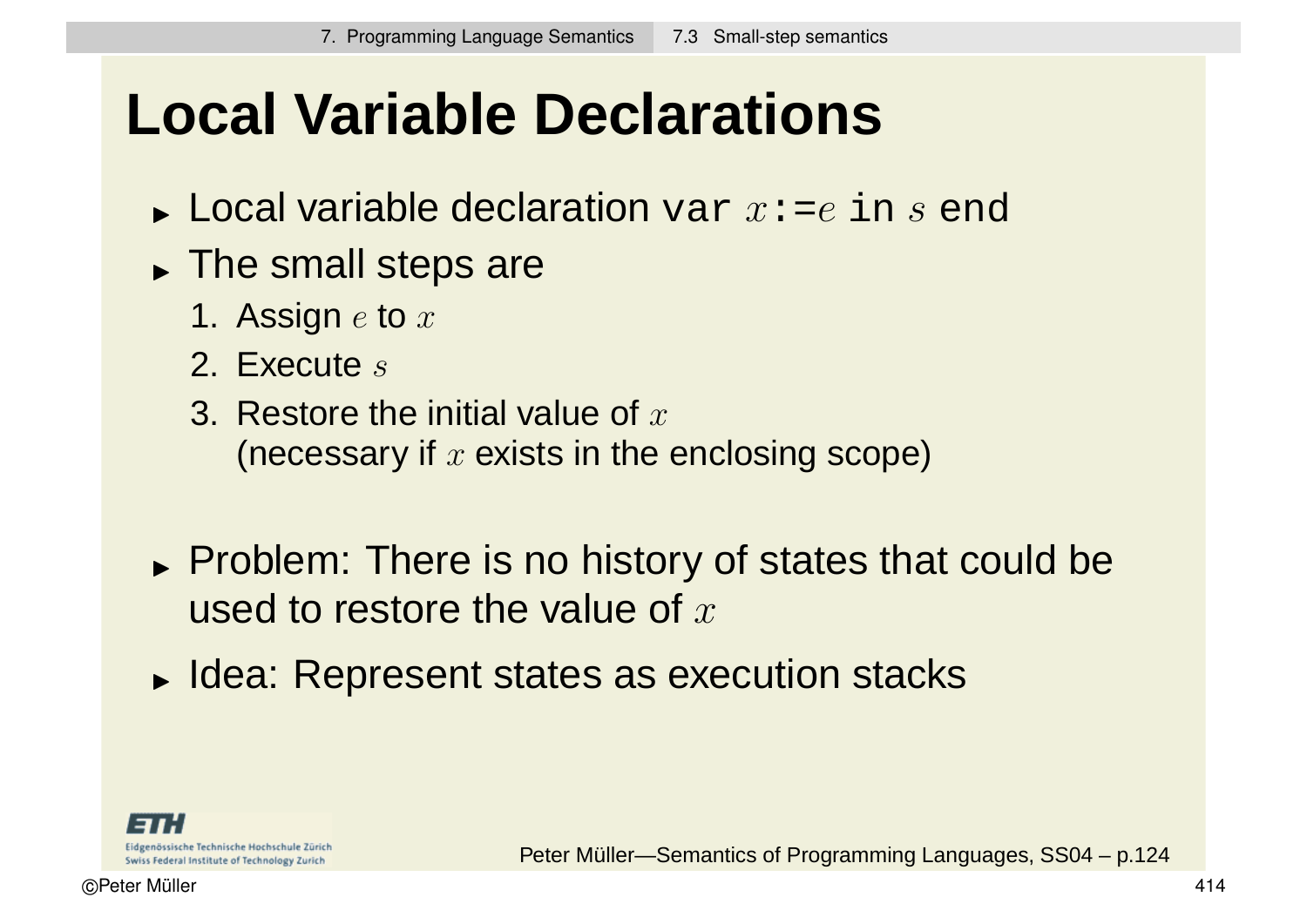# **Modelling Execution Stacks**

 We model execution stacks by providing a mapping  $Var \rightarrow$  Val for each scope

$$
\text{State}: \text{stack of}(\text{Var} \rightarrow \text{Val})
$$

**Assignment and lookup** have to determine the highest stack element in which a variable is defined

► Example: 
$$
\sigma(x) = 3
$$

$$
\begin{array}{|c|c|}\n\hline z & \mapsto & 4 \\
\hline\nx & \mapsto & 3 \\
\hline\nx & \mapsto & 1, y \mapsto & 2\n\end{array}
$$

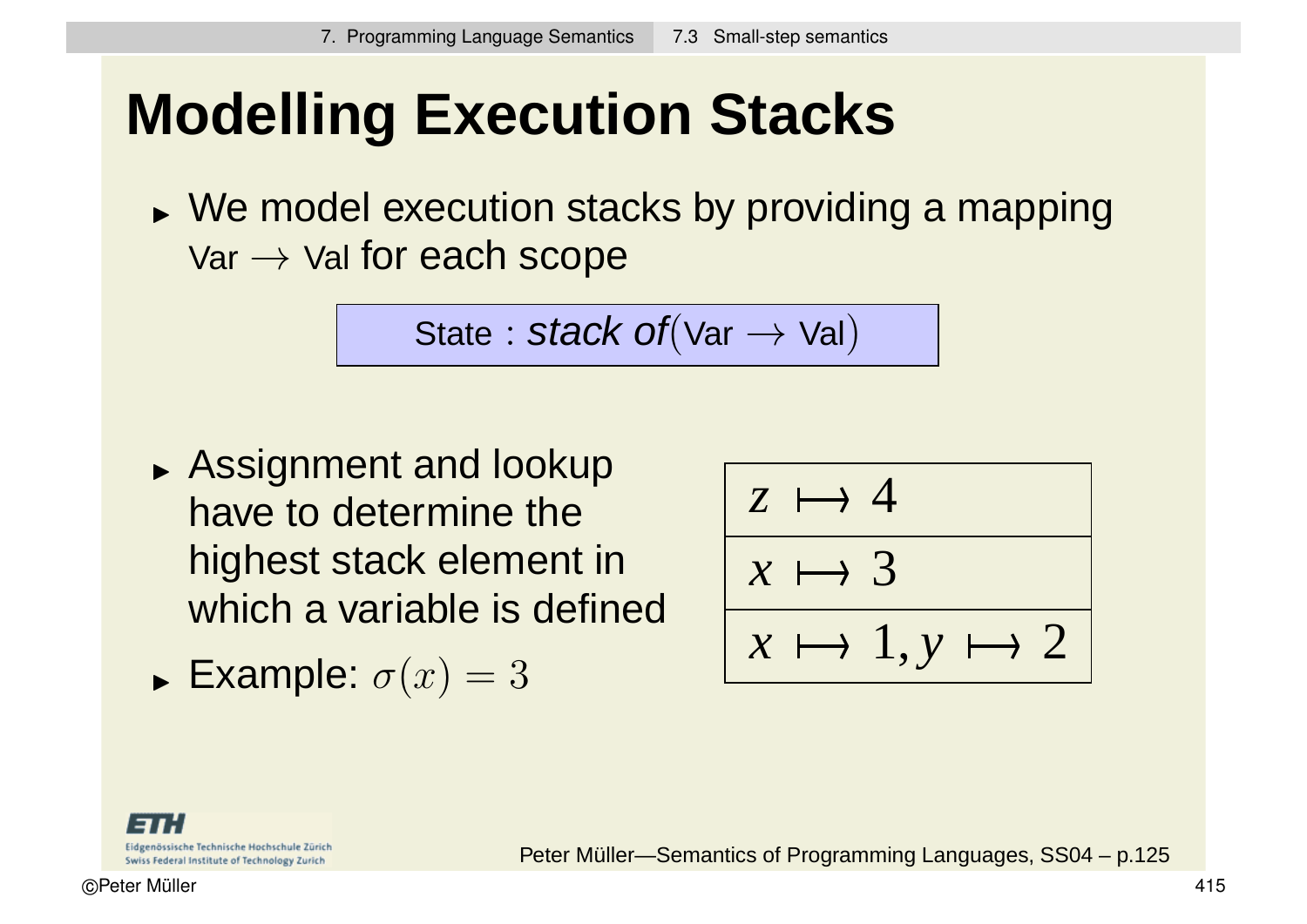# **SOS for Variable Declarations**

- The small steps are
	- 1. Create new scope and assign  $e$  to  $x$  in this scope
	- 2. Execute s
	- 3. Restore the initial value of x using a return statement

 $\langle \text{var } x \cdot = e \text{ in } s \text{ end}, \sigma \rangle \rightarrow_1$  $\langle s \text{:return}, \text{push}(\{x \mapsto A[\![e]\!]\sigma\}, \sigma) \rangle$  $\langle \texttt{return}, \sigma \rangle \rightarrow_1 \textit{pop}(\sigma)$ 

Similar techniques can be used for procedure calls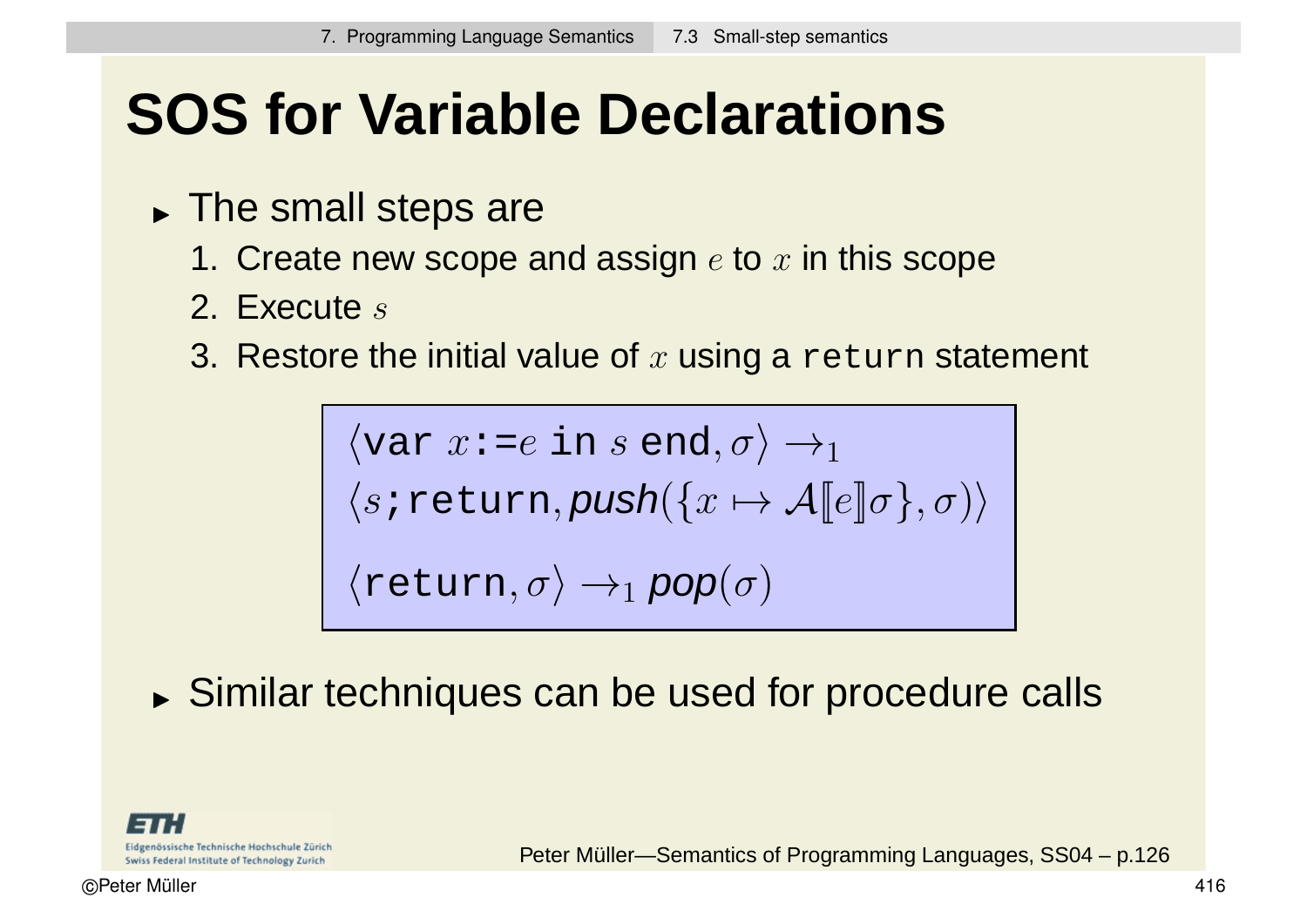### **Abortion**

- $\blacktriangleright$  Statement abort stops the execution of the complete program
- **Abortion is modeled by ensuring that the configurations** (abort, σ) are **stuck**
- $\blacktriangleright$  There is no additional rule for abort in the structural operational semantics
- abort and skip are not semantically equivalent
	- $\langle$ abort,  $\sigma$ ) is the only derivation sequence for abort starting is s
	- $\langle$ skip,  $\sigma \rangle \rightarrow_1 \sigma$  is the only derivation sequence for skip starting is s

Eidgenössische Technische Hochschule Zürich Swiss Federal Institute of Technology Zurich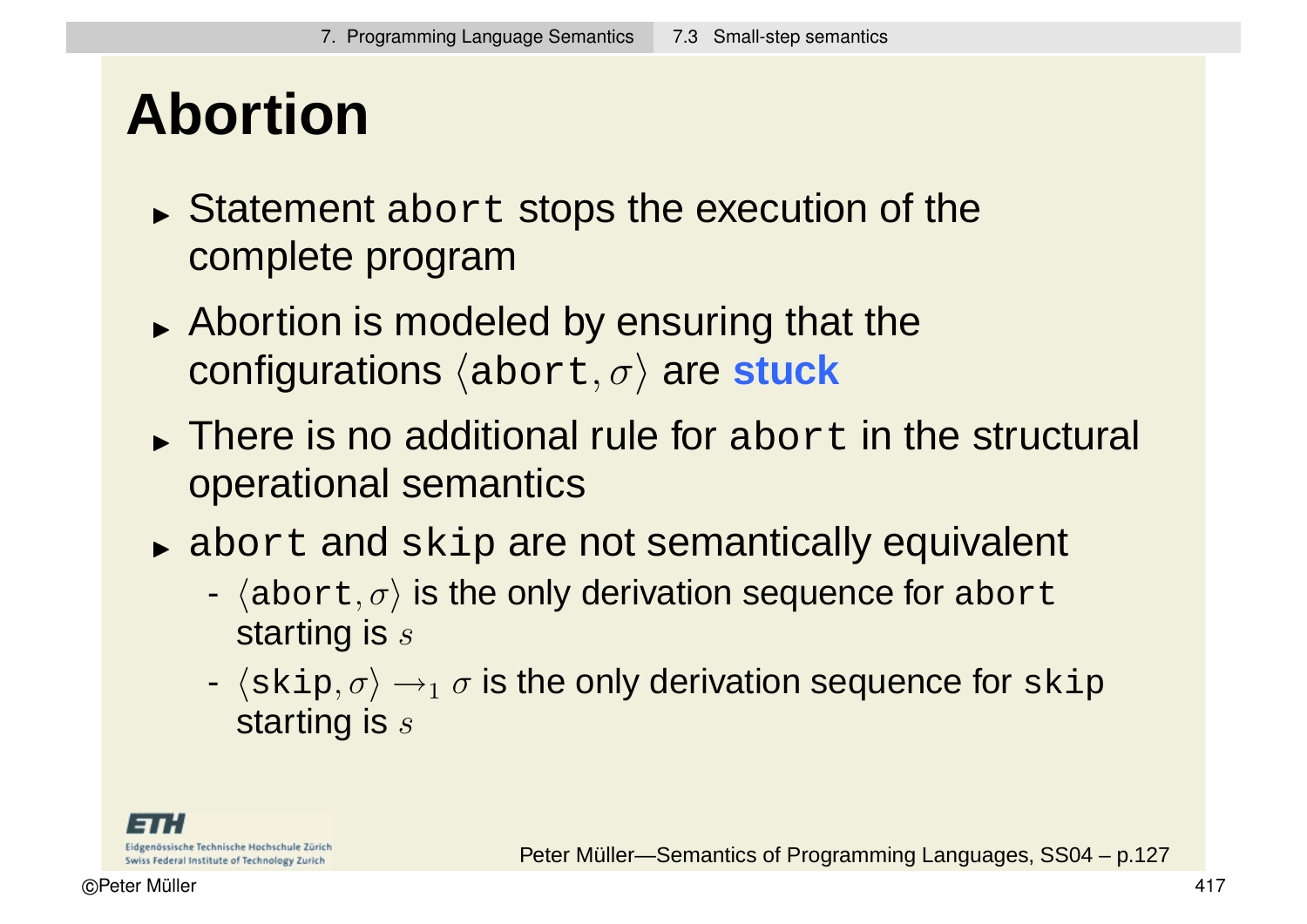## **Abortion: Observations**

abort and while true do skip end are not semantically equivalent:

 $\langle$  while true do skip end,  $\sigma \rangle \rightarrow_1$ 

(if true then skip;while true do skip end end,  $\sigma$ )  $\rightarrow$ 1

 $\langle$ skip;while true do skip end $\rangle \rightarrow_1$ 

 $\langle$ while true do skip end,  $\sigma$  $\rangle$ 

- In a structural operational semantics,
	- looping is reflected by infinite derivation sequences
	- abnormal termination by finite derivation sequences ending in a stuck configuration

Eidgenössische Technische Hochschule Zürich Swiss Federal Institute of Technology Zurich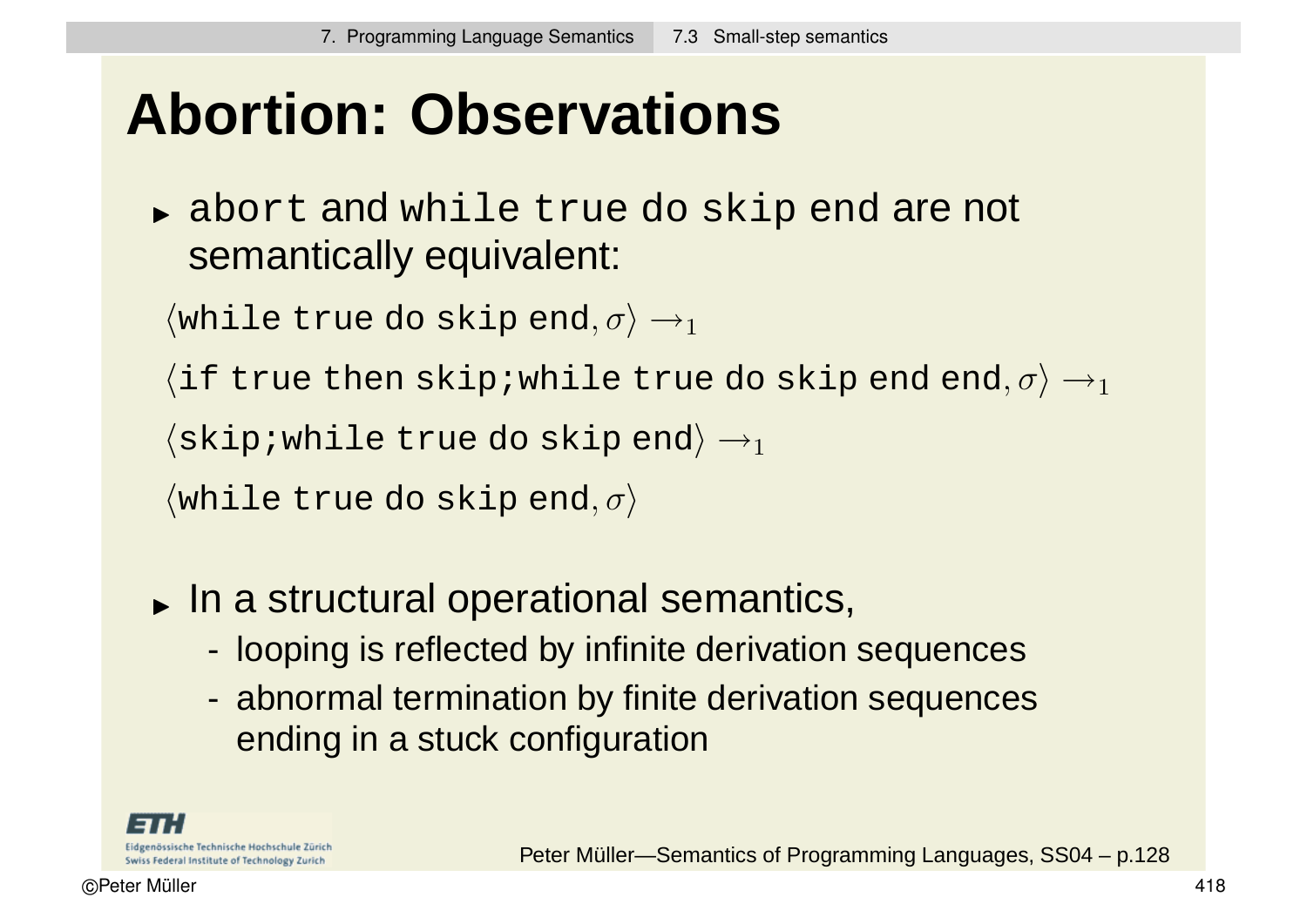## **Non-determinism**

- $\blacktriangleright$  For the statement  $s_1 \mathbin{\rbrack} s_2$  either  $s_1$  or  $s_2$  is non-deterministically chosen to be executed
- **The statement**

$$
x := 1 \bigcup x := 2; \quad x := x + 2
$$

could result in a state in which  $x$  has the value 1 or 4

Rules

$$
\langle s_1 \hspace{-0.04cm} \big| \hspace{0.04cm} s_2, \sigma \rangle \rightarrow_1 \langle s_1, \sigma \rangle \hspace{0.2cm} \bigg| \hspace{0.2cm} \langle s_1 \hspace{-0.04cm} \big| \hspace{0.04cm} s_2, \sigma \rangle \rightarrow_1 \langle s_2, \sigma \rangle \hspace{0.2cm} \bigg|
$$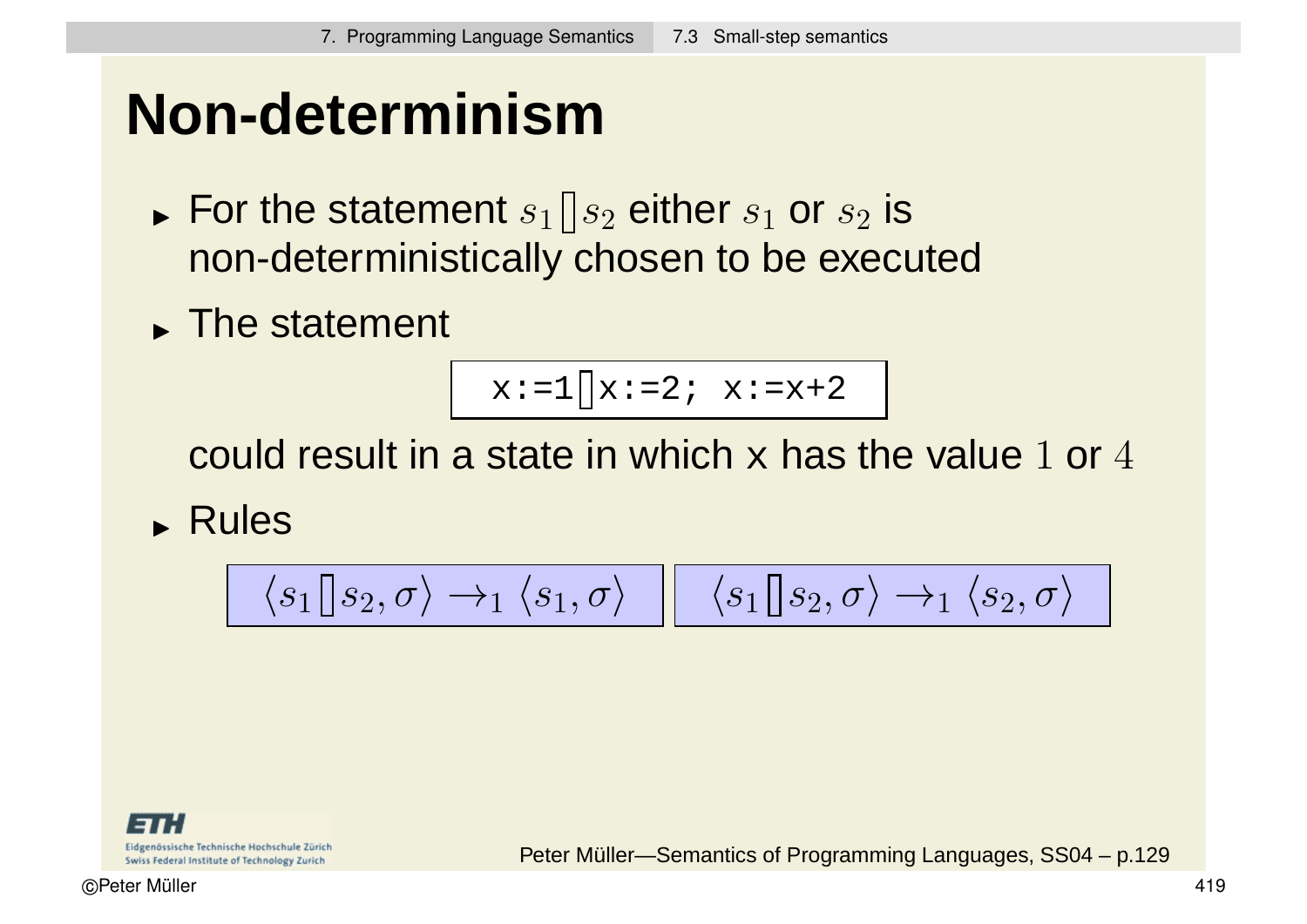### **Non-determinism: Observations**

- There are two derivation sequences
	- $\langle \mathbf{x} \mathbin{\coloneqq} 1 | \mathbf{x} \mathbin{\coloneqq} 2 \mathbf{i} \mathbf{x} \mathbin{\coloneqq} \mathbf{x} \mathbin{\coloneqq} 2 \mathbf{y} \mathbf{x} \mathbin{\coloneqq} 2 \mathbf{y}$
	- $\langle \mathbf{x} \mathbin{\coloneqq} 1 | \mathbf{x} \mathbin{\coloneqq} 2 \mathbf{i} \mathbf{x} \mathbin{\coloneqq} \mathbf{x} \mathbin{\coloneqq} 2 \mathbf{y} \mathbf{x} \mathbin{\coloneqq} 4 \mathbf{y} \rightarrow \mathbf{y} \mathbf{z} \rightarrow \mathbf{z}$
- There are also two derivation sequences for  $\langle$ while true do skip end  $x:=2; x:=x+2, \sigma$ 
	- an finite derivation sequence leading to  $\sigma[x \mapsto 4]$
	- an infinite derivation sequence
- A structural operational semantics can choose the "wrong" branch of a non-deterministic choice
- In a structural operational semantics **non-determinism does not suppress looping**

Eidgenössische Technische Hochschule Zürich Swiss Federal Institute of Technology Zurich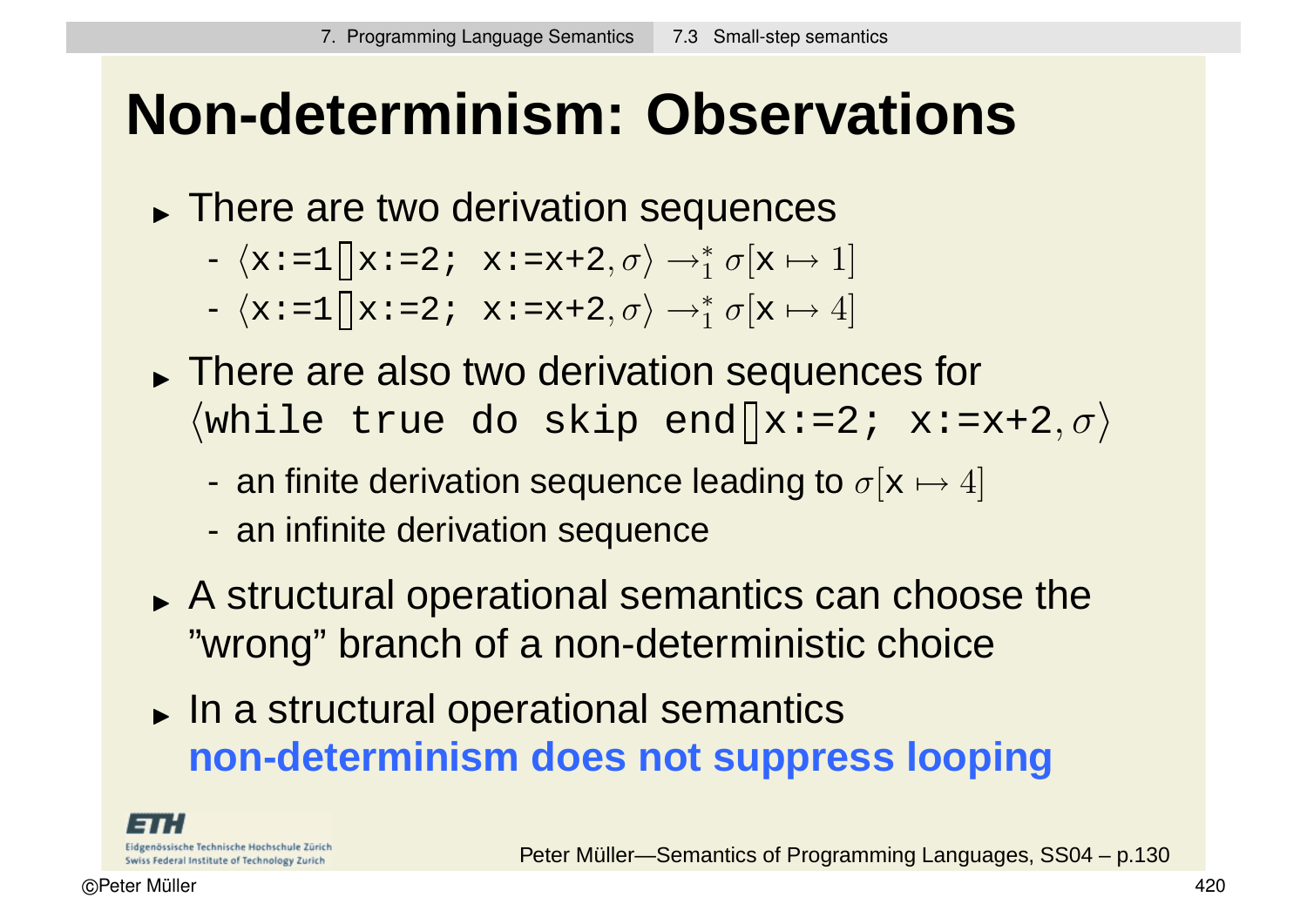# **Parallelism**

 $\blacktriangleright$  For the statement  $s_1$   $\mathtt{par}\ s_2$  both statements  $s_1$  and s<sub>2</sub> are executed, but execution can be **interleaved** 

$$
\frac{\langle s_1, \sigma \rangle \rightarrow_1 \langle s_1', \sigma' \rangle}{\langle s_1 \text{ par } s_2, \sigma \rangle \rightarrow_1 \langle s_1' \text{ par } s_2, \sigma' \rangle}
$$
\n
$$
\frac{\langle s_1, \sigma \rangle \rightarrow_1 \sigma'}{\langle s_1 \text{ par } s_2, \sigma \rangle \rightarrow_1 \langle s_2, \sigma' \rangle}
$$
\n
$$
\frac{\langle s_2, \sigma \rangle \rightarrow_1 \langle s_2', \sigma' \rangle}{\langle s_1 \text{ par } s_2, \sigma \rangle \rightarrow_1 \langle s_1 \text{ par } s_2', \sigma' \rangle}
$$
\n
$$
\frac{\langle s_2, \sigma \rangle \rightarrow_1 \sigma'}{\langle s_1 \text{ par } s_2, \sigma \rangle \rightarrow_1 \sigma'}
$$

Eidgenössische Technische Hochschule Zürich Swiss Federal Institute of Technology Zurich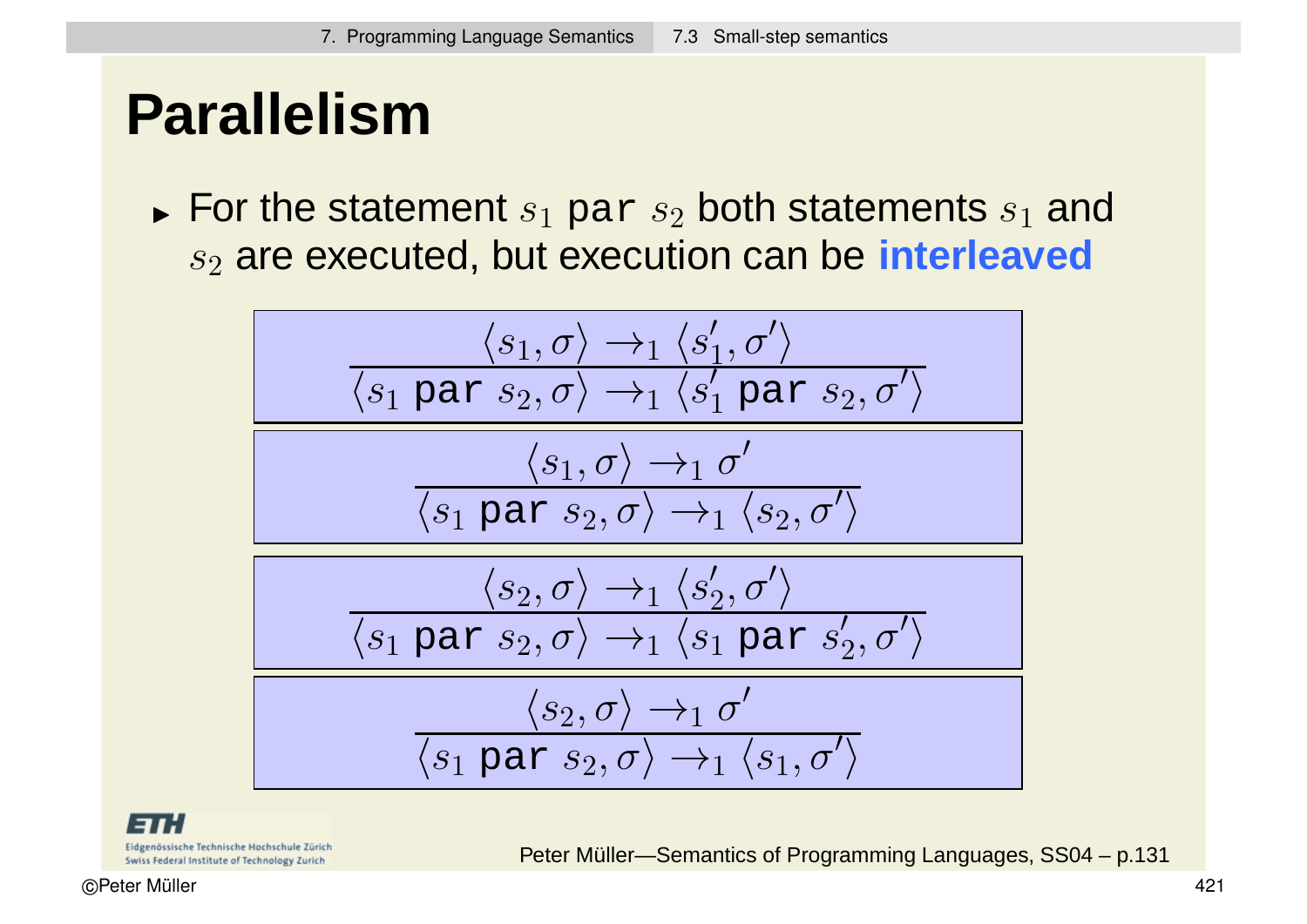# **Example: Interleaving**

**The statement** 

 $x:=1$  par  $x:=2$ ;  $x:=x+2$ 

could result in a state in which x has the value 4, 1, or 3

- Execute  $x: =1$ , then  $x: =2$ , and then  $x: =x+2$
- Execute  $x:=2$ , then  $x:=x+2$ , and then  $x:=1$
- Execute  $x:=2$ , then  $x:=1$ , and then  $x:=x+2$
- In a structural operational semantics we can easily express interleaving of computations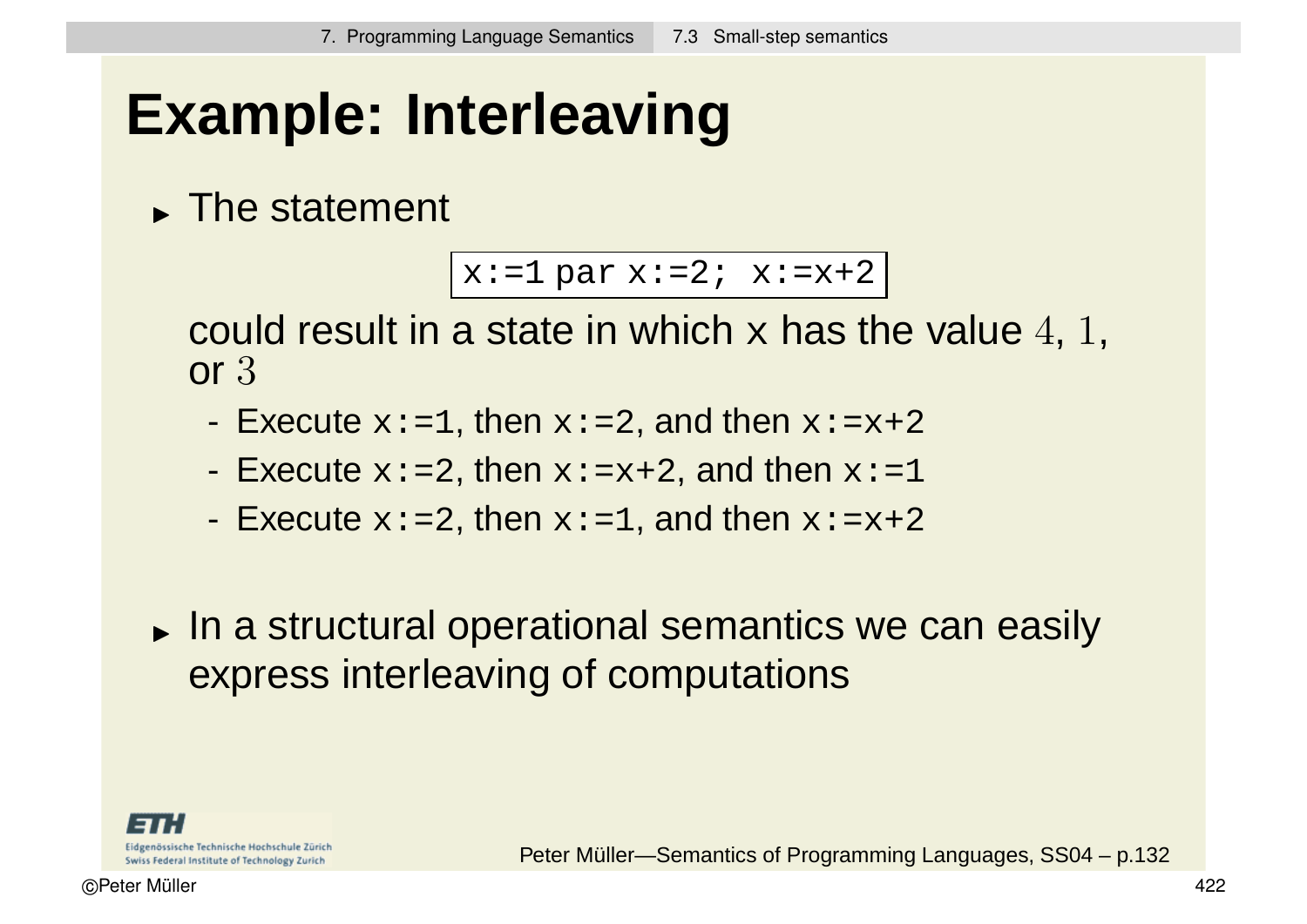### **Example: Derivation Sequences**

$$
\langle x:=1 \text{ par } x:=2; \ x:=x+2, \sigma \rangle \rightarrow_1 \langle x:=2; \ x:=x+2, \sigma[x \mapsto 1] \rangle
$$
  
\n
$$
\rightarrow_1 \langle x:=x+2, \sigma[x \mapsto 2] \rangle
$$
  
\n
$$
\rightarrow_1 \sigma[x \mapsto 4]
$$

$$
\langle x:=1 \text{ par } x:=2; \ x:=x+2, \sigma \rangle \rightarrow_1 \langle x:=1 \text{ par } x:=x+2, \sigma[x \mapsto 2] \rangle
$$

$$
\rightarrow_1 \langle x:=1, \sigma[x \mapsto 4] \rangle
$$

$$
\rightarrow_1 \sigma[x \mapsto 1]
$$

$$
\langle x:=1 \text{ par } x:=2; \ x:=x+2, \sigma \rangle \rightarrow_1 \langle x:=1 \text{ par } x:=x+2, \sigma[x \mapsto 2] \rangle
$$

$$
\rightarrow_1 \langle x:=x+2, \sigma[x \mapsto 1] \rangle
$$

$$
\rightarrow_1 \sigma[x \mapsto 3]
$$

Eidgenössische Technische Hochschule Zürich Swiss Federal Institute of Technology Zurich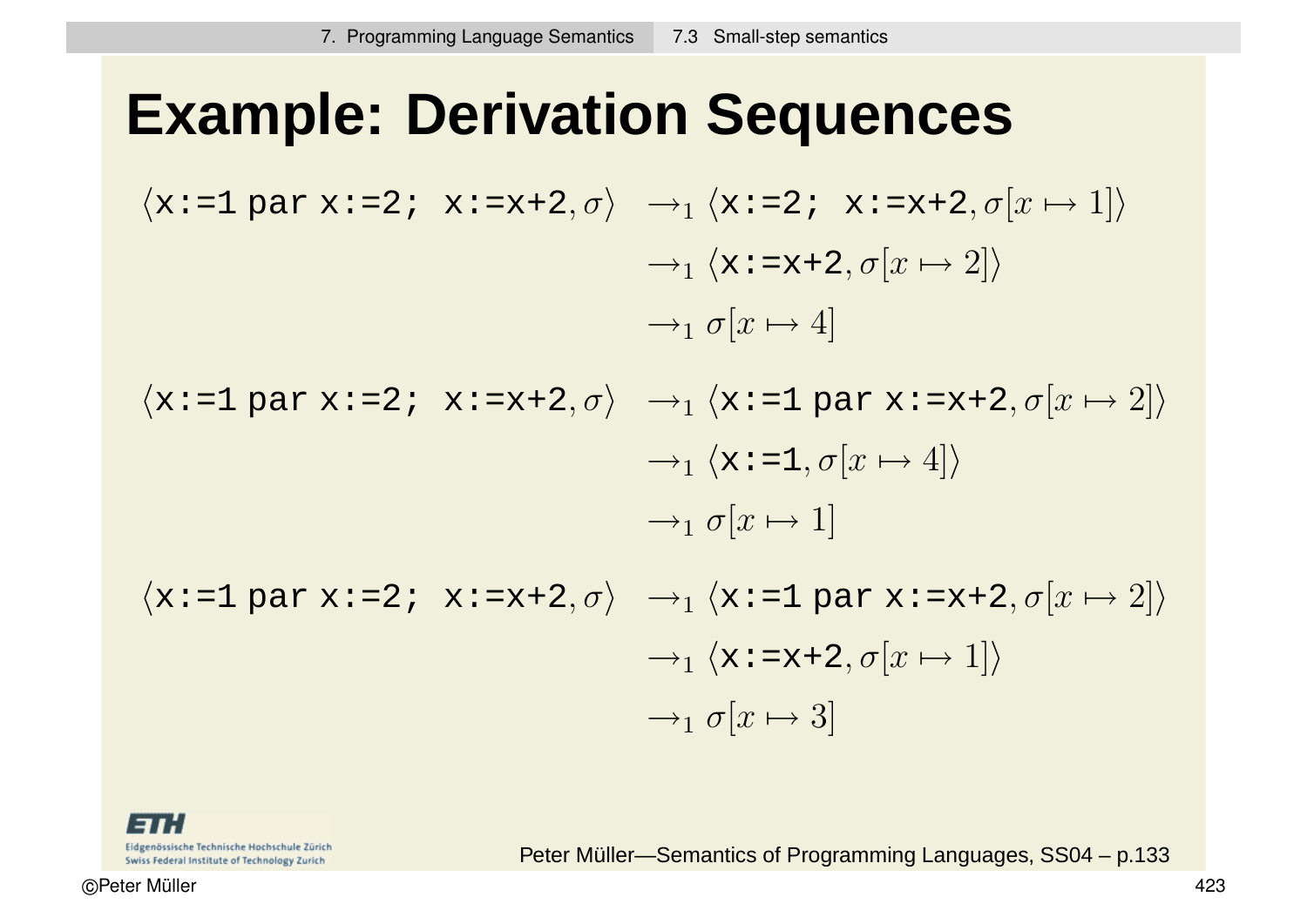# **Comparison: Summary**

#### Natural Semantics

- **Local variable declarations** and procedures can be modeled easily
- **No distinction between** abortion and looping
- Non-determinism suppresses looping (if possible)
- **Parallelism cannot be** modeled

Structural Operational Semantics

- **Local variable declarations** and procedures require modeling the execution stack
- **Distinction between abortion** and looping
- **Non-determinism does not** suppress looping
- **Parallelism can be modeled**

Eidgenössische Technische Hochschule Zürich Swiss Federal Institute of Technology Zurich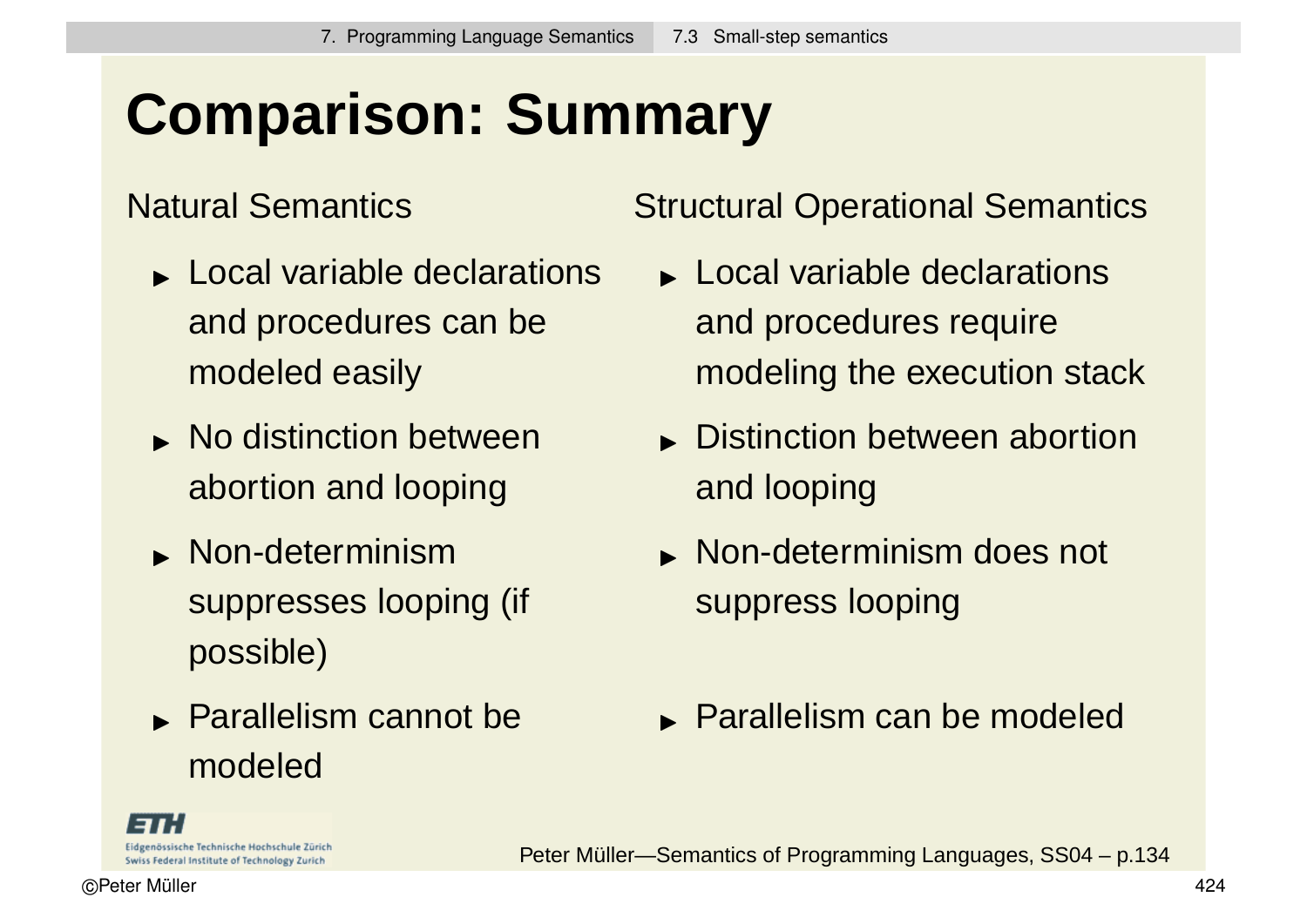7. Programming Language Semantics 7.4 Denotational semantics

#### Section 7.4

#### **Denotational semantics**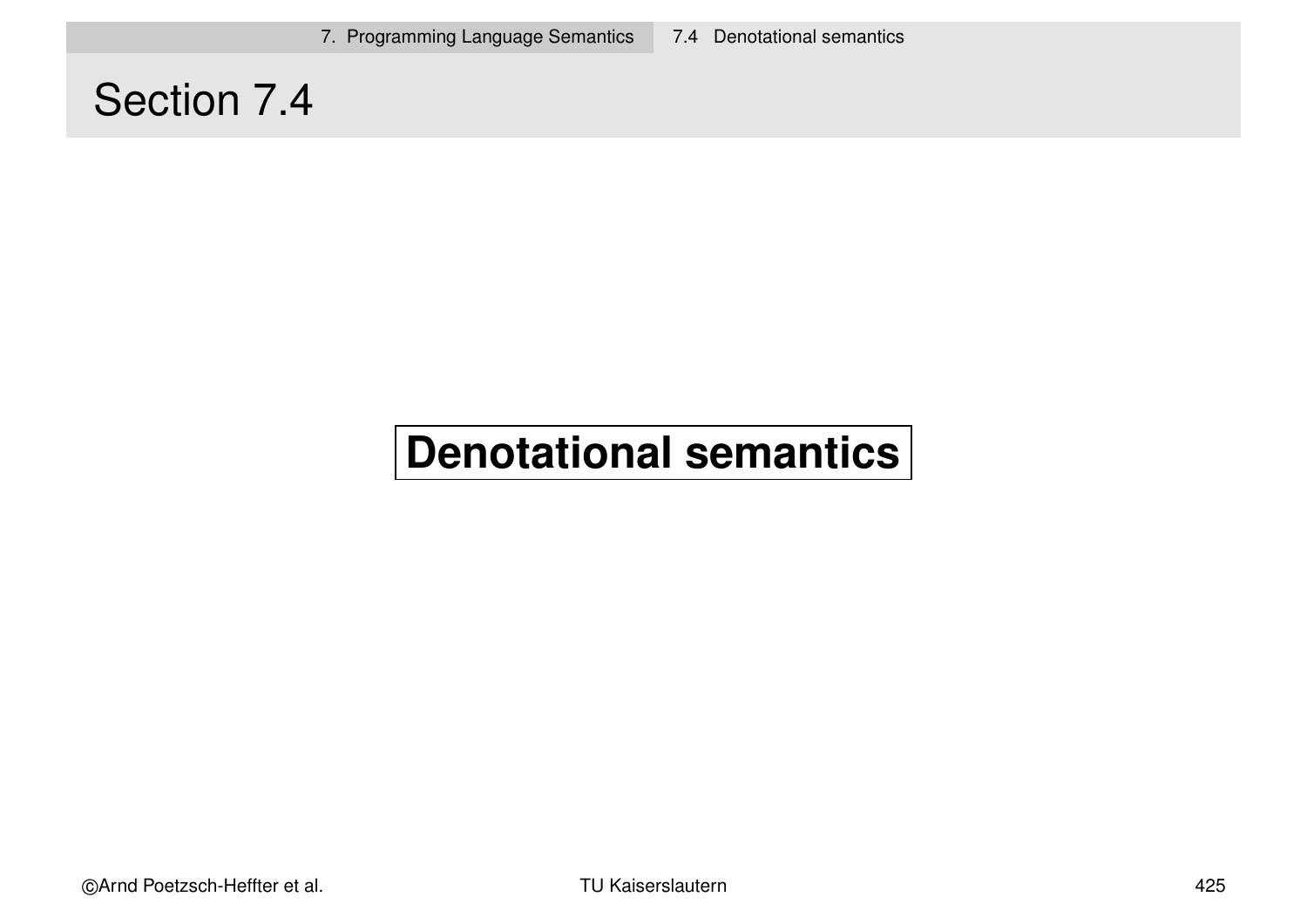#### **Motivation**

#### Goals of a semantics definition

- Semantics defines *observational* behavior
- Semantics defines an equivalence relation on **programs**: When are two programs considered to be equal?
- Semantics should also provide semantics of **program parts**: E.g.: When can a Java class be used for another class?
- Semantics should be defined compositional

#### **Observations**

Operational semantics:

- often not sufficiently abstract and non-compositional
- often unclear how to handle program parts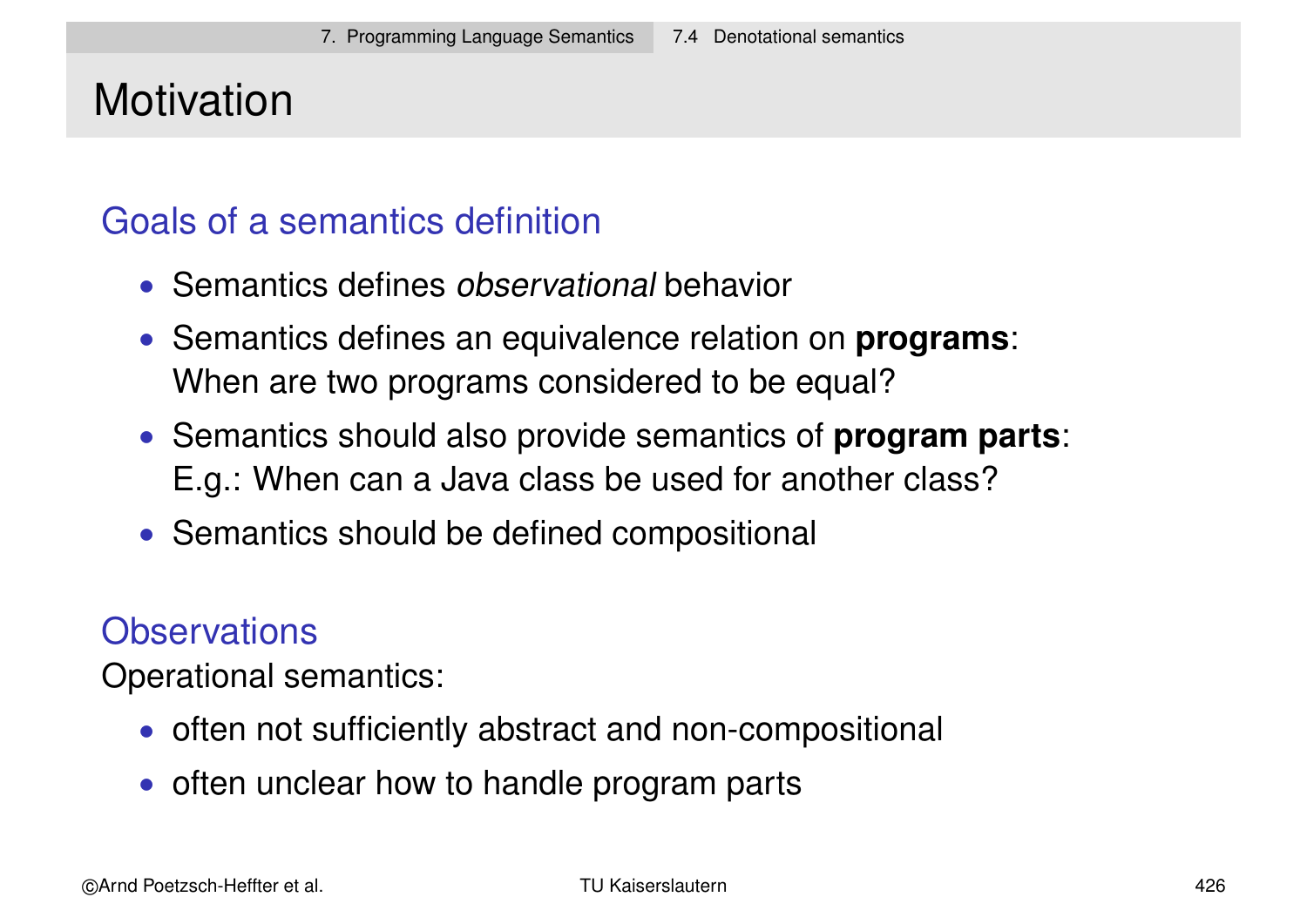```
package cells;
public interface Val{}
public class Cell {
 private Val vatt;
 public void set(Val v)
 \{vatt = v;
 }
 public Val get() {
   return vatt;
 }
}
                                 package cells;
                                 public interface Val {}
                                 public class Cell {
                                  private Val v1, v2;
                                  private boolean f;
                                  public void set(Val v) {
                                   f = \pm f;
                                   if (f) v1 = v;
                                   else v2 = v;
                                  }
                                  public Val get() {
                                   return f ? v1 : v2;
                                  }
                                  public Val getPrevious() {
                                   return f ? v2 : v1;
```
}}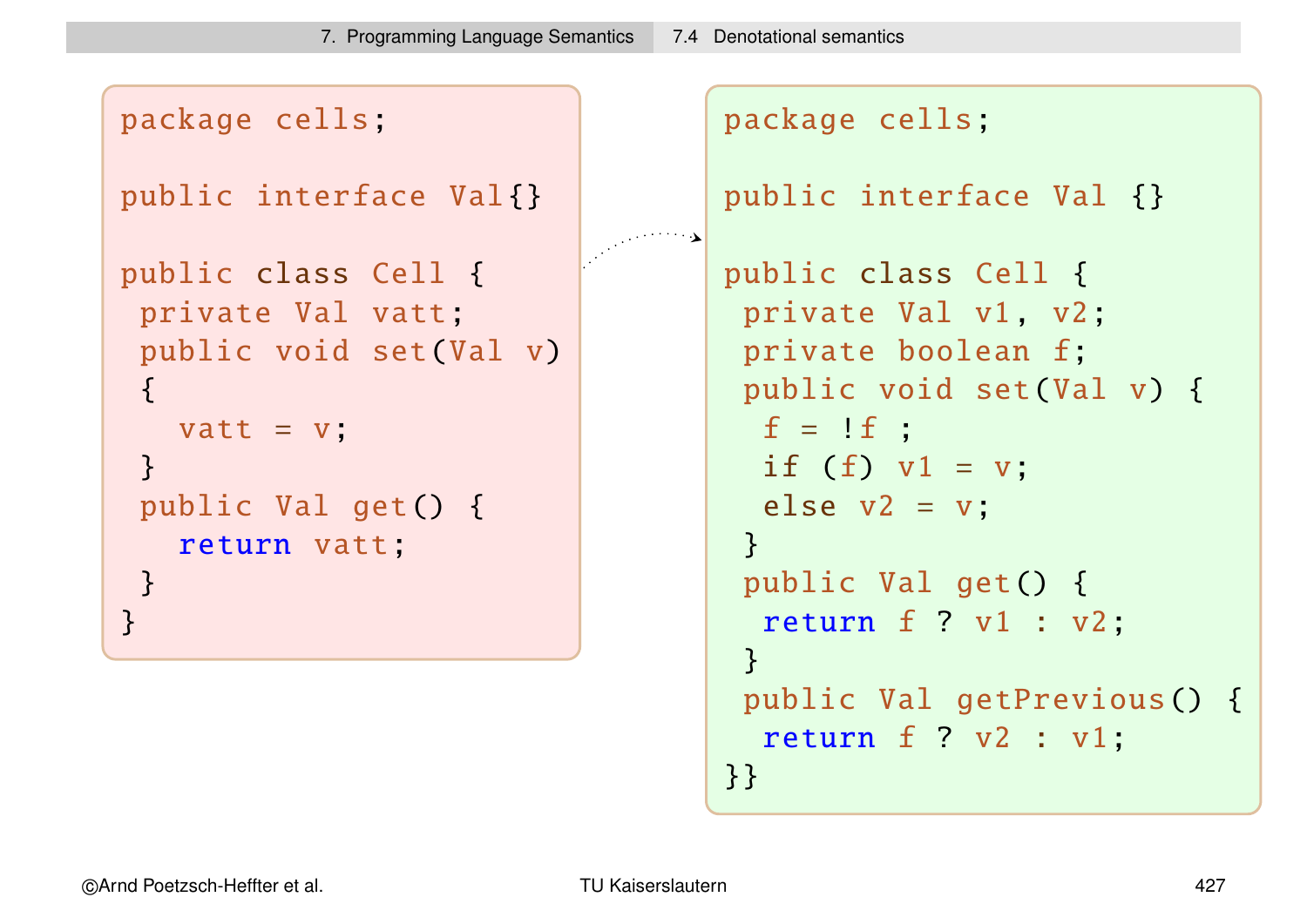## **Approach**

- Denotational semantics describes the **effect** of a computation
- A semantic function is defined for each syntactic construct
	- maps syntactic construct to a mathematical object, often a function
	- the mathematical object describes the effect of executing the syntactic construct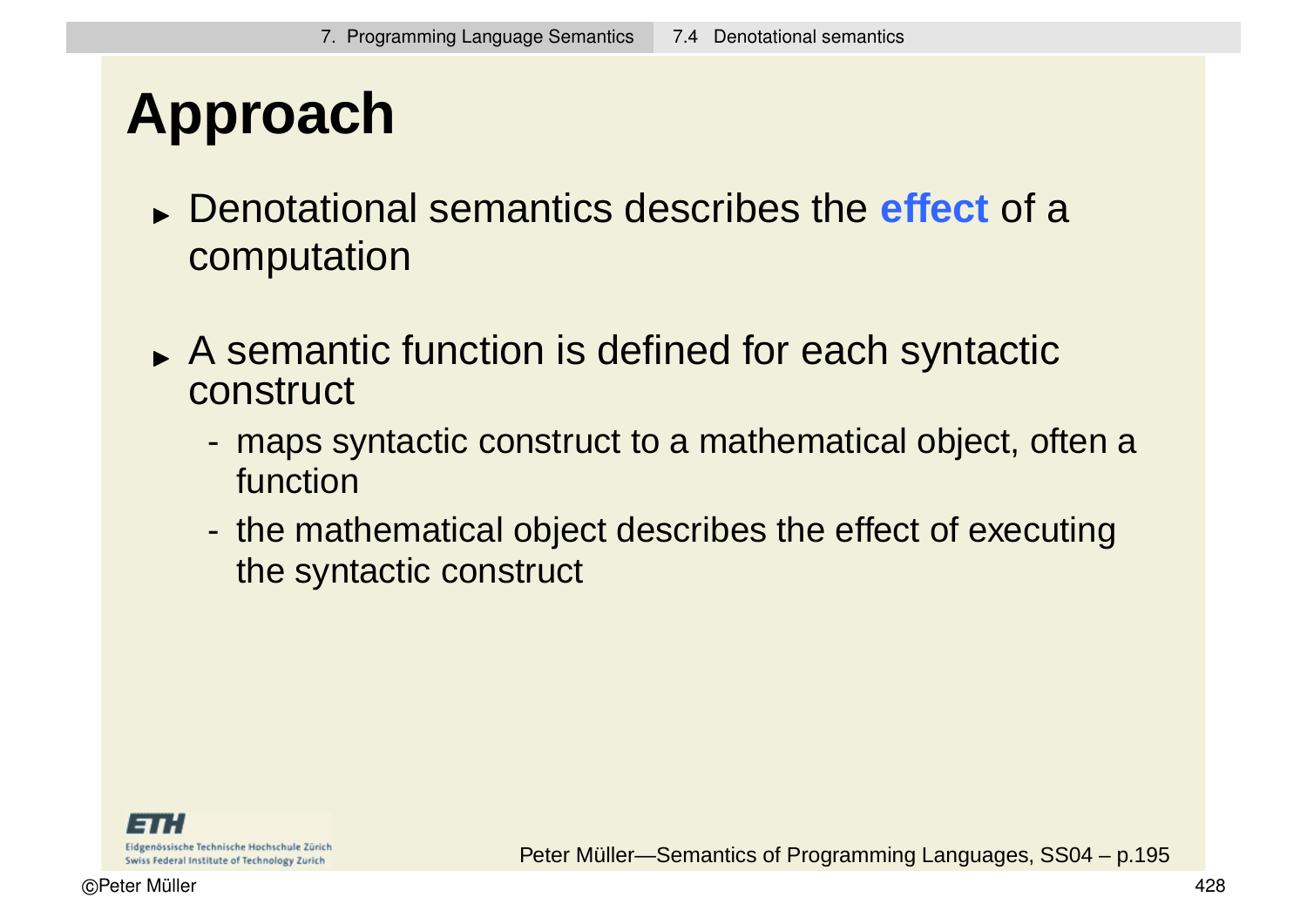# **Compositionality**

- In denotational semantics, semantic functions are defined **compositionally**
- There is a semantic clause for each of the basis elements of the syntactic category
- **For each method of constructing a composite** element (in the syntactic category) there is a semantic clause defined in terms of the **semantic function applied to the immediate constituents** of the composite element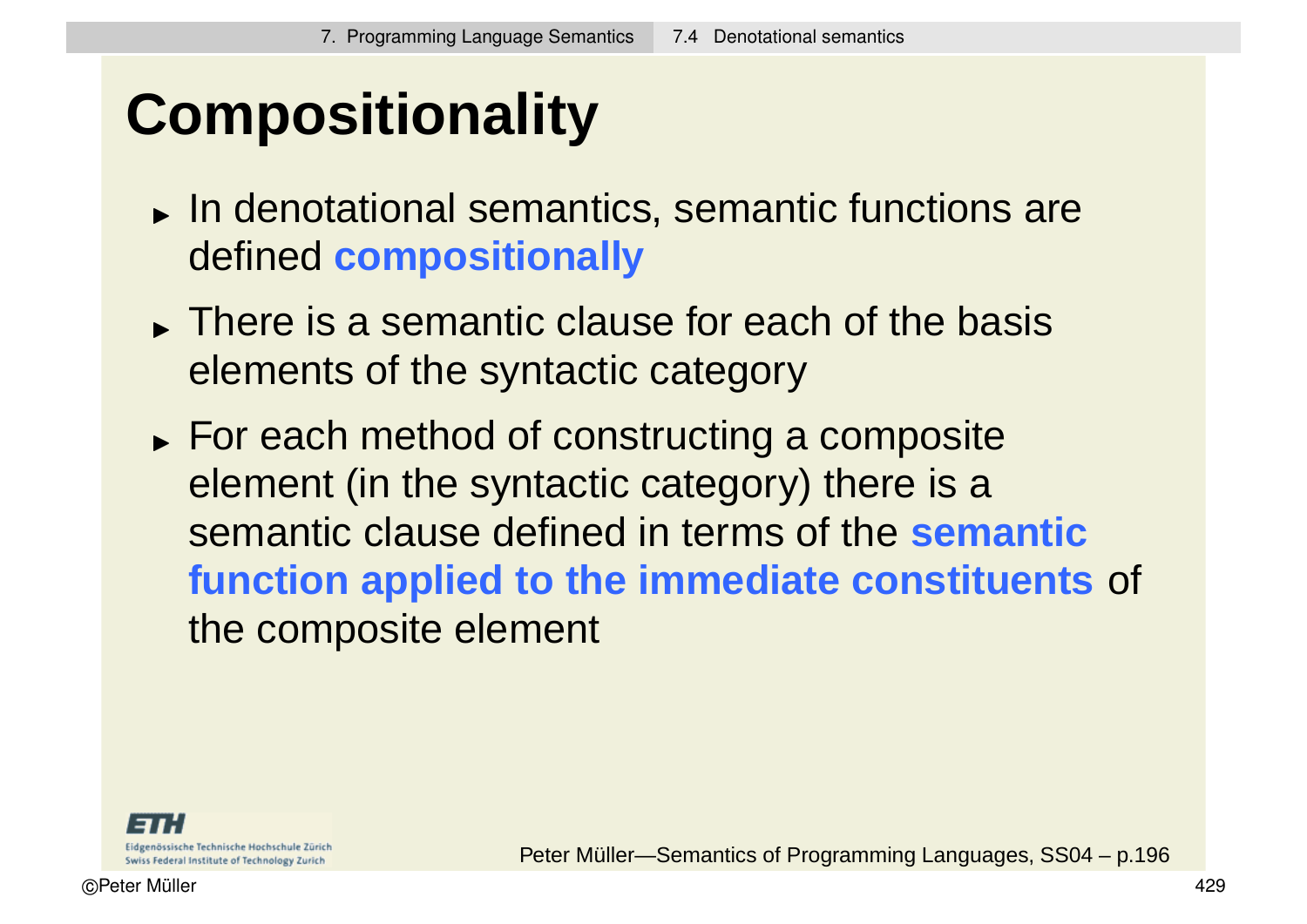### **Examples**

 $\blacktriangleright$   $\sqcup \sqcup \subset \sqcup \subset \sqcup$ The semantic functions  $\mathcal{A}:$  Aexp  $\rightarrow$  State  $\rightarrow$  Val and  $B:$  Bexp  $\rightarrow$  State  $\rightarrow$  Bool are denotational definitions

$$
\begin{array}{ll}\n\mathcal{A}[\![x]\!] \sigma & = \sigma(x) \\
\mathcal{A}[\![i]\!] \sigma & = i & \text{for } i \in \mathbb{Z} \\
\mathcal{A}[\![e_1 \text{ op } e_2]\!] \sigma & = \mathcal{A}[\![e_1]\!] \sigma \overline{\text{ op }} \mathcal{A}[\![e_2]\!] \sigma \text{ for } \text{op } \in \text{Op}\n\end{array}
$$

$$
\mathcal{B}[\![e_1 \text{ op } e_2]\!] \sigma \ = \left\{ \begin{array}{ll} \text{tt} & \text{if } \mathcal{A}[\![e_1]\!] \sigma \ \overline{\text{op}} \ \mathcal{A}[\![e_2]\!] \sigma \\ \text{ff} & \text{otherwise} \end{array} \right.
$$

Eidgenössische Technische Hochschule Zürich Swiss Federal Institute of Technology Zurich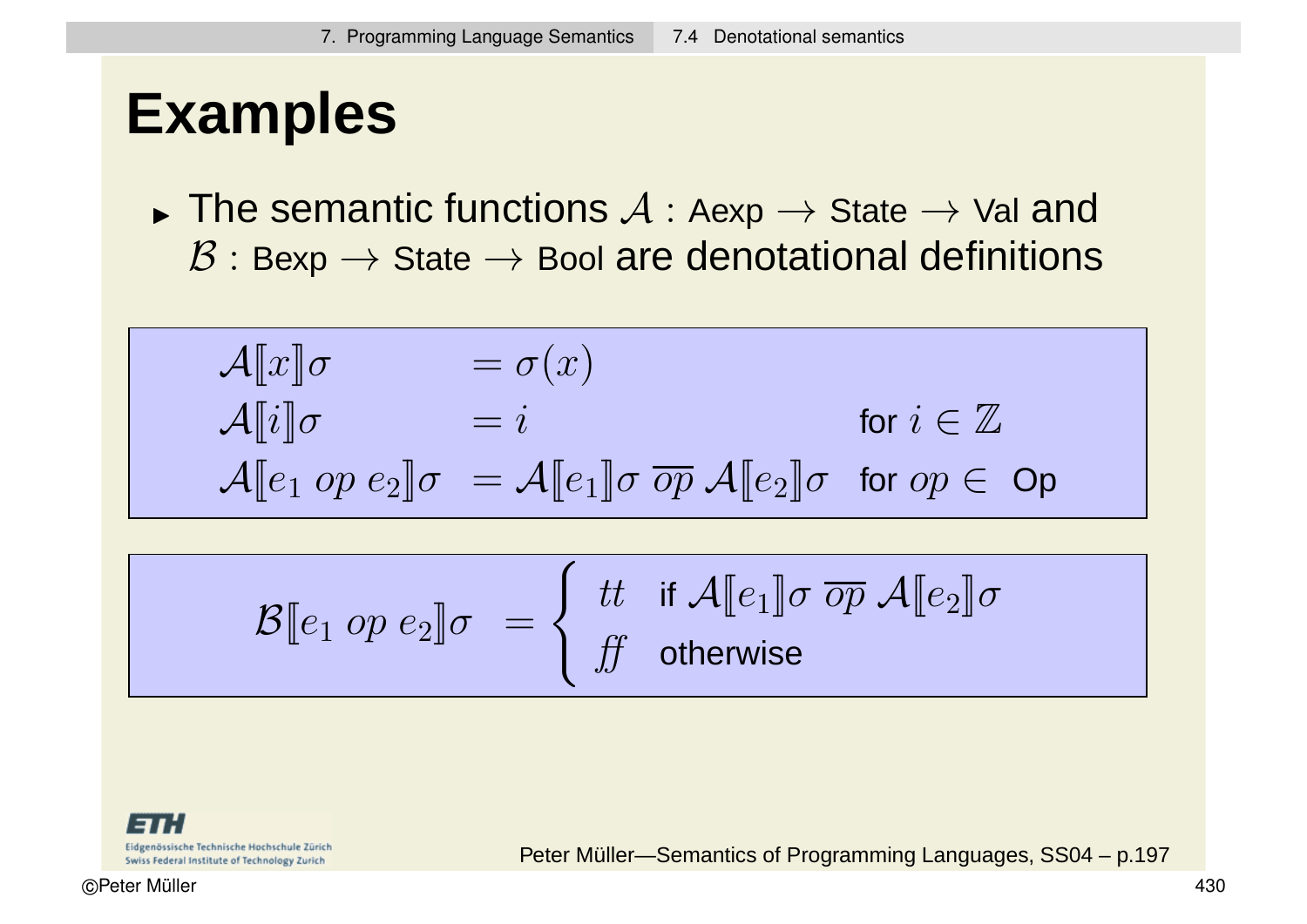## **Counterexamples**

 $\blacktriangleright$   $\sqcup \sqcup \subset \sqcup \subset \sqcup$ The semantic functions  $\mathcal{S}_{NS}$  and  $\mathcal{S}_{SOS}$  are not denotational definitions because they are not defined compositionally

$$
S_{NS}: \text{Stm} \to (\text{State} \hookrightarrow \text{State})
$$
\n
$$
S_{NS}\llbracket s \rrbracket \sigma = \begin{cases} \sigma' & \text{if } \langle s, \sigma \rangle \to \sigma' \\ \text{undefined} & \text{otherwise} \end{cases}
$$

$$
S_{SOS} : \mathsf{Stm} \to (\mathsf{State} \hookrightarrow \mathsf{State})
$$
\n
$$
\mathcal{S}_{SOS}\llbracket s \rrbracket \sigma = \begin{cases} \sigma' & \text{if } \langle s, \sigma \rangle \to^*_{1} \sigma' \\ \text{undefined} & \text{otherwise} \end{cases}
$$

Eidgenössische Technische Hochschule Zürich Swiss Federal Institute of Technology Zurich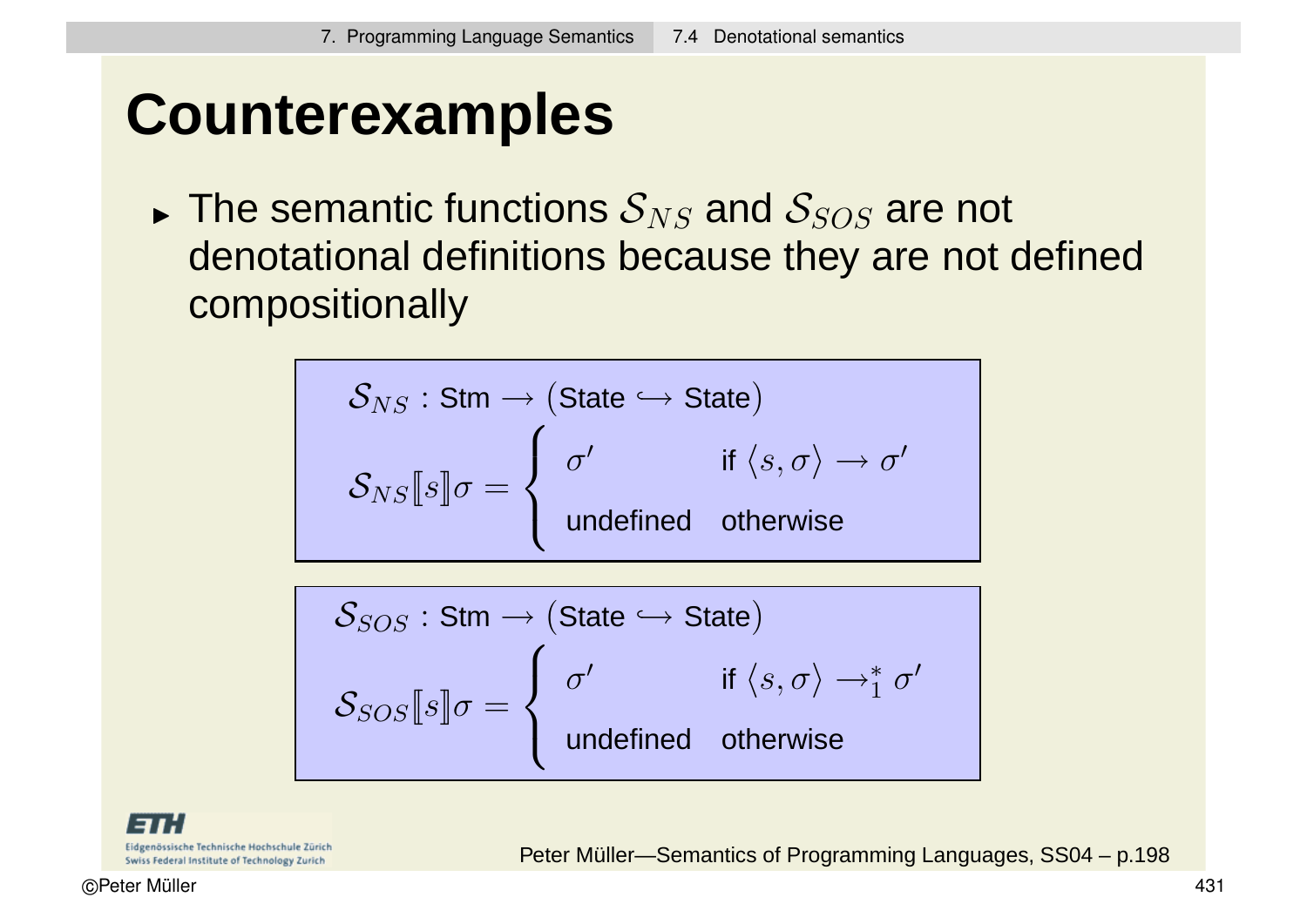## **Semantic Functions**

The effect of executing a statement is described by the partial function  $S_{DS}$ 

$$
\mathcal{S}_{DS} : \mathsf{Stm} \rightarrow (\mathsf{State} \hookrightarrow \mathsf{State})
$$

- **Partiality is needed to model non-termination**
- The effects of evaluating expressions is defined by the functions  $A$  and  $B$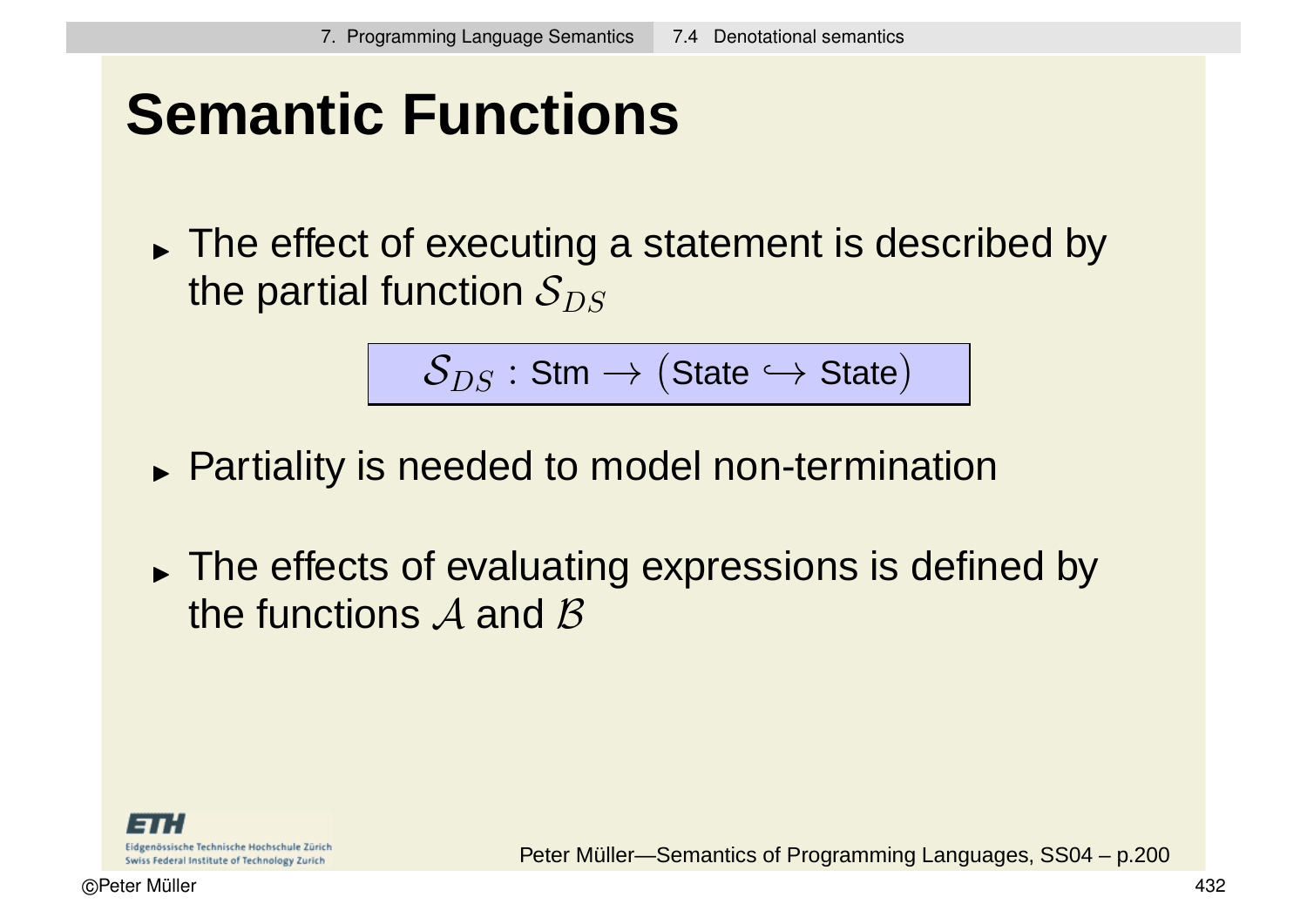## **Direct Style Semantics of IMP**

 $\blacktriangleright$  skip does not modify the state

$$
\mathcal{S}_{DS}[\texttt{skip}] = id
$$
  

$$
id : \texttt{State} \rightarrow \texttt{State}
$$
  

$$
id(\sigma) = \sigma
$$

 $\blacktriangleright$   $x$ :=e assigns the value of  $e$  to variable  $x$ 

$$
\mathcal{S}_{DS}[\![x:=\!e]\!] \sigma = \sigma[x \mapsto \mathcal{A}[\![e]\!] \sigma]
$$

Eidgenössische Technische Hochschule Zürich Swiss Federal Institute of Technology Zurich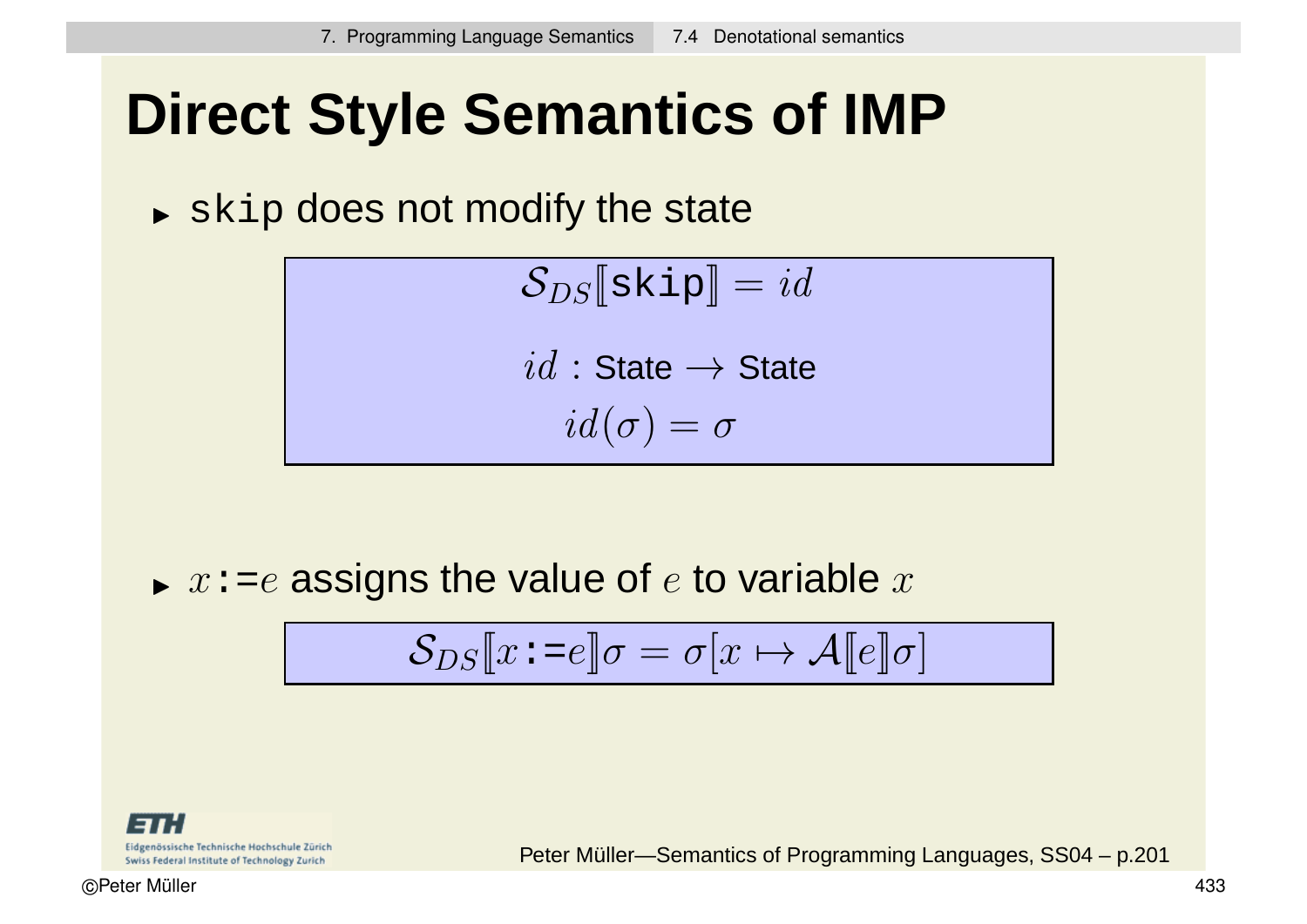# **Direct Style Semantics of IMP (cont'd)**

 $\blacktriangleright$  Sequential composition  $s_1$  ;  $s_2$ 

$$
\mathcal{S}_{DS}\llbracket s_1 \, s_2 \rrbracket = \mathcal{S}_{DS}\llbracket s_2 \rrbracket \circ \mathcal{S}_{DS}\llbracket s_1 \rrbracket
$$

- $\blacktriangleright$  1 and 10. Function composition ◦ is defined in a **strict** way
	- If one of the functions is undefined on the given argument then the composition is undefined

$$
(f \circ g)\sigma = \left\{ \begin{array}{ll} f(g(\sigma)) & \text{if } g(\sigma) \neq \text{undefined} \\ & \text{and } f(g(\sigma)) \neq \text{undefined} \\ \text{undefined} & \text{otherwise} \end{array} \right.
$$

Eidgenössische Technische Hochschule Zürich Swiss Federal Institute of Technology Zurich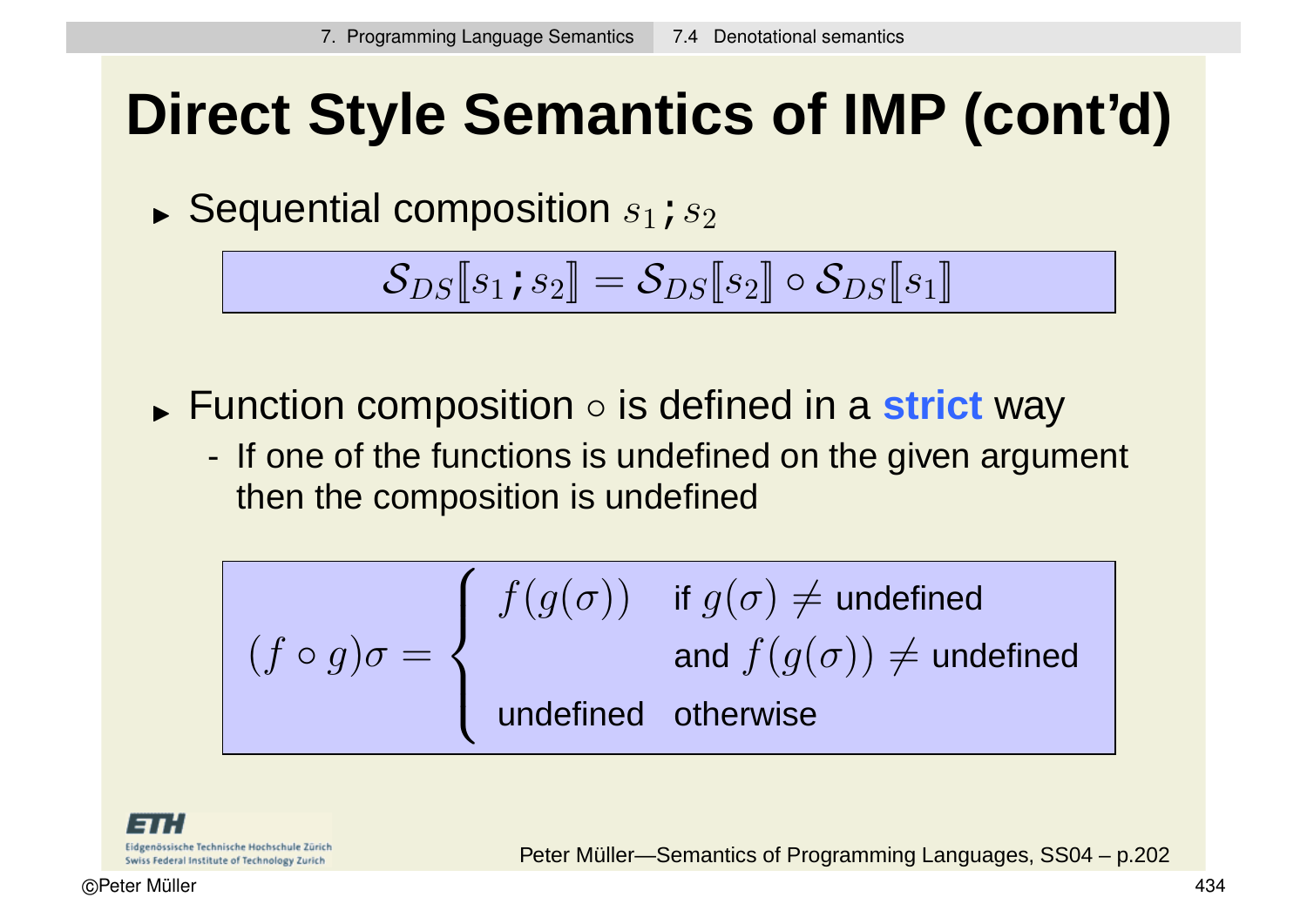# **Direct Style Semantics of IMP (cont'd)**

 $\blacktriangleright$  Conditional statement <code>if</code>  $b$  then  $s_1$  <code>else</code>  $s_2$  <code>end</code>

$$
\mathcal{S}_{DS}[\![\texttt{if } b \texttt{ then } s_1 \texttt{ else } s_2 \texttt{ end}]\!] = \\ \textit{cond}(\mathcal{B}[\![b]\!], \mathcal{S}_{DS}[\![s_1]\!], \mathcal{S}_{DS}[\![s_2]\!])
$$

- $\blacktriangleright$  The function  $\it cond$ 
	- takes the semantic functions for the condition and the two statements
	- when supplied with a state selects the second or third argument depending on the first

$$
\mathit{cond} : (\mathsf{State} \longrightarrow \mathsf{Bool}) \times (\mathsf{State} \hookrightarrow \mathsf{State}) \times (\mathsf{State} \hookrightarrow \mathsf{State}) \rightarrow \\ (\mathsf{State} \hookrightarrow \mathsf{State})
$$

Eidgenössische Technische Hochschule Zürich Swiss Federal Institute of Technology Zurich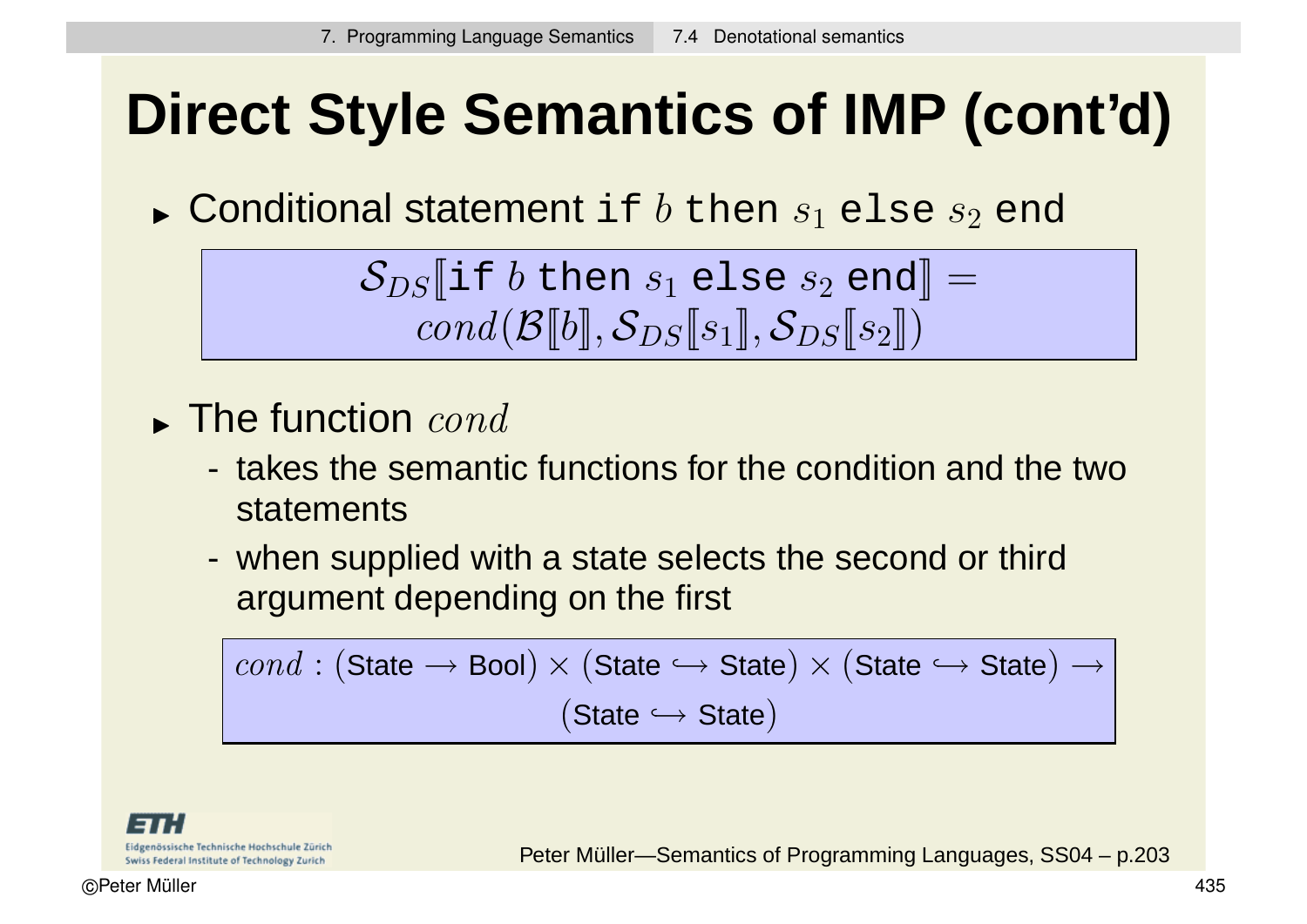### **Definition of** cond

$$
cond: (\text{State} \rightarrow \text{Bool}) \times (\text{State} \rightarrow \text{State}) \times (\text{State} \rightarrow \text{State})
$$
\n
$$
\rightarrow (\text{State} \rightarrow \text{State})
$$
\n
$$
cond(b, f, g)\sigma = \begin{cases}\nf(\sigma) & \text{if } b(\sigma) = tt \\
g(\sigma) & \text{if } b(\sigma) = ff \\
g(\sigma) & \text{if } b(\sigma) = ff \\
\text{and } g(\sigma) \neq \text{undefined} \\
\text{undefined} & \text{otherwise}\n\end{cases}
$$

13 Eidgenössische Technische Hochschule Zürich Swiss Federal Institute of Technology Zurich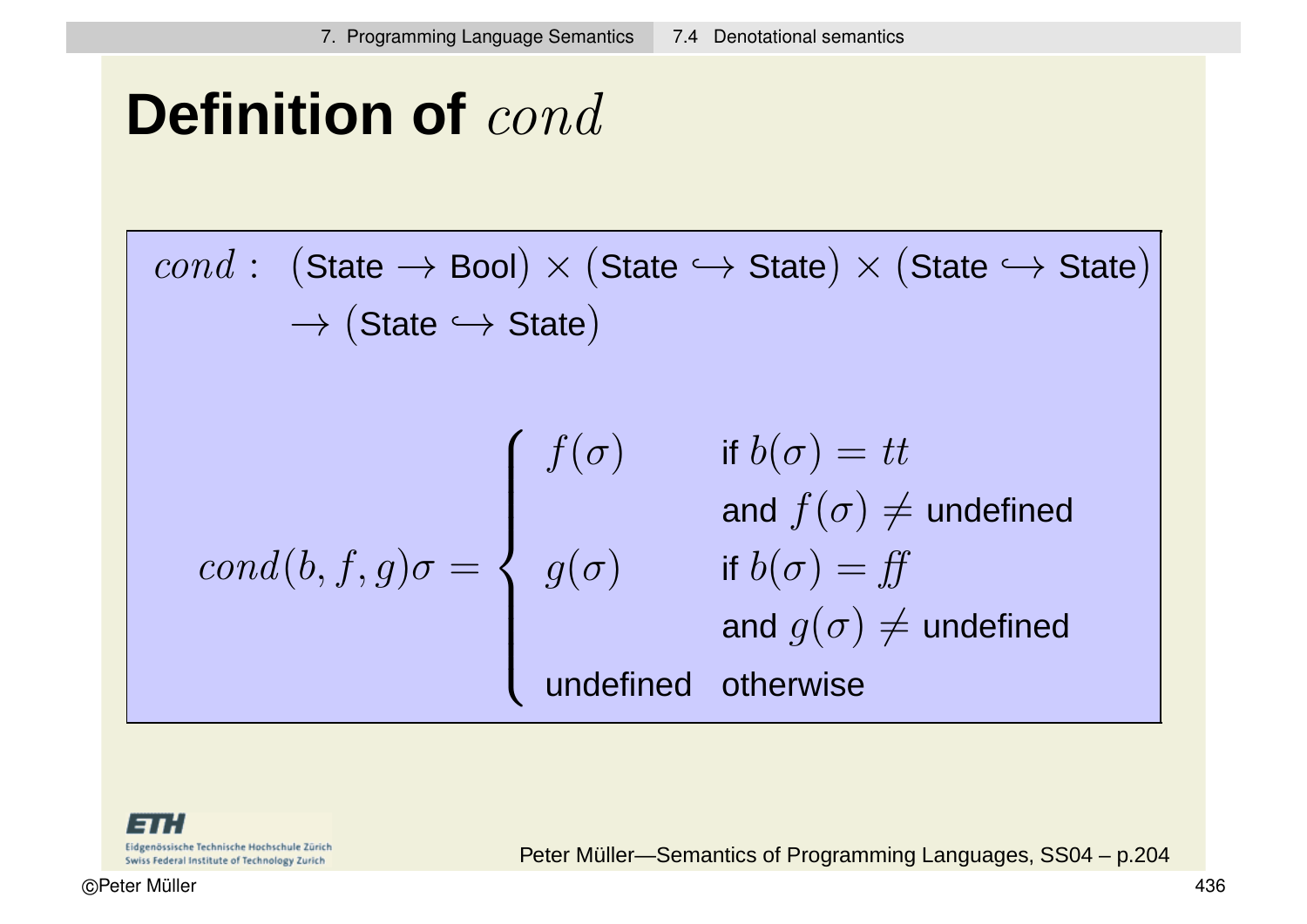# **Semantics of Loop: Observations**

- $\blacktriangleright$  Defining the semantics of while is difficult
- $\blacktriangleright$  The semantics of  $\text{while } b \text{ do } s \text{ end must be equal to }$ if  $b$  then  $s$ ; while  $b$  do  $s$  end else skip end
- This requirement yields:

SDS[[while b do s end]] = cond(B[[b]], SDS[[while b do s end]] ◦ SDS[[s]], id)

We cannot use this equation as a definition because it is not compositional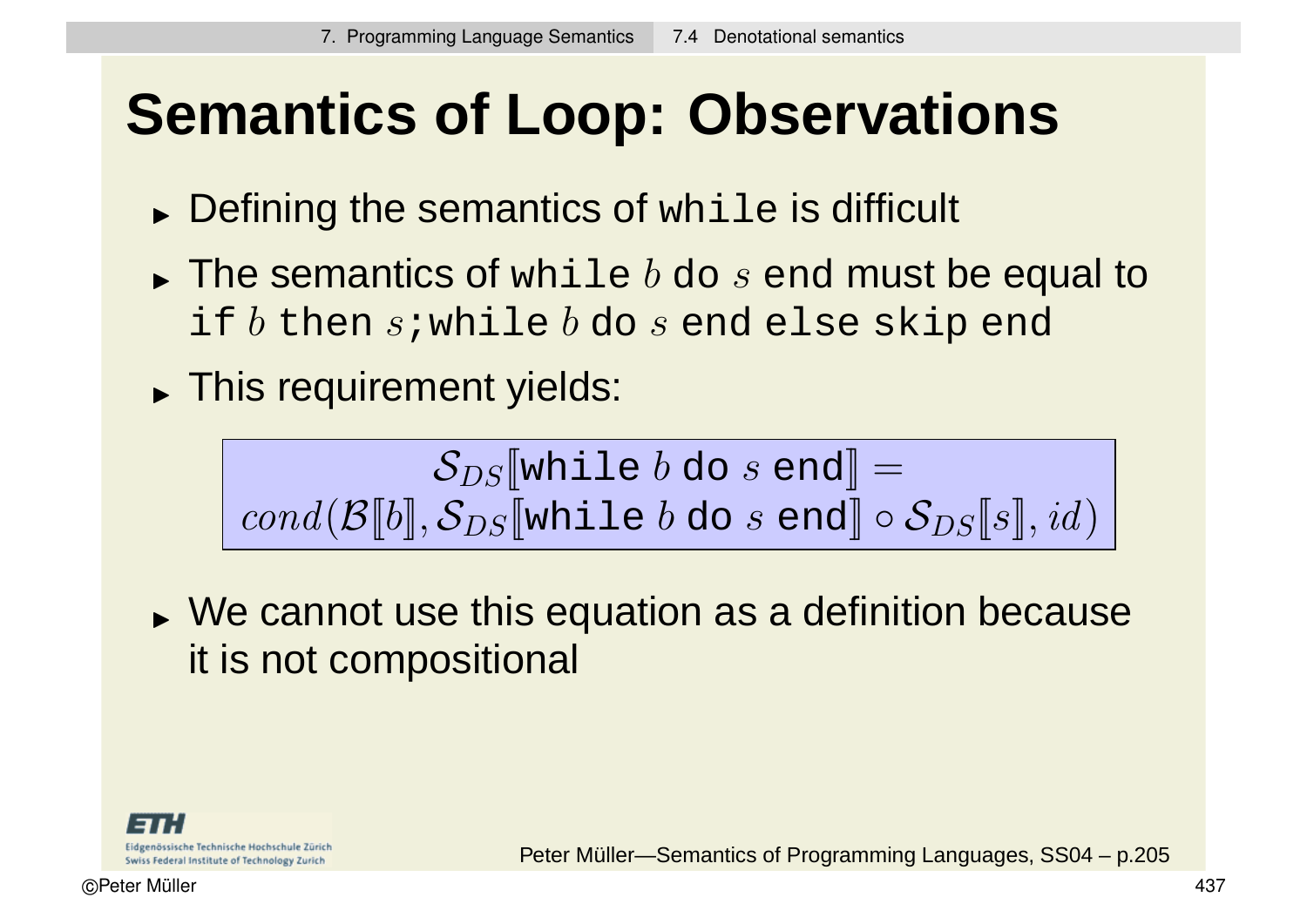## **Functionals and Fixed Points**

 $\mathcal{S}_{DS}$  while b do s end =  $cond(\mathcal{B}[b], \mathcal{S}_{DS}[\text{while } b \text{ do } s \text{ end}] \circ \mathcal{S}_{DS}[s], id)$ 

- $\blacktriangleright$  The above equation has the form  $g=F(g)$ 
	- $g = S_{DS}$  while b do s end
	- $-F(q) = cond(\mathcal{B}[[b]], q \circ \mathcal{S}_{DS}[[s]], id)$
- $\blacktriangleright$   $F$  is a **functional** (a function from functions to functions)
- $\triangleright$  ODS WILL  $\mathcal{S}_{DS}$  [while  $b$  do  $s$  end] i**s a fixed point** of the functional F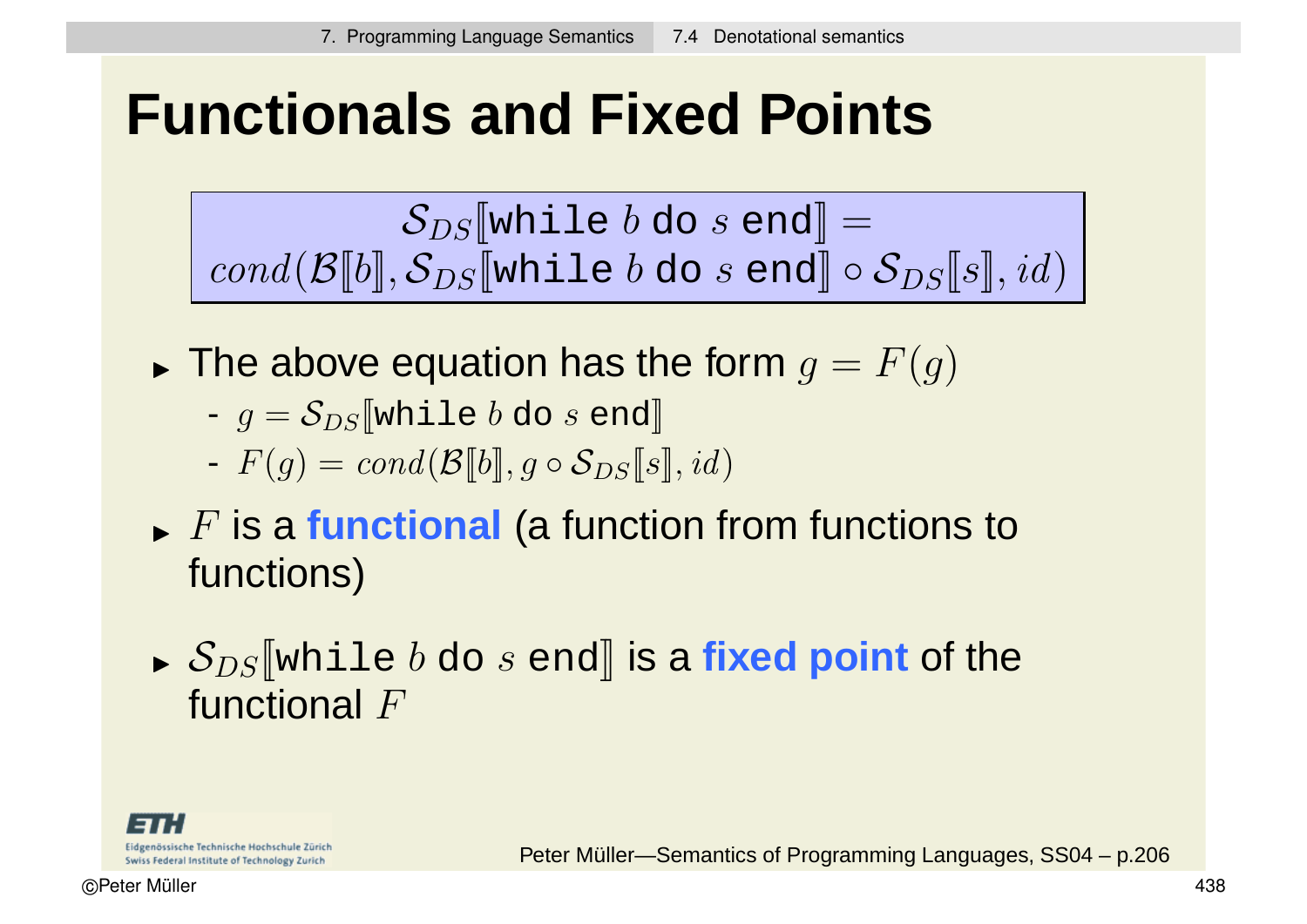## **Fixed Points: Examples**

- $\blacktriangleright$   $x$  is a fixed point of function  $f$  if  $f(x) = x$  holds
- $\blacktriangleright$  COLISIUS Consider a function  $f : \mathbb{N} \to \mathbb{N}$ 
	- $f(x) = x + 1$  does not have a fixed point
	- $f(x) = 0$  has exactly one fixed point, 0
	- $f(x) = x^2$  has two fixed points, 0 and 1
	- $f(x) = x$  has an infinite number of fixed points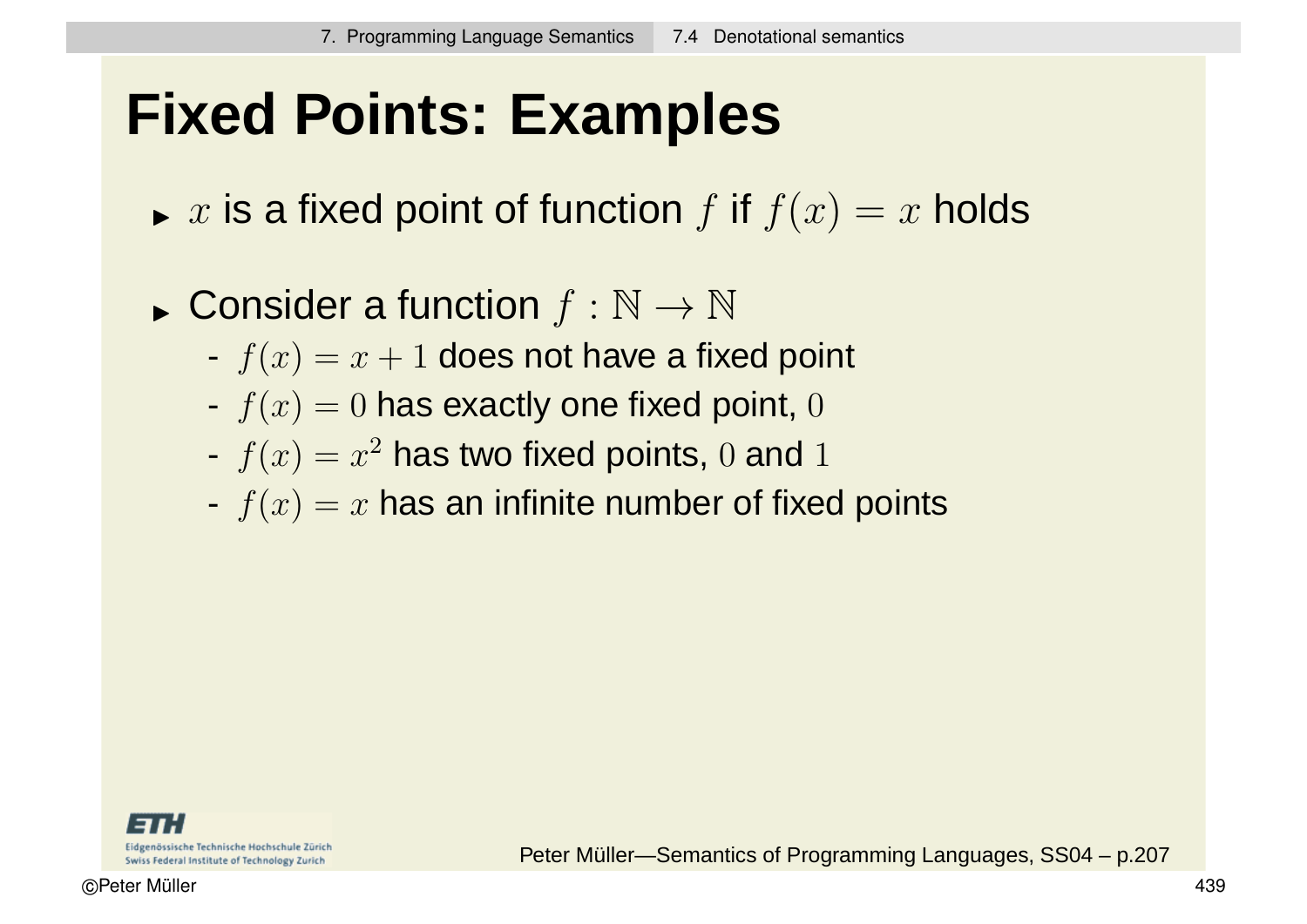# **Direct Style Semantics of IMP: Loops**

 $\blacktriangleright$  Loop statement while  $b$  do  $s$  end

$$
\mathcal{S}_{DS}[\![\text{while }b\text{ do }s\text{ end}]\!] = \textit{FIN}\ F
$$
\n
$$
\text{where}\ F(g) = \text{cond}(\mathcal{B}[\![b]\!], g\circ\mathcal{S}_{DS}[\![s]\!], id)
$$

 $\blacktriangleright$  We write  $FIX$   $F$  to denote the fixed point of the functional F:

$$
FIN : ((State \hookrightarrow State) \rightarrow (State \hookrightarrow State))
$$

$$
\rightarrow (State \hookrightarrow State)
$$

 $\blacktriangleright$  11113 UCI This defintion of  $\mathcal{S}_{DS}\llbracket$ while  $b$  do  $s$  end $\rrbracket$  is compositional

Eidgenössische Technische Hochschule Zürich Swiss Federal Institute of Technology Zurich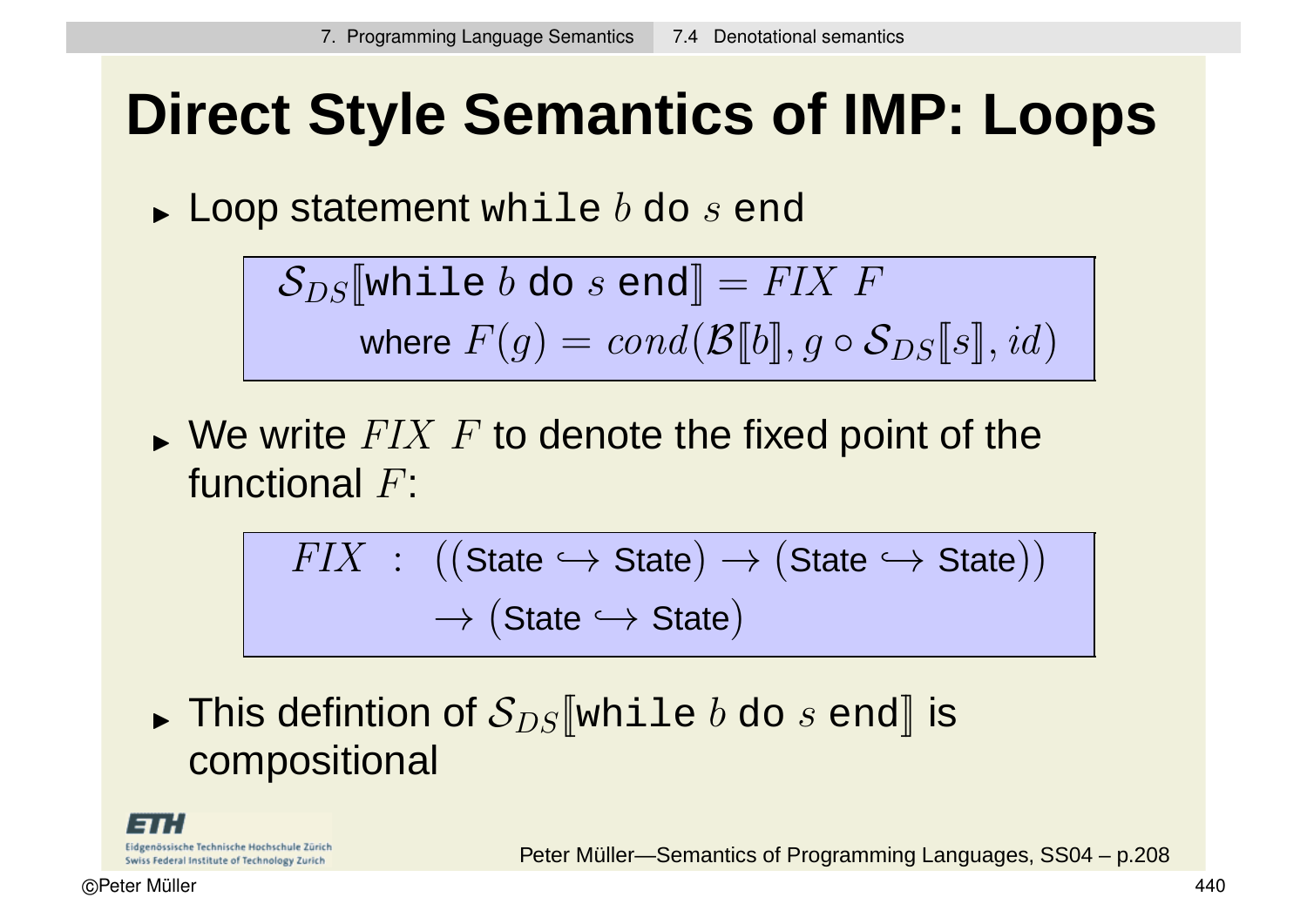## **Example**

Consider the statement

while x # 0 do skip end

The functional for this loop is defined by

$$
F'(g)\sigma = cond(\mathcal{B}[\mathbf{x} \# 0], g \circ \mathcal{S}_{DS}[\mathbf{skip}], id)\sigma
$$
  
= cond( $\mathcal{B}[\mathbf{x} \# 0], g \circ id, id)\sigma$   
= cond( $\mathcal{B}[\mathbf{x} \# 0], g, id)\sigma$   
= 
$$
\begin{cases} g(\sigma) & \text{if } \sigma(x) \neq 0 \\ \sigma & \text{if } \sigma(x) = 0 \end{cases}
$$

Eidgenössische Technische Hochschule Zürich Swiss Federal Institute of Technology Zurich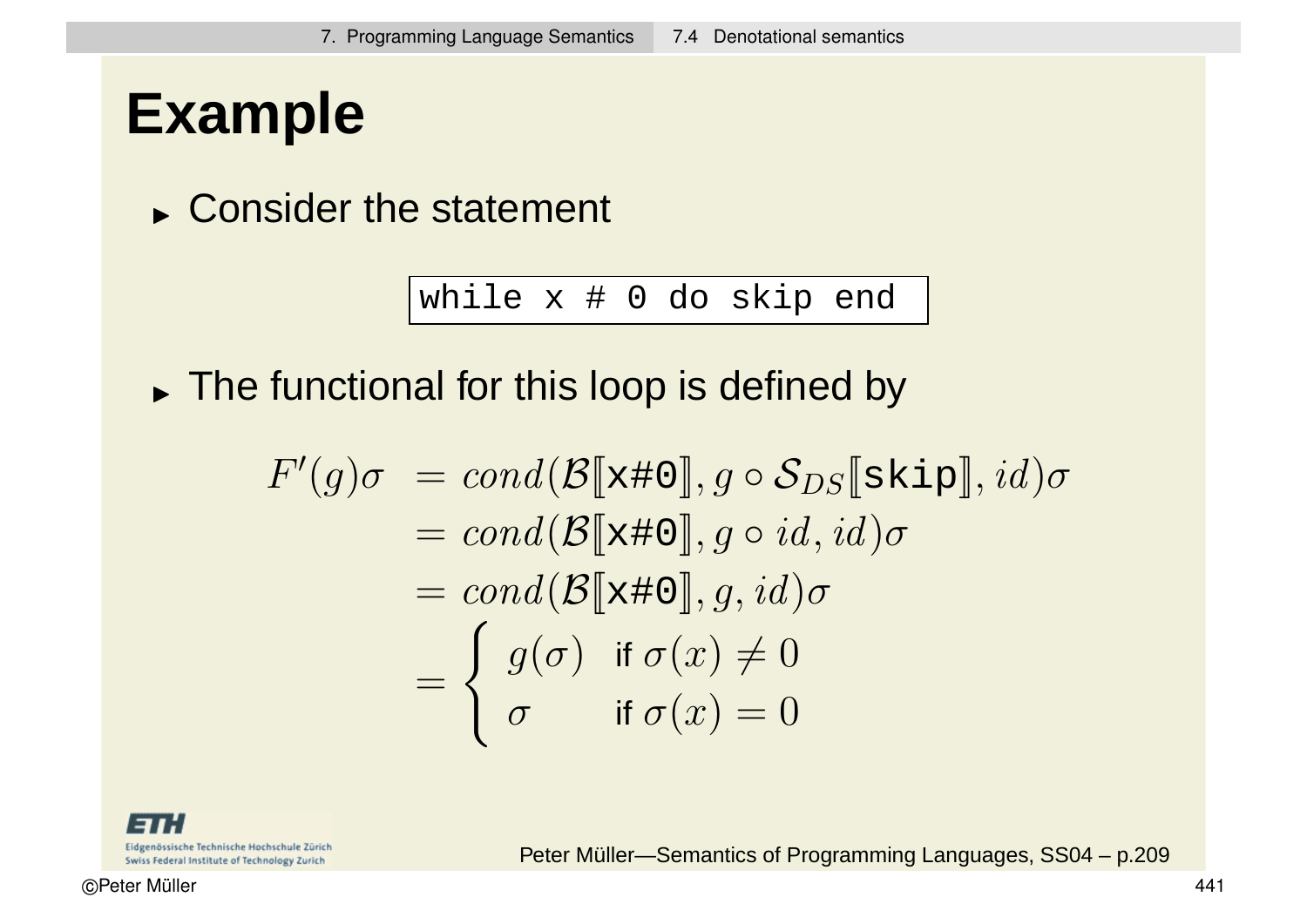# **Example (cont'd)**

**The function** 

$$
g_1(\sigma) = \begin{cases} \text{ undefined} & \text{if } \sigma(x) \neq 0 \\ \sigma & \text{if } \sigma(x) = 0 \end{cases}
$$

is a fixed point of  $F'$ 

 $\blacktriangleright$  The function  $g_2(\sigma)=$  undefined is not a fixed point for  $|F^{\prime}|$ 

Eidgenössische Technische Hochschule Zürich Swiss Federal Institute of Technology Zurich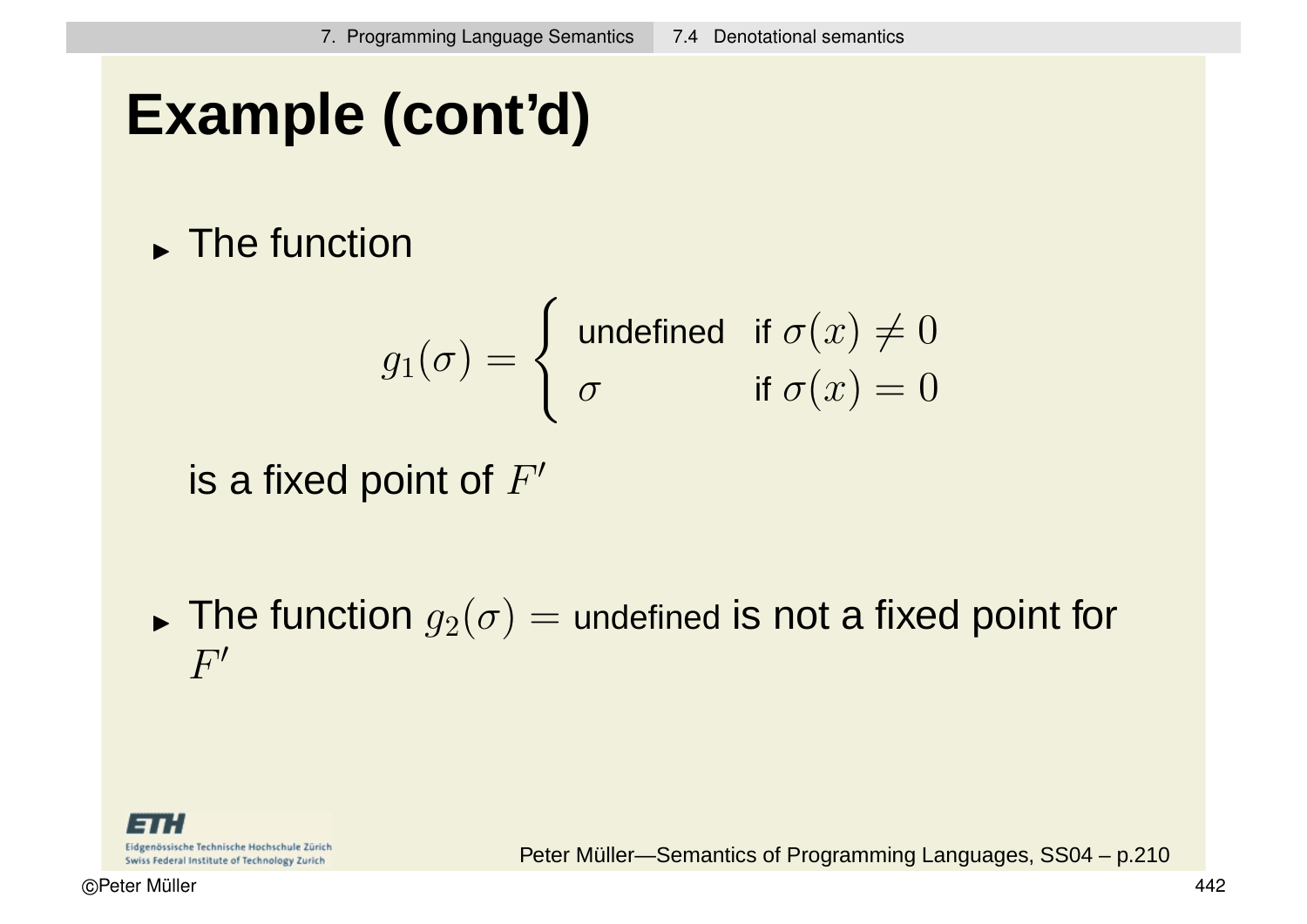## **Well-Definedness**

$$
\mathcal{S}_{DS}[\![\text{while }b\text{ do }s\text{ end}]\!] = FIX \ F
$$
\n
$$
\text{where } F(g) = cond(\mathcal{B}[\![b]\!], g \circ \mathcal{S}_{DS}[\![s]\!], id)
$$

- $\blacktriangleright$  THE RHIGHT The function  $\mathcal{S}_{DS}[\![\text{while }b\text{ do }s\text{ end}]\!]$  is well-defined if FIXF defines a **unique fixed point** for the functional F
	- There are functionals that have more than one fixed point
	- There are functionals that have no fixed point at all

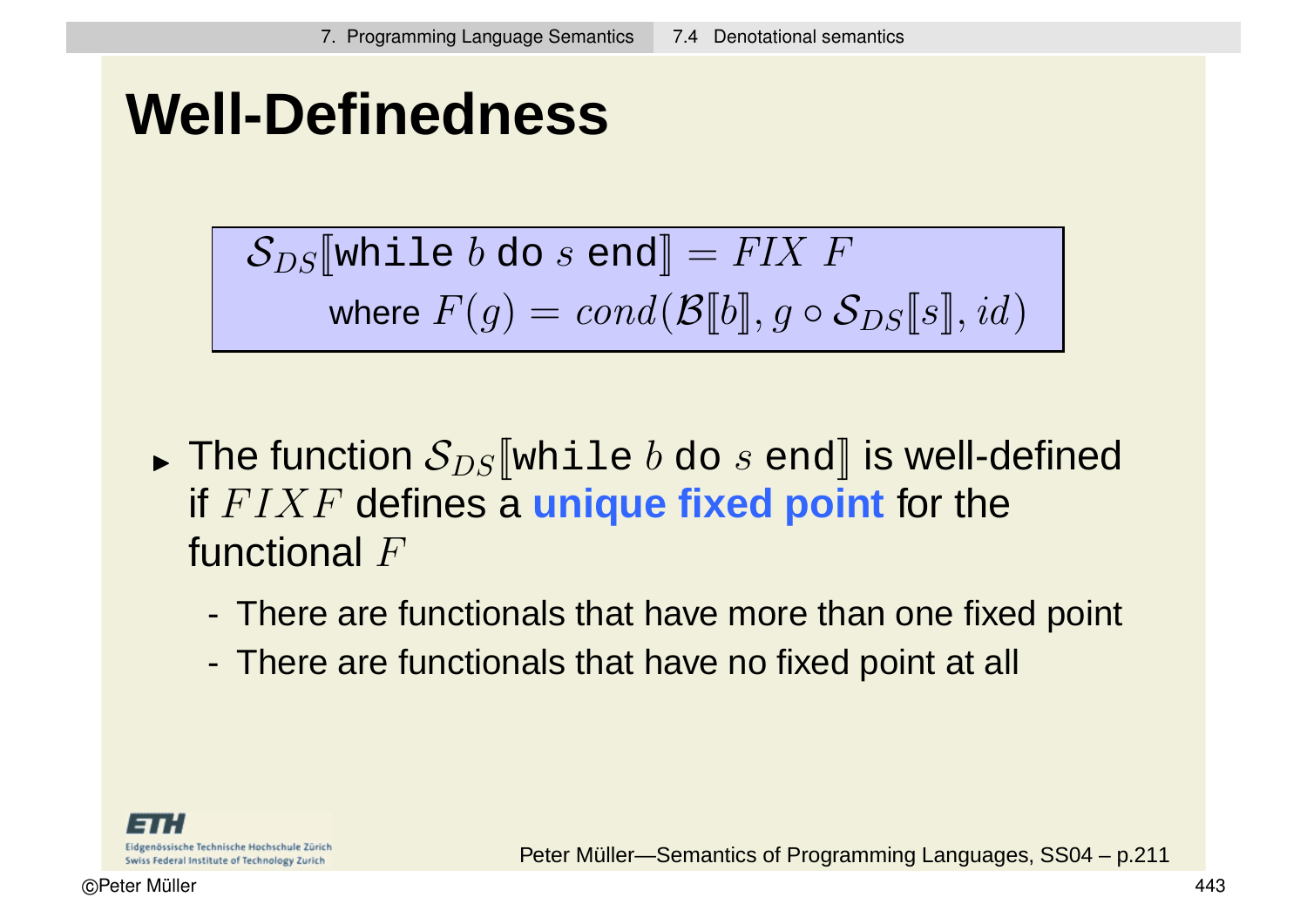## **Examples**

 $\blacktriangleright$   $F'$  from the previous example has more than one fixed point

$$
F'(g)\sigma = \begin{cases} g(\sigma) & \text{if } \sigma(x) \neq 0 \\ \sigma & \text{otherwise} \end{cases}
$$

- Every function  $g'$  : State  $\hookrightarrow$  State with  $g'(\sigma)=\sigma$  if  $\sigma(x)=0$  is a fixed point for  $F'$
- $\blacktriangleright$  THE RHIGHT The functional  $F_1$  has no fixed point if  $g_1\neq g_2$

$$
F_1(g) = \begin{cases} g_1 & \text{if } g = g_2 \\ g_2 & \text{otherwise} \end{cases}
$$

Eidgenössische Technische Hochschule Zürich Swiss Federal Institute of Technology Zurich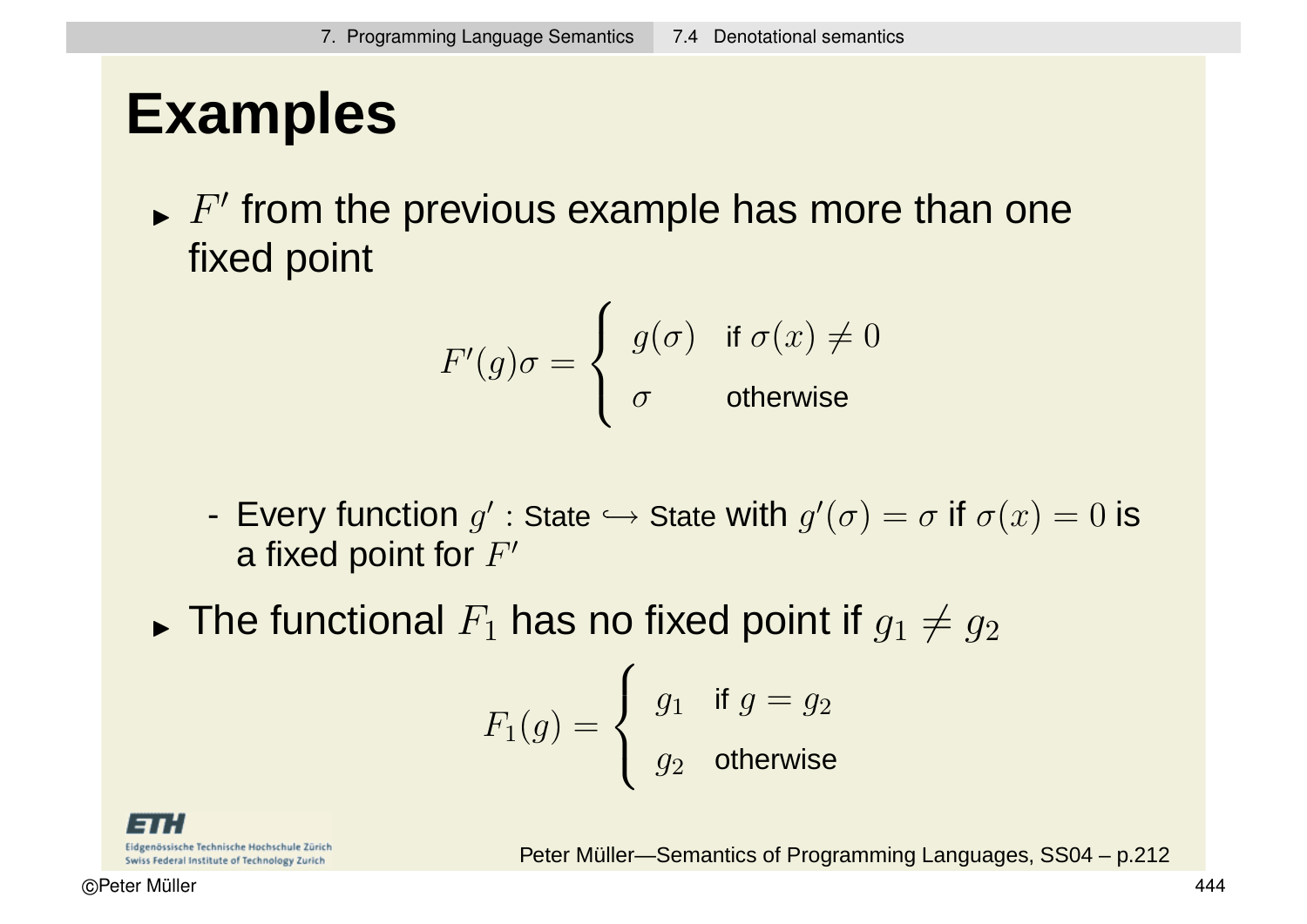### Fixed point theory for functions

#### Strict functions

Let  $D_{\perp} =_{def} D \cup {\perp}$  with  $\perp \notin D$ . A function  $f$  ::  $D_{\perp} \Rightarrow D_{\perp}$  is called strict iff  $f(\perp) = \perp$ .

### Complete partial order (CPO)

Let  $\mathcal{D}=_{def}D_{\perp}\Rightarrow D_{\perp}$  be the set of all strict functions from  $D_{\perp}$  to  $D_{\perp}$  and  $f \leq g$  if  $f(x) = g(x)$  or  $f(x) = \perp$ .

 $(\mathcal{D}, \leq)$  is a pointed complete partial order (i.e., every chain in  $\mathcal D$  has a least upper bound and  $D$  has a least element)

### Continuous functions

Let D be a CPO; a monotonic function  $F:: \mathcal{D} \Rightarrow \mathcal{D}$  is continuous iff for every chain  $X$  in  $\mathcal{D}$ :  $F(\vee X) = \vee \{F(x) | x \in X\}$